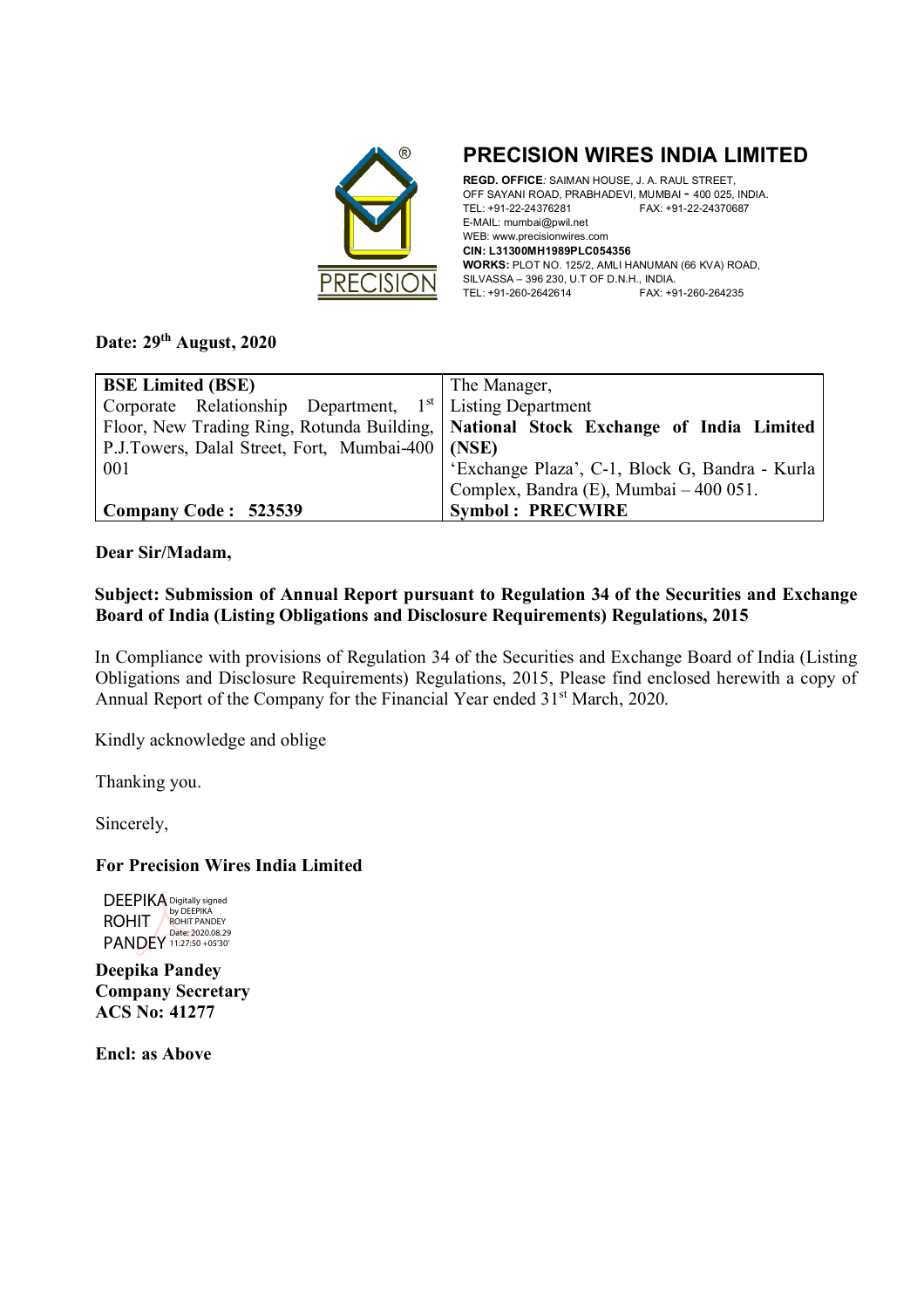







# **PRECISION WIRES INDIA LIMITED**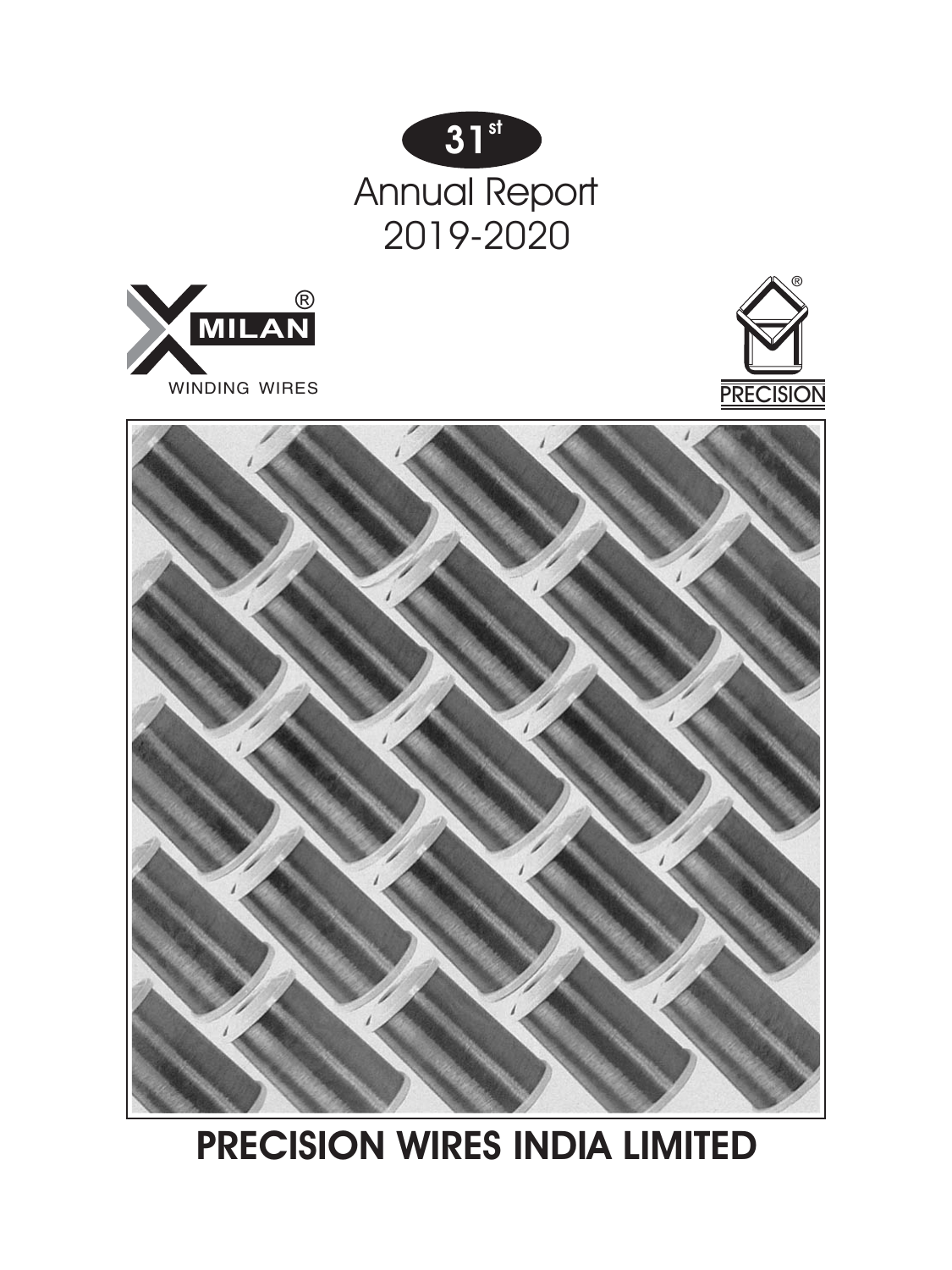

# **Financial Highlights** Rupees in Lakhs

|                                              |     | 2019-20   | 2018-19   | 2017-18   | **2016-17 | **2015-16 |
|----------------------------------------------|-----|-----------|-----------|-----------|-----------|-----------|
| Equity Share Capital (Paid up)               |     | 1156.36   | 1156.36   | 1156.36   | 1156.36   | 1156.36   |
| Reserves & Surplus                           |     | 27124.45  | 25386.95  | 22494.68  | 20117.42  | 18603.44  |
| Deferred Tax Liability (net)                 |     | 294.00    | 422.20    | 352.30    | 372.32    | 394.79    |
| <b>Current Assets</b>                        |     | 42278.23  | 46361.93  | 43697.43  | 31386.39  | 26079.89  |
| <b>Current Liabilities</b>                   |     | 24324.77  | 30153.55  | 28694.93  | 18450.85  | 15227.83  |
| Inventories                                  |     | 10670.58  | 12305.31  | 10804.64  | 10700.08  | 9668.77   |
| <b>Sundry Debtors</b>                        |     | 26863.57  | 29642.42  | 25432.58  | 18167.10  | 13454.95  |
| Creditors                                    |     | 20318.14  | 26741.11  | 23951.28  | 12487.58  | 10706.40  |
| Secured & Unsecured Loans                    |     | 3103.66   | 2359.81   | 3343.31   | 3779.77   | 2779.50   |
| Revenue from Operations                      |     | 152581.45 | 175788.58 | 144939.33 | 102427.92 | 84348.61  |
| <b>PAT</b>                                   |     | 3182.44   | 4182.72   | 3598.27   | 2254.44   | 1702.97   |
| <b>Financial Charges</b>                     |     | 1903.15   | 1711.91   | 1520.27   | 922.87    | 1112.10   |
| Depreciation                                 |     | 1609.85   | 1278.80   | 1406.99   | 1428.55   | 1577.38   |
| Income Tax (incl. Deferred Tax)              |     | 985.28    | 2278.84   | 2210.86   | 1079.62   | 956.70    |
| Dividend per Equity Share                    | Rs. | # 2.50    | 4.50      | 4.50      | 3.50      | 5.25      |
| Book Value of Shares @ 5/- fully paid-up Rs. |     | 122.28    | 114.77    | 102.27    | 91.98     | 84.18     |
| E.P.S.                                       | Rs. | 13.76     | 18.09     | 15.56     | 9.75      | 7.33      |
| No. of Shareholders                          |     | 11892     | 12522     | 12456     | 11041     | 9286      |

# Interim Dividend I @ Rs. 1.50 per Equity Share paid in November, 2019 and Interim Dividend II @ Re. 1/- per Equity Share of Rs. 5/- each paid in February, 2020.

The figures of F.Y. 2016-17 & 2015-16 are as per Indian Accounting Standards (Ind AS) are regrouped accordingly.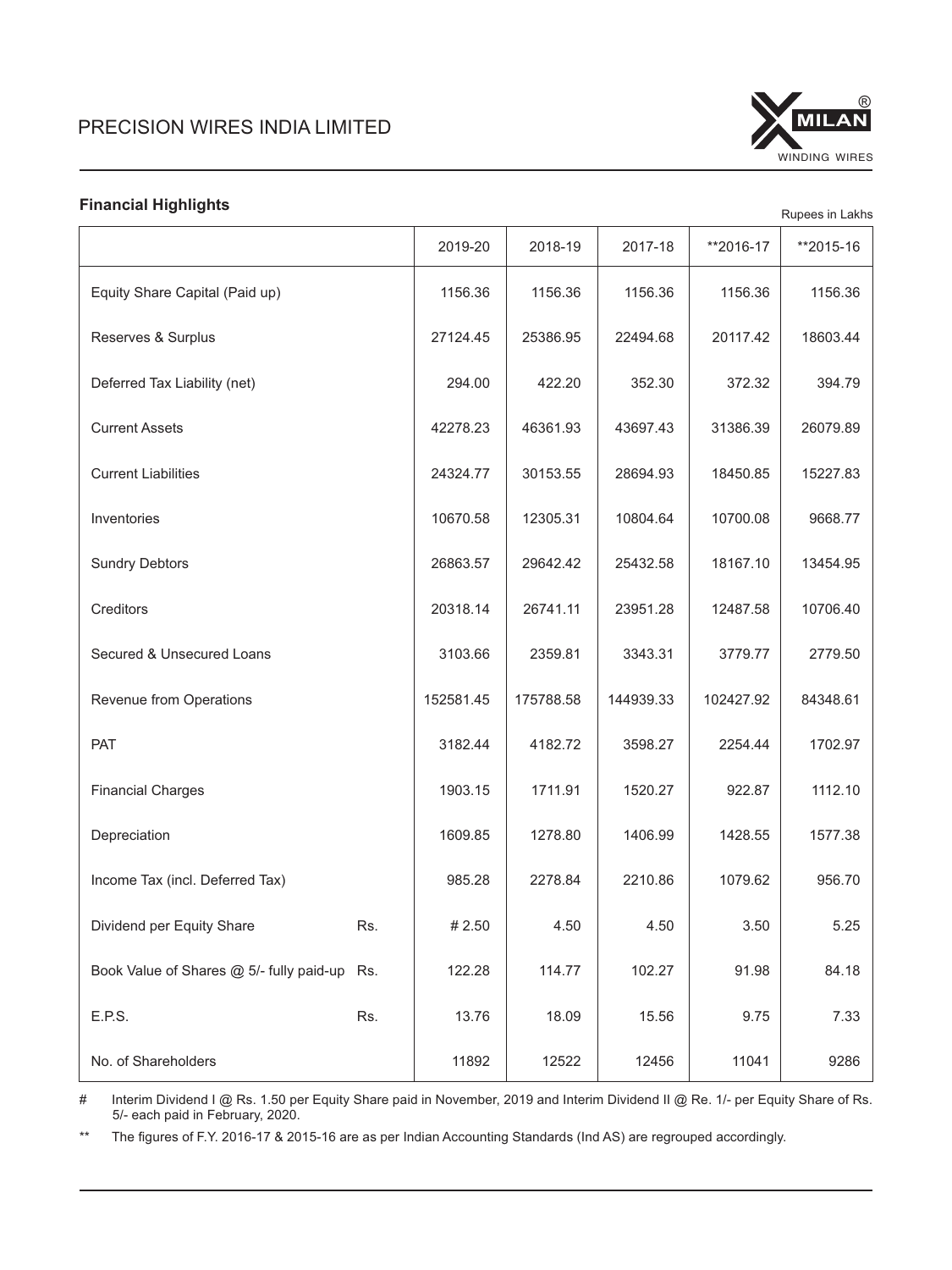

#### **BOARD OF DIRECTORS:**

#### **Executive Directors:**

| Shri Mahendra R. Mehta (DIN: 00003558)                             | - Chairman & Managing Director and CEO                                                                                                                                                                                 |
|--------------------------------------------------------------------|------------------------------------------------------------------------------------------------------------------------------------------------------------------------------------------------------------------------|
| Shri Milan M. Mehta (DIN: 00003624)                                | - Vice Chairman and Managing Director                                                                                                                                                                                  |
| Shri Deepak M. Mehta (DIN: 00003646)                               | - Whole-Time Director                                                                                                                                                                                                  |
| <b>Non-Executive Independent Directors</b>                         |                                                                                                                                                                                                                        |
| Shri Vijay M. Crishna (DIN: 00066267) (Resigned w.e.f. 26.06.2020) |                                                                                                                                                                                                                        |
| Shri Ashwin Pannalal Kothari (DIN: 00033730)                       |                                                                                                                                                                                                                        |
| Shri Pradip Roy (DIN: 00026457)                                    |                                                                                                                                                                                                                        |
| Smt. Swati G. Maheshwari (DIN: 07091067)                           |                                                                                                                                                                                                                        |
| <b>COMPANY SECRETARY</b>                                           | Smt. Deepika Pandey (From 27.02.2020)<br>Smt. Nishthi Haresh Dharmani (upto 29.02.2020)                                                                                                                                |
| CFO and GM (Finance & Accounts)                                    | CA, Mohandas Pai (Membership No. 047611)                                                                                                                                                                               |
| <b>BANKERS</b>                                                     | a) ICICI Bank Limited, ICICI Bank Towers, Bandra-Kurla Complex,<br>Mumbai 400 051.<br>b) HDFC Bank Limited, Manekji, Wadia Bldg, Nanik Motwani Marg,<br>Fort, Mumbai - 400 023                                         |
| <b>AUDITORS</b>                                                    | CA, Parvathy Ganesh (Membership No. 132282)                                                                                                                                                                            |
| <b>REGISTERED OFFICE</b>                                           | Saiman House, J A Raul Street,<br>Off Sayani Road, Prabhadevi,<br>Mumbai 400 025.<br>Telephone: 91-22-24376281<br>Email : mumbai@pwil.net<br>Website : www.precisionwires.com<br><b>CIN</b><br>: L31300MH1989PLC054356 |
| <b>WORKS:</b><br>UNIT I, UNIT II: ATLAS WIRES & UNIT 5:            | PALEJ UNIT : ATLAS WIRES                                                                                                                                                                                               |

Plot Survey No. 125/2, Plot No. 3, G.I.D.C., Amli Hanuman (66KVA) Road, N.H. No. 8, Palej 392 220 Silvassa 396 230<br>(Union Territory of Dadra & Nagar Haveli) (Gujarat) (Gujarat) (Union Territory of Dadra & Nagar Haveli)

#### **REGISTRAR AND TRANSFER AGENTS (R&TA):**

Link Intime India Pvt Ltd C 101, 247 Park, L B S Marg, Vikhroli (West), Mumbai - 400 083. Tel : 022- 49186270 Fax: 022- 49186060 Email: mt.helpdesk@linkintime.co.in

#### **Equity Shares are listed on the following Stock Exchanges:**

Phiroze Jeejeebhoy Towers, and the state of the Exchange Plaza, Plot No. C/1, Dalal Street, Fort, and The Street Assembly Completed at the Block, Bandra-Kurla Completed at the Street Assembly Completed at the Street Assemb Dalal Street, Fort, Entertainment of the United Street, Bandra-Kurla Complex, Mumbai 400 051.<br>Mumbai 400 023. Bandra (E), Mumbai 400 051. BSE Limited **National Stock Exchange of India Ltd (NSE)** National Stock Exchange of India Ltd (NSE)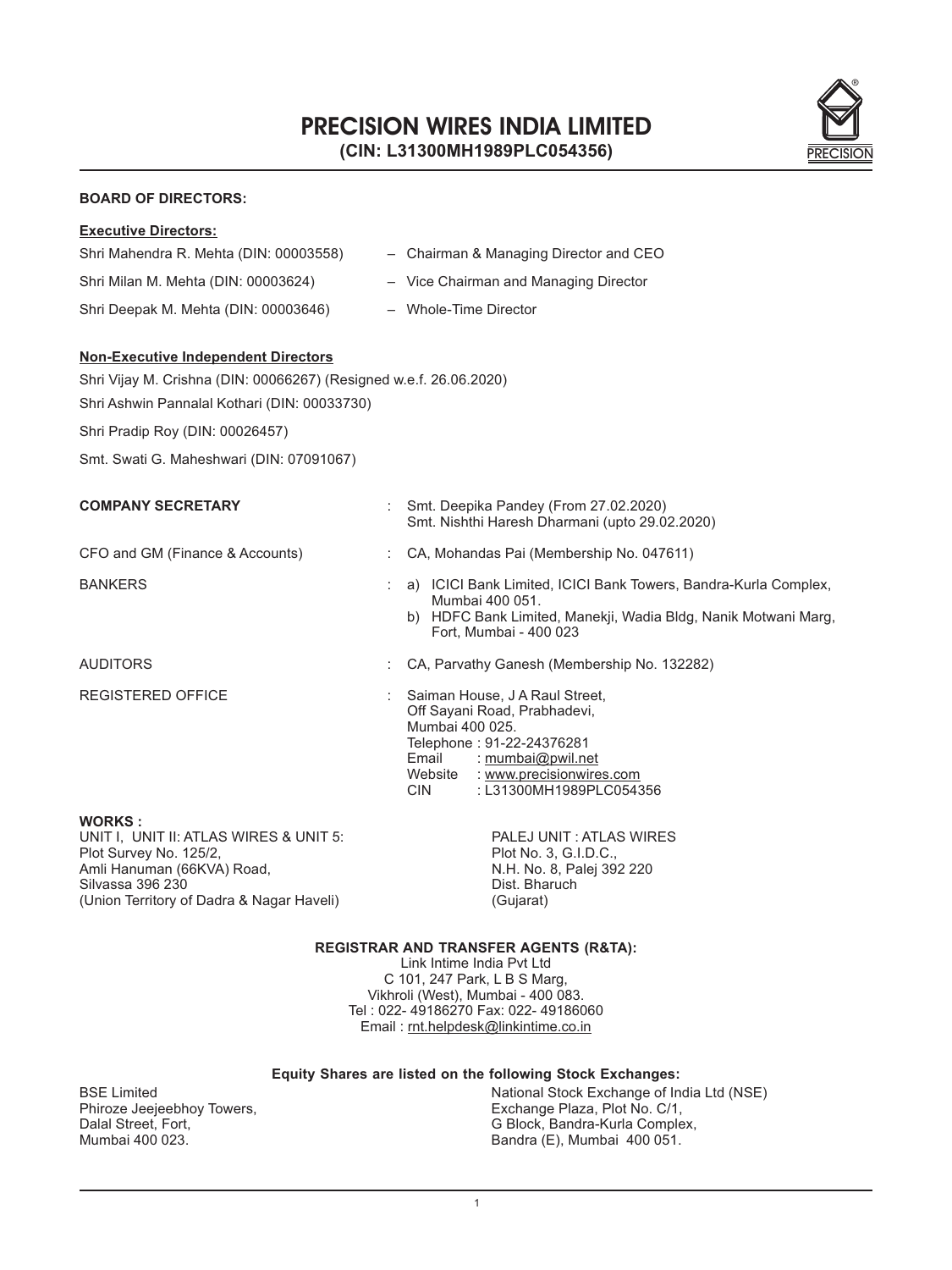#### $\longrightarrow$  NOTICE TO THE MEMBER  $\rightarrow$

**NOTICE** is hereby given that the 31<sup>st</sup> Annual General Meeting (AGM) of the Members of **Precision Wires India Limited** (CIN:L31300MH1989PLC054356) will be held on Wednesday, 23<sup>rd</sup> September, 2020 at 02:00 P.M., through Video Conferencing / Other Audio Visual Means ("VC/OAVM") to transact following business:

#### **ORDINARY BUSINESS:**

**Item No. 1** - To Receive, Consider and Adopt Audited Financial Statements of the Company for the financial year ended 31<sup>st</sup> March, 2020

**Item No. 2** - To confirm and approve Two Interim Dividends paid for the financial year ended 31<sup>st</sup> March, 2020.

**Item No. 3** - To appoint a director in place of Shri Mahendra R. Mehta (DIN: 00003558), who retires by rotation and being eligible to offer himself for re-appointment.

#### **SPECIAL BUSINESS:**

**Item No. 4** - Re-appointment of Shri Mahendra R. Mehta (DIN: 00003558) as Chairman and Managing Director of the Company.

To consider and if thought fit to pass the following resolution as a Special Resolution:

"RESOLVED THAT pursuant to the provisions of Sections 2(78) 196, 197 and 203 read with Schedule V and all other applicable provisions of the Companies Act, 2013 read with the Companies (Appointment and Remuneration of Management Personnel) Rules, 2014 (including any amendments, statutory modification(s) or reenactment thereof, for the time being in force thereto) and subject to such sanctions and approvals as may be necessary in law, approval of the Company be and is hereby accorded to the re-appointment of Shri Mahendra R. Mehta (DIN:00003558) as a Chairman and Managing Director of the Company for a term of one year with effect from 1st October, 2020 to 30<sup>th</sup> September, 2021, on remuneration and the terms and conditions as set out in the Explanatory Statement annexed to the Notice convening this Annual General Meeting and in the Letter of Appointment dated  $29<sup>th</sup>$  June, 2020 a copy whereof is placed before this meeting, is hereby approved and sanctioned with the liberty to the Board of Directors (the Board) (which term shall be deemed to include the Nomination and Remuneration Committee constituted by the Board) to alter, vary and modify the terms and conditions of the said appointment and/or remuneration including commission, perquisites and other allowances and/or the letter of appointment in such manner as may be agreed by and between the Board of Directors and Shri Mahendra R. Mehta in accordance with and subject to the limits and conditions prescribed in Schedule V to the Companies Act, 2013, or any statutory amendments and modifications thereto, and if necessary as may be stipulated by the Central Government."

**"RESOLVED FURTHER THAT** subject to the provisions of Sections 2(78) 196, 197 and 203 and other applicable provisions, if any, of the Companies Act, 2013, the remuneration payable to Shri Mahendra R. Mehta, as Chairman and Managing Director by way of salary, perquisites, commission and other allowances shall not exceed five percent of the profits of the Company computed under Section 197 of the Companies Act, 2013 and if the Company has more than one managerial personnel, ten percent of such net profits for all managerial personnel of the Company together in that financial year."

"RESOLVED FURTHER THAT notwithstanding anything stated hereinabove, if in any financial year of the company during the currency of tenure of Shri Mahendra R. Mehta as Chairman & Managing Director of the company, the Company has no profits or its profits are inadequate, the remuneration, perquisites and other allowances shall be governed by and paid in accordance with the limits and conditions prescribed in Part II of the Schedule V to the Companies Act, 2013, as amended from time to time."

**RESOLVED FURTHER THAT** for the purpose of giving effect to this Resolution Shri Milan Mehta and Shri Deepak Mehta, Executive Directors, Company Secretary and Chief Financial Officer of the Company be and are hereby severally authorised to do all such acts, deeds, matters and things and may take such steps considered necessary, expedient or desirable in the best interest of the Company.'

**Item No. 5 - Ratification of Remuneration to the Cost** Auditor of the Company for the Financial Year ending 31<sup>st</sup> March, 2020:

To consider and, if thought fit, to pass the following Resolution as an Ordinary Resolution:

**RESOLVED THAT** pursuant to the provisions of Section 148 and other applicable provisions, if any, of the Companies Act, 2013 and read with The Companies (Audit and Auditors) Rules, 2014 (including any amendments, statutory modification(s) or re-enactment(s) thereof), M/s Gangan and Company, the Cost Auditors having Registration No. 100651, appointed by the Board of Directors of the Company, as Cost Auditor of the Company to conduct the audit of the cost accounting records for Products produced by the Company's Plants at Plot Survey No. 125/2, Amli Hanuman (66KVA) Road, Silvassa 396 230 (U.T. of D & N.H.) and at Plot No. 3, G.I.D.C, N.H. No. 8, Palej 392 220, Dist. Bharuch ( Gujarat) for the financial year 2020-21 ending 31.03.2021, and a remuneration up to Rs.3 Lakhs (Rupees Three Lakhs) per annum plus taxes, if any and reimbursement of all out of pocket expenses as may be incurred in connection with the audit of the accounts of the company payable to the said Cost Auditor be and is hereby ratified and confirmed."

#### **By Order of the Board**

**Deepika Pandey Company Secretary ACS No. 41277**

#### **Registered Office:**

Saiman House, J A Raul Street, Off Sayani Road, Prabhadevi, Mumbai 400 025. (CIN: L31300MH1989PLC054356) Mumbai 27<sup>th</sup> June, 2020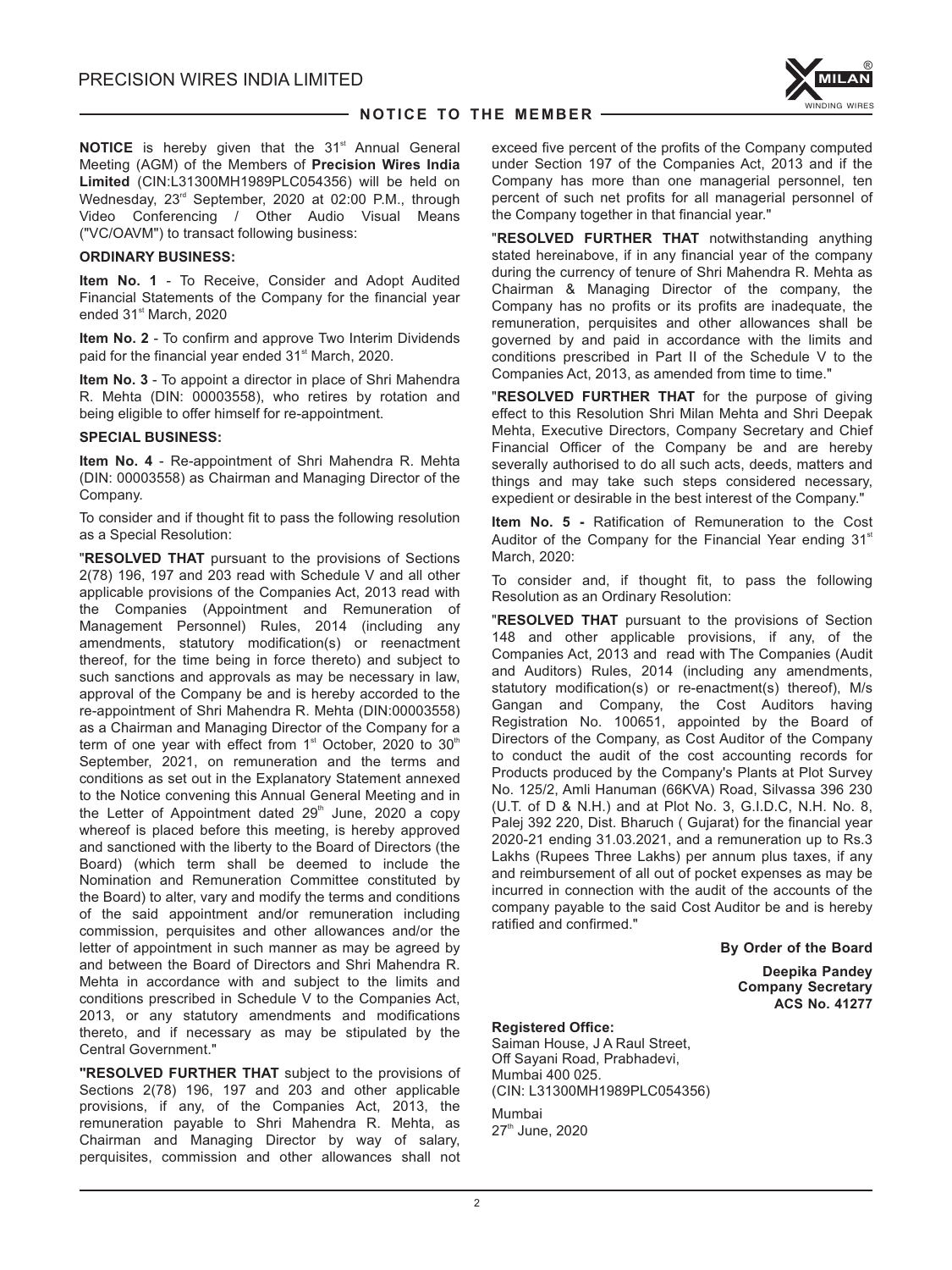

#### **IMPORTANT NOTES:**

- 1. General instructions for accessing and participating in the 31<sup>st</sup> AGM through VC/OAVM Facility and voting through electronic means including remote e-voting:
	- a. In view of the outbreak of the COVID-19 pandemic, social distancing norm to be followed and the continuing restriction on movement of persons at several places in the country and pursuant to General Circular Nos. 14/2020, 17/2020 and 20/2020 dated April 8, 2020, April 13, 2020 and May 5, 2020, respectively, issued by the Ministry of Corporate Affairs ("MCA Circulars") and Circular No. SEBI/HO/CFD/CMD1/CIR/P/ 2020/79 dated May 12, 2020 issued by the Securities and Exchange Board of India ("SEBI Circular") and in compliance with the provisions of the Act and the SEBI (Listing Obligations and Disclosure Requirements) Regulations, 2015 ("Listing Regulations"), the 31<sup>st</sup> AGM of the Company is being conducted through VC/OAVM Facility, which does not require physical presence of members at a common venue. The deemed venue for the 31<sup>st</sup> AGM shall be the Registered Office of the Company.
	- b. Institutional Investors, who are Members of the Company, are encouraged to attend and vote at the 31<sup>st</sup> AGM through VC/OAVM facility. Corporate Members intending to appoint their authorised representatives pursuant to Sections 112 and 113 of the Act, as the case maybe, to attend the AGM through VC/OAVM or to vote through remote e-Voting are requested to send a certified copy of the Board Resolution to the Scrutinizer by e-mail at <u>ragini.c@rediffmail.com</u> with a copy marked to evoting@nsdl.co.in/deepika@pwil.net.
	- c. The attendance of the Members attending the AGM through VC/OAVM will be counted for the purpose of reckoning the quorum under Section 103 of the Act.
	- d. National Securities Depository Limited ("NSDL") will be providing facility for voting through remote e-Voting, for participation in the 31<sup>st</sup> AGM through VC/OAVM Facility and e-voting during the 31<sup>st</sup> AGM.
- 2. An Explanatory Statement pursuant to Section 102 (1) of the Companies Act, 2013, in respect of business to be transacted at the Annual General Meeting (AGM), as set out under Item No(s). 4 and 5 above and the relevant details of the Directors seeking reappointment under Item No(s). 4 above as required by Regulation 26(4) and 36(3) of the Securities and Exchange Board of India (Listing Obligations and Disclosure Requirement) Regulations, 2015 (hereinafter referred to as "Listing Regulations") and as required under Secretarial Standards - 2 on General Meetings issued by the Institute of Company Secretaries of India as annexed thereto.
- 3. The Members can join the AGM in the VC/OAVM mode 30 minutes before and 15 minutes after the scheduled time of the commencement of the Meeting by following the procedure mentioned in the Notice. The Members will be able to view the proceedings by logging into the National Securities Depository Limited's ('NSDL') e-Voting website at www.evoting.nsdl.com. The facility of participation at the AGM through VC/OAVM will be made available up to maximum 1,000 Members on a first come first served basis as per the MCA Circulars.
- 4. Book Closure: The Register of Members and the Share Transfer Books of the Company will be closed from Thursday, September 17, 2020 to Wednesday September 23, 2020, both days inclusive, for annual closing.
- 5. As per Regulation 40 of the Listing Regulations, as amended, securities of listed companies can be transferred only in dematerialized form with effect from April 1, 2019, except in case of request received for transmission or transposition of securities. In view of this and to eliminate all risks associated with physical shares and for ease of portfolio management, Members holding shares in physical form are requested to consider converting their holdings to dematerialized form. Members can contact the Company's Registrar and Transfer Agent M/s. Link Intime India Pvt. Ltd. at their address Link Intime India Pvt Ltd, C-101, 247 Park, L B S Marg, Vikhroli (West), Mumbai 400 083 Tel : 022-49186270, Fax: 022- 49186060 Email : <u>rnt.helpdesk@linkintime.co.in</u>.

Members are requested to intimate changes, if any, pertaining to their name, postal address, e-mail address, telephone/mobile numbers, PAN, registering of nomination, power of attorney registration, Bank Mandate details, etc. to their depository participants (DPs) in case the shares are held in electronic form and to the Registrar at their address Link Intime India Pvt Ltd, C-101, 247 Park, L B S Marg, Vikhroli (West), Mumbai 400 083 Tel : 022-49186270, Fax: 022- 49186060 Email : <u>rnt.helpdesk@linkintime.co.in</u>, at and in case the shares are held in physical form, quoting their folio number. Further, Members may note that Securities and Exchange Board of India ('SEBI') has mandated the submission of PAN by every participant in the securities market.

- 6. Transfer of Unclaimed Dividend Amounts to the Investor Education and Protection Fund (IEPF):
	- A. Pursuant to applicable provisions of the Companies Act, 2013 read with the Investor Education and Protection Fund Authority (Accounting, Audit, Transfer and Refund) Rules, 2016 (hereinafter referred to as "IEPF Rules"), (including any statutory modification(s) and or reenactment(s) thereof for the time being in force), all unpaid or unclaimed dividends are required to be transferred by the Company to the IEPF established by the Central Government, after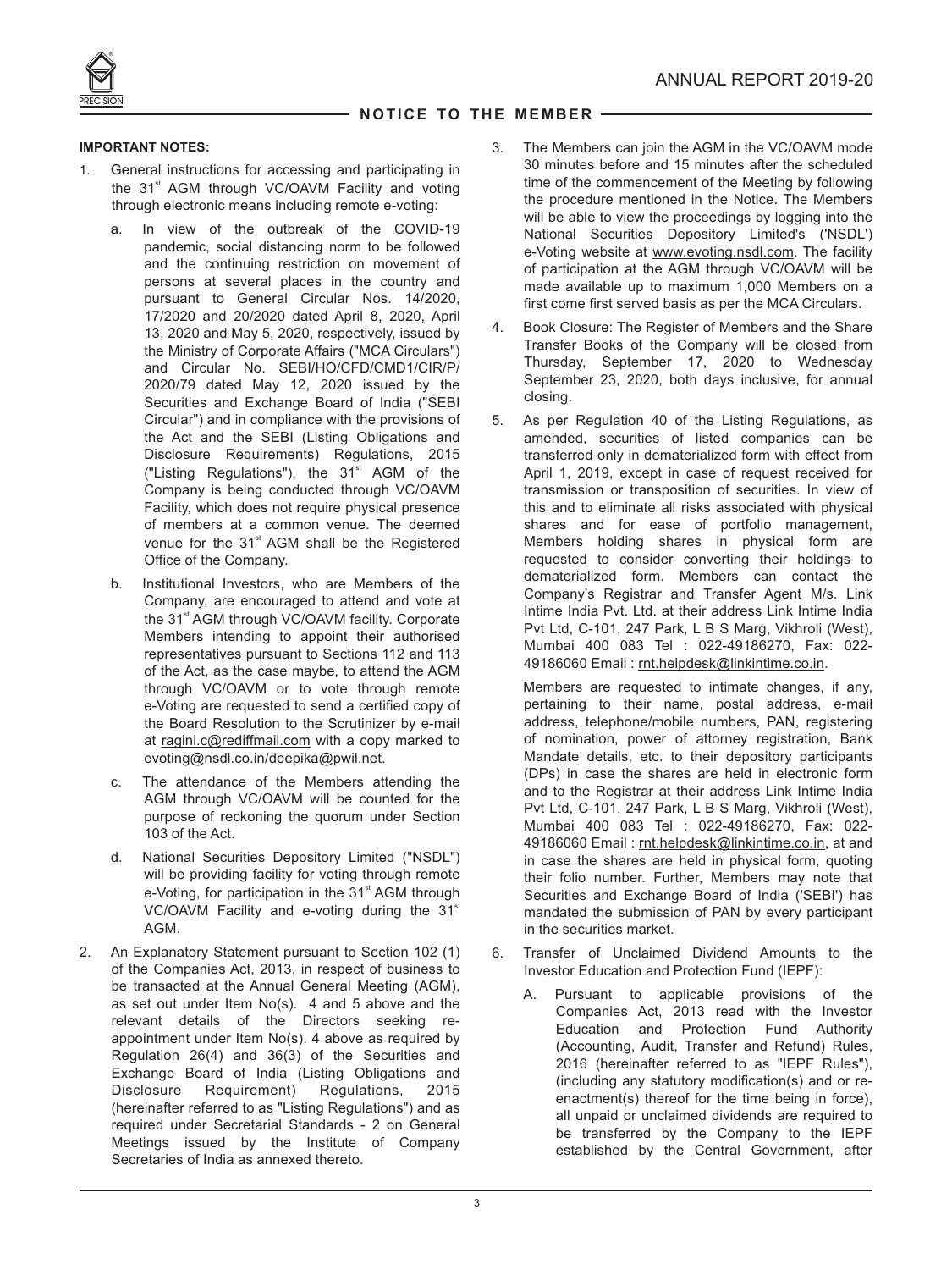completion of 7 (seven) years. Further, according to the said IEPF Rules, shares in respect of which dividend has not been claimed by the shareholders for 7 (seven) consecutive years or more shall also be transferred to the demat account of the IEPF Authority.

B. During the financial year 2019-20, the Company has transferred to the IEPF, the following unclaimed dividends and corresponding shares thereto

| Financial<br>Year | Amount of unclaimed<br>dividend transferred | No. of shares<br>transferred |
|-------------------|---------------------------------------------|------------------------------|
| 2011-2012 (Final) | Rs. 1.87.515                                | 5016                         |
| Total             | Rs. 1,87,515                                | 5016                         |

The dividend amount and shares transferred to the IEPF can be claimed by the concerned members from the IEPF Authority after complying with the procedure prescribed under the IEPF Rules. The details of the unclaimed dividends are also available on the Company's website at www.precisionwires.com and the said details have also been uploaded on the website of the IEPF Authority and the same can be accessed through the Link (www.iepf.gov.in).

- 7. The format of the Register of Members prescribed by the MCA under the Act requires the Company/Registrar to record additional details of Members, including their PAN details, e-mail address, bank details for payment of dividend, etc. Members holding shares in physical form are requested to submit the filled-in form to the Company at deepika@pwil.net or to the Registrar in physical mode, after normalcy is restored or in electronic mode at mt.helpdesk@linkintime.co.in as per instructions mentioned in the form. Members holding shares in electronic form are requested to submit the details to their respective DP only and not to the Company or RTA.
- 8. To prevent fraudulent transactions, Members are advised to exercise due diligence and notify the Company of any change in address or demise of any Member as soon as possible. Members are also advised not to leave their demat account(s) dormant for long. Periodic statement of holdings should be obtained from the concerned DP and holdings should be verified from time to time.
- 9. The Shareholders whose e-mail address is registered with the Company as on Friday, 21<sup>st</sup> August, 2020, has been mailed the Annual Reports along with Financial Statements for the year ended 31<sup>st</sup> March, 2020.
- 10. Pursuant to the provisions of Section 108 of the Act read with Rule 20 of the Companies (Management and Administration) Rules, 2014 (as amended) and Regulation 44 of the Listing Regulations, as amended and the MCA Circulars, the Company is providing facility of remote e-Voting to its Members in respect of the business to be transacted at the AGM. For this purpose, the Company has entered into an agreement with NSDL for facilitating voting through electronic means, as the authorised agency. The facility of casting

votes by a Member using remote e-Voting system as well as remote e-Voting during the AGM will be provided by NSDL.

- 11. Members of the Company holding shares either in physical form or in electronic form as on the cut-off date of Wednesday, September 16, 2020 may cast their vote by remote e-Voting. The remote e-Voting period commences on Sunday, September 20, 2020 at 9.00 a.m. (IST) and ends on Tuesday, September 22, 2020 at 5.00 p.m. (IST). The remote e-Voting module shall be disabled by NSDL for voting thereafter. Once the vote on a resolution is cast by the Member, the Member shall not be allowed to change it subsequently. The voting rights of the Members (for voting through remote e-Voting before/during the AGM) shall be in proportion to their share of the paid-up equity share capital of the Company as on the cut-off date of Wednesday, September 16, 2020.
- 12. Members will be provided with the facility for voting through electronic voting system during the VC proceedings at the AGM and Members participating at the AGM, who have not already cast their vote by remote e-Voting, will be eligible to exercise their right to vote during such proceedings of the AGM. Members who have cast their vote by remote e-Voting prior to the AGM will also be eligible to participate at the AGM but shall not be entitled to cast their vote again.
- 13. A person whose name is recorded in the Register of Members or in the Register of Beneficial Owners maintained by the depositories as on the cut-off date only shall be entitled to avail the facility of remote e-Voting before as well as during the AGM Any person who acquires shares of the Company and becomes a Member of the Company after the dispatch of the Notice and holding shares as on the cut-off date i.e. Wednesday, September 16, 2020, may obtain the User ID and password by sending a request at evoting@nsdl.co.in.
- 14. The Chairman shall, at the AGM, at the end of discussion on the Resolutions on which voting is to be held, allow voting, by use of remote e-Voting system for all those Members who are present during the AGM through VC/OAVM but have not cast their votes by availing the remote e-Voting facility. The remote e-Voting module during the AGM shall be disabled by NSDL for voting 15 minutes after the conclusion of the Meeting.
- 15. The Scrutinizer will submit her/his report to the Chairman or to any other person authorised by the Chairman after the completion of the scrutiny of the e-Voting (votes cast during the AGM and votes cast through remote e-Voting), not later than 48 hours e-Voting), not later than 48 hours from the conclusion of the AGM. The results declared along with the Scrutinizer's report shall be communicated to the Stock Exchanges on which the Company's shares are listed, NSDL and RTA and will also be displayed on the Company's website at . www.precisionwires.com
- 16. Instructions for attending the AGM through VC/OAVM and remote e-Voting (before and during the AGM) are given below:

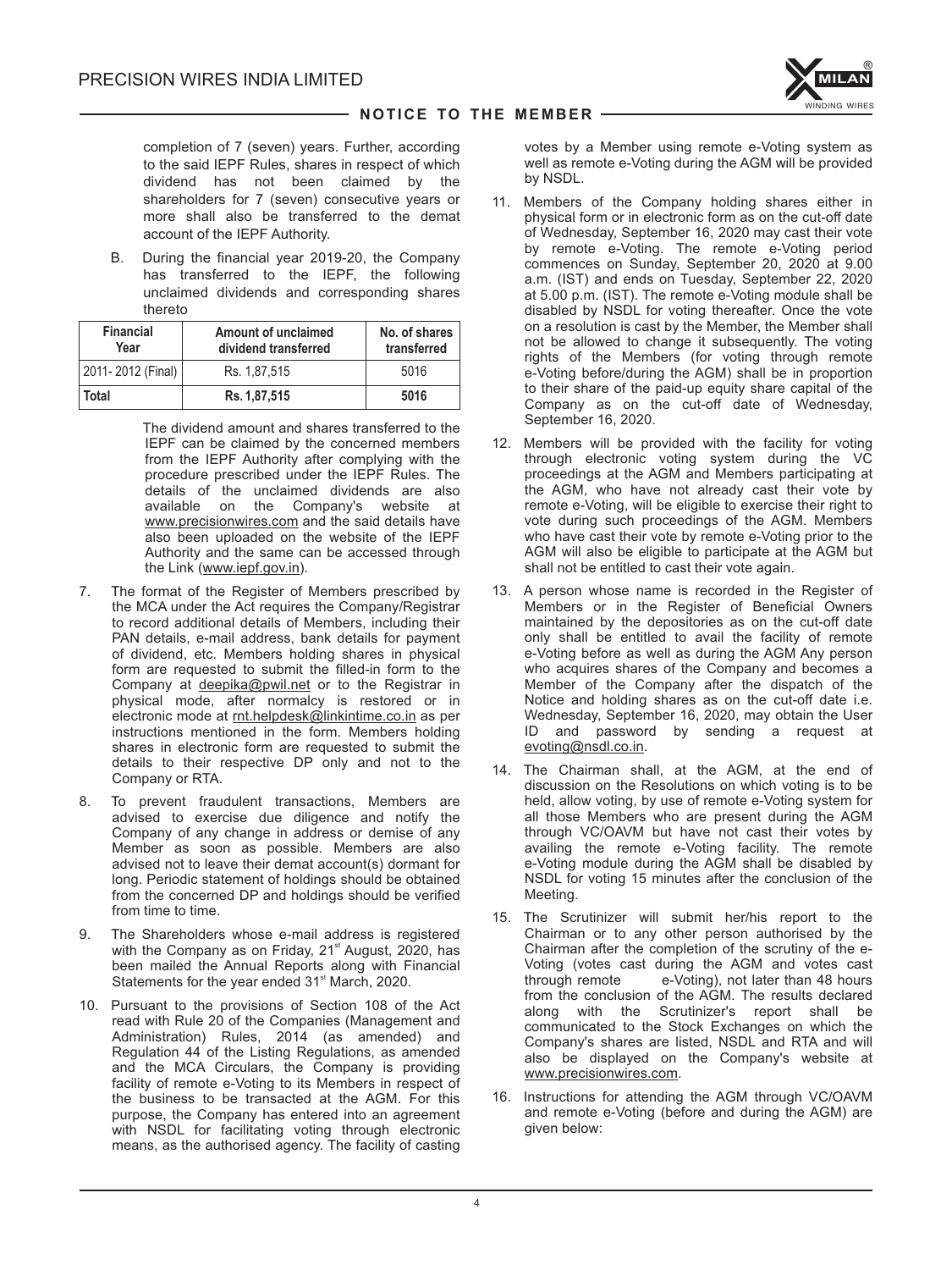

- INSTRUCTIONS FOR MEMBERS FOR ATTENDING THE AGM THROUGH VC/OAVM
	- In view of the massive outbreak of the COVID-19 pandemic, social distancing is a norm to be followed and pursuant to the Circular No. 14/2020 dated April 08, 2020, Circular No. 17/2020 dated April 13, 2020 issued by the Ministry of Corporate Affairs followed by Circular No. 20/2020 dated May 05, 2020, physical attendance of the Members to the 31<sup>st</sup> AGM venue is not required and annual general meeting (AGM) be held through video conferencing (VC) or other audio visual means (OAVM). Hence, Members can attend and participate in the ensuing 31<sup>st</sup> AGM through VC/OAVM.
	- 2. Pursuant to the Circular No. 14/2020 dated April 08, 2020, issued by the Ministry of Corporate Affairs, the facility to appoint proxy to attend and cast vote for the members is not available for this AGM. However, the Body Corporates are entitled to appoint authorised representatives to attend the AGM through VC/OAVM and participate thereat and cast their votes through e-voting.
	- 3. The Members can join the  $31<sup>st</sup>$  AGM in the VC/OAVM mode 15 minutes before and after the scheduled time of the commencement of the Meeting by following the procedure mentioned in the Notice. The facility of participation at the AGM through VC/OAVM will be made available up to 1000 members on first come first served basis. This will not include large Shareholders (Shareholders holding 2% or more shareholding), or more shareholding), Promoters, Institutional Investors, Directors, Key Managerial Personnel, the Chairpersons of the Audit Committee, Nomination and Remuneration Committee and Stakeholders Relationship Committee, Auditors etc. who are allowed to attend the AGM without restriction on account of first come first served basis.
	- 4. The attendance of the Members attending the AGM through VC/OAVM will be counted for the purpose of reckoning the quorum under Section 103 of the Companies Act, 2013.
	- 5. Pursuant to the provisions of Section 108 of the Companies Act, 2013 read with Rule 20 of the Companies (Management and Administration) Rules, 2014 (as amended) and Regulation 44 of SEBI (Listing Obligations & Disclosure Requirements) Regulations 2015 (as amended), and the Circulars issued by the Ministry of Corporate Affairs dated April 08, 2020, April 13, 2020 and May 05, 2020 the Company is providing facility of remote e-voting to its Members in respect of the business to be transacted at the AGM. For this purpose, the Company has entered into an agreement with National Securities Depository Limited (NSDL) for

facilitating voting through electronic means, as the authorized agency. The facility of casting votes by a member using remote e-voting system as well as venue voting on the date of the AGM will be provided by NSDL.

- 6. In line with the Ministry of Corporate Affairs (MCA) Circular No. 17/2020 dated April 13, 2020, the Notice calling the AGM has been uploaded on the website of the Company at www.precisionwires.com. The Notice can also be accessed from the websites of the Stock Exchanges i.e. BSE Limited and National Stock Exchange of India Limited at and respectively and the AGM Notice is also available on the website of NSDL (agency for providing the Remote e-Voting facility) i.e. www.bseindia.com and www.nseindia.com www.evoting.nsdl.com.
- 7. AGM has been convened through VC/OAVM in compliance with applicable provisions of the Companies Act, 2013 read with MCA Circular No. 14/2020 dated April 08, 2020 and MCA Circular No. 17/2020 dated April 13, 2020 and MCA Circular No. 20/2020 dated May 05, 2020.

#### **THE INSTRUCTIONS FOR MEMBERS FOR REMOTE E-VOTING ARE AS UNDER:-**

The remote e-Voting period begins on Sunday, September 20, 2020 at 09.00 A.M. and ends on Tuesday September 22, 2020 at 05:00 P.M. The remote e-Voting module shall be disabled by NSDL for voting thereafter.

#### **How do I vote electronically using NSDL e-Voting system?**

The way to vote electronically on NSDL e-Voting system consists of "Two Steps" which are mentioned below:

1: Log-in to NSDL e-Voting system at https://www.evoting.nsdl.com. **Step 1:**

Step 2: Cast your vote electronically on NSDL e-Voting system.

#### **Details on Step 1 is mentioned below:**

#### **How to Log-in to NSDL e-Voting website?**

- 1. Visit the e-Voting website of NSDL. Open web browser<br>by typing the following URL: by typing the following https://www.evoting.nsdl.com/ either on a Personal Computer or on a mobile.
- 2. Once the home page of e-Voting system is launched, click on the icon "Login" which is available under 'Shareholders' section.
- 3. A new screen will open. You will have to enter your User ID, your Password and a Verification Code as shown on the screen.

*Alternatively, if you are registered for NSDL e-services i.e. IDEAS, you can log-in at https://eservices.nsdl.com/with your existing IDEAS login. Once you log-in to NSDL eservices after using your log-in credentials, click on e-Voting and you can proceed to Step 2 i.e. Cast your vote electronically.*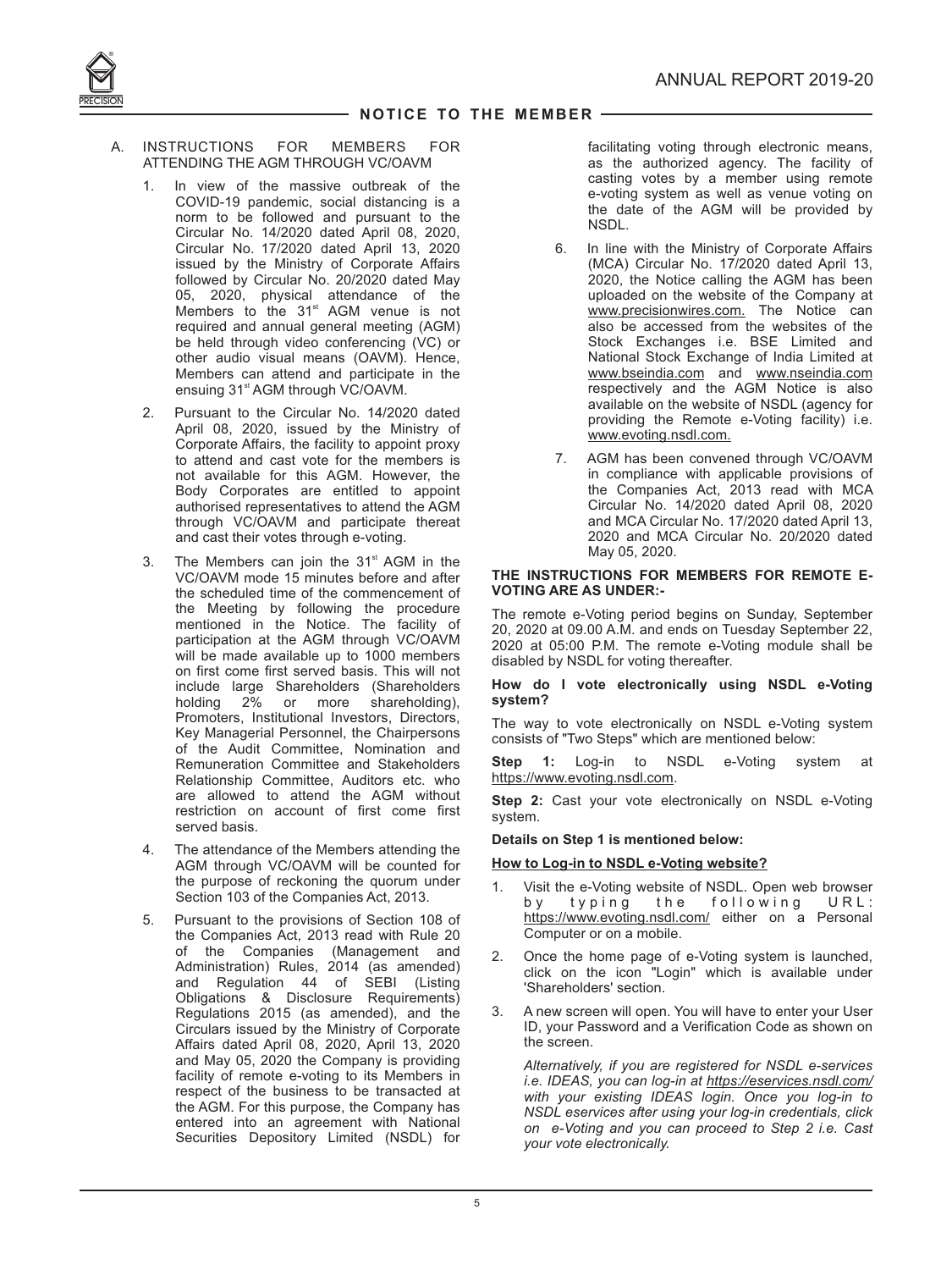

#### **NOTICE TO THE MEMBER**

4. Your User ID details are given below :

| Manner of holding shares<br>i.e. Demat (NSDL or CDSL)<br>or Physical | Your user ID is:                                                                                             |
|----------------------------------------------------------------------|--------------------------------------------------------------------------------------------------------------|
| a) For Members who hold<br>shares in demat account                   | 8 Character DP ID followed by 8 Digit<br>Client ID                                                           |
| with NSDL.                                                           | For example if your DP ID is IN300***<br>and Client ID is 12****** then your user<br>ID is IN300***12******. |
| b) For Members who hold                                              | 16 Digit Beneficiary ID                                                                                      |
| shares in demat account<br>with CDSL.                                | For example if your Beneficiary ID is<br>12************** then your user ID is<br>12**************           |
| c) For Members who hold<br>shares in Physical Form.                  | <b>EVEN Number followed by Folio Number</b><br>registered with the company                                   |
|                                                                      | For example if folio number is 001*** and<br>EVEN is 101456 then user ID is<br>101456001***                  |

- 5. Your password details are given below:
	- a) If you are already registered for e-Voting, then you can use your existing password to login and cast your vote.
	- b) If you are using NSDL e-Voting system for the first time, you will need to retrieve the 'initial password' which was communicated to you. Once you retrieve your 'initial password', you need to enter the 'initial password' and the system will force you to change your password.
	- c) How to retrieve your 'initial password'?
		- (i) If your email ID is registered in your demat account or with the company, your 'initial password' is communicated to you on your email ID. Trace the email sent to you by NSDL in your mailbox. Open the email and open the attachment i.e. a .pdf file. Open the .pdf file. The password to open the .pdf file is your 8 digit client ID for NSDL account, last 8 digits of client ID for CDSL account or folio number for shares held in physical form. The .pdf file contains your 'User ID' and your 'initial password'.
		- (ii) If your email ID is not registered, please follow steps mentioned below in **process for those shareholders whose email ids are not registered.**
- 6. If you are unable to retrieve or have not received the "Initial password" or have forgotten your password:
	- a) Click on "**Forgot User Details/Password?"** (If you are holding shares in your demat account with<br>NSDL or CDSL) option available on available on . www.evoting.nsdl.com
	- b) Physical User Reset Password?" (If you are holding shares in physical mode) option available on www.evoting.nsdl.com.
	- c) If you are still unable to get the password by aforesaid two options, you can send a request at evoting@nsdl.co.in mentioning your demat account number/folio number, your PAN, your name and your registered address.
- d) Members can also use the OTP (One Time Password) based login for casting the votes on the e-Voting system of NSDL.
- 7. After entering your password, tick on Agree to "Terms and Conditions" by selecting on the check box.
- 8. Now, you will have to click on "Login" button.
- 9. After you click on the "Login" button, Home page of e-Voting will open.
- **B. Details on Step 2 is given below:**

#### **How to cast your vote electronically on NSDL e-Voting system?**

- After successful login at Step 1, you will be able to see the Home page of e-Voting. Click on e-Voting. Then, click on Active Voting Cycles.
- 2. After click on Active Voting Cycles, you will be able to see all the companies "EVEN" in which you are holding shares and whose voting cycle is in active status.
- 3. Select "EVEN" of company for which you wish to cast your vote.
- 4. Now you are ready for e-Voting as the Voting page opens.
- 5. Cast your vote by selecting appropriate options i.e. assent or dissent, verify/modify the number of shares for which you wish to cast your vote and click on "Submit" and also "Confirm" when prompted.
- 6. Upon confirmation, the message "Vote cast successfully" will be displayed.
- 7. You can also take the printout of the votes cast by you by clicking on the print option on the confirmation page.
- 8. Once you confirm your vote on the resolution, you will not be allowed to modify your vote.
- 17. In case of any queries, you may refer the Frequently Asked Questions (FAQs) for Shareholders and e-Voting user manual for Shareholders available at the download section of www.evoting.nsdl.com or call on toll free no.: 1800-222-990 or send a request at evoting@nsdl.co.in. or contact Shri Amit Vishal, Senior Manager or Ms. Pallavi Mhatre Manager, National Securities Depository Ltd., Trade World, 'A' Wing, 4<sup>m</sup> Floor, Kamala Mills Compound, Senapati Bapat Marg, Lower Parel, Mumbai - 400 013, at the designated email IDs: AmitV@nsdl.co.in or p<u>allavid@nsdl.co.in</u> or at telephone nos.: +91-22-24994360 or +91-99202 64780 or +91-22-24994545 who will also address the grievances connected with the voting by electronic means. Members may also write to the Company Secretary at the Company's email address deepika@pwil.net. evoting@nsdl.co.in or th
- **C. Process for those shareholders whose email ids are not registered with the depositories for procuring user id and password and registration of e mail ids for e-voting for the resolutions set out in this notice:**
	- a. Those Members, who hold shares in physical form or who have not registered their email address with the Company and who wish to participate in the 31<sup>st</sup> AGM or cast their vote through remote e-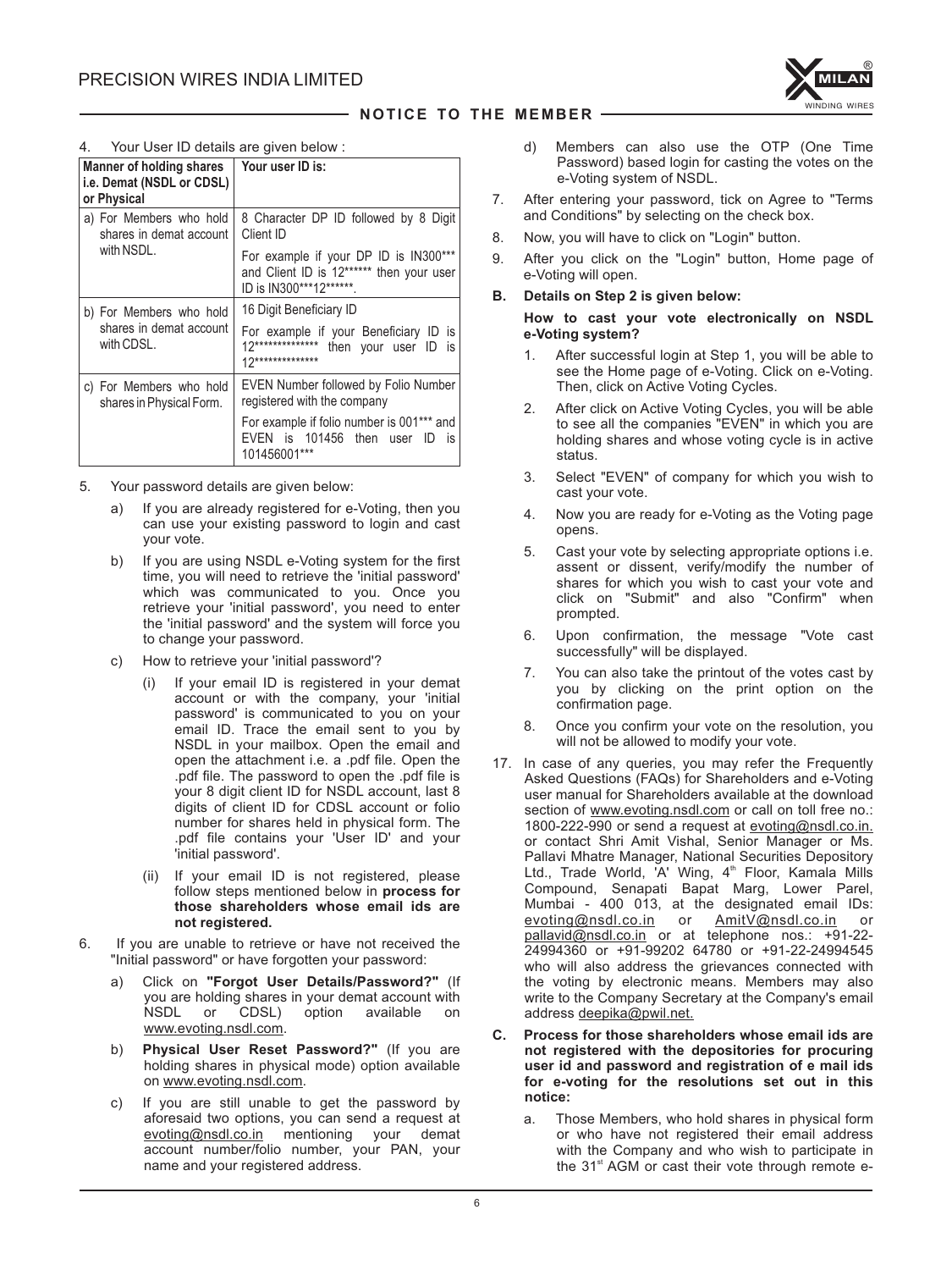

Voting or through the e-Voting system during the meeting, may obtain the login ID and password by sending scanned copy of: i) a signed request letter mentioning your name, folio number and complete address; and ii) self attested scanned copy of the PAN Card and any document (such as Driving License, Bank Statement, Election Card, Passport, AADHAR Card) in support of the address of the Member as registered with the Company; to the address of the deepika@pwil.net/mumbai@pwil.net. on or before Wednesday, September 16, 2020.

b. In case shares are held in demat mode, Members may obtain the login ID and password by sending scanned copy of (i) a signed request letter mentioning your name, DP ID-Client ID (16 digit DP ID + Client ID or 16 digit beneficiary ID); (ii) self attested scanned copy of client master or Consolidated Demat Account statement; and (iii) self attested scanned copy of the PAN Card, to the email address of the Company deepika@pwil.net/mumbai@pwil.net.

#### **D. THE INSTRUCTIONS FOR MEMBERS FOR** e-VOTING ON THE DAY OF THE 31<sup>st</sup> AGM ARE AS **UNDER:-**

- 1. The procedure for e-Voting on the day of the 31<sup>st</sup> AGM is same as the instructions mentioned above for remote e-Voting.
- 2. Only those Members/shareholders, who will be present in the 31<sup>st</sup> AGM through VC/OAVM facility and have not casted their vote on the Resolutions through remote e-Voting and are otherwise not barred from doing so, shall be eligible to vote through e-Voting system in the AGM.
- 3. Members who have voted through Remote e-Voting will be eligible to attend the 31<sup>st</sup> AGM. However, they will not be eligible to vote at the  $31<sup>st</sup>$ AGM.
- 4. The Helpline details of the person who may be contacted by the Member needing assistance with the use of technology, before or during the  $31<sup>st</sup>$ AGM shall be the same persons mentioned for remote e-Voting and reproduced hereunder for convenience:
	- i. Shri Amit Vishal, Senior Manager, NSDL at the designated email ID: evoting@nsdl.co.in or **AmitV@nsdl.co.in** or at telephone number: +91-22-24994360 or +91-99202 64780.
	- ii. Ms. Pallavi Mhatre, Manager, NSDL at the designated email ID: **evoting@nsdl.co.in**, pallavid@nsdl.co.in or at telephone number +91 22 2499 4545.

#### **E. INSTRUCTIONS FOR MEMBERS FOR ATTENDING** THE 31<sup>st</sup> AGM THROUGH VC/OAVM ARE AS UNDER:

1. Member will be provided with a facility to attend the 31<sup>st</sup> AGM through VC/OAVM through the NSDL e-Voting system. Members may access the same at <u>https://www.evoting.nsdl.com</u> under shareholders/members login by using the remote e-voting credentials. The link for VC/OAVM will be available in shareholder/members login where the

EVEN of Company will be displayed. Please note that the members who do not have the User ID and Password for e-Voting or have forgotten the User ID and Password may retrieve the same by following the remote e-Voting instructions mentioned in the notice to avoid last minute rush. Further members can also use the OTP based login for logging into the e-Voting system of NSDL.

- 2. Members are encouraged to join the Meeting through Laptops for better experience.
- 3. Further Members will be required to allow Camera and use Internet with a good speed to avoid any disturbance during the meeting.
- 4. Please note that Participants Connecting from Mobile Devices or Tablets or through Laptop connecting via Mobile Hotspot may experience Audio/Video loss due to Fluctuation in their respective network. It is therefore recommended to use Stable Wi-Fi or LAN Connection to mitigate any kind of aforesaid glitches.
- 5. Shareholders, who would like to express their views/have questions may send their questions in advance mentioning their name demat account number/folio number, email id, mobile number at (company email id) at least 48 hours before commencement of meeting i.e. by Monday, September 21, 2020 by 10:00 a.m. IST. The same will be replied by the company suitably.
- 6. Members can submit questions in advance with regard to the financial statements or any other matter to be placed at the 31<sup>st</sup> AGM from their registered email address, mentioning their name, DP ID and Client ID number/folio number and mobile number, to reach the Company's email address deepika@pwil.net/mumbai@pwil.net. At least 48 hours in advance before the start of the meeting i.e. by Monday, September 21, 2020 by 10:00 a.m. IST. Such questions by the Members shall be taken up during the meeting and replied by the Company suitably.
- 7. Members, who would like to ask questions during the  $31<sup>st</sup>$  AGM with regard to the financial statements or any other matter to be placed at the 31<sup>st</sup> AGM, need to register themselves as a speaker by sending their request from their registered email address mentioning their name, DP ID and Client ID number/folio number and mobile number, to reach the Company's email address <u>deepika@pwil.net</u> at least 48 hours in advance before the start of the 31<sup>st</sup> AGM i.e. by Monday, September 21, 2020 by 10:00 a.m. IST.

Those Members who have registered themselves as a speaker shall be allowed to ask questions during the 31<sup>st</sup> AGM, depending upon the availability of time.

8. Institutional Investors who are Members of the Company, are encouraged to attend and vote in the 31<sup>st</sup> AGM through VC/OAVM Facility.

#### **18. OTHER GUIDELINES FOR MEMBERS**

a. It is strongly recommended not to share your password with any other person and take utmost care to keep your password confidential. Login to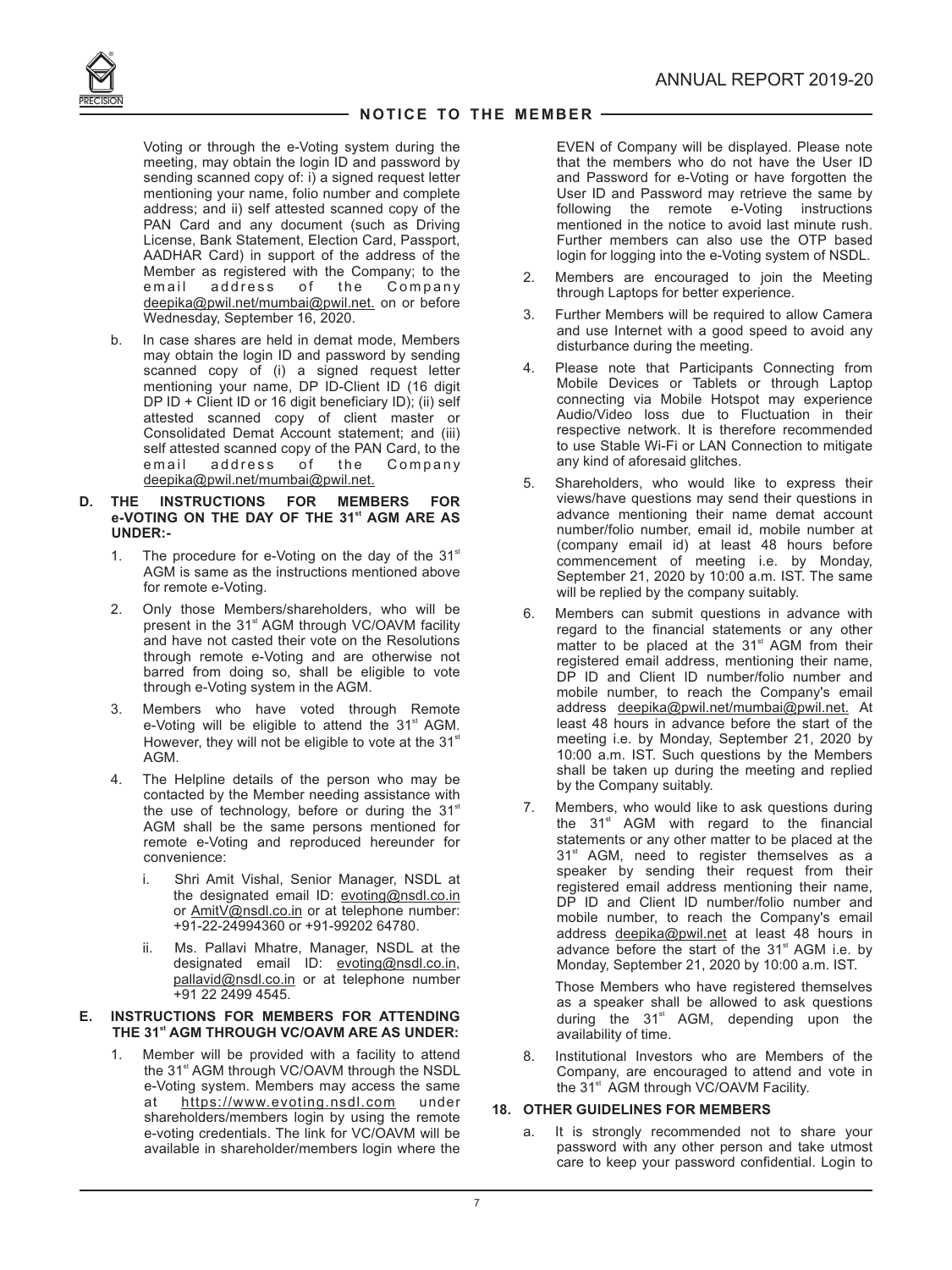

the e-Voting website will be disabled upon five unsuccessful attempts to key in the correct password. In such an event, you will need to go through the "Forgot User Details/Password?" or "Physical User Reset Password?" option available on www.evoting.nsdl.com to reset the password.

- b. The voting rights of Members shall be in proportion to their share in the paid-up equity share capital of the Company as on the cut-off date of Wednesday, September 16, 2020.
- c. Any person, who acquires shares of the Company and becomes Member of the Company after the Company sends the Notice of the  $31<sup>st</sup>$  AGM by email and holds shares as on the cut-off date i.e. Wednesday, September 16, 2020, may obtain the User ID and password by sending a request to the Company's email address deepika@pwil.net. However, if you are already registered with NSDL for remote e-Voting then you can use your existing user ID and password for casting your vote. If you forgot your password, you can reset your password by using "Forgot User Details / Password?" or "Physical User Reset Password?" option available on www.evoting.nsdl.com.
- d. A person, whose name is recorded in the Register of Members or in the Register of Beneficial Owners maintained by the depositories as on the cut-off date only shall be entitled to avail the facility of remote e-Voting or casting vote through e-Voting system during the meeting.
- 19. M/s. Ragini Chokshi & Company, Company Secretaries Firm, (Membership No. 2390) has been appointed as the Scrutinizer of the Company to scrutinize the voting and remote e-Voting process in a fair and transparent manner.
- 20. During the  $31<sup>st</sup>$  AGM, the Chairman and Managing Director shall, after response to the questions raised by the Members in advance or as a speaker at the 31<sup>st</sup> AGM, formally propose to the Members participating through VC/OAVM Facility to vote on the resolutions as set out in the Notice of the 31<sup>st</sup> AGM and announce the start of the casting of vote through the e-Voting system. After the Members participating through VC/OAVM Facility, eligible and interested to cast votes, have cast the votes, the e-Voting will be closed with the formal announcement of closure of the 31<sup>st</sup> AGM.
- 21. The Scrutinizer shall after the conclusion of e-Voting at the 31<sup>st</sup> AGM, first download the votes cast at the AGM and thereafter unblock the votes cast through remote e-Voting and shall make a consolidated scrutinizer's report of the total votes cast in favour or against, invalid votes, if any, and whether the resolution has been carried or not, and such Report shall then be sent to the Chairman or a person authorized by him, within 48 (forty eight) hours from the conclusion of the 31<sup>st</sup> AGM, who shall then countersign and declare the result of the voting forthwith.
- 22. The Results declared along with the report of the Scrutinizer shall be placed on the website of the Company at www.precisionwires.com and on the website of NSDL at www.evoting.nsdl.com immediately

after the declaration of Results by the Chairman or a person authorized by him. The results shall also be immediately forwarded to the BSE Limited and National Stock Exchange of India Limited, Mumbai.

- 23. Pursuant to the MCA Circulars and SEBI Circular, in view of the prevailing situation, owing to the difficulties involved in dispatching of physical copies of the Notice of the 31<sup>st</sup> AGM and the Annual Report for the year 2020 including therein the Audited Financial Statements for year 2020, are being sent only by email to the Members. Therefore, those Members, whose email address is not registered with the Company or with their respective Depository Participant/s, and who wish to receive the Notice of the 31<sup>st</sup> AGM and the Annual Report for the year 2020 and all other communication sent by the Company, from time to time, can get their email address registered by following the steps as given below:
	- For Members holding shares in physical form, please send scan copy of a signed request letter mentioning your folio number, complete address, email address to be registered along with scanned self attested copy of the PAN and any document (such as Driving Licenses, Passport, Bank Statement, AADHAR) supporting the registered address of the Member, by email to the Company's email address mumbai@pwil.net/ deepika@pwil.net.
	- b. For the Members holding shares in demat form, please update your email address through your respective Depository Participant/s.
- 24. To prevent fraudulent transactions, Members are advised to exercise due diligence and notify the Company of any change in address or demise of any Member as soon as possible. Members are also advised to not leave their demat account(s) dormant for long. Periodic statement of holdings should be obtained from the concerned Depository Participant and holdings should be verified from time to time.
- 25. The Securities and Exchange Board of India (SEBI) has mandated the submission of Permanent Account Number (PAN) by every participant in securities market. Members holding shares in electronic form are, therefore, requested to submit the PAN to their Depository Participants with whom they are maintaining their demat accounts. Members holding shares in physical form can submit their PAN details to the Company.
- 26. Electronic copy of all the documents referred to in the accompanying Notice of the 31<sup>st</sup> AGM and the Explanatory Statement shall be available for inspection in the Investor Section of the website of the Company at www.precisionwires.com.
- 27. During the 31<sup>st</sup> AGM, Members may access the scanned copy of Register of Directors and Key Managerial Personnel and their shareholding maintained under Section 170 of the Act and the Register of Contracts and Arrangements in which Directors are interested maintained under Section 189 of the Act, upon Log-in to NSDL e-Voting system at https://www.evoting.nsdl.com.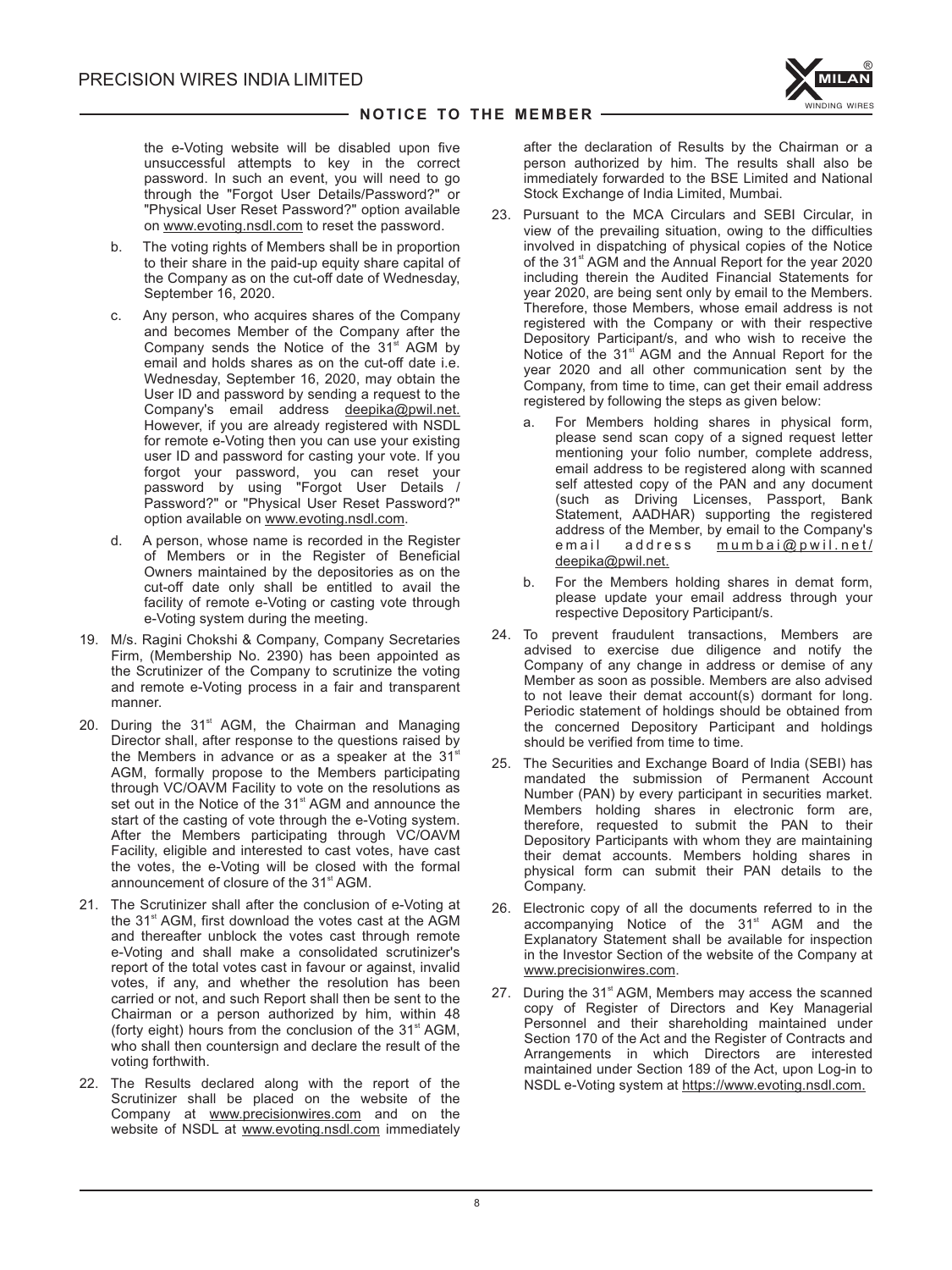

#### **EXPLANATORY STATEMENT IN RESPECT OF THE SPECIAL BUSINESSES PURSUANT TO SECTION 102 OF THE COMPANIES ACT, 2013 ("Act")**

#### **Agenda Item No. 4:**

#### **Re-appointment of Shri Mahendra R. Mehta, as Chairman and Managing Director:**

In view of the provisions of Sections 196, 197, 203 and other applicable provisions, if any, of the Companies Act, 2013, read with provisions of Schedule V to the Companies Act, 2013 subject to required approvals, if any necessary, the resolution at Item No. 4 of the Notice seeks approval of the Members in respect of the re-appointment and payment of remuneration to Shri Mahendra R. Mehta as Chairman & Managing Director of the Company. The present Term of Office of Shri Mahendra R. Mehta as Chairman and Managing Director expires on  $30<sup>th</sup>$ September, 2020. Shri Mahendra R. Mehta is 91 years old and enjoying excellent health. The Nomination and Remuneration Committee, Audit Committee and the Board of Directors of the Company at their Meetings held on  $27<sup>th</sup>$  June, 2020, have, subject to the approval of the Members of the Company in ensuing AGM, and subject to any other approvals as may be necessary, re-appointed Shri Mahendra R. Mehta, as Chairman and Managing Director of the Company for a further period of One Year with effect from 1<sup>st</sup> October, 2020 to 30<sup>th</sup> September, 2021, on the terms, conditions, remuneration and perquisites as set out in draft letter of appointment dated 29<sup>th</sup> June, 2020 signed by the Chairman of Nomination and Remuneration Committee is available with the Company Secretary at this Meeting for inspection.

Shri Mahendra R. Mehta is a founder of the Company and has long experience in the Wire & Cable Industry, Engineering and Chemical Industry. With his initiative and zeal and due to his long experience, our Company is market-leader in the field in India.

He has contributed immensely to the performance of the Company since inception and played pivotal role in the operation and growth of the Company.

Period of appointment: One Year with effect from 1<sup>st</sup> October, 2020 up to and including 30<sup>th</sup> September, 2021.

The Terms and Conditions as contained in the said draft Letter of Appointment dated 29<sup>th</sup> June, 2020 are reproduced hereinafter.

The Board of Directors is of the opinion that his vast experience is very useful and is required by the Company.

#### **A) Salary, perquisites and other allowances:**

Subject to Sections 2(78), 197, 198, 203 and other applicable provisions, if any, of the Companies Act, 2013 (the said Act) read with Schedule V to the said Act and as per any other applicable statues / provisions under Law, and subject to a ceiling of 5% or 10% of the net profits of the Company, as the case may be, as computed under Section 198 of the Act, the following remuneration shall be paid to Shri Mahendra R. Mehta:

#### **Salary:**

Rs. 2,00,000/- (Rupees Two Lakhs only) per month for the entire duration of the term of Appointment.

#### **Commission:**

In addition to salary, perquisites and other allowances, Commission at 1% based on the Net Profits of the Company, computed in the manner laid down in Section 198 of the Companies Act, 2013, subject to provisions of Section 197 and other applicable provisions, if any of the

Companies Act, 2013, the following perquisites shall be allowed to Shri Mahendra R. Mehta.

#### **Perquisites:**

- 1. Rent free furnished residential accommodation, in case no residential accommodation is provided by the company to Shri Mahendra R. Mehta shall be entitled to house rent allowance as may be approved by the Board of Directors.
- 2. Reimbursement of medical expenses incurred for Shri Mahendra R. Mehta and his family.
- 3. Reimbursement of gas, electricity, water charges and furnishings.
- 4. Leave travel concession for Shri Mahendra R Mehta and family once in a year not exceeding one month's salary for each year. In case leave travel concession is not availed of in any year, the same shall be allowed to be accumulated subject to a maximum of three years.
- 5. Fees of clubs subject to a maximum of two clubs
- 6. Personal accident insurance subject to a maximum premium of Rs. 15,000/- per annum and third party insurance for a maximum amount of Rs.50,00,000/-.
- 7. Provision of car for business as well as for personal purposes with driver.
- 8. Telephone & Internet connection at the residence for business as well as personal use.
- 9. Provision of services of two domestic servants at his residence or reimbursement of expenses incurred on such two servants at his residence.
- 10. Earned / Privilege Leave on full pay and allowances as per Rules of the Company but not more than one month's leave for every eleven months of service shall be allowed.

Shri Mahendra R. Mehta shall also be paid the following perquisites, which shall not be included in the computation of the ceiling on the remuneration in the event the company has no profit or its profits are inadequate in any financial year during the aforesaid period:

- a) Contribution to Provident Fund, Superannuation Fund or Annuity Fund to the extent these either singly or put together are not taxable under the Income Tax Act, 1961.
- b) Gratuity payable at the rate not exceeding half a month's salary for each completed year of service.
- c) Encashment of unutilized leave at the end of each calendar year.

The Board of Directors or Committee thereof may, in their discretion, revise/modify any of the terms from time to time, within the limits stipulated.

In the event of loss or inadequacy of profits in any financial year of the Company during the currency of tenure of the Chairman and Managing Director, the payment of above Salary and perquisites and other allowances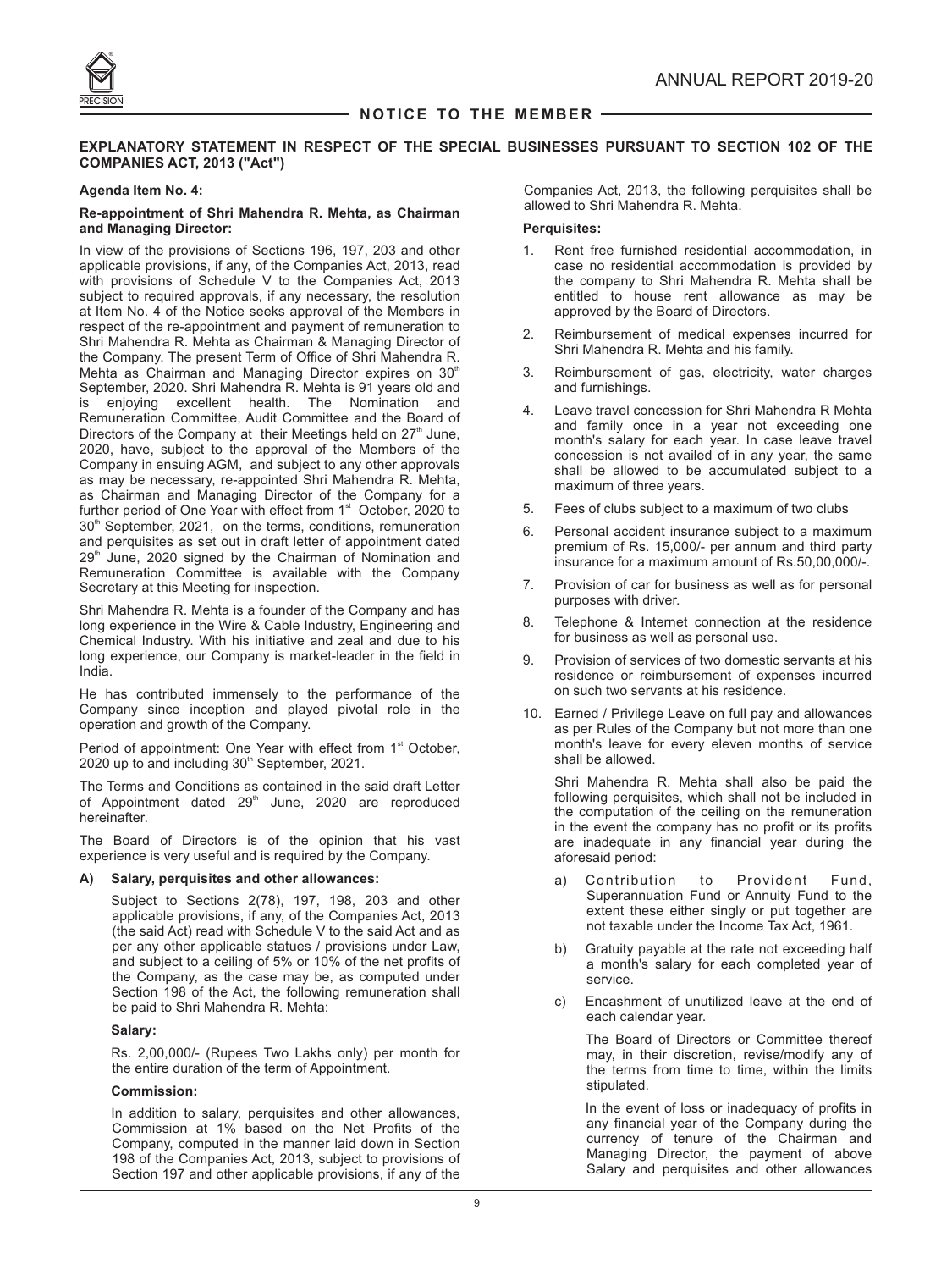

shall be governed by and paid in accordance with the limits and conditions prescribed under Section II of Part II of the Schedule V to the Companies Act, 2013 or any amendment thereof.

#### **B) Other Terms:**

- a) As long as Shri Mahendra R. Mehta is functioning as Chairman and Managing Director of the Company sitting fees will not be paid to him for the meetings of the Board of Directors or any Committee thereof attended by him.
- b) The Chairman and Managing Director shall be entitled to re-imbursement of all actual expenses, including entertainment, traveling, Hotel and other expenses incurred by him in India and abroad exclusively on the company's business.
- c) Either party shall be entitled to terminate this appointment by giving to the other party ninety (90) days' notice in writing without showing any cause.

This appointment is also subject to the further particulars as per Part II, Section II of the Schedule V to the Companies Act, 2013:

- (i) The Board of Directors and also Nomination and Remuneration Committee (N&RC) of the Board have approved the terms of remuneration payable to Shri Mahendra R. Mehta, as mentioned hereinabove at its meeting held on 27<sup>th</sup> June, 2020, which are in accordance with the provisions of Schedule V to the Companies Act, 2013.
- (ii) The company has not made any default in repayment of any of its debts or debentures or interest payable thereon for a continuous period of thirty days in the preceding financial year before the date of appointment of Shri Mahendra R. Mehta.
- (iii) The appointment of Shri Mahendra R. Mehta as Chairman and Managing Director of the Company with effect from 1<sup>st</sup> October, 2020 is being proposed to be made by a Special Resolution of the Company at its ensuing Annual General Meeting to be held on Wednesday, 23<sup>rd</sup> September, 2020 for payment of remuneration for a period not exceeding One year.

The Draft Re-appointment Letter dated  $29<sup>th</sup>$ June, 2020 referred to the Resolution would be available for inspection without any fee by the members at the Registered Office of the Company between 11.00 a.m. to 1.00 p.m. on any working day of the Company except Saturday, upto and including the date of the Annual General Meeting.

Shri Mahendra R. Mehta is a promoter of the Company holding fully paid Equity Shares of Rs. 5/- each, amounting to 3.82% of the paid up capital of the Company. He is related to Shri Deepak M. Mehta, Whole-Time Director, Shri Milan M. Mehta, Vice Chairman and Managing Director and Shri Nirbhay Deepak Mehta, Vice President. No other Director except as stated above, Key Managerial personnel or relative is concerned or interested in the Resolution at Item 4 of the Notice.

(iv) Other particulars as per Section II of Part II of Schedule V to the Companies Act, 2013 are as under:

#### **I : GENERAL INFORMATION:**

- [1] Nature of Industry: The Company is engaged in INSULATED ENAMELLED WIRES AND OTHER INSULATED ELECTRIC CONDUCTORS (manufacture of winding wires of copper).
- [2] Date of commencement of commercial production: 01<sup>st</sup> January, 1993.
- [3] In case of new companies, expected date of commencement of activities - not applicable.
- Financial Performance based on given indicators : (rounded of to nearest rupees in lakh)

|                                                 | 2019-20 | 2018-19 |
|-------------------------------------------------|---------|---------|
| <b>Effective Capital:</b>                       | 29781   | 28195   |
| Net Profit after Tax                            | 3182    | 4183    |
| Export Performance &<br>Foreign Exchange outgo: |         |         |
| Exports (FOB)                                   | 10366   | 8659    |
| Foreign Exchange<br>Outgo [Net]                 | 26066   | 36366   |

- [5] Foreign Investments & Collaborations if any: None
- **II : INFORMATION ABOUT THE APPOINTEE: Shri Mahendra R. Mehta:**
- [1] Background Details: Shri Mahendra R. Mehta is a founder - Promoter of the Company and he was Chairman & Managing Director of erstwhile Atlas Wires Ltd., prior to its amalgamation with Precision Wires India Ltd. He has contributed immensely to the performance of the company over the years and played pivotal role in the growth of the Company, which is continued to be the Market-Leader in its field in India.
- [2] Past Remuneration: Shri Mahendra R. Mehta was paid the following remuneration :

|                                                         | 2019-20<br>(Rs/Lakhs) | 2018-19<br>(Rs/Lakhs) |
|---------------------------------------------------------|-----------------------|-----------------------|
| Salary                                                  | 30.52                 | 36.24                 |
| Perquisites                                             | 5.10                  | 8.94                  |
| Commission                                              | 46.08                 | 69.40                 |
| *Contribution to Provident Fund<br>(excluding gratuity) | 0.22                  | 0.22                  |
|                                                         | ---------             | -------               |
| Total                                                   | 81.92                 | 114.80                |
|                                                         |                       |                       |

[3] Recognition or awards: The Company has no information about it.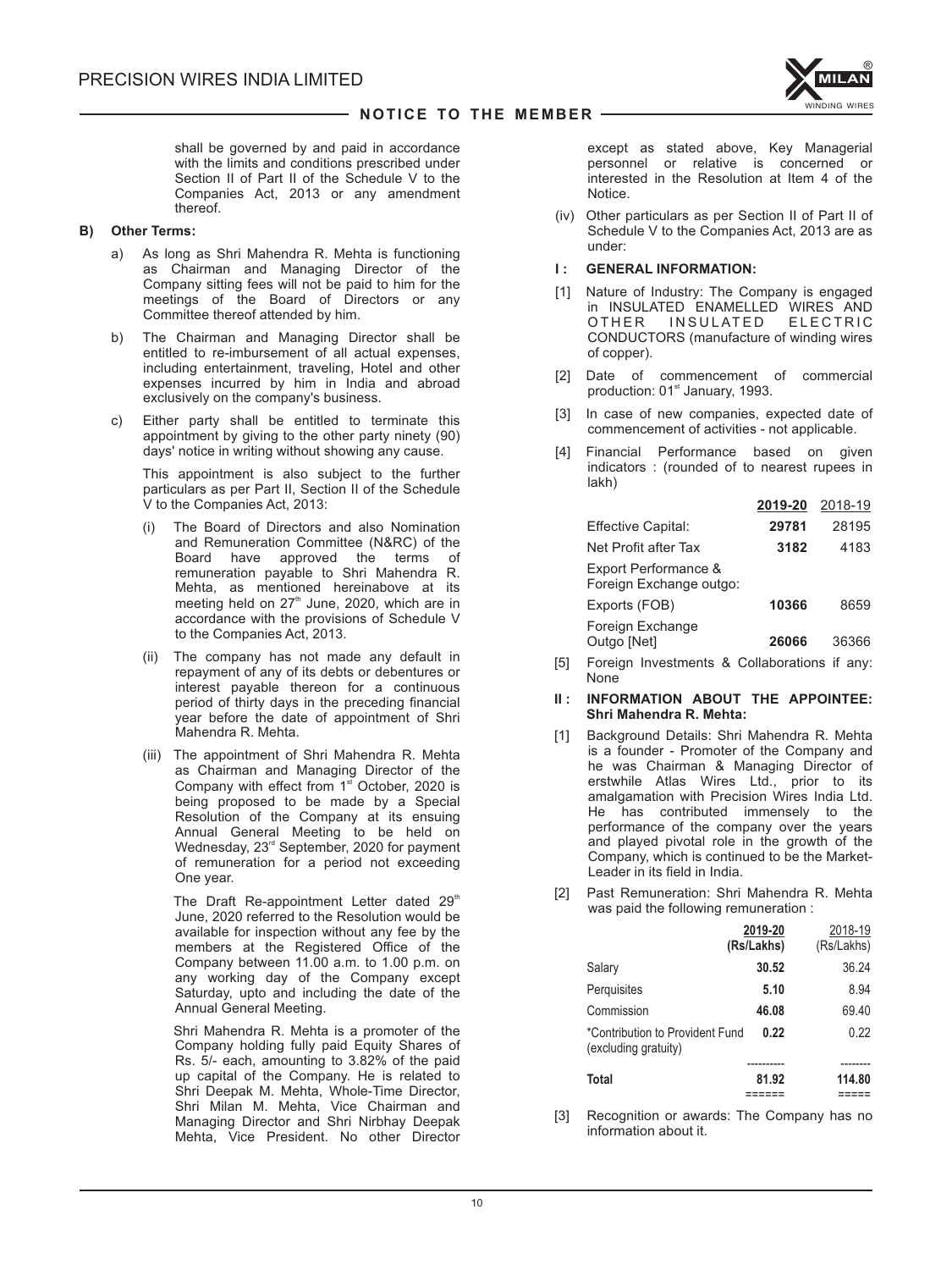

- [4] Job Profile and his suitability:Having regard to the vast experience as Chairman & Managing Director of Erst-While Atlas Wires Ltd and also of Precision Wires India Limited for a very long period and Considering his immense experience in the field, the Board of Directors is of the opinion that Shri Mahendra R. Mehta is eminently suitable to hold the position and the proposed remuneration is reasonable.
- [5] Remuneration Proposed: as per the above explanatory statement, for a period of One year from 01.10.2020 to 30.09.2021.
- [6] Comparative remuneration profile with respect to industry, size of the company, profile of the position and person:

The company has no information to offer, but having regard to the versatile experience and responsibility of the position held by him, the Board of Directors is of the opinion that the proposed remuneration is reasonable.

[7] Pecuniary relationship directly or indirectly with the company, or relationship with the managerial personnel:

> Shri Mahendra R. Mehta is a promoter of the Company holding fully paid equity shares of Rs. 5/- each, amounting to 3.82% of the paidup capital of the Company. He is related to Shri Deepak M. Mehta, Whole-time Director, Shri Milan M. Mehta, Vice Chairman & Managing Director and Shri Nirbhay D. Mehta, Vice President of the Company. No other Director except stated above, Key Managerial Personnel or their relative is interested or concerned in the appointment or resolution.

#### **III: OTHER INFORMATION:**

- [1] Reasons for Loss or Inadequacy of Profits: Not applicable as Company is a profit-making Company.
- [2] Steps taken or proposed to be taken for improvement: Considering impact of COVID-19 Company may have to rationalize and reduce the manpower to so as to remain competitive.
- [3] Expected increase in productivity and profits in measurable terms: Due to the current COVID-19 pandemic situation Company cannot estimate the profits in measurable terms.

#### **IV: DISCLOSURES:**

- [1] The Remuneration package of the Executive Director, Managerial Personnel for the financial year 2019-20, is given in the Explanatory Statement above.
- [2] The following information has been disclosed in the Board of Directors' Report under the heading "Corporate Governance / MGT-9" attached to the annual report for the year 2019-20:
	- [i] All elements of remuneration package such as salary, benefits, bonuses, stock options, pensions and Commission, etc. of all the directors;
- [ii] Details of fixed component and incentives (commission) along with the performance criteria, as stated in forgoing paragraphs.
- [iii] Service contracts: One year, notice period-Three months as specified, severance fees: None
- [iv] Stock Option details, if any, and whether the same has been issued at a discount as well as the period over which accrued and over which exercisable : None

The above may be treated as a written memorandum setting out the terms of re-appointment of Shri Mahendra R. Mehta under Section 190 of the Companies Act, 2013 and a disclosure under Regulation 36(3) of SEBI (Listing Obligations and Disclosure Requirements) Regulations, 2015.

Except mentioned above, none of the Directors, Key Managerial Personnel of the Company or their relatives is interested or concerned in the proposed Resolution.

The Board commends the Special Resolution set out at item No. 4 of the Notice for approval by the Shareholders.

#### **Agenda Item No. 5: Ratification of Remuneration paid to Cost Auditor.**

The Board of Directors of the Company on recommendation of the Audit Committee has approved, the appointment of M/s Gangan & Company, Mumbai, Cost Accountant (Registration No.100651), as Cost Auditor to conduct the audit of the cost records of Company for the Financial Year ended 31<sup>st</sup> March, 2021.

In accordance with the provisions of Section 148 of the Act read with the Companies (Audit and Auditors) Rules, 2014, and Companies (Cost records and Audit) Rules, 2014 (including any Statutory modifications(s) and / or reenactment(s) for the time being in force) remuneration payable to the Cost Auditor is required to be ratified by the members of the Company. Accordingly ratification of members is sought as referred to in the resolution at Item No.5 of the Notice, for the payment of remuneration amounting up to Rs. 3,00,000/- (Rupees Three Lakhs only) per annum for cost audit plus applicable taxes, if any and out of pocket expenses payable to the Cost Auditor for the financial year ended 31<sup>st</sup> March, 2020.

None of the Directors and/or Key Managerial Personnel of the Company and/or their respective relatives is interested or concerned financially or otherwise in the proposed Resolution set out at Item 5 of the Notice.

#### **By Order of the Board**

**Deepika Pandey Company Secretary ACS No. 41277**

#### **Registered Office:**

Saiman House, J A Raul Street, Off Sayani Road, Prabhadevi, Mumbai 400 025. (CIN: L31300MH1989PLC054356) Mumbai  $27<sup>th</sup>$  June, 2020.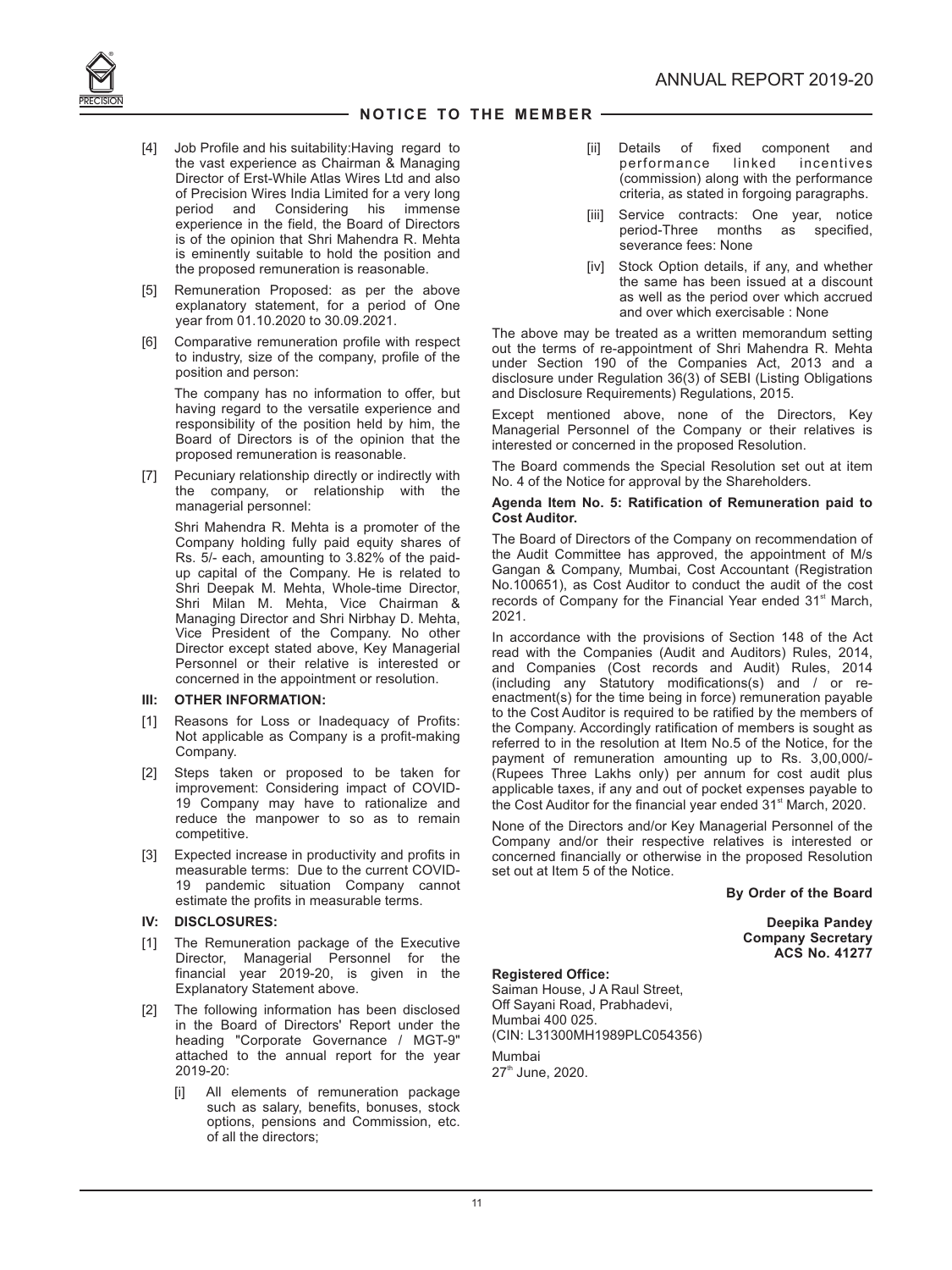

#### NOTICE TO THE MEMBER -

#### **DETAILS OF DIRECTORS SEEKING APPOINTMENT / RE-APPOINTMENT AT THE FORTHCOMING ANNUAL GENERAL MEETING OF THE COMPANY**

[Pursuant to Regulation 36 of SEBI (Listing Obligations and Disclosure Requirements) Regulations, 2015 and clause 12.5 of Secretarial Standard-2 on General Meeting.]

| <b>Particulars</b>                                                                                                         | MAHENDRA RATILAL MEHTA                                                                                                                                                                                       |                       |                              |
|----------------------------------------------------------------------------------------------------------------------------|--------------------------------------------------------------------------------------------------------------------------------------------------------------------------------------------------------------|-----------------------|------------------------------|
| <b>Directorship</b>                                                                                                        | Chairman and Managing Director                                                                                                                                                                               |                       |                              |
| <b>DIN</b>                                                                                                                 | 00003558                                                                                                                                                                                                     |                       |                              |
| Date of Birth and Age                                                                                                      | 14/04/1929 and 91 years                                                                                                                                                                                      |                       |                              |
| <b>Nationality</b>                                                                                                         | Indian                                                                                                                                                                                                       |                       |                              |
| Date of first appointment on the Board                                                                                     | 23/11/1989                                                                                                                                                                                                   |                       |                              |
| Qualification                                                                                                              | None                                                                                                                                                                                                         |                       |                              |
| Directorship held in other Companies (excluding<br>foreian<br><b>Companies, Private Companies and Section 8 Companies)</b> | Immense experience in the Industry for more than 60 year.                                                                                                                                                    |                       |                              |
| Chairmanships/ Memberships of Committees in other companies                                                                | Galvawire Agencies Private Limited                                                                                                                                                                           |                       |                              |
| Relationship with other directors, manager and other key<br>managerial personnel of the Company                            | Galvawire Agencies Private Limited-Chairman Father of Shri Deepak M.<br>Mehta, Whole-Time Director, Shri Milan M. Mehta, Managing Director<br>and Grand Father of Shri Nirbhay Deepak Mehta, Vice President. |                       |                              |
| No. of Shares Held<br>8,82,350 Equity Shares (3.82%)                                                                       |                                                                                                                                                                                                              |                       |                              |
| Own<br>$\bullet$<br>For other persons on a beneficial basis<br>$\bullet$                                                   | Name of Relative                                                                                                                                                                                             | No. of<br>Shares held | Percentage of<br>Shares held |
| By relatives                                                                                                               | Mahendra Ratilal Mehta                                                                                                                                                                                       | 8.82.350              | 3.82                         |
|                                                                                                                            | Gira Milan Mehta                                                                                                                                                                                             | 21,48,044             | 9.29                         |
|                                                                                                                            | Nirbhay Deepak Mehta                                                                                                                                                                                         | 17,49,650             | 7.57                         |
|                                                                                                                            | Milan M. Mehta                                                                                                                                                                                               | 20,16,446             | 8.72                         |
|                                                                                                                            | Deepak M. Mehta                                                                                                                                                                                              | 18.38.120             | 7.95                         |
|                                                                                                                            | Sujata D. Mehta                                                                                                                                                                                              | 7,79,144              | 3.37                         |
|                                                                                                                            |                                                                                                                                                                                                              |                       |                              |
|                                                                                                                            | Milan M. Mehta HUF                                                                                                                                                                                           | 5.59.450              | 2.42                         |
|                                                                                                                            | Deepak M. Mehta HUF                                                                                                                                                                                          | 3.06.200              | 1.32                         |
|                                                                                                                            | Aanchal Nirbhay Mehta                                                                                                                                                                                        | 50,826                | 0.22                         |
|                                                                                                                            | Galvawire Agencies Private Limited                                                                                                                                                                           | 34,69,336             | 15.00                        |
| Number of Meetings attended during the Year                                                                                | 4 Board Meetings.                                                                                                                                                                                            |                       |                              |
| Terms & Conditions of re-appointment / variation of remuneration                                                           | As per Appointment letter dated 29 <sup>th</sup> June, 2020                                                                                                                                                  |                       |                              |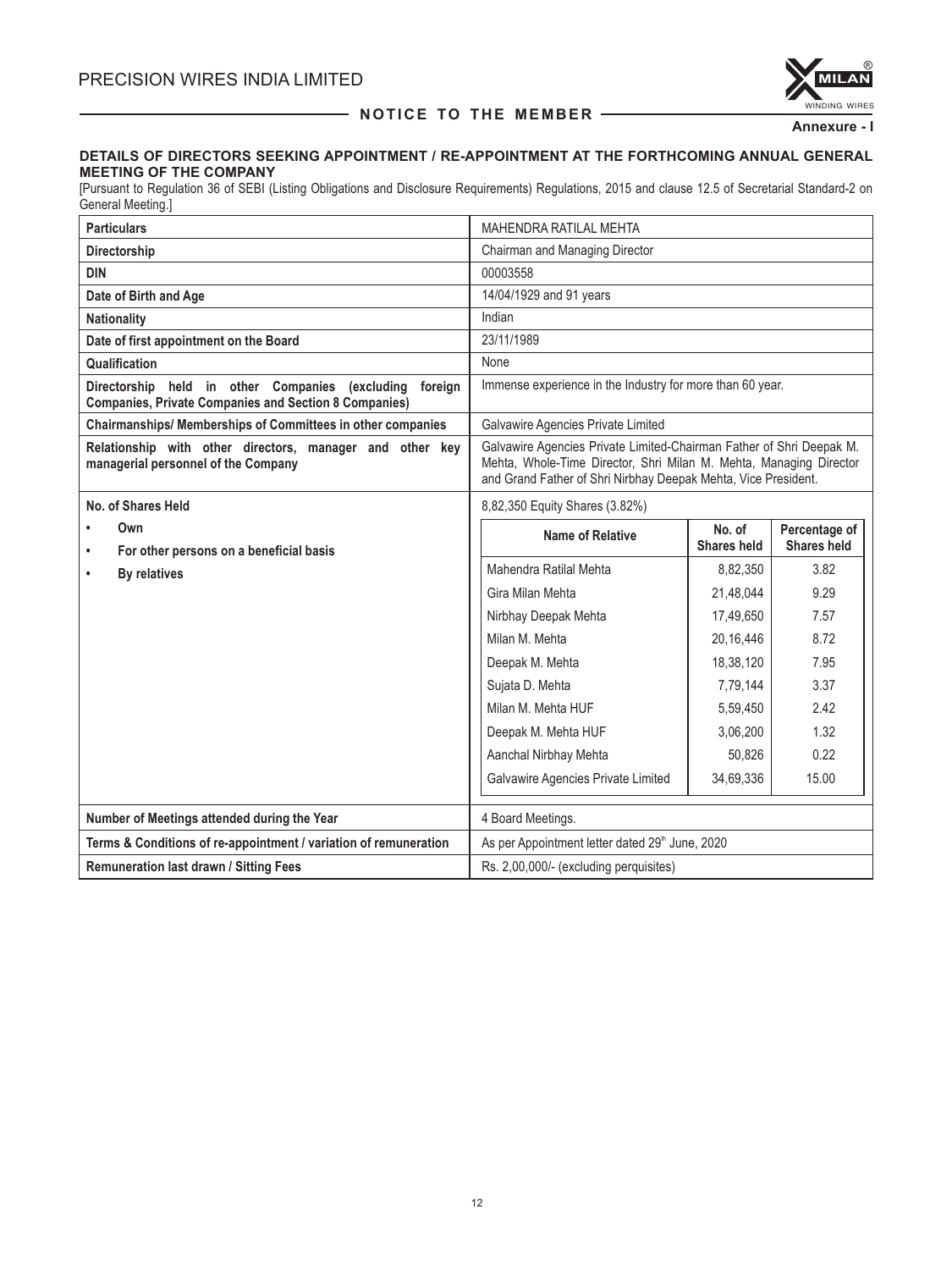

#### **TO THE MEMBERS**

Your Directors have pleasure in presenting the Thirty First (31<sup>\*)</sup>) Directors' Report of your Company along with the financial statements for the financial year ended 31<sup>st</sup> March, 2020.

**1. FINANCIAL RESULTS:**

|       |           |                                                                         |        | 2019-20   | (Rupees in Lakhs)<br>2018-19 |
|-------|-----------|-------------------------------------------------------------------------|--------|-----------|------------------------------|
|       |           | Revenue from operations (including GST)                                 |        | 184489.84 | 212607.60                    |
|       | Less: GST |                                                                         |        | 31908.39  | 36819.02                     |
|       |           | Revenue from operations (Net)                                           |        | 152581.45 | 175788.58                    |
|       |           | <b>Operating Profit</b>                                                 |        | 7269.10   | 9299.27                      |
|       |           | Add: Other Income                                                       |        | 411.62    | 153.00                       |
|       |           | Profit before Financial Charges, Depreciation & Taxes                   |        | 7680.72   | 9452.27                      |
|       |           | Less: Financial Charges                                                 |        | 1903.15   | 1711.91                      |
|       |           | Less: Depreciation                                                      |        | 1609.85   | 1278.80                      |
|       |           | Profit before Taxes & Extra-ordinary Items                              |        | 4167.72   | 6461.56                      |
|       |           | Add/Less: Extra-ordinary Items                                          |        |           |                              |
|       |           | <b>Profit before Taxes</b>                                              |        | 4167.72   | 6461.56                      |
|       |           | Less: Provision for Tax                                                 |        | 985.28    | 2278.84                      |
|       |           | <b>Profit after Tax</b>                                                 |        | 3182.44   | 4182.72                      |
|       |           | Add: Other Comprehensive Income (net of taxes)                          |        | 50.89     | 35.80                        |
|       |           | Total Comprehensive Income for the period                               |        | 3131.55   | 4146.92                      |
|       |           | Add: Balance brought forward from last Account                          |        | 2449.81   | 1557.54                      |
|       |           | <b>Balance available:</b><br>(A)                                        |        | 5581.36   | 5704.46                      |
|       |           | Which the Board of Directors have appropriated as under:                |        |           |                              |
| (i)   |           | <b>Transfer to General Reserve</b>                                      |        | 2000.00   | 2000.00                      |
| (ii)  |           | Dividend:                                                               |        |           |                              |
|       | a.        | Final Dividend $@$ 50% for 2017-18 paid                                 |        |           | 578.18                       |
|       | b.        | Interim Dividend $@$ 40% for F.Y.2018-19 paid                           |        |           | 462.54                       |
|       | c.        | Final Dividend @ 50% for F.Y. 2018-19 paid                              |        | 578.18    |                              |
|       | d.        | First Interim Dividend @ 30% for F.Y. 2019-20 paid                      | 346.91 |           |                              |
|       | е.        | Second Interim Dividend@ 20% for F.Y. 2019-20 paid                      | 231.27 |           |                              |
|       |           | Total Dividend for F.Y. 2019-20 paid                                    | 578.18 | 578.18    |                              |
|       |           | All above dividend paid are on fully paid Equity Shares of Rs. 5/- each |        |           |                              |
|       |           | Final Dividend for the year 2019-20 has not been declared.              |        |           |                              |
| (iii) |           | Corporate Tax on Dividend                                               |        |           |                              |
|       | a.        | Final Dividend paid for 2017-18                                         |        |           | 118.85                       |
|       | b.        | Interim Dividend paid for F.Y. 2018-19                                  |        |           | 95.08                        |
|       | C.        | Final Dividend paid for F.Y. 2018-19                                    |        | 118.85    |                              |
|       | d.        | First Interim Dividend paid for F.Y. 2019-20                            | 71.31  |           |                              |
|       | е.        | Second Interim Dividend paid for F.Y. 2019-20                           | 47.53  |           |                              |
|       |           | Total Corporate Tax on Dividend for F.Y. 2019-20 paid                   | 118.84 | 118.84    |                              |
|       |           | (B) Sub Total of (i)+(ii)+(iii) above                                   |        | 3394.05   | 3254.65                      |
|       |           | Balance carried forwarded in Profit & Loss A/c (A-B)                    |        | 2187.31   | 2449.81                      |
|       |           |                                                                         |        |           |                              |

#### **2. DIVIDEND AND RESERVE:**

In view of extraordinary circumstances due to COVID-19, the Company would like to conserve the financial resources. Therefore, Your Directors has not recommended Final Dividend on the equity shares of the Company for the year ended 31<sup>st</sup> March, 2020. The Two Interim Dividends at the rate of Rs. 1.50 and Rs. 1.00 per equity share for the year was recommended at the Board Meetings held on 12<sup>th</sup> November, 2019 and 10<sup>th</sup> February, 2020 paid in November, 2019 and February, 2020 respectively.

Rs. 2,000.00 (Lakhs) Amount was transferred to General Reserve during the year.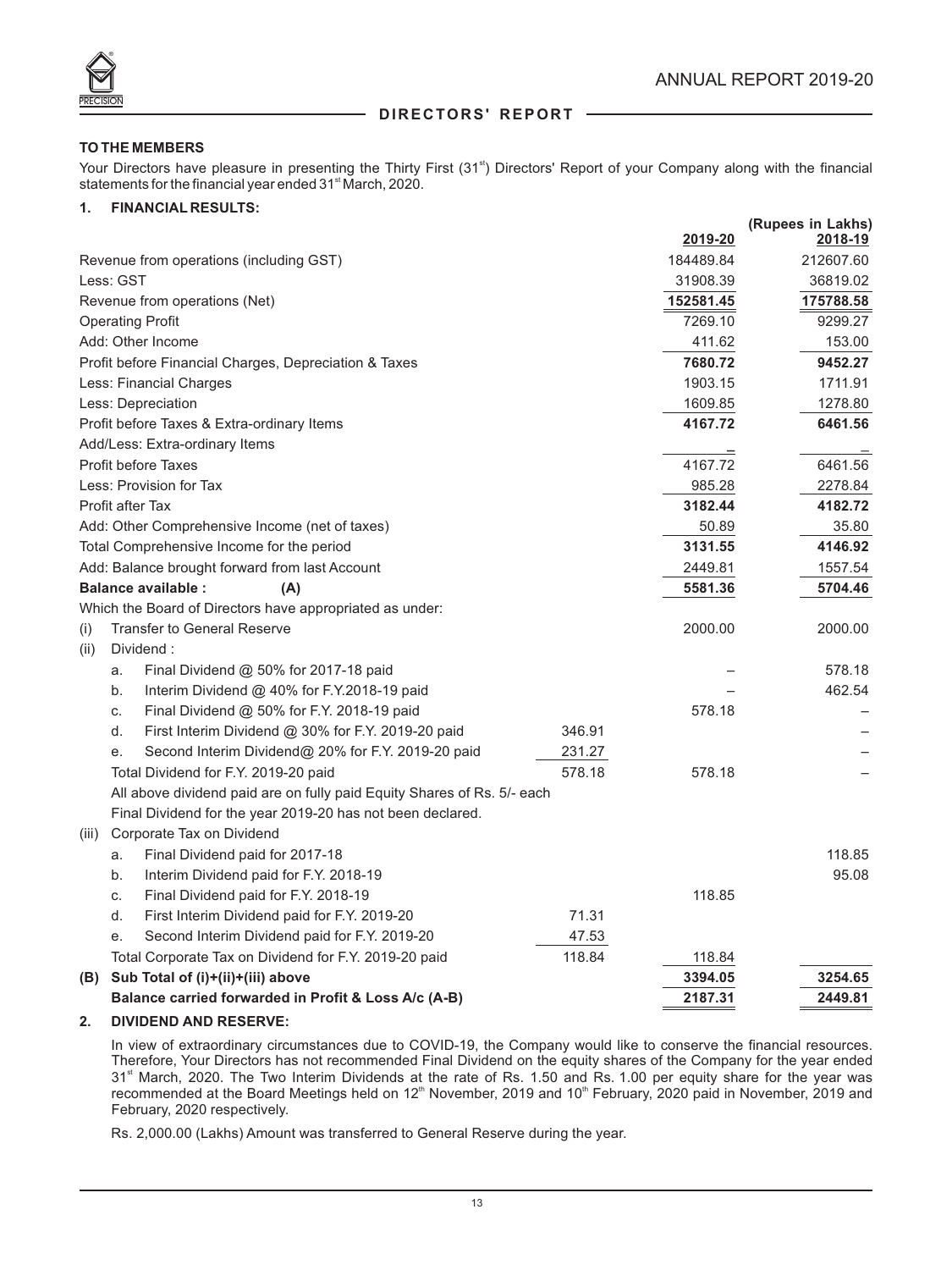

#### **INVESTOR EDUCATION AND PROTECTION FUND (IEPF)**

In accordance with the applicable provisions of Companies Act, 2013 read with Investor Education and Protection Fund (Accounting, Audit, Transfer and Refund) Rules, 2016 ("IEPF Rules"), all unclaimed dividends are required to be transferred by the Company to the IEPF, after completion of seven (7) years. Further, according to IEPF Rules, the shares on which dividend has not been claimed by the shareholders for seven (7) consecutive years or more shall be transferred to the demat account of the IEPF Authority. The details relating to amount of dividend transferred to the IEPF and corresponding shares on which dividends were unclaimed for seven (7) consecutive years, are provided on the website of the Company www.precisionwires.com.

#### **3. OPERATIONS:**

During the year under review, recessionary conditions prevailed for most of the year in Electrical, Engineering and Automotive Sectors due to which our Production and Sales during the year were lower than the previous year. Volatility in LME Copper Prices and in INR/USD exchange rate continued during the year. Economic conditions were characterized by very sluggish demand and longer collection period.

All the remaining major equipments of Unit 5 expansion project were commissioned in the year under review.

Tuticorin plant of M/s Vedanta Limited, one of our major Copper Rod suppliers, remained closed during the year under review. However, your company made sufficient alternate arrangements for our main Raw Material i.e. Copper.

During the year, the Company operationalised the Banking facilities from ICICI Bank and HDFC Bank which are secured by charge on the assets of the Company.

The whole country went into a lockdown in March, 2020 due to COVID-19 pandemic which impacted our Sales/ Production in Q4 of 2019-20.

Despite the adverse environment, your Company has performed well, declared dividend and has discharged all its fiscal obligations on time.

Briefly stated, the financial performance of your Company for the year under review is satisfactory, considering the challenging situation (all figures below in Rs. lakhs).

Due to lower production and sales the PBDIT is 7681 (9452) Finance Cost increased to 1903 (1712), Depreciation went up to 1610 (1279), PBT 4168 (6462), Provision for Tax 1121 (2190), Reserves and Surplus (excluding Revaluation) increased to 27124 (25387). Our important financial ratios such as Current Ratio 1.77 (1.55) and Debt Equity Ratio 0.11 (0.11) are healthy.

The COVID-19 induced lockdown continued into April and May 2020 in most parts of the country due to which a severe demand recession has been triggered. The macro-economic scenario for the next 12 months is expected to be extremely challenging. It is expected that due to this, our production, sales and profitability in 2020-21 will be adversely impacted.

#### **4. EXTRACT OF ANNUAL RETURN:**

Companies Act, 2013, is included in this Report as **Annexure - I** and forms an integral part of this Report. The details forming part of the extract of the Annual Return in Form MGT-9, as required under Section 92 of the

The extract of Annual Return of the Company can also be accessed on the website of the Company at www.precisionwires.com under investor head.

#### **5. NUMBER OF BOARD MEETINGS HELD:**

During the year under review, 4 (Four) meetings of the Board of Directors were held as under:

18<sup>th</sup> May, 2019, 07<sup>th</sup> August, 2019, 12<sup>th</sup> November, 2019 and 10<sup>th</sup> February, 2020

The details of attendance of Directors with respect to above meeting are as follows:

| <b>Sr. No.</b> | Name of the Person    | No. of Meeting held | No. of Meeting attend/entitled |
|----------------|-----------------------|---------------------|--------------------------------|
|                | Shri Mahendra Mehta   |                     |                                |
|                | Shri Milan Mehta      |                     |                                |
| 3              | Shri Deepak Mehta     |                     |                                |
|                | Shri Ashwin Kothari   |                     |                                |
| 5              | Shri Vijay Crishna    |                     |                                |
| 6              | Shri Pradip Roy       |                     |                                |
|                | Smt. Swati Maheshwari |                     |                                |

#### **6. DIRECTORS' RESPONSIBILITY STATEMENT:**

Pursuant to Section 134(5) of the Companies Act, 2013, Directors of your Company hereby state and confirm that:

a) In the preparation of the annual accounts for the year ended  $31<sup>st</sup>$  March, 2020, the applicable accounting standards have been followed along with proper explanation relating to material departures;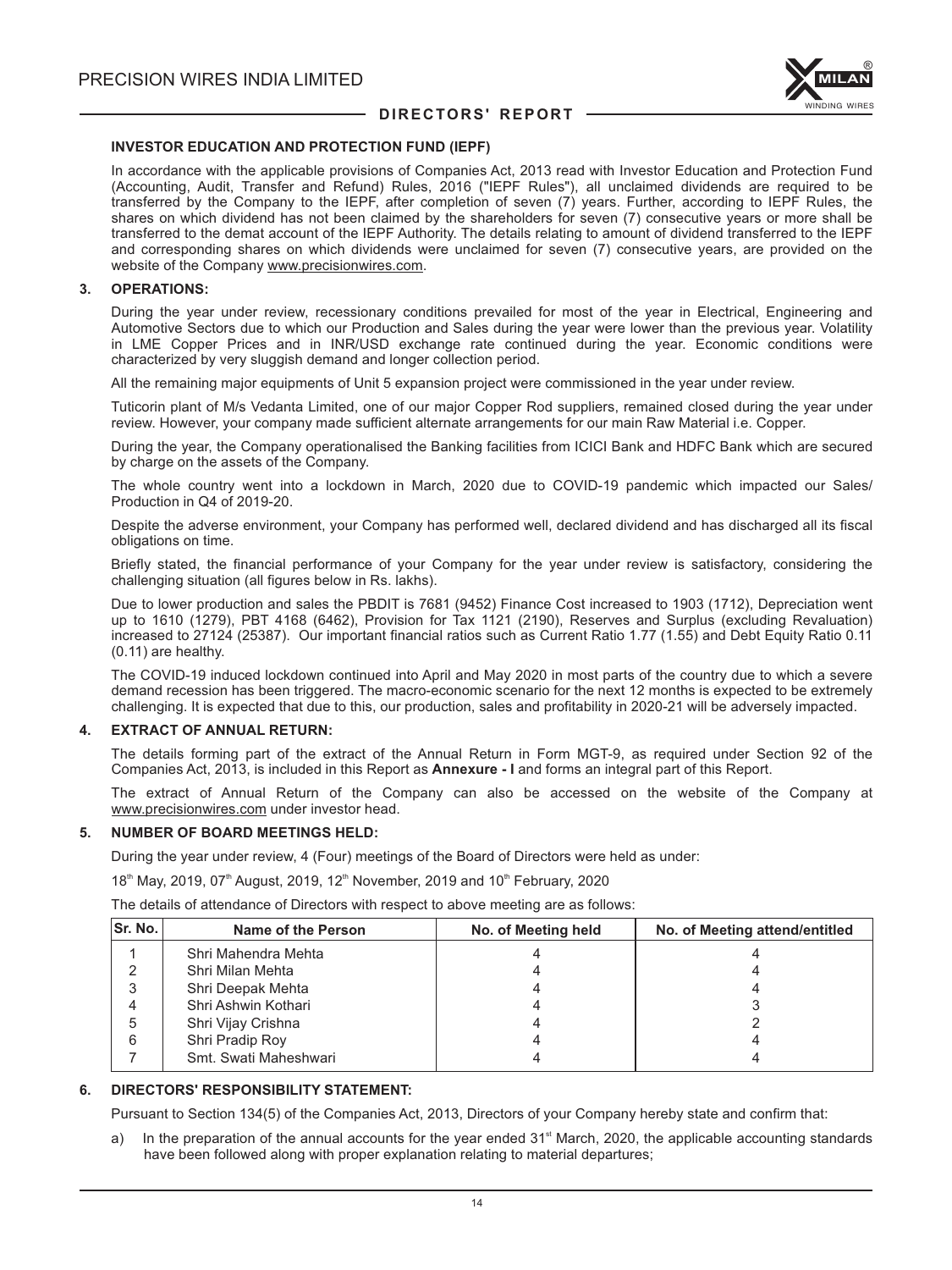

- b) they have selected such accounting policies and applied them consistently and made judgments and estimates that are reasonable and prudent so as to give a true and fair view of the state of affairs of the company at the end of the financial year and of the profit of the company for the same period;
- c) the directors have taken proper and sufficient care for the maintenance of adequate accounting records in accordance with the provisions of the Companies Act, 2013 for safeguarding the assets of the company and for preventing and detecting fraud and other irregularities;
- d) they have prepared the annual accounts on a going concern basis;
- e) they have laid down internal financial controls in the company that are adequate and were operating effectively.
- f) they have devised proper systems to ensure compliance with the provisions of all applicable laws and these are adequate and are operating effectively.

#### **7. DECLARATION BY THE INDEPENDENT DIRECTORS:**

The Independent Directors of the Company have submitted the declaration of Independence as required under Section 149(7) of the Act, confirming that they meet the criteria of independence under Section 149(6) of the Act, and Regulation 16(1)(b) of the Securities Exchange board of India (Listing Obligations and Disclosure Requirements) Regulations, 2015 (Listing Regulations).

#### **8. POLICY ON DIRECTORS APPOINTMENT AND REMUNERATION:**

The Policy of the Company on Directors' appointment remuneration and other terms including criteria for determining qualifications, positive attributes, experience and any other matters as required to be provided for the Independence of a Directors as per subsection (3) of Section 178 of the Act and Regulation 19 of Listing Regulations is appended as Annexure-II to this Annual Report. The Committee of Nomination and Remuneration is entirely headed by Independent Director.

#### **9. DIRECTORS AND KEY MANAGERIAL PERSONNEL:**

During the year financial year 2019-20, there were no changes in Board of Directors of the Company, however Shri Deepak M. Mehta, has been re-appointed as a Whole-Time Director of the Company w.e.f. 01<sup>st</sup> August, 2019 for a period of three years.

Due to continued ill-health, Shri Vijay Crishna, has resigned from the Company, as Non-Executive Independent Director w.e.f. 26<sup>th</sup> June, 2020 and the Board, at the meeting held on 27<sup>th</sup> June, 2020 has accepted the same with regret. The Board placed on record the assistance and guidance provided by Shri Vijay Crishna, continuously for last 29 years.

Smt. Nishthi Haresh Dharmani, Company Secretary, resigned for the better prospect w.e.f. close of office hours on 29<sup>th</sup> February, 2020 and the Board notes with appreciation the guidance provided by her.

On recommendation of Nomination and Remuneration Committee the Board of Directors of the Company in their meeting held on 10<sup>th</sup> February, 2020 had appointed Smt. Deepika Pandey, (B.com, CS, LLB) as a Company Secretary and Compliance officer w.e.f. 27<sup>th</sup> February, 2020.

#### **10. AUDITOR:**

#### **a. Statutory Auditor:**

C.A. Ms. Parvathy Ganesh (Membership No. 132282) was appointed as Statutory Auditor at the 28<sup>th</sup> AGM of the Company, held on 19<sup>th</sup> August, 2017 for a period of Five years.

There were no qualifications, reservations or adverse remarks or disclaimers made by the Statutory Auditor in her Audit Report for the financial year ended on 31<sup>st</sup> March, 2020

#### **b. Cost Auditors:**

Based on the recommendation of the Audit Committee and passed by the Board at its meeting held on 18<sup>th</sup> May, 2019 the Board has appointed M/s. Gangan & Co., Cost Accountants as the Cost Auditors to audit the Cost accounts of the Company for the Financial Year 2019-20 at a remuneration of up to Rs. 3,00,000/- plus taxes as may be applicable and reimbursement of out of pocket expenses, subject to approval of Members at the ensuing AGM.

The Cost Accounting records maintained by the Company for Products covered under GST Tariff of India Chapter Heading / sub heading HS 8544 (Winding Wires Made of Copper) and HS 3208/3209 (Insulating Varnish) are subject to yearly audit by qualified Cost Auditors.

The cost audit report for the financial year 2018-19 was filed with the Ministry of Company Affairs on 28<sup>th</sup> February, 2020.

#### **c. Secretarial Auditor:**

The Secretarial Audit Report for the financial year ended  $31<sup>st</sup>$  March, 2020 under Companies Act, 2013, read with Rules made thereunder and Regulation 24A of the Listing Regulations (including any statutory modification(s) or reenactment(s) thereof for the time being in force) is set out in the as Annexure-III to this Annual Report.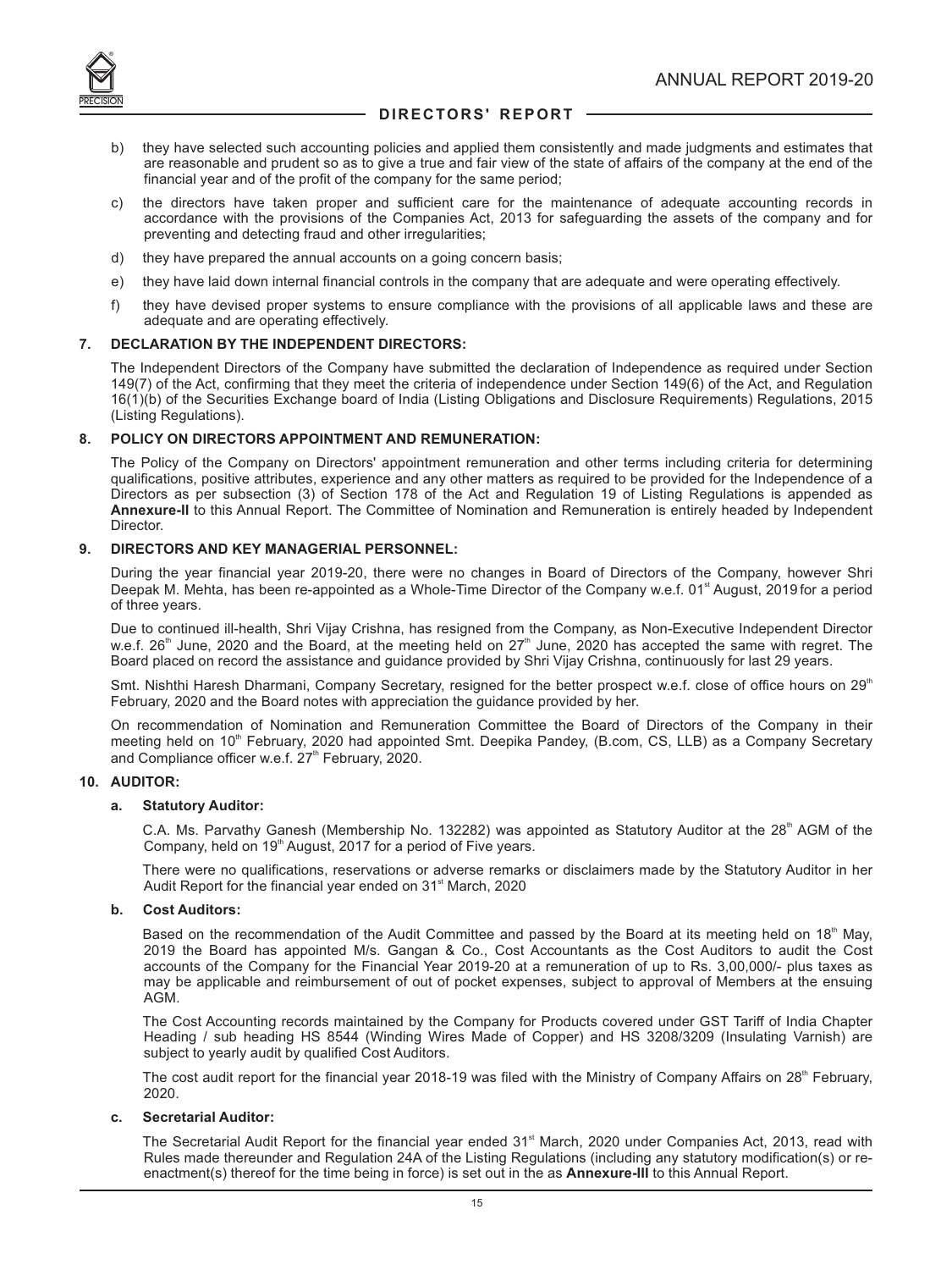

There were no qualifications, reservations or adverse remarks or disclaimers made by the Secretarial Auditors in their audit report for the financial year ended on 31<sup>st</sup> March, 2020.

®

WINDING WIRES

#### **11. PARTICULARS OF LOANS, GUARANTEES OR INVESTMENTS UNDER SECTION 186:**

The details of Loans, Guarantees and Investments covered under the provisions of Section 186 of the Act, read with Companies (Meeting of Board and Its Powers) Rules, 2014 as on  $31<sup>st</sup>$  March, 2020 are given in the notes to the Financial Statements forming part of this Annual report. The Company has not given any Loans to any individual/body corporate, except to its employees. No Gurantees has been given to any individual/body corporate.

#### **12. SUBSIDIARIES, JOINT VENTURES OR ASSOCIATED COMPANIES:**

The Company doesn't have any Subsidiary, Joint Venture or Associated Companies.

#### **13. RELATED PARTY TRANSACTIONS:**

All transactions entered with Related Parties, during the financial year were in the ordinary course of business and on an arms length basis on normal commercial terms and do not attract the provisions of section 188 of the Companies Act, 2013. Thus, disclosure in form AOC-2 is not required. There were no materially significant related party's transactions during the financial year with Promoters, Directors and Key Managerial Personnel which were in conflict with the interest of the Company. Suitable disclosure as required by the Accounting Standards (AS18) has been made in the notes to the Financial Statements. The Form AOC-2 of the Companies (Accounts) Rules, 2014 is set out as Annexure-IV to this Annual Report.

The Board has approved a policy for interested related party transactions which has been uploaded on the Company's website.

The Company has frame work for the purpose of identification and monitoring of related party transactions. All related Party transactions are placed before the Audit Committee as also to the Board of Director's for approval. Prior omnibus approvals are granted by the Audit Committee for related party transactions. Transactions entered into pursuant to omnibus approval are placed before the Audit Committee and Board for review and approval on quarterly basis.

#### **14. PARTICULARS REGARDING CONSERVATION OF ENERGY, TECHNOLOGY ABSORPTION AND FOREIGN EXCHANGE EARNINGS AND OUTGO:**

The particulars in respect of conservation of energy, technology absorption and foreign exchange earnings and outgo, as required under Section 134(3)(m) of the Act, read with the Companies (Accounts) Rules, 2014 is given in **Annexure-V** to this Annual Report

#### **15. DEVELOPMENT AND IMPLEMENTATION OF A RISK MANAGEMENT POLICY:**

The Company has been addressing various risks impacting the Company.

Some of the risks that the Company is exposed to are:

#### **Foreign Exchange Risks:**

The Company's policy is to actively manage its foreign exchange risk on import of inputs, export of finished goods and Commodity Price Risks.

The Company is exposed to the risk of price fluctuation of raw materials and Foreign Exchange. Generally, so far it is practicable the Company purchases Copper back-to-back after the receipt of the order / Consumer opted Copper bookings so as to minimize the above risk.

#### **Regulatory Risks:**

We endeavors to submit and file data with concerned Authorities, so as to comply with Regulations/Laws in time. Wherever we are unable to understand/grasp certain Regulations, we take assistance of Qualified and experienced consultants.

The Company is also mitigating these risks with the help of regular external compliance audits.

#### **16. CORPORATE SOCIAL RESPONSIBILITY (CSR):**

In terms of Section 135 and Schedule VII of the Companies Act, 2013, the Board of Directors of the Company has constituted a CSR Committee. The Committee comprises of One Independent Director and Two Executive Directors. The CSR Policy has been uploaded on the website of the Company.

As required under the Companies Act, 2013, the statement in **Annexure-VI** is the part of the Director Report.

#### **17. CORPORATE GOVERNANCE:**

Pursuant to Listing Regulations, the Management Discussion & Analysis Report and Corporate Governance Report together with Certificate from Practicing Chartered Accountant, on compliance with the conditions of Corporate Governance as lay down, forms a part of this Annual Report.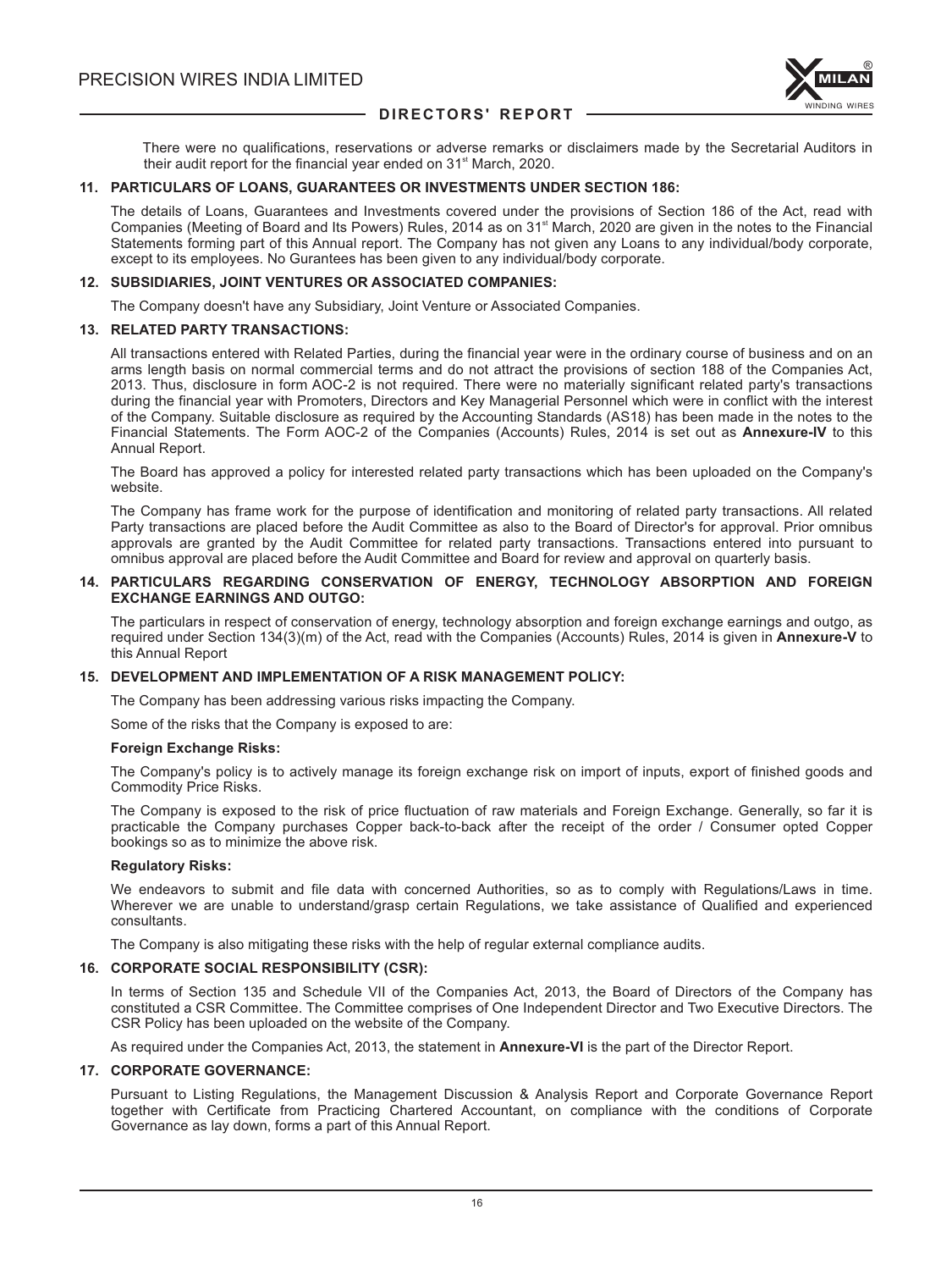

#### **18. PREVENTION OF SEXUAL HARASSMENT AT WORK PLACE:**

The Company has formulated a Policy on Prevention of Sexual Harassment at Workplace for prevention, prohibition and redressal of sexual harassment at workplace in accordance with the Sexual Harassment of Women at Workplace (Prevention, Prohibition and Redressal) Act, 2013 (hereinafter referred to as "Prevention of Sexual Harassment Act").

Internal Complaint Committee have also been set up to redress any such complaints received. The Company is committed to providing a safe and conducive work environment to all of its employees and associates. The Company periodically conducts sessions for employees across the organization to build awareness about the Policy and the provisions of Prevention of Sexual Harassment Act.

No Complaints of sexual harassment were received during the financial year 2019-20 by the Company.

#### **19. PERFORMANCE EVALUATION:**

Pursuant to the provisions of the Act, and Regulation 17 of the Listing Regulations, the Board has carried out an annual evaluation of its own performance, performance of the Directors as well as the evaluation of the working of its Committees.

The Nomination and Remuneration Committee has defined the evaluation criteria for the Board, its Committees and **Directors** 

The Board's functioning was evaluated on various aspects, including inter alia degree of fulfillment of key responsibilities, Board structure and composition, establishment and delineation of responsibilities to various Committees, effectiveness of Board processes, information and functioning.

The Committees of the Board were evaluated after taking inputs from the Committee members on the basis of criteria such as degree of fulfillment of key responsibilities, adequacy of Committee composition and effectiveness of meetings.

The Board and the Nomination and Remuneration Committee reviewed the performance of the individual directors on aspects such as attendance and contribution at Board/Committee Meetings and guidance/support to the management outside Board/Committee Meetings. In addition, the Chairman was also evaluated on key aspects of his role, including setting the strategic agenda of the Board, encouraging active engagement by all Board members.

The performance evaluation of the Independent Directors was carried out by the entire Board, excluding the Director being evaluated. The performance evaluation of the Chairman and the Non-Independent Directors was carried out by the Independent Directors who also reviewed the performance of the Board as a whole.

In a separate meeting of independent directors, performance of non-independent directors, performance of the board as a whole and performance of the chairman was evaluated, taking into account the views of executive directors and nonexecutive directors.

#### **20. DEPOSITS:**

The Company has not accepted any deposit from the public falling within the ambit of Section 73 of the Companies Act, 2013 and the Companies (Acceptance of Deposits) Rules, 2014.

#### **21. SIGNIFICANT AND MATERIAL ORDERS PASSED BY THE REGULATORS OR COURTS OR TRIBUNALS:**

There are no significant and material orders passed by the Regulators or Courts or Tribunals impacting the going concern status and Company's operations at present so far.

#### **22. PARTICULARS OF EMPLOYEES UNDER SECTION 197(12) AND RULE 5 OF COMPANIES (APPOINTMENT AND REMUNERATION OF MANAGERIAL PERSONNEL) RULES, 2014:**

(Appointment and Remuneration of Managerial Personnel) Rules, 2014 ("Rule") is appended as Annexure-VII to this The Statement of Disclosure of Remuneration under Section 197 of the Act and Rules 5(1) and 5(2) of the Companies Directors' Report.

#### **23. AUDIT COMMITTEE OF THE COMPANY:**

The Companies Audit Committee consists of Following Independent Directors:

- a. Shri Ashwin Pannalal Kothari (Chairman)
- b. Shri Pradip Roy
- c. Smt. Swati Gokul Maheshwari

The composition of the Audit Committee is in compliance with the requirements of Section 177 of the Act, and Regulation 18 of the Listing Regulations.

All members of the Audit Committee are highly literate, qualified and very well experienced in financial, administration and management. All the recommendations made by the Audit Committee were accepted by the Board of Directors of the Company.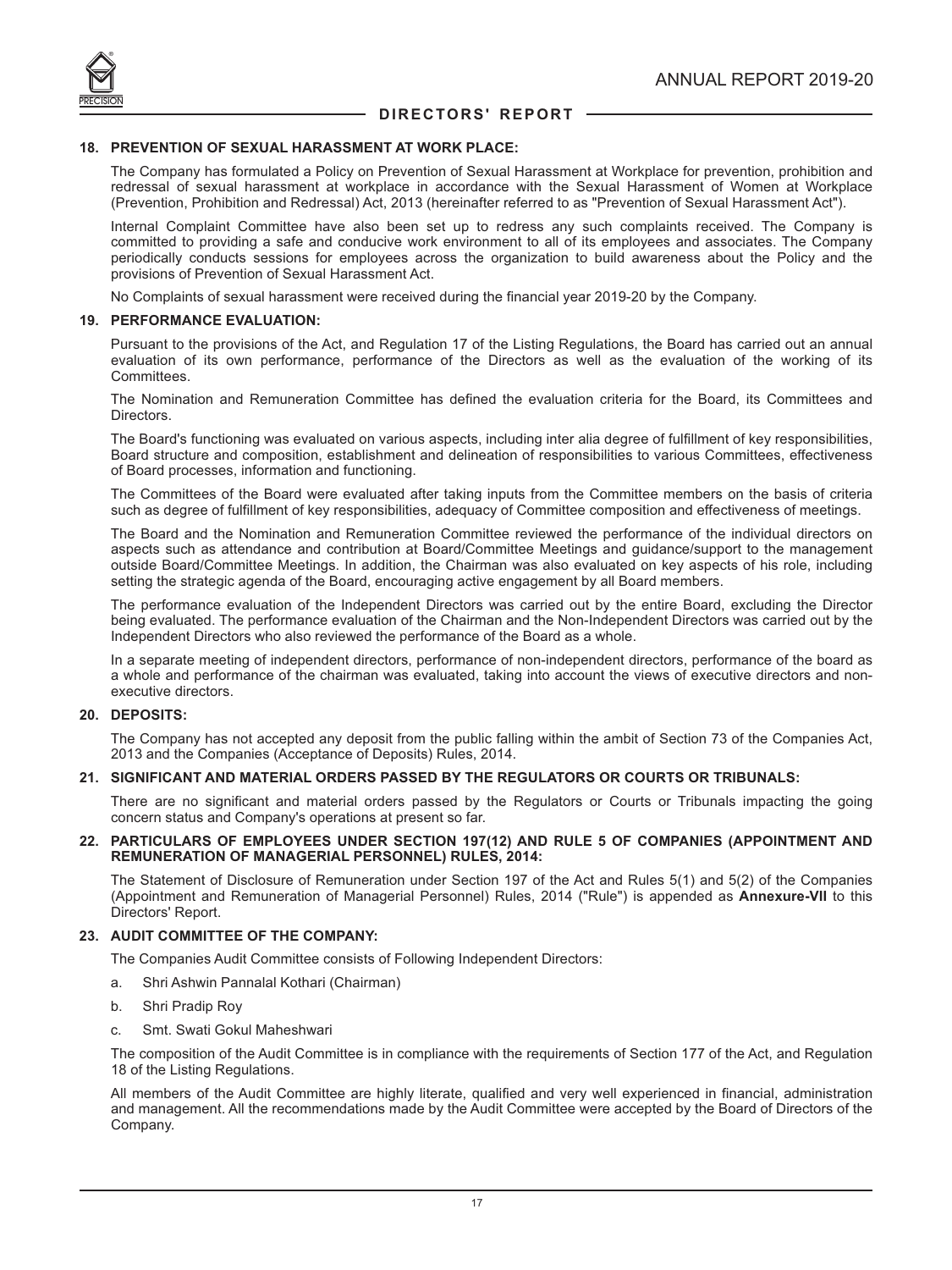

#### **24. INTERNAL CONTROL SYSTEMS AND THEIR ADEQUACY:**

Your Company has an effective internal control and risk-mitigation system, which are constantly assessed and strengthened with new/revised standard operating procedures. The Company's internal control system is commensurate with its size, scale and complexities of its operations. The internal and operational audit is entrusted to M/s. Kailash Chand Jain & Co, Chartered Accountants, reputed firm of Chartered Accountants. The main thrust of internal audit is to test and review controls, appraisal of risks and business processes, besides benchmarking controls with best practices in the industry.

The Audit Committee of the Board of Directors actively reviews the adequacy and effectiveness of the internal control systems and suggests improvements to strengthen the same. The Company has a robust Management Information System, which is an integral part of the control mechanism.

The Audit Committee of the Board of Directors, Statutory Auditors and the Business Heads are periodically apprised of the internal audit findings and corrective actions taken. Audit plays a key role in providing assurance to the Board of Directors. Significant audit observations and corrective actions taken by the management are presented to the Audit Committee of the Board. To maintain its objectivity and independence, the Internal Audit function reports to the Chairman of the Audit Committee.

#### **25. VIGIL MECHANISM/WHISTLE BLOWER POLICY:**

The Company has a vigil mechanism policy to report genuine concerns and to provide for adequate safeguards against victimization of persons who may use such mechanism. The Policy is posted on the website of the Company.

#### **26. OTHER DISCLOSURES:**

- a. The Company has complied with Secretarial Standards issued by the Institute of Company Secretaries of India on Meetings of the Board of Directors and General Meetings;
- b. None of the Auditors of the Company have reported fraud as specified under the second proviso of Section 143 (12) of the Companies Act, 2013 (Including any Statutory modification(s) or re-enactment(s) thereof for the time being in force, however there was fraud committed at the customers end which is stated on Page No. 42;
- c. The Company does not have any scheme or provision of money for the purchase of its own shares by employees/ Directors or by trustees for the benefit of employees/ Directors; and
- d. The Company has not issued equity shares with differential rights as to dividend, voting or otherwise.

#### **27. ACKNOWLEDGEMENTS:**

The Directors wish to place on record their deep appreciation of the continued assistance and co-operation from all our Bankers i.e. ICICI Bank Limited, HDFC Bank Limited, Kotak Bank Limited, Standard Chartered Bank, Mizuhu Bank Limited, BNP Paribus Limited, IDFC First Bank Limited and all other Banks, the Administration of Union Territory of Dadra and Nagar Haveli, Palej Gram Panchayat, all Shareholders friends and all the Staff and employees of the Company.

#### **For and on behalf of the Board,**

**Mahendra R. Mehta,** Chairman and Managing Director DIN: 00003558

Mumbai,  $27<sup>th</sup>$  June,  $2020$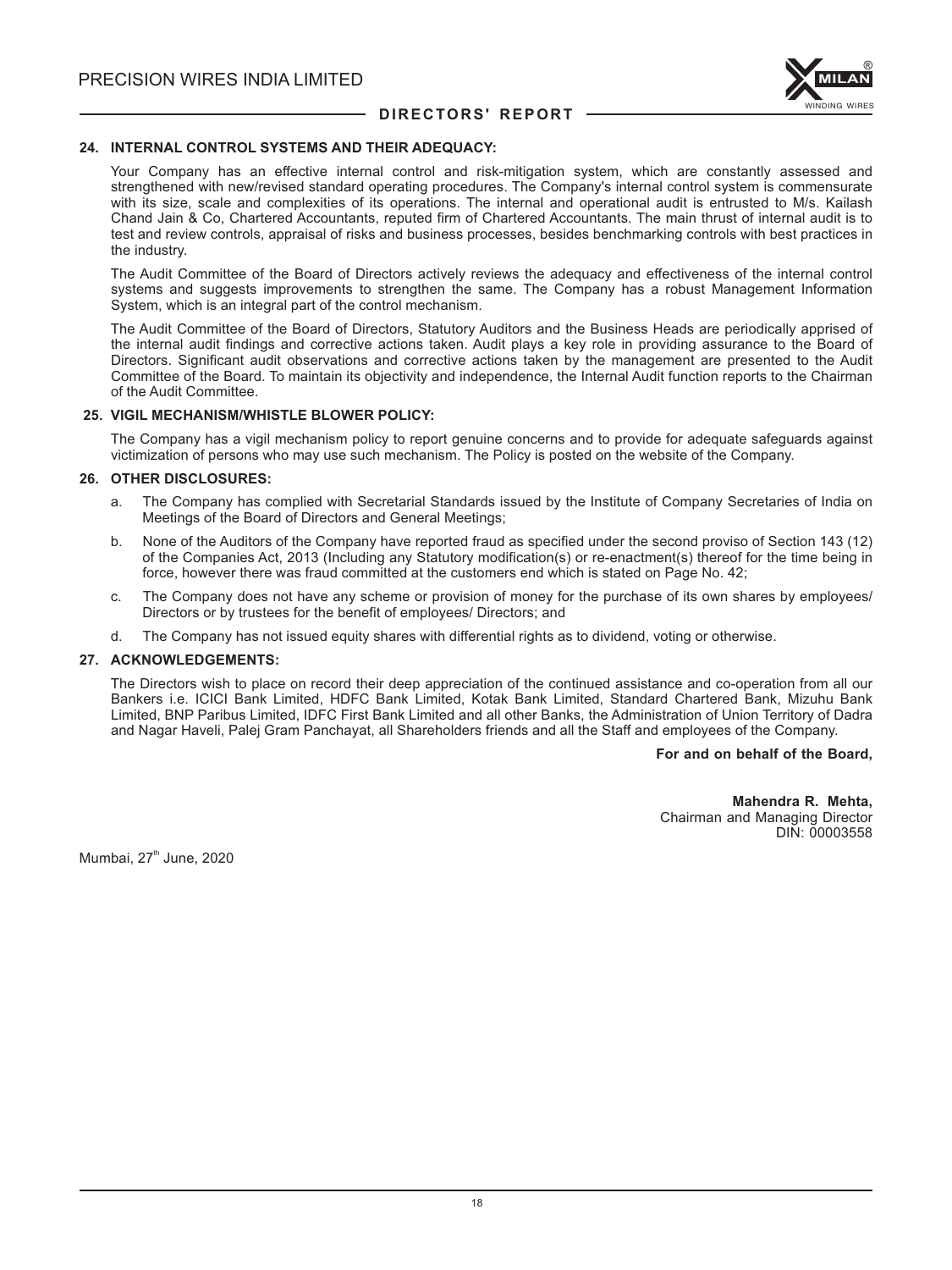**Annexure–I**



#### **DIRECTORS' REPORT**

#### **FORM NO. MGT-9 EXTRACT OF ANNUAL RETURN 31-03-2020 (Management & Administration) Rules 2014]**

#### **I. REGISTRATIONAND OTHER DETAILS:**

| i)   | <b>CIN</b>                                                                   | L31300MH1989PLC054356                                                                                                                                                                                                                             |
|------|------------------------------------------------------------------------------|---------------------------------------------------------------------------------------------------------------------------------------------------------------------------------------------------------------------------------------------------|
| ii)  | <b>Registration Date</b>                                                     | 23 <sup>rd</sup> November, 1989                                                                                                                                                                                                                   |
| iii) | Name of the Company                                                          | Precision Wires India Limited                                                                                                                                                                                                                     |
| iv)  | Category / Sub-Category of the Company                                       | Company Limited by Share/Indian Non-Government Company                                                                                                                                                                                            |
| V)   | Address of the Registered Office and Contact Details                         | Saiman House, J.A. Raul Street, Off Sayani Road,<br>Prabhadevi, Mumbai 400 025.<br>Tel: 022-24376281 • Fax: 022-24362593<br>Email: mumbai@pwil.net                                                                                                |
| vi)  | Whether Listed Company Yes / No                                              | Yes                                                                                                                                                                                                                                               |
| vii) | Name, Address and Contact details of Registrar and<br>Transfer Agent, if any | M/s. Link Intime India Pvt Ltd. (SEBI registered: INR000004058)<br>having Registered Office at C-101, 247, Park,<br>L.B.S. Marg, Vikhroli (West), Mumbai 400 083.<br>Tel: 022-49186270, Fax: 022-49186060<br>Email: rnt.helpdesk@linkintime.co.in |

#### **II. PRINCIPAL BUSINESSACTIVITIES OF THE COMPANY:**

| SI. | <b>Name and Description</b>                                          | NIC Code of the          | <b>1% to total turnover</b> |
|-----|----------------------------------------------------------------------|--------------------------|-----------------------------|
| No. | of main products / services                                          | <b>Product / Service</b> | of the company              |
|     | INSULATED ENAMELLED WIRES AND OTHER INSULATED<br>ELECTRIC CONDUCTORS | 27320<br>(HS Code 8544)  | 100%                        |

#### **III. PARTICULARS OF HOLDING, SUBSIDIARYANDASSOCIATE COMPANIES:**

| SI. | Name and Address | <b>CIN/GLN</b> | Holding/Subsidiary/ | % of shares | Applicable     |
|-----|------------------|----------------|---------------------|-------------|----------------|
| No. | of the Company   |                | Associate           | held        | <b>Section</b> |
|     |                  | <b>NIL</b>     |                     |             |                |

#### **IV. SHARE HOLDING PATTERN (Equity Share Capital Breakup as percentage of Total Equity):**

**(i) Category-wise Share Holding**

|                                       |                          |                          | No. of Shares held at the |                             |                          |                          | No. of Shares held at    |                             | % Change           |  |
|---------------------------------------|--------------------------|--------------------------|---------------------------|-----------------------------|--------------------------|--------------------------|--------------------------|-----------------------------|--------------------|--|
| Category of                           | beginning of the year    |                          |                           |                             | the end of the year      |                          |                          |                             |                    |  |
| <b>Shareholders</b>                   | Demat                    | <b>Physical</b>          | Total                     | % of Total<br><b>Shares</b> | Demat                    | Physical                 | Total                    | % of Total<br><b>Shares</b> | during<br>the year |  |
| <b>Promoters</b><br>А.                |                          |                          |                           |                             |                          |                          |                          |                             |                    |  |
| (1) Indian                            |                          |                          |                           |                             |                          |                          |                          |                             |                    |  |
| Individual/HUF<br>a)                  | 10330230                 | $\overline{\phantom{0}}$ | 10330230                  | 44.67                       | 10330230                 |                          | 10330230                 | 44.67                       | 0.00               |  |
| <b>Central Govt</b><br>b)             |                          |                          |                           | 0.00                        |                          |                          |                          | 0.00                        | 0.00               |  |
| State Govt (s)<br>C)                  |                          | $\overline{\phantom{0}}$ |                           | 0.00                        |                          | $\qquad \qquad$          |                          | 0.00                        | 0.00               |  |
| Bodies Corp.<br>d)                    | 3469336                  | $\overline{\phantom{0}}$ | 3469336                   | 15.00                       | 3469336                  | $\overline{\phantom{0}}$ | 3469336                  | 15.00                       | 0.00               |  |
| Banks/FI<br>e)                        |                          | $\overline{\phantom{0}}$ |                           | 0.00                        |                          | $\overline{\phantom{m}}$ |                          | 0.00                        | 0.00               |  |
| Any Other<br>f)                       |                          | $\overline{\phantom{0}}$ |                           | 0.00                        |                          | $\qquad \qquad$          |                          | 0.00                        | 0.00               |  |
| Sub-Total A(1)                        | 13799566                 | $\overline{a}$           | 13799566                  | 59.67                       | 13799566                 | $\overline{\phantom{0}}$ | 13799566                 | 59.67                       | 0.00               |  |
| Foreign<br>(2)                        |                          |                          |                           |                             |                          |                          |                          |                             |                    |  |
| a) NRIs-Individuals                   | $\overline{\phantom{0}}$ | $\overline{\phantom{0}}$ | $\overline{\phantom{0}}$  | 0.00                        | $\overline{\phantom{0}}$ | $\qquad \qquad$          |                          | 0.00                        | 0.00               |  |
| Other-Individuals<br>b)               |                          | $\overline{\phantom{0}}$ |                           | 0.00                        |                          | $\qquad \qquad$          |                          | 0.00                        | 0.00               |  |
| Bodies Corp.<br>C)                    | $\overline{\phantom{0}}$ | $\overline{\phantom{0}}$ |                           | 0.00                        | $\overline{\phantom{0}}$ | $\qquad \qquad$          | $\overline{\phantom{0}}$ | 0.00                        | 0.00               |  |
| Banks/FI<br>d)                        |                          | $\overline{\phantom{0}}$ |                           | 0.00                        |                          | $\qquad \qquad$          |                          | 0.00                        | 0.00               |  |
| e) Any Other                          | -                        | $\overline{\phantom{0}}$ |                           | 0.00                        | —                        | $\overline{\phantom{m}}$ |                          | 0.00                        | 0.00               |  |
| Sub-Total A(2)                        | -                        | -                        | $\overline{\phantom{0}}$  | 0.00                        | -                        | -                        | $\overline{\phantom{0}}$ | 0.00                        | 0.00               |  |
| <b>Total Shareholding of Promoter</b> |                          |                          |                           |                             |                          |                          |                          |                             |                    |  |
| $A = A(1) + A(2)$                     | 13799566                 | ۰                        | 13799566                  | 59.67                       | 13799566                 | -                        | 13799566                 | 59.67                       | 0.00               |  |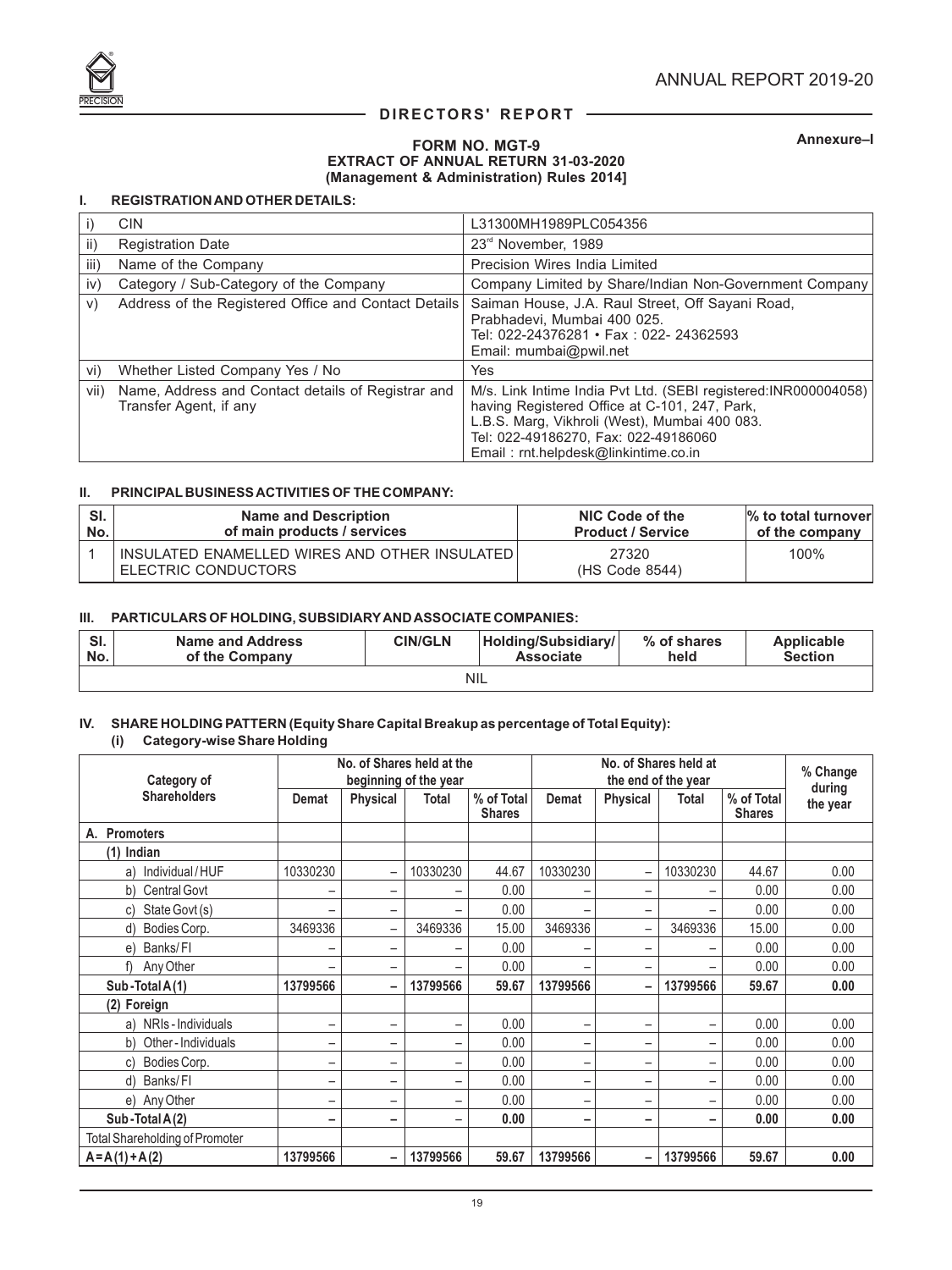# **PRECISION WIRES INDIA LIMITED**



#### **DIRECTORS' REPORT**

| Category of                                                                      |          |                          | No. of Shares held at the beginning of the year |                             |          |                          | No. of Shares held at the end of the year |                             | % Change           |
|----------------------------------------------------------------------------------|----------|--------------------------|-------------------------------------------------|-----------------------------|----------|--------------------------|-------------------------------------------|-----------------------------|--------------------|
| <b>Shareholders</b>                                                              | Demat    | Physical                 | Total                                           | % of Total<br><b>Shares</b> | Demat    | Physical                 | <b>Total</b>                              | % of Total<br><b>Shares</b> | during<br>the year |
| <b>B. Public Shareholding</b>                                                    |          |                          |                                                 |                             |          |                          |                                           |                             |                    |
| (1) Institutions                                                                 |          |                          |                                                 |                             |          |                          |                                           |                             |                    |
| a) Mutual Funds                                                                  |          | $\overline{\phantom{0}}$ |                                                 | 0.00                        |          | $\overline{\phantom{a}}$ |                                           | 0.00                        | 0.00               |
| b) Banks/FI                                                                      | 7985     | $\overline{\phantom{0}}$ | 7985                                            | 0.03                        | 100      | $\overline{\phantom{a}}$ | 100                                       | 0.0004                      | 0.0341             |
| Central Govt.<br>c)                                                              |          | $\qquad \qquad -$        |                                                 | 0.00                        |          | $\overline{\phantom{0}}$ |                                           | 0.00                        | 0.00               |
| State Govt(s)<br>d)                                                              |          | $\overline{\phantom{0}}$ | $\overline{\phantom{0}}$                        | 0.00                        |          | $\overline{\phantom{0}}$ |                                           | 0.00                        | 0.00               |
| Venture Capital Funds<br>e).                                                     |          | $\overline{\phantom{0}}$ |                                                 | 0.00                        |          | $\overline{\phantom{0}}$ |                                           | 0.00                        | 0.00               |
| <b>Insurance Companies</b><br>f)                                                 |          | $\overline{\phantom{0}}$ |                                                 | 0.00                        |          | $\overline{\phantom{a}}$ |                                           | 0.00                        | 0.00               |
| g) FPI's                                                                         | 187880   | $\overline{\phantom{0}}$ | 187880                                          | 0.81                        | 66273    | $\qquad \qquad -$        | 66273                                     | 0.2866                      | 0.5258             |
| Alternate Investment Funds<br>h)                                                 | 23300    | $\qquad \qquad -$        | 23300                                           | 0.10                        |          | $\overline{\phantom{a}}$ |                                           | 0.0000                      | 0.1007             |
| Foreign Venture Capital<br>i)                                                    |          | $\qquad \qquad -$        |                                                 | 0.00                        |          | $\overline{\phantom{m}}$ |                                           | 0.00                        | 0.00               |
| Funds Others (specify)                                                           |          | $\overline{\phantom{0}}$ |                                                 | 0.00                        |          |                          |                                           | 0.00                        | 0.00               |
| Sub-Total B(1)                                                                   | 262124   | $\overline{\phantom{0}}$ | 262124                                          | 1.13                        | 66373    | $\overline{\phantom{0}}$ | 66373                                     | 0.2870                      | 0.6606             |
| (2) Non-Institutions                                                             |          |                          |                                                 |                             |          |                          |                                           |                             |                    |
| a) Bodies Corp.                                                                  | 895785   | 30000                    | 925785                                          | 4.00                        | 867587   | 30000                    | 897587                                    | 3.8811                      | 0.1219             |
| b) Individuals                                                                   |          |                          |                                                 |                             |          |                          |                                           |                             |                    |
| individual Shareholders<br>i)<br>holding nominal share<br>capital upto Rs.1 lakh | 3996639  | 404242                   | 4400881                                         | 19.03                       | 4047971  | 353242                   | 4401213                                   | 19.0304                     | 0.0014             |
| individual Shareholders<br>ii)<br>holding nominal share<br>capital in excess of  |          |                          |                                                 |                             |          |                          |                                           |                             |                    |
| Rs.1 lakh                                                                        | 2693894  | 149000                   | 2842894                                         | 12.29                       | 2995041  | 149000                   | 2968052                                   | 13.5945                     | 0.5411             |
| NBFCs registered with RBI                                                        | 1400     | $\equiv$                 | 1400                                            | 0.01                        |          | $\overline{\phantom{0}}$ |                                           | 0.0000                      | 0.0061             |
| Others (Specify)<br>c)                                                           |          |                          |                                                 |                             |          |                          |                                           |                             |                    |
| <b>Independent Director</b><br>i)                                                | 175989   | $\overline{\phantom{0}}$ | 175989                                          | 0.76                        | 175989   | $\overline{\phantom{a}}$ | 175989                                    | 0.7600                      | 175989             |
| Non-Resident (Rep)<br>ii)                                                        | 116900   | $\overline{\phantom{0}}$ | 116900                                          | 0.51                        | 288430   | $\equiv$                 | 288430                                    | 1.2471                      | 0.1138             |
| Non-resident (Non-Rep)<br>iii)                                                   | 262104   | $\overline{\phantom{0}}$ | 262104                                          | 1.13                        | 108084   | 200                      | 108284                                    | 0.4682                      | 0.0373             |
| iv)<br>Trust                                                                     | 5450     | $\overline{\phantom{0}}$ | 5450                                            | 0.02                        | 4486     | $\overline{\phantom{0}}$ | 4486                                      | 0.0194                      | 0.0042             |
| <b>Clearing Member</b><br>V)                                                     | 30275    | $\overline{a}$           | 30275                                           | 0.13                        | 22642    | $\equiv$                 | 22642                                     | 0.0979                      | 0.0330             |
| <b>HUF</b><br>vi)                                                                | 201407   | $\equiv$                 | 201407                                          | 0.87                        | 233912   | $\equiv$                 | 233912                                    | 1.0114                      | 0.1405             |
| vii) IEPF                                                                        | 145430   | $\overline{\phantom{0}}$ | 145430                                          | 0.63                        | 160712   | $\overline{\phantom{0}}$ | 160712                                    | 0.6949                      | 0.0661             |
| Sub-Total B(2)                                                                   | 8525273  | 583242                   | 9108515                                         | 39.38                       | 8728865  | 532442                   | 9261307                                   | 40.0450                     | 0.6607             |
| Total Public Shareholding B =                                                    |          |                          |                                                 |                             |          |                          |                                           |                             |                    |
| $B(1)+(B)(2)$                                                                    | 8744438  | 583242                   | 9327680                                         | 40.33                       | 8795238  | 532442                   | 9327680                                   | 40.3320                     | 0.0000             |
| C. Shares held by Custodian for                                                  |          |                          |                                                 |                             |          |                          |                                           |                             |                    |
| <b>GDR &amp; ADRs</b>                                                            |          |                          |                                                 | 0.00                        |          |                          |                                           | 0.00                        | 0.00               |
| Grand Total (A+B+C)                                                              | 22544004 | 583242                   | 23127246                                        | 100.00                      | 22594804 | 532442                   | 23127246                                  | 100.0000                    | 0.0000             |

#### **(ii) Shareholding of Promoters**

|                   |                              |                         | Shareholding at the beginning of the year |                                                           | Share holding at the end of the year | % change in                             |                                                                  |                                     |
|-------------------|------------------------------|-------------------------|-------------------------------------------|-----------------------------------------------------------|--------------------------------------|-----------------------------------------|------------------------------------------------------------------|-------------------------------------|
| <b>SI</b><br>lNo. | <b>Shareholder's Name</b>    | No. of<br><b>Shares</b> | % of total<br>Shares of the<br>Company    | % of Shares<br>Pledged /<br>Encumbered<br>to total shares | No. of<br><b>Shares</b>              | % of total<br>Shares of thel<br>Company | % of Shares<br>Pledged /<br><b>Encumbered</b><br>to total shares | share holding<br>during<br>the year |
| 1.                | Mahendra R Mehta             | 2882350                 | 12.46                                     |                                                           | 882350                               | 3.82                                    |                                                                  | $-8.65$                             |
| 2.                | Milan M Mehta                | 1016446                 | 4.40                                      |                                                           | 2016446                              | 8.72                                    |                                                                  | 4.32                                |
| 3.                | Milan M Mehta, HUF           | 559450                  | 2.42                                      |                                                           | 559450                               | 2.42                                    |                                                                  | 0.00                                |
| 4.                | Deepak M Mehta               | 838120                  | 3.62                                      |                                                           | 1838120                              | 7.95                                    |                                                                  | 4.33                                |
| 5.                | Deepak M Mehta HUF           | 306200                  | 1.32                                      |                                                           | 306200                               | 1.32                                    |                                                                  | 0.00                                |
| 6.                | Nirbhay Deepak Mehta         | 1749650                 | 7.56                                      |                                                           | 1749650                              | 7.56                                    |                                                                  | 0.00                                |
| 7.                | Sujata D Mehta               | 779144                  | 3.37                                      |                                                           | 779144                               | 3.37                                    |                                                                  | 0.00                                |
| 8.                | Gira M Mehta                 | 2148044                 | 9.29                                      |                                                           | 2148044                              | 9.29                                    |                                                                  | 0.00                                |
| 9.                | Arjun Milan Mehta            |                         | 0.00                                      |                                                           |                                      | 0.00                                    |                                                                  | 0.00                                |
| 10                | Maithili Milan Mehta         |                         | 0.00                                      |                                                           |                                      | 0.00                                    |                                                                  | 0.00                                |
| 11.               | Galvawire Agencies Pvt. Ltd. | 3469336                 | 15.00                                     |                                                           | 3469336                              | 15.00                                   |                                                                  | 0.00                                |
| 12.               | Aanchal Nirbhay Mehta        | 50826                   | 0.22                                      |                                                           | 50826                                | 0.22                                    |                                                                  | 0.00                                |
|                   | Total                        | 13799566                | 59.67                                     |                                                           | 13799566                             | 59.67                                   |                                                                  | 0.00                                |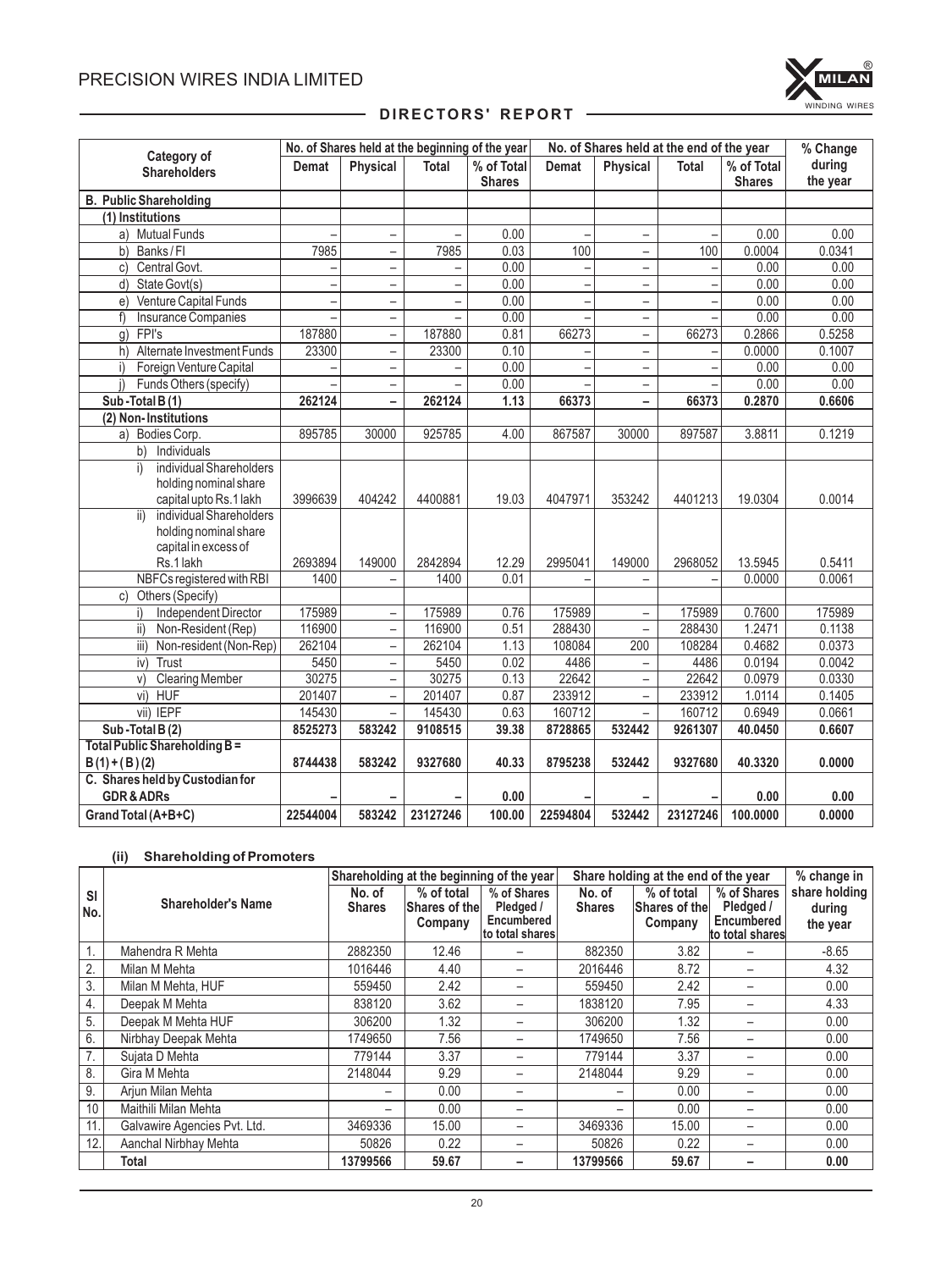

#### **(iii) Change in Promoters' Shareholding (please specify, if there is no change)**

| SI.<br>No.     | <b>Name</b>                |                         | Shareholding at the<br>beginning (01.04.2019) /<br>end of the year 31.03.2020 | <b>Date</b> | Increase /<br>(Decrease) in | <b>Reasons</b>  |                  | <b>Cumulative Shareholding</b><br>during the year<br>(01.04.2019 to 31.03.2020) |
|----------------|----------------------------|-------------------------|-------------------------------------------------------------------------------|-------------|-----------------------------|-----------------|------------------|---------------------------------------------------------------------------------|
|                |                            | No. of<br><b>Shares</b> | % of total shares<br>of the company                                           |             | Shareholding                |                 | No. of<br>shares | % of total shares<br>of the company                                             |
| $\mathbf{1}$   | Mahendra R Mehta           | 2882350                 | 12.46                                                                         | 01.04.2019  |                             |                 |                  |                                                                                 |
|                |                            |                         |                                                                               | 30.08.2019  | (2000000)                   | Transfer        |                  | (8.64)                                                                          |
|                |                            | 882350                  | 3.82                                                                          | 31.03.2020  |                             |                 | 882350           | 3.82                                                                            |
| $\overline{2}$ | Milan Mehta                | 1016446                 | 4.40                                                                          | 01.04.2019  |                             |                 |                  |                                                                                 |
|                |                            |                         |                                                                               | 30.08.2019  | 1000000                     | Transfer        |                  | 4.32                                                                            |
|                |                            | 2016446                 | 8.72                                                                          | 31.03.2020  |                             |                 | 2016446          | 8.72                                                                            |
| 3              | Deepak Mehta               | 838120                  | 3.62                                                                          | 01.04.2019  |                             |                 |                  |                                                                                 |
|                |                            |                         |                                                                               | 30.08.2019  | 1000000                     | Transfer        |                  | 4.32                                                                            |
|                |                            | 1838120                 | 7.95                                                                          | 31.03.2020  |                             |                 | 1838120          | 7.95                                                                            |
| 4              | Nirbhay Deepak Mehta       | 1749650                 | 7.57                                                                          | 01.04.2019  | $\overline{\phantom{0}}$    | Nil movement    | 1749650          | 7.57                                                                            |
|                |                            | 1749650                 | 7.57                                                                          | 31.03.2020  |                             | during the year |                  |                                                                                 |
| 5              | Gira Milan Mehta           | 2148044                 | 9.29                                                                          | 01.04.2019  | $\overline{\phantom{0}}$    | Nil movement    | 2148044          | 9.29                                                                            |
|                |                            | 2148044                 | 9.29                                                                          | 31.03.2020  |                             | during the year |                  |                                                                                 |
| 6              | Sujata D Mehta             | 779144                  | 3.37                                                                          | 01.04.2019  | $\equiv$                    | Nil movement    | 779144           | 3.37                                                                            |
|                |                            | 779144                  | 3.37                                                                          | 31.03.2020  |                             | during the year |                  |                                                                                 |
| $\overline{7}$ | Milan M Mehta HUF          | 559450                  | 2.42                                                                          | 01.04.2019  | $\equiv$                    | Nil movement    | 559450           | 2.42                                                                            |
|                |                            | 559450                  | 2.42                                                                          | 31.03.2020  |                             | during the year |                  |                                                                                 |
| 8              | Deepak M Mehta HUF         | 306200                  | 1.32                                                                          | 01.04.2019  | $\overline{\phantom{0}}$    | Nil movement    | 306200           | 1.32                                                                            |
|                |                            | 306200                  | 1.32                                                                          | 31.03.2020  |                             | during the year |                  |                                                                                 |
| 9              | Aanchal Nirbhay Mehta      | 50826                   | 0.22                                                                          | 01.04.2019  | $\equiv$                    | Nil movement    | 50826            | 0.22                                                                            |
|                |                            | 50826                   | 0.22                                                                          | 31.03.2020  |                             | during the year |                  |                                                                                 |
| 10             | Galvawire Agencies Pvt Ltd | 3469336                 | 15.00                                                                         | 01.04.2019  | $\overline{\phantom{0}}$    | Nil movement    | 3469336          | 15.00                                                                           |
|                |                            | 3469336                 | 15.00                                                                         | 31.03.2020  |                             | during the year |                  |                                                                                 |
| 11             | Maithili M Mehta           | $\mathbf{0}$            | 0.00                                                                          | 01.04.2019  | $\equiv$                    | Nil movement    |                  | 0.00                                                                            |
|                |                            | 0                       | 0.00                                                                          | 31.03.2020  |                             | during the year |                  |                                                                                 |
| 12             | Arjun Milan Mehta          | $\mathbf{0}$            | 0.00                                                                          | 01.04.2019  | $\overline{\phantom{0}}$    | Nil movement    |                  | 0.00                                                                            |
|                |                            | $\mathbf{0}$            | 0.00                                                                          | 31.03.2020  |                             | during the year |                  |                                                                                 |

#### **(iv) Shareholding Pattern of top ten Shareholders (other than Directors, Promoters and Holders of GDRs andADRs):**

| SI.            |                                 | Shareholding at the<br>beginning (01.04.2019) / |                            |            | Increase /    |                |        | <b>Cumulative Shareholding</b><br>during the year |  |  |
|----------------|---------------------------------|-------------------------------------------------|----------------------------|------------|---------------|----------------|--------|---------------------------------------------------|--|--|
| No.            | Name                            |                                                 | end of the year 31.03.2020 | Date       | (Decrease) in | <b>Reasons</b> |        | (01.04.2019 to 31.03.2020)                        |  |  |
|                |                                 | No. of                                          | % of total shares          |            | Shareholding  |                | No. of | % of total shares                                 |  |  |
|                |                                 | <b>Shares</b>                                   | of the company             |            |               |                | shares | of the company                                    |  |  |
| $\mathbf{1}$   | <b>KCP Sugar and Industries</b> |                                                 |                            |            |               |                |        |                                                   |  |  |
|                | <b>Corporation Limited</b>      | 352048                                          | 1.52                       | 01.04.2019 |               |                | 352048 | 1.52                                              |  |  |
|                |                                 | 352048                                          | 1.52                       | 31.03.2020 |               |                |        |                                                   |  |  |
| $\overline{2}$ | Anita Bhandari                  | 269000                                          | 1.163                      | 01.04.2019 | -             | ۳              | 269000 | 1.163                                             |  |  |
|                |                                 | 269000                                          | 1.163                      | 31.03.2020 |               |                |        |                                                   |  |  |
| 3              | Ranvir Ranjit Shah              | 188584                                          | 0.8154                     | 01.04.2019 |               |                |        |                                                   |  |  |
|                |                                 |                                                 |                            | 26.07.2019 | 8499          | Transfer       | 197083 | 0.8522                                            |  |  |
|                |                                 |                                                 |                            | 02.08.2019 | 4301          | Transfer       | 201384 | 0.8708                                            |  |  |
|                |                                 |                                                 |                            | 09.08.2019 | 4500          | Transfer       | 205884 | 0.8902                                            |  |  |
|                |                                 |                                                 |                            | 16.08.2019 | 1000          | Transfer       | 206884 | 0.8945                                            |  |  |
|                |                                 |                                                 |                            | 23.08.2019 | 7500          | Transfer       | 214384 | 0.9270                                            |  |  |
|                |                                 |                                                 |                            | 30.08.2019 | 4000          | Transfer       | 218384 | 0.9443                                            |  |  |
|                |                                 |                                                 |                            | 06.09.2019 | 1000          | Transfer       | 219384 | 0.9486                                            |  |  |
|                |                                 |                                                 |                            | 13.09.2019 | 2000          | Transfer       | 221384 | 0.9572                                            |  |  |
|                |                                 |                                                 |                            | 04.10.2019 | 1000          | Transfer       | 222384 | 0.9616                                            |  |  |
|                |                                 |                                                 |                            | 11.10.2019 | 2000          | Transfer       | 224384 | 0.9702                                            |  |  |
|                |                                 |                                                 |                            | 18.10.2019 | 1000          | Transfer       | 225384 | 0.9745                                            |  |  |
|                |                                 |                                                 |                            | 28.02.2020 | 1000          | Transfer       | 226384 | 0.9789                                            |  |  |
|                |                                 |                                                 |                            | 13.03.2020 | 1000          | Transfer       | 227384 | 0.9832                                            |  |  |
|                |                                 |                                                 |                            | 27.03.2020 | (225434)      | Transfer       | 1950   | 0.0084                                            |  |  |
|                |                                 | 223950                                          | 0.9683                     | 31.03.2020 | 222000        | Transfer       | 223950 | 0.9683                                            |  |  |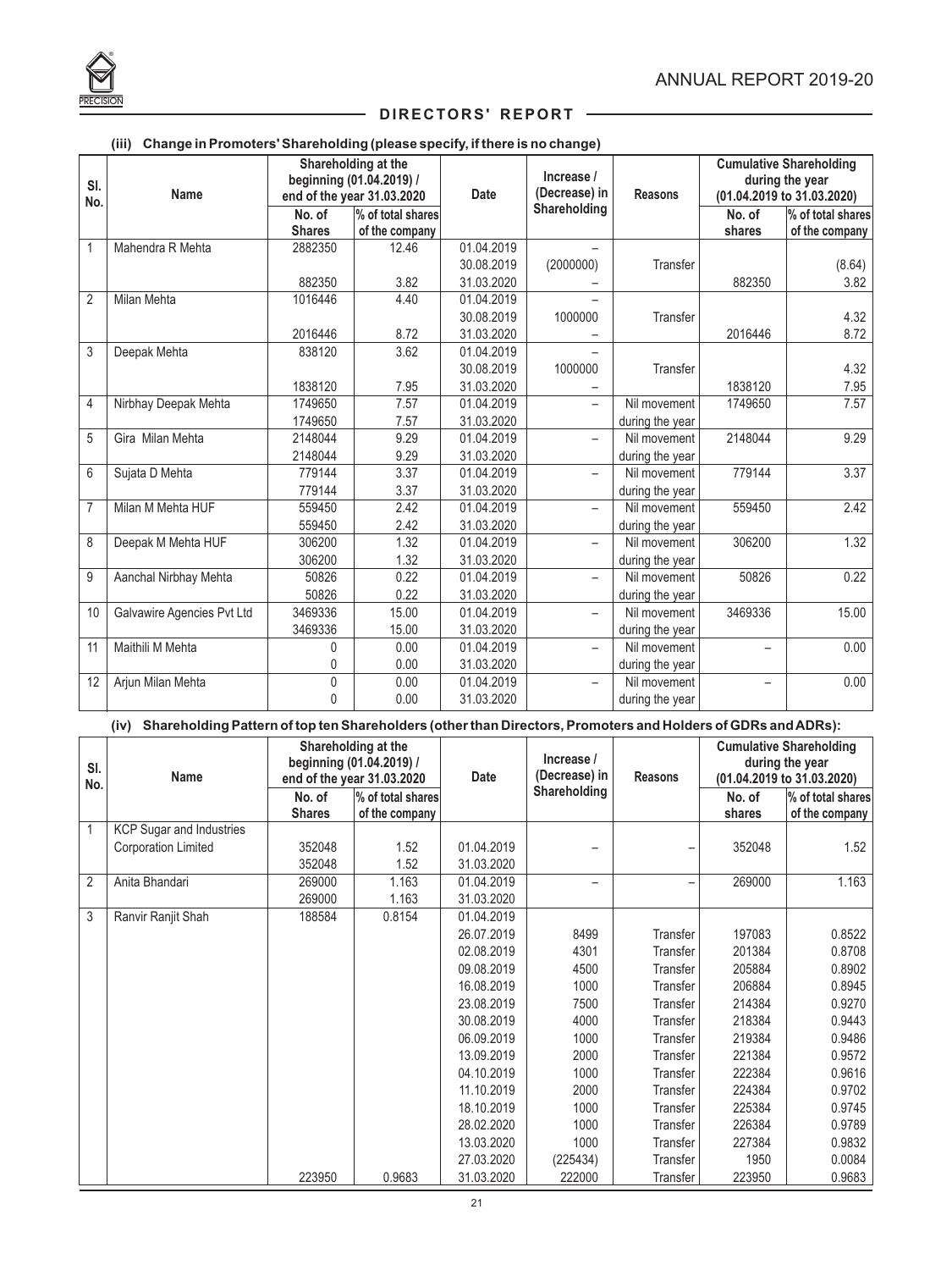

| SI.<br>No.     | Name                                                             |                            | Shareholding at the<br>beginning (01.04.2019) /<br>end of the year 31.03.2020 | <b>Date</b>                                                                                                                | Increase /<br>(Decrease) in                                                      | <b>Reasons</b>                                                                               |                                                                            | <b>Cumulative Shareholding</b><br>during the year<br>(01.04.2019 to 31.03.2020) |
|----------------|------------------------------------------------------------------|----------------------------|-------------------------------------------------------------------------------|----------------------------------------------------------------------------------------------------------------------------|----------------------------------------------------------------------------------|----------------------------------------------------------------------------------------------|----------------------------------------------------------------------------|---------------------------------------------------------------------------------|
|                |                                                                  | No. of<br><b>Shares</b>    | % of total shares<br>of the company                                           |                                                                                                                            | Shareholding                                                                     |                                                                                              | No. of<br>shares                                                           | % of total shares<br>of the company                                             |
| 4              | Ashwin Kumar Kothari                                             | 175989<br>175989           | 0.7610<br>0.7610                                                              | 01.04.2019<br>31.03.2020                                                                                                   | -                                                                                |                                                                                              | 175989                                                                     | 0.7610                                                                          |
| 5              | Rajen Brijlal Gupta                                              | 168900<br>168900           | 0.7303<br>0.7303                                                              | 01.04.2019<br>31.03.2020                                                                                                   | $\overline{\phantom{0}}$                                                         |                                                                                              | 168900                                                                     | 0.7303                                                                          |
| 6              | Sudhir Gupta                                                     | 168300<br>168300           | 0.7277<br>0.7277                                                              | 01.04.2019<br>31.03.2020                                                                                                   | $\overline{\phantom{0}}$                                                         |                                                                                              | 168300                                                                     | 0.7277                                                                          |
| $\overline{7}$ | Seema Gupta                                                      | 167700<br>167700           | 0.7251<br>0.7251                                                              | 01.04.2019<br>31.03.2020                                                                                                   | $\overline{a}$                                                                   | Nil movement<br>during the year                                                              | 167700                                                                     | 0.7251                                                                          |
| 8              | <b>Investor Education And</b>                                    | 145430                     | 0.6288                                                                        | 01.04.2019                                                                                                                 |                                                                                  |                                                                                              |                                                                            |                                                                                 |
|                | <b>Protection Fund Authority</b><br>Ministry Of Corporate Affair |                            |                                                                               | 05.04.2019<br>01.11.2019<br>08.11.2019                                                                                     | 10266<br>4814<br>202                                                             | Transfer<br>Transfer                                                                         | 155696<br>160510<br>160712                                                 | 0.6732<br>0.6940<br>0.6949                                                      |
| 9              | Megh Ishwer Manseta                                              | 160712<br>142000<br>143000 | 0.6949<br>0.6140<br>0.6183                                                    | 31.03.2020<br>01.04.2019<br>09.08.2019<br>31.03.2020                                                                       | 1000                                                                             | Transfer                                                                                     | 143000                                                                     | 0.6183                                                                          |
| 10             | Vinod Sethi                                                      | 128550<br>137050           | 0.5558<br>0.5926                                                              | 01.04.2019<br>26.07.2019<br>16.08.2019<br>27.03.2020<br>31.03.2020                                                         | 6500<br>1000<br>1000                                                             | Transfer<br>Transfer                                                                         | 135050<br>136050<br>137050                                                 | 0.5839<br>0.5883<br>0.5926                                                      |
| 11             | PPF II (PMG Partners<br>Funds II) - Padma India Fund             | 187880<br>66273            | 0.8124<br>0.2866                                                              | 01.04.2019<br>31.01.2020<br>14.02.2020<br>21.02.2020<br>28.02.2020<br>06.03.2020<br>20.03.2020<br>27.03.2020<br>31.03.2020 | (5400)<br>(5000)<br>(21533)<br>(2000)<br>(4052)<br>(24882)<br>(48599)<br>(10141) | Transfer<br>Transfer<br>Transfer<br>Transfer<br>Transfer<br>Transfer<br>Transfer<br>Transfer | 182480<br>177480<br>155947<br>153947<br>149895<br>125013<br>76414<br>66273 | 0.7890<br>0.7674<br>0.6743<br>0.6657<br>0.6481<br>0.5405<br>0.3304<br>0.2866    |

### **(v) Shareholding of Directors and Key Managerial Personnel:**

| SI.            |                       |               | Shareholding at the<br>beginning (01.04.2019) / |            | Increase /               |                 |          | <b>Cumulative Shareholding</b><br>during the year |
|----------------|-----------------------|---------------|-------------------------------------------------|------------|--------------------------|-----------------|----------|---------------------------------------------------|
| No.            | Name                  |               | end of the year 31.03.2020                      | Date       | (Decrease) in            | Reasons         |          | (01.04.2019 to 31.03.2020)                        |
|                |                       | No. of        | % of total shares                               |            | Shareholding             |                 | No. of   | % of total shares                                 |
|                |                       | <b>Shares</b> | of the company                                  |            |                          |                 | shares   | of the company                                    |
| 1              | Mahendra R Mehta      | 2882350       | 12.46                                           | 01.04.2019 |                          |                 |          |                                                   |
|                |                       | 2000000       | 8.64                                            | 30.08.2019 | (2000000)                | Transfer        | 882350   | 3.82                                              |
|                |                       | 882350        | 3.82                                            | 31.03.2020 |                          |                 |          |                                                   |
| $\overline{2}$ | Milan Mehta           | 1016446       | 4.40                                            | 01.04.2019 |                          |                 |          |                                                   |
|                |                       | 1000000       | 4.32                                            | 30.08.2019 | 1000000                  | Transfer        | 2016446  | 8.72                                              |
|                |                       | 2016446       | 8.72                                            | 31.03.2020 |                          |                 |          |                                                   |
| 3              | Deepak Mehta          | 838120        | 3.62                                            | 01.04.2019 | 1000000                  |                 |          |                                                   |
|                |                       | 1000000       | 4.32                                            | 30.08.2019 |                          | Transfer        | 1838120  | 7.95                                              |
|                |                       | 1838120       | 7.95                                            | 31.03.2020 |                          |                 |          |                                                   |
| 4              | Milan M. Mehta HUF    | 559450        | 2.42                                            | 01.04.2019 | $\overline{\phantom{0}}$ | Nil movement    | 559450   | 2.42                                              |
|                |                       | 559450        | 2.42                                            | 31.03.2020 |                          | during the year |          |                                                   |
| 5              | Deepak M. Mehta HUF   | 306200        | 1.32                                            | 01.04.2019 |                          | Nil movement    | 306200   | 1.32                                              |
|                |                       | 306200        | 1.32                                            | 31.03.2020 |                          | during the year |          |                                                   |
| 6              | Ashwin Kothari        | 175989        | 0.76                                            | 01.04.2019 |                          | Nil movement    | 175989   | 0.76                                              |
|                |                       | 175989        | 0.76                                            | 31.03.2020 |                          | during the year |          |                                                   |
| $\overline{7}$ | Mohandas Ganpathi Pai | 2240          | 0.01                                            | 01.04.2019 | $\overline{\phantom{0}}$ | Nil movement    | 2240     | 0.01                                              |
|                |                       | 2240          | 0.01                                            | 31.03.2020 |                          | during the year |          |                                                   |
| 8              | Nishthi H. Dharmani   | 0             | 0.00                                            | 01.04.2019 | $\overline{\phantom{0}}$ | Nil movement    | $\Omega$ | 0.00                                              |
|                |                       | 0             | 0.00                                            | 31.03.2020 |                          | during the year |          |                                                   |
| 9              | Deepika Pandey        | 0             | 0.00                                            | 01.04.2019 |                          | Nil movement    | $\Omega$ | 0.00                                              |
|                |                       | 0             | 0.00                                            | 31.03.2020 |                          | during the year |          |                                                   |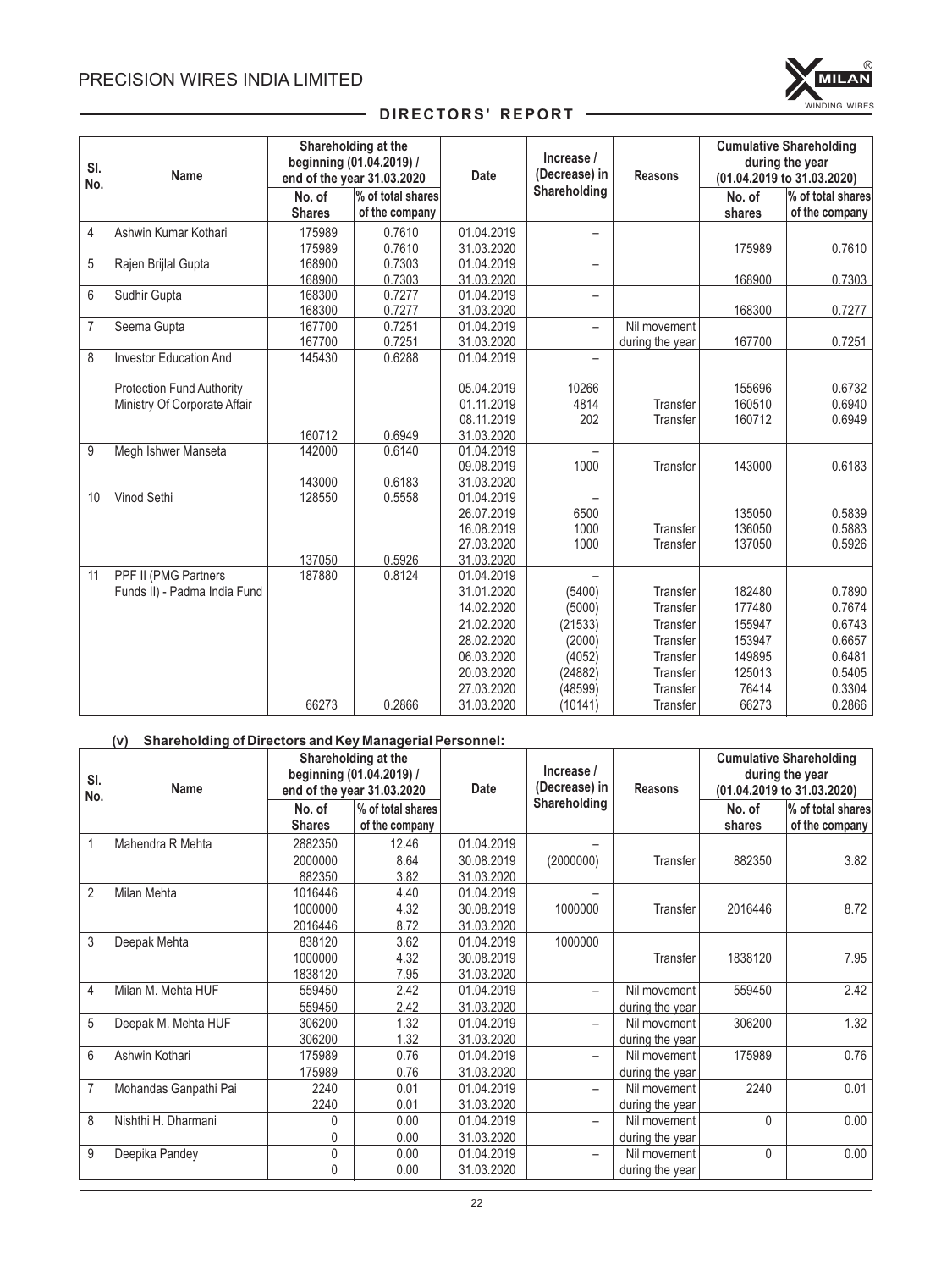

#### **V. INDEBTEDNESS**

| (Figures in Lakhs)<br>Indebtedness of the Company including interest outstanding/accrued but not due for payment |                          |                  |                 |                     |  |  |  |  |
|------------------------------------------------------------------------------------------------------------------|--------------------------|------------------|-----------------|---------------------|--|--|--|--|
|                                                                                                                  | <b>Secured Loans</b>     | <b>Unsecured</b> | <b>Deposits</b> | Total               |  |  |  |  |
|                                                                                                                  | excluding Deposits       | Loans            |                 | <b>Indebtedness</b> |  |  |  |  |
| Indebtedness at the beginning of the financial year                                                              |                          |                  |                 |                     |  |  |  |  |
| <b>Principal Amount</b><br>i)                                                                                    | 1801.85                  | 1148.04          |                 | 2949.89             |  |  |  |  |
| ii)<br>Interest due but not paid                                                                                 | $\overline{\phantom{0}}$ | —                |                 |                     |  |  |  |  |
| iii)<br>Interest accrued but not due                                                                             | 0.72                     | 1.17             |                 | 1.89                |  |  |  |  |
| Total (i+ii+iii)                                                                                                 | 1802.57                  | 1149.21          |                 | 2951.78             |  |  |  |  |
| Change in Indebtedness during the financial year                                                                 |                          |                  |                 |                     |  |  |  |  |
| Addition                                                                                                         | 7955.57                  | 8107.00          |                 | 16062.57            |  |  |  |  |
| Reduction                                                                                                        | (6987.51)                | (8923.18)        |                 | (15910.68)          |  |  |  |  |
| <b>Net Change</b>                                                                                                | 968.06                   | (816.18)         |                 | 151.88              |  |  |  |  |
| Indebtedness at the end of the financial year                                                                    |                          |                  |                 |                     |  |  |  |  |
| i)<br><b>Principal Amount</b>                                                                                    | 2770.63                  | 333.03           |                 | 3103.66             |  |  |  |  |
| $\mathsf{ii}$<br>Interest due but not paid                                                                       |                          | -                |                 |                     |  |  |  |  |
| iii)<br>Interest accrued but not due                                                                             | $\overline{\phantom{0}}$ | —                |                 |                     |  |  |  |  |
| Total (i+ii+iii)                                                                                                 | 2770.63                  | 333.03           |                 | 3103.66             |  |  |  |  |

### **VI. REMUNERATION OF DIRECTORSAND KEY MANAGERIAL PERSONNEL**

**A. Remuneration to Managing Directors, Whole-Time Director and/or Manager:**

(Figures in Lakhs)

| SI. |                                                      |                                                            | Name of MD/WTD/Manager   |                            |                     |
|-----|------------------------------------------------------|------------------------------------------------------------|--------------------------|----------------------------|---------------------|
|     | <b>Particulars of Remuneration</b>                   | Mahendra R. Mehta                                          | Milan M. Mehta           | Deepak M. Mehta            | <b>Total Amount</b> |
| No. |                                                      | Chairman                                                   | <b>Managing Director</b> | <b>Whole-Time Director</b> |                     |
|     | Gross salary                                         |                                                            |                          |                            |                     |
|     | Salary as per provisions contained in<br>(a)         | 30.52                                                      | 151.80                   | 51.05                      | 233.37              |
|     | section 17(1) of the Income-tax Act, 1961            |                                                            |                          |                            |                     |
|     | Value of perquisites u/s 17(2)<br>(b)                | 5.10                                                       | 23.02                    | 13.48                      | 41.60               |
|     | Income-tax Act, 1961                                 |                                                            |                          |                            |                     |
|     | Profits in lieu of salary under section 17(3)<br>(c) |                                                            |                          |                            |                     |
|     | Income-tax Act, 1961                                 |                                                            |                          |                            |                     |
| 2   | Stock Option                                         |                                                            |                          | $\qquad \qquad$            |                     |
| 3   | <b>Sweat Equity</b>                                  |                                                            |                          |                            |                     |
| 4   | Commission @                                         |                                                            |                          |                            |                     |
|     | as % of profit (approx.)                             | 46.08                                                      | 46.08                    | 46.08                      | 138.24              |
|     | others, specify                                      |                                                            |                          |                            |                     |
| 5   | Others, please specify (PF)                          | 0.22                                                       | 0.22                     | 0.22                       | 0.66                |
|     | Total (A) ##                                         | 81.92                                                      | 221.12                   | 110.83                     | 413.87              |
|     | Ceiling as per the Act 2013                          | 10% of the net profits as per Section 198 of the Companies | 460.85                   |                            |                     |
|     |                                                      | Act, 2013                                                  |                          |                            |                     |

@ Represent Commission for the financial year ended 31<sup>st</sup> March, 2020 which will be paid, subject to deduction of tax after adoption of the accounts by the shareholders at the Annual General Meeting.

## Remuneration (Gross) includes Salary, Commission, taxable value of perquisites, Company's contribution to Provident Fund and excludes provision for the year for Retirement Gratuity in case of Shri Mahendra R. Mehta, Shri Deepak M. Mehta and Shri Milan M. Mehta, Managing Directors, who each beneficially own more than 2% of the Paid-up Share Capital of the Company, and are ineligible on this ground for entitlement to retirement gratuity payment through the Trust created. [Gratuity provisions in the current year has been made at Rs. (11.76) Lakhs for Shri Mahendra R. Mehta, Rs. 7.21 Lakhs Shri Deepak M. Mehta and Rs. 26.39 Lakhs for Shri Milan M. Mehta.]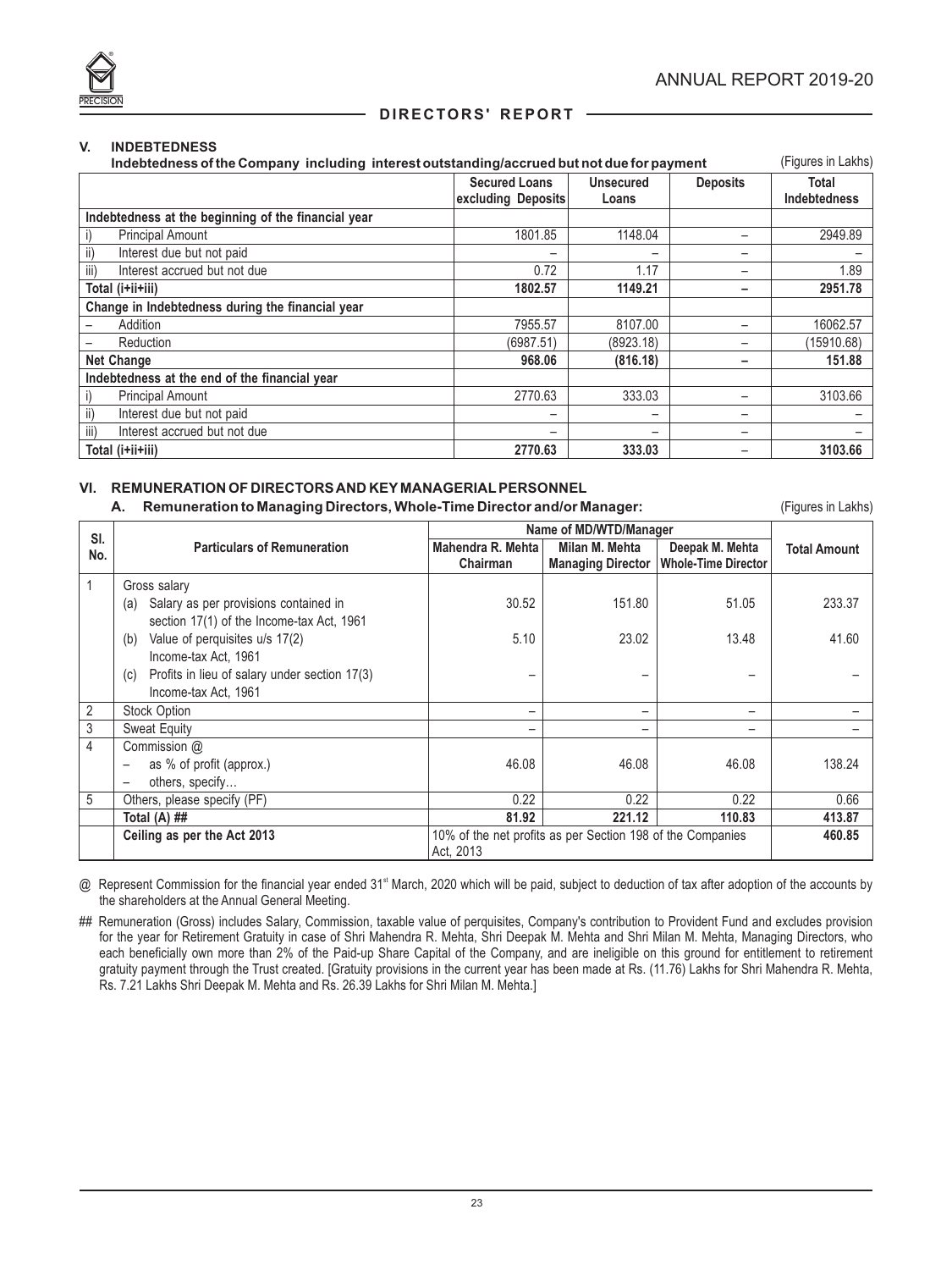

# **NINDING WIRES TO REPORT WINDING WIRES**

(Figures in Lakhs)

| <b>Remuneration to other directors:</b><br>В. |                                                                        |                          |                                            |                   |                  |                     |  |  |  |  |
|-----------------------------------------------|------------------------------------------------------------------------|--------------------------|--------------------------------------------|-------------------|------------------|---------------------|--|--|--|--|
| SI.                                           |                                                                        |                          | <b>Name of Directors</b>                   |                   |                  |                     |  |  |  |  |
| No.                                           | <b>Particulars of Remuneration</b>                                     |                          | Vijay M. Crishna   Ashwin Pannalal Kothari | <b>Pradip Roy</b> | Swati Maheshwari | <b>Total Amount</b> |  |  |  |  |
| 1.                                            | Non-Executive Independent Directors                                    |                          |                                            |                   |                  |                     |  |  |  |  |
|                                               | Fee for attending board<br>committee meetings                          | 0.84                     | 1.11                                       | 1.48              | 1.50             | 4.93                |  |  |  |  |
|                                               | Commission<br>$\overline{\phantom{m}}$                                 | <b>NIL</b>               | <b>NIL</b>                                 | <b>NIL</b>        | <b>NIL</b>       | <b>NIL</b>          |  |  |  |  |
|                                               | Others, please specify<br>$\overline{\phantom{m}}$                     | <b>NIL</b>               | <b>NIL</b>                                 | <b>NIL</b>        | <b>NIL</b>       | <b>NIL</b>          |  |  |  |  |
|                                               | Total (1)                                                              | 0.84                     | 1.11                                       | 1.48              | 1.50             | 4.93                |  |  |  |  |
| 2.                                            | Other Non-Executive Directors                                          |                          |                                            |                   |                  |                     |  |  |  |  |
|                                               | Fee for attending board<br>committee meetings                          | <b>NIL</b>               | <b>NIL</b>                                 | <b>NIL</b>        | <b>NIL</b>       | <b>NIL</b>          |  |  |  |  |
|                                               | Commission                                                             | <b>NIL</b>               | <b>NIL</b>                                 | <b>NIL</b>        | <b>NIL</b>       | <b>NIL</b>          |  |  |  |  |
|                                               | Others, please specify<br>$\overline{\phantom{m}}$                     | <b>NIL</b>               | NIL                                        | <b>NIL</b>        | <b>NIL</b>       | <b>NIL</b>          |  |  |  |  |
|                                               | Total (2)                                                              | <b>NIL</b>               | <b>NIL</b>                                 | <b>NIL</b>        | <b>NIL</b>       | <b>NIL</b>          |  |  |  |  |
|                                               | Total $(B)=(1+2)$                                                      | 0.84                     | 1.11                                       | 1.48              | 1.50             | 4.93                |  |  |  |  |
|                                               | <b>Total Managerial Remuneration</b><br>Overall Ceiling as per the Act | $\overline{\phantom{0}}$ |                                            |                   |                  |                     |  |  |  |  |

|                  | Remuneration to Key Managerial Personnel other than MD/Manager/WTD<br>C.<br>(Figures in Lakhs) |                                 |                          |                 |              |  |  |  |
|------------------|------------------------------------------------------------------------------------------------|---------------------------------|--------------------------|-----------------|--------------|--|--|--|
| SI.              | <b>Key Managerial Personnel</b><br><b>Particulars of Remuneration</b>                          |                                 |                          |                 |              |  |  |  |
| No.              |                                                                                                |                                 | <b>Company Secretary</b> | <b>CFO</b>      | <b>Total</b> |  |  |  |
|                  |                                                                                                | Nishthi Dharmani Deepika Pandey |                          |                 |              |  |  |  |
| 1.               | Gross salary                                                                                   |                                 |                          |                 |              |  |  |  |
|                  | Salary as per provisions contained in section 17(1)<br>(a)<br>of the Income-tax Act, 1961      | $*16.38$                        | 0.68                     | 15.57           | 32.63        |  |  |  |
|                  | Value of perquisites u/s 17(2) Income-tax Act, 1961<br>(b)                                     | 0.33                            |                          | 0.93            | 1.26         |  |  |  |
|                  | Profits in lieu of salary under section 17(3)<br>(c)<br>Income-tax Act, 1961                   | —                               |                          | $\qquad \qquad$ |              |  |  |  |
| 2.               | Stock Option                                                                                   | —                               |                          | $\qquad \qquad$ |              |  |  |  |
| 3.               | <b>Sweat Equity</b>                                                                            |                                 |                          |                 |              |  |  |  |
| $\overline{4}$ . | Commission                                                                                     |                                 |                          |                 |              |  |  |  |
|                  | as % of profit<br>$\overline{\phantom{m}}$                                                     |                                 |                          |                 |              |  |  |  |
|                  | others, specify<br>$\overline{\phantom{0}}$                                                    |                                 |                          |                 |              |  |  |  |
| 5.               | Others, please specify (Employer's Contribution to PF)                                         | 0.19                            | 0.02                     |                 | 0.21         |  |  |  |
|                  | Total                                                                                          | 16.90                           | 0.70                     | 16.50           | 34.10        |  |  |  |

\*Note: Rs. 1.95 Lakhs Gratuity Amount is included in the Total Remuneration of Rs. 16.90 Lakhs of Smt. Nishthi Dharmani.

**VII. PENALTY / PUNISHMENT/ COMPOUNDING OF OFFENCES UNDER COMPANIES ACT, 2013 --- NONE**

**For and on behalf of the Board**

Chairman and Managing Director DIN: 00003558 **Mahendra R. Mehta**

Mumbai, 27<sup>th</sup> June, 2020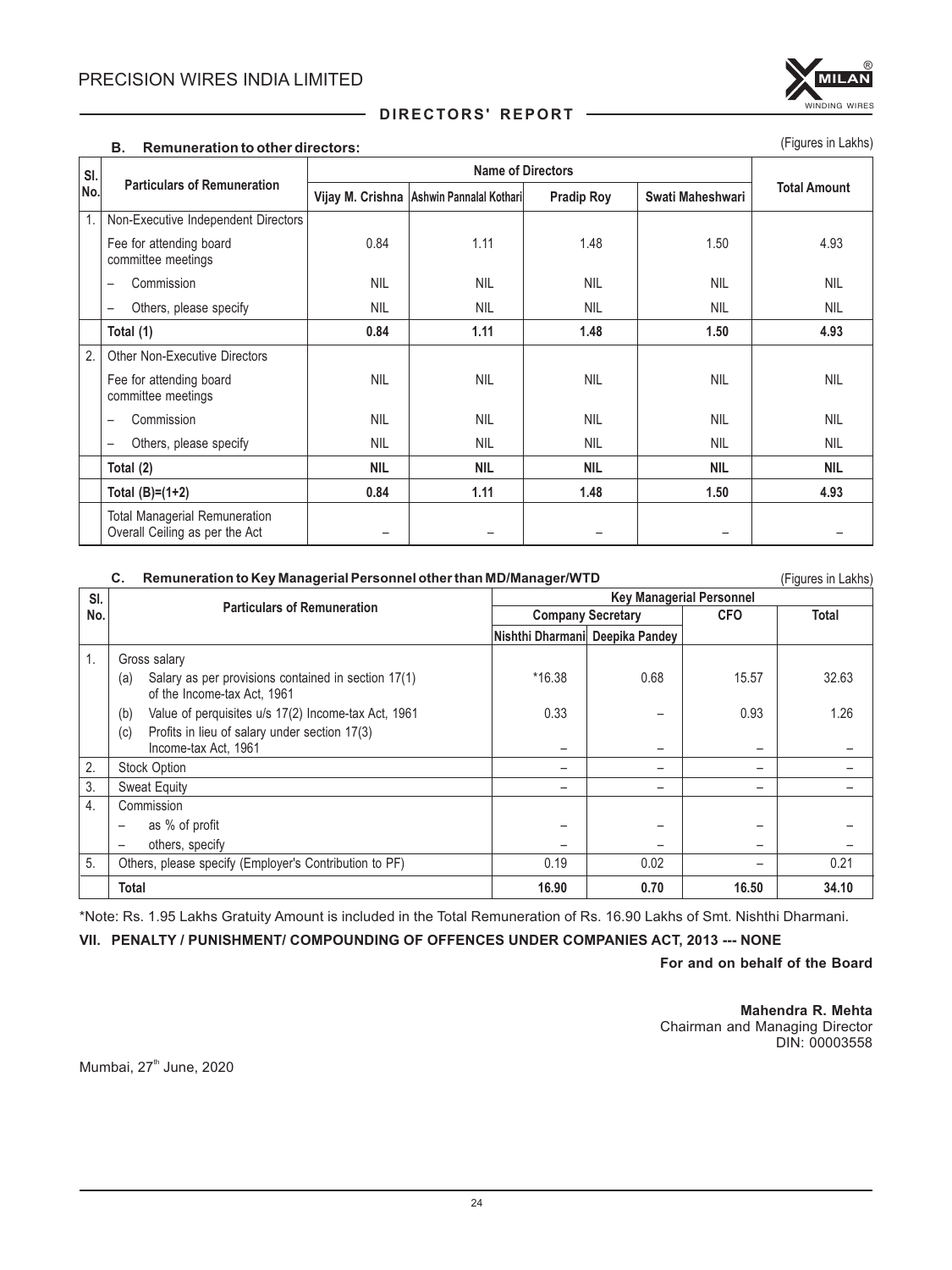

## **ANNEXURE-II NOMINATION AND REMUNERATION POLICY**

#### **I. Criteria, experience and qualification for Independent Director:**

a) Independent Director's Qualification:

Shall possess knowledge, experience and skill in one or more fields of management, technology, sales, Law, finance, administration, corporate governance and operations.

b) Integrity:

Independent Director shall be a person of high integrity and ethical standard, who should be able to devote some time for the Company for assisting in implementation of good governance practices. Independent Directors should meet with the requirements under Companies Act & SEBI Regulations concerning independence of Directors.

#### **II. Remuneration Policy for Non-Executive Directors:**

Non-Executive Directors shall be paid Sitting Fees for attending Board/Audit Committee/ Nomination & Remuneration Committee and other various Committee Meetings of the Company as may be fixed from time to time by Board of Directors/ Audit Committee. Besides Sitting Fees, full expenses for travelling & conveyance at actual be paid.

#### **III. Remuneration etc. payable to Managing Directors/ Whole-Time Director and Key Managers:**

- Remuneration and perquisites etc. payable to Managing Directors / Whole-Time Director will be decided by Nomination and Remuneration Committee (N & R C) consisting of only Independent Directors. The Chairman of N & R C shall be an Independent Director. After due procedures of having discussions, the N & R C shall take into account experience, contribution of each of the Executive Directors and related Key Managers and N & R C to decide the overall remuneration, perquisite, commission and other statutory entitlements including term of appointment for Executive Directors, Chairman and Key Managers. The matter will be brought forth by N & R C to the Audit Committee and the Board for deliberation. However, appointments of Executive Directors, Chairman and senior Managers covered under the ambit of section 188 of the Companies Act, 2013, shall be subject to the approval of AGM/EGM of the Company.
- ii) The Chairman / Managing Directors / Executive Directors shall fix the remuneration etc. of the Key Managerial persons based on experience, skill, knowledge, responsibility and record of discharge of the duty etc.

# **ANNEXURE-III Form No. MR - 3 Secretarial Audit Report**

For the financial year ended March 31, 2020 [Pursuant to section 204(1) of the Companies Act, 2013 and Rule 9 of the Companies (Appointment and Remuneration Personnel) Rules, 2014]

#### **FOR THE PERIOD 01.04.2019 TO 31.03.2020**

To, The Members, Saiman House, J A Raul Street, Off Sayani Road, Prabhadevi, Mumbai - 400025. **Precision Wires India Limited**

We have conducted the secretarial audit of the compliance of applicable statutory provisions and the adherence to good corporate practices by Precision Wires India Limited (CIN: L31300MH1989PLC054356) (hereinafter called the company) for the year ended on March 31, 2020. Secretarial Audit was conducted in a manner that provided us a reasonable basis for evaluating the corporate conducts/statutory compliances and expressing our opinion thereon.

Based on our verification of the Company's books, papers, minute books, forms and returns filed and other records maintained by the company and also the information provided by the Company, its officers, agents and authorized representatives during the conduct of secretarial audit, we hereby report that in our opinion, the company has, during the audit period covering the financial year ended on 31<sup>st</sup> March, 2020 (Audit Period) complied with the statutory provisions listed hereunder and also that the Company has proper Board-processes and compliance-mechanism in place to the extent, in the manner and subject to the reporting made hereinafter:

We have examined the books, papers, minute books, forms and returns filed and other records maintained by the Company for the financial year ended on March 31, 2020 according to the provisions of:

- i. The Companies Act, 2013 (the Act) and the rules made there under;
- ii. The Securities Contracts (Regulation) Act, 1956 ('SCRA') and the rules made thereunder;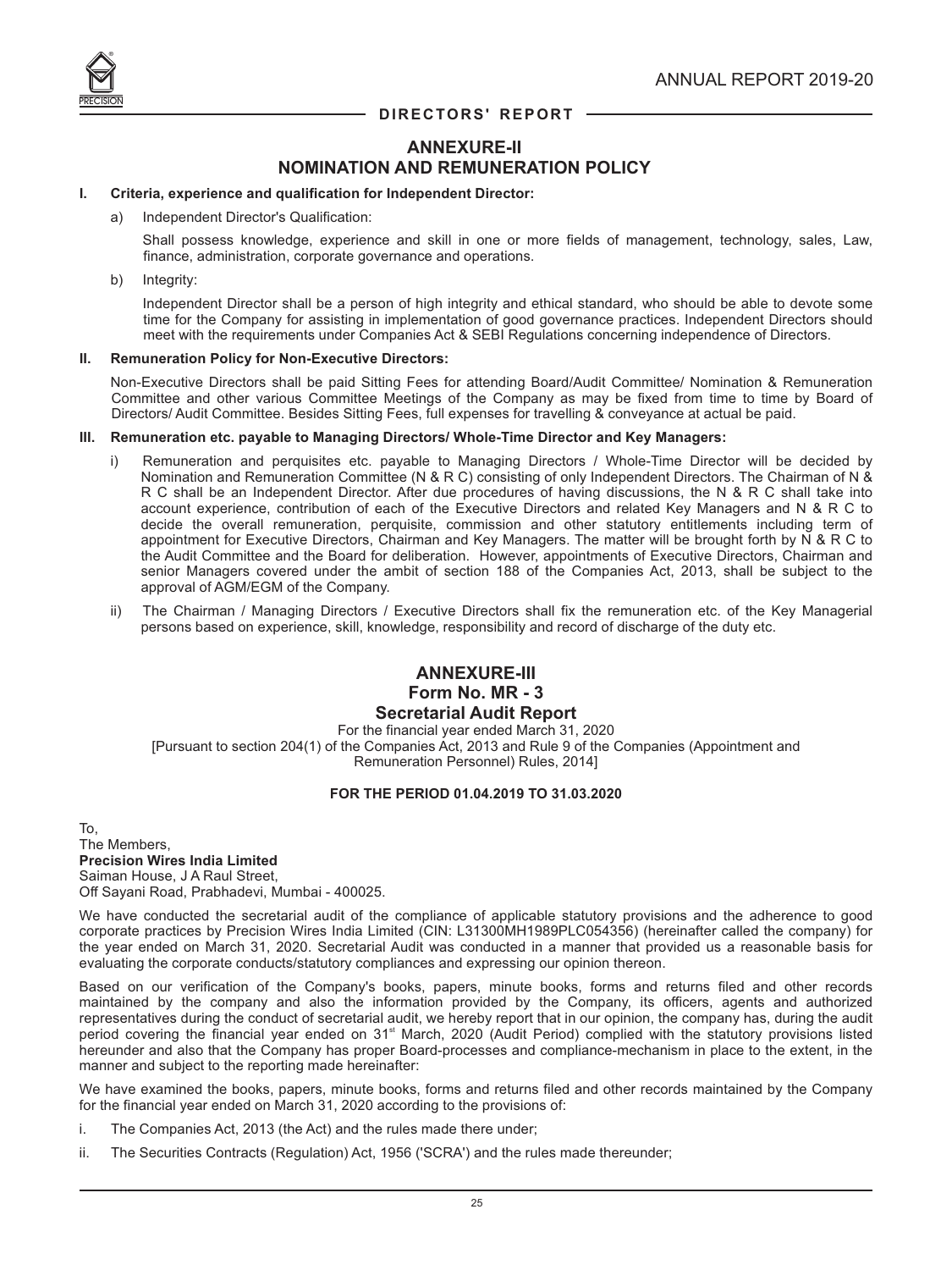### **PRECISION WIRES INDIA LIMITED**

#### **DIRECTORS' REPORT**



- iii. The Depositories Act, 1996 and the Regulations and Bye-laws framed thereunder;
- iv. Foreign Exchange Management Act, 1999 and the rules and regulations made thereunder to extent of Foreign Direct Investment, Overseas Direct Investment and External Commercial Borrowing;
- v. The following Regulations and Guidelines prescribed under the Securities and Exchange Board of India Act, 1992 ('SEBI Act'):
	- a. The Securities and Exchange Board of India (Substantial Acquisition of Shares and Takeovers) Regulations, 2011 as amended from time to time;
	- b. The Securities and Exchange Board of India (Prohibition of Insider Trading) Regulations, 2015 as amended from time to time;
	- c. The Securities and Exchange Board of India (Issue of Capital and Disclosure Requirements) Regulations, 2009 and as amended from time to time; (Not Applicable to the Company during the period under review).
	- d. The Securities and Exchange Board of India (Employee Stock Option Scheme and Employee Stock Purchase Scheme) Guidelines, 1999; (Not Applicable to the Company during the period under review).
	- e. The Securities and Exchange Board of India (Issue and Listing of Debt Securities) Regulations, 2008 and as amended from time to time; (Not applicable during the period under review).
	- f. The Securities and Exchange Board of India (Registrars to an Issue and Share Transfer Agents) Regulations, 1993 regarding the Companies Act and dealing with client; (Not Applicable to the Company during the period under review).
	- g. The Securities and Exchange Board of India (Delisting of Equity Shares) Regulations, 2009; (Not applicable during the period under review).
	- h. The Securities and Exchange Board of India (Buyback of Securities) Regulations, 1998; (Not applicable during the period under review).

We have relied on the representation made by the Company and its Officers for systems and mechanism formed by the Company for compliances under other applicable Acts, Laws and Regulations to the Company.

We are of the opinion that the management has complied with the following laws specifically applicable to the Company:

- 1. Factories Act, 1948
- 2. Industrial (Development & Regulation) Act, 1951
- 3. Industrial Dispute Act, other incidental laws and Rules related to labour (including contractual worker), employees appointed by the Company including those on contractual basis as relating to wages, gratuity, prevention of sexual harassment, dispute resolution, welfare, provident fund, insurance, compensation etc.
- 4. Environment Protection Act, 1986 and other Environmental Laws;
- 5. Hazardous Wastes (Management and Handling) Rules, 1989 and Amendment Rule, 2003;
- 6. The Legal Metrology Act, 2009;

We have also examined compliance with the applicable clauses of the following:

- i. Secretarial Standards i.e. SS-1 and SS-2 issued by The Institute of Company Secretaries of India.
- ii. The Securities and Exchange Board of India (Listing obligations and Disclosure Requirement) Regulation 2015 and the Listing Agreements entered into by the Company with Stock Exchanges.

During the period under review, the Company has complied with the provisions of the Act, Rules, Regulations, Guidelines, Standards, etc. mentioned above except there was delay in filing of Few Statutory Forms with the concerned Authorities.

#### We further report that

The Board of Directors of the Company is duly constituted with proper balance of Executive Directors, Non-Executive Directors and Independent Directors. There was no change in the composition of the Board of Directors during the period under review.

Adequate notice is given to all directors to schedule the Board Meetings, agenda and detailed notes on agenda were sent at least seven days in advance, and a system exists for seeking and obtaining further information and clarifications on the agenda items before the meeting and for meaningful participation at the meeting.

As per the minutes, the decisions at the Board meeting were taken unanimously.

There are adequate systems and processes in the Company commensurate with the size and operations of the Company to monitor and ensure compliance with applicable laws, rules, regulations and guidelines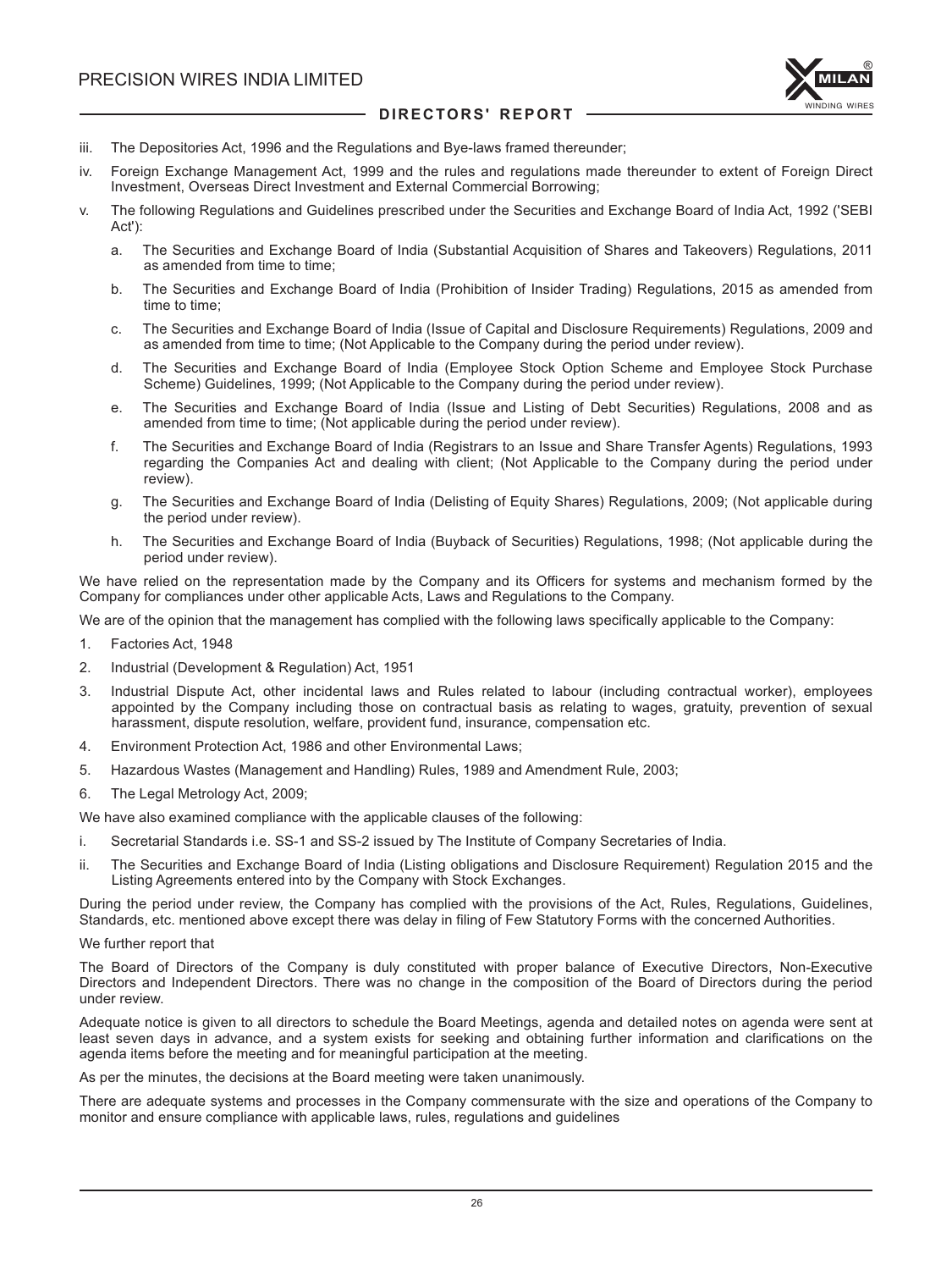

We further report that during the audit period, the company had no specific events or actions which might have a bearing on the company's affairs in pursuance of the above referred laws, rules, regulations, guidelines, standards, etc. except following:

- Re-appointment of Shri Deepak M. Mehta (holding DIN 00003646) as Whole-Time Director for 3 Years w.e.f. 01.08.2019.
- Re-appointment of Shri Nirbhay D. Mehta, as Vice President w.e.f. 01.07.2019.
- Re-appointment of Shri Vijay M. Crishna (DIN 00066267) as a Non-Executive Independent Director of the Company w.e.f. for period of 5 years 19.05.2019.
- Re-appointment of Shri Ashwin Pannalal Kothari (DIN 00033730) as a Non-Executive Independent Director of the Company w.e.f. for period of 5 years 19.05.2019.
- Re-appointment of Shri Pradip Roy (DIN 00026457) as a Non-Executive Independent Director of the Company w.e.f. for period of 5 years 19.05.2019.
- Appointment of Smt. Deepika Pandey as Company Secretary of the Company w.e.f. 27.02.2020.
- Cessation of Smt. Nishti Dharmani as Company Secretary of the Company w.e.f. 29.02.2020.

#### **For Ragini Chokshi & Co.**

(Partner) C.P.No: 1436 FCS No: 2390 UDIN:F002390B000372969 **Ragini Chokshi**

Place: Mumbai Date: 24.06.2020

This report is to be read with our letter of even date which is annexed as Annexure 1 and forms an integral part of this report.

#### To,

# *ANNEXURE-I*

The Members, Saiman House, J A Raul Street, Off Sayani Road, Prabhadevi, Mumbai - 400025. **Precision Wires India Limited**

Our report of even date is to be read along with this letter.

- 1. Maintenance of secretarial record is the responsibility of the management of the company. Our responsibility is to express an opinion on these secretarial records based on our audit.
- 2. We have followed the audit practices and processes as were appropriate to obtain reasonable assurance about the correctness of the contents of the Secretarial records. The verification was done on test basis to ensure that correct facts are reflected in secretarial records. We believe that the processes and practices, we followed provide a reasonable basis for our opinion.
- 3. We have not verified the correctness and appropriateness of financial records and Books of Accounts of the company.
- 4. Where ever required, we have obtained the Management representation about the compliance of laws, rules and regulations and happening of events etc.
- 5. The compliance of the provisions of Corporate and other applicable laws, rules, regulations, standards is the responsibility of management. Our examination was limited to the verification of procedures on test basis.
- 6. The Secretarial Audit report is neither an assurance as to the future viability of the company nor of the efficacy or effectiveness with which the management has conducted the affairs of the company.

**For Ragini Chokshi & Co.**

**Ragini Chokshi** (Partner) C.P. No. 1436 FCS No. 2390

Date: 24.06.2020 Place: Mumbai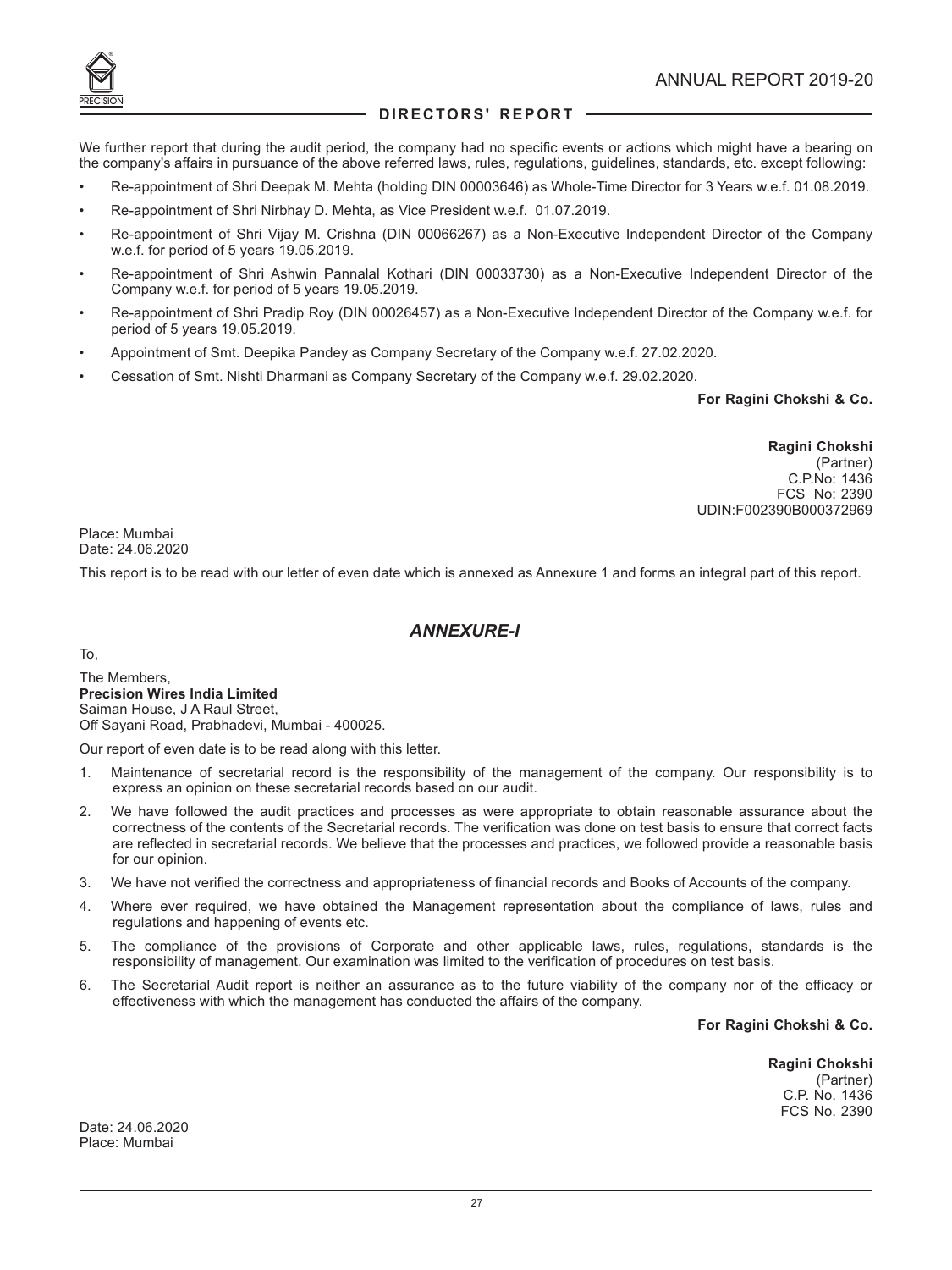

# **ANNEXURE-IV**

# **Form No. AOC-2**

(Pursuant to clause (h) of sub-section (3) of section 134 of the Act and Rule 8(2) of the Companies (Account) Rules, 2014)

Form for disclosure of particulars of contracts/arrangements entered into by the Company with related parties referred to in sub-section (1) of section 188 of the Companies Act, 2013 including certain arms length transactions under third proviso thereto.

#### **1. Details of contracts or arrangements or transactions not at arm's length basis.**

| Name(s) of Related Party and nature of relationship                                                                       |            |
|---------------------------------------------------------------------------------------------------------------------------|------------|
| Nature of contracts/arrangements/transactions                                                                             |            |
| Duration of the contracts/arrangements/transactions                                                                       |            |
| Salient terms of the contracts or arrangements or transactions including the value, if any.                               |            |
| Justification for entering into such contracts or arrangements or transaction                                             | <b>NIL</b> |
| Date(s) of approval by the Board.                                                                                         |            |
| Amount paid as advances, if any.                                                                                          |            |
| Date on which the special resolution was passed in the general meeting as required<br>under first proviso to section 188. |            |

#### **2. Details of the material contracts or arrangements or transactions at arm's length basis.**

| Name(s) of Related Party and nature of relationship                                         |             |
|---------------------------------------------------------------------------------------------|-------------|
| Nature of contracts/arrangements/transactions                                               |             |
| Duration of the contracts/arrangements/transactions                                         | <b>N.A.</b> |
| Salient terms of the contracts or arrangements or transactions including the value, if any. |             |
| Date(s) of approval by the Board.                                                           |             |
| Amount paid as advances, if any.                                                            |             |

**For and on behalf of the Board,**

**Mahendra R. Mehta,** Chairman and Managing Director DIN: 00003558

Mumbai, 27<sup>th</sup> June, 2020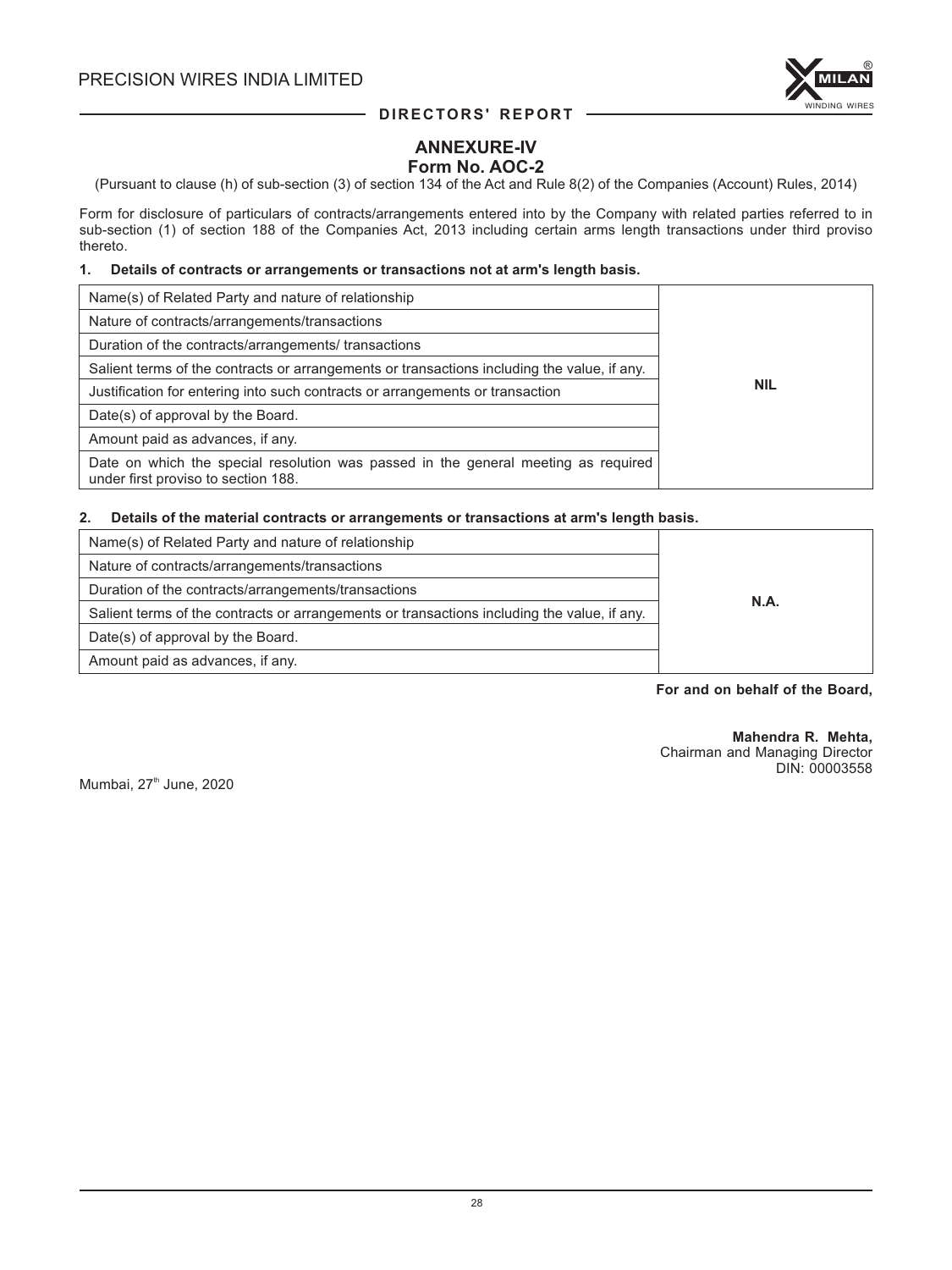

# **ANNEXURE-V**

#### **A. Conservation of energy:**

|    | (i)   | the steps taken or impact on conservation of energy                                                                        | : The Company has installed solar power plant<br>of 375KW during the year and is in operation |  |  |
|----|-------|----------------------------------------------------------------------------------------------------------------------------|-----------------------------------------------------------------------------------------------|--|--|
|    | (ii)  | the steps taken by the company for utilising alternate sources of energy : NIL                                             |                                                                                               |  |  |
|    | (iii) | the capital investment on energy conservation equipments                                                                   | $:$ NIL                                                                                       |  |  |
| В. |       | <b>Technology Absorption:</b>                                                                                              |                                                                                               |  |  |
|    | (i)   | the efforts made towards technology absorption                                                                             | $:$ NIL                                                                                       |  |  |
|    | (ii   | the benefits derived like product improvement, cost reduction,<br>product development or import substitution               | $:$ NIL                                                                                       |  |  |
|    | (iii) | in case of imported technology (imported during the last three years<br>reckoned from the beginning of the financial year) |                                                                                               |  |  |
|    |       | the details of technology imported<br>(a)                                                                                  | $:$ NIL                                                                                       |  |  |
|    |       | (b)<br>the year of import                                                                                                  | $:$ NIL                                                                                       |  |  |
|    |       | (c)<br>whether the technology been fully absorbed                                                                          | : NA                                                                                          |  |  |
|    |       | (d)<br>if not fully absorbed, areas where absorption<br>has not taken place, and the reasons thereof                       | : NA                                                                                          |  |  |
|    | (iv)  | the expenditure incurred on Research and Development                                                                       | $:$ NIL                                                                                       |  |  |

#### **Expenditure on R & D: NIL**

| Sr. No. | <b>Particulars</b>                                        | 2019-20    | 2018-19    |
|---------|-----------------------------------------------------------|------------|------------|
| Α       | Capital                                                   | <b>NIL</b> | <b>NIL</b> |
| B       | Recurring                                                 | <b>NIL</b> | <b>NIL</b> |
| С       | Total                                                     | <b>NIL</b> | <b>NIL</b> |
|         | Total R & D expenditure as a percentage of total turnover | <b>NIL</b> | <b>NIL</b> |

#### **C. Foreign Exchange Earnings and Outgo:**

|           | (Rs. in Lakhs)  |
|-----------|-----------------|
| Earnings  | 10,366 (8,659)  |
| Outgoings | 26,066 (36,366) |

#### **For and on behalf of the Board,**

**Mahendra R. Mehta,**

Chairman and Managing Director DIN: 00003558

Mumbai, 27<sup>th</sup> June, 2020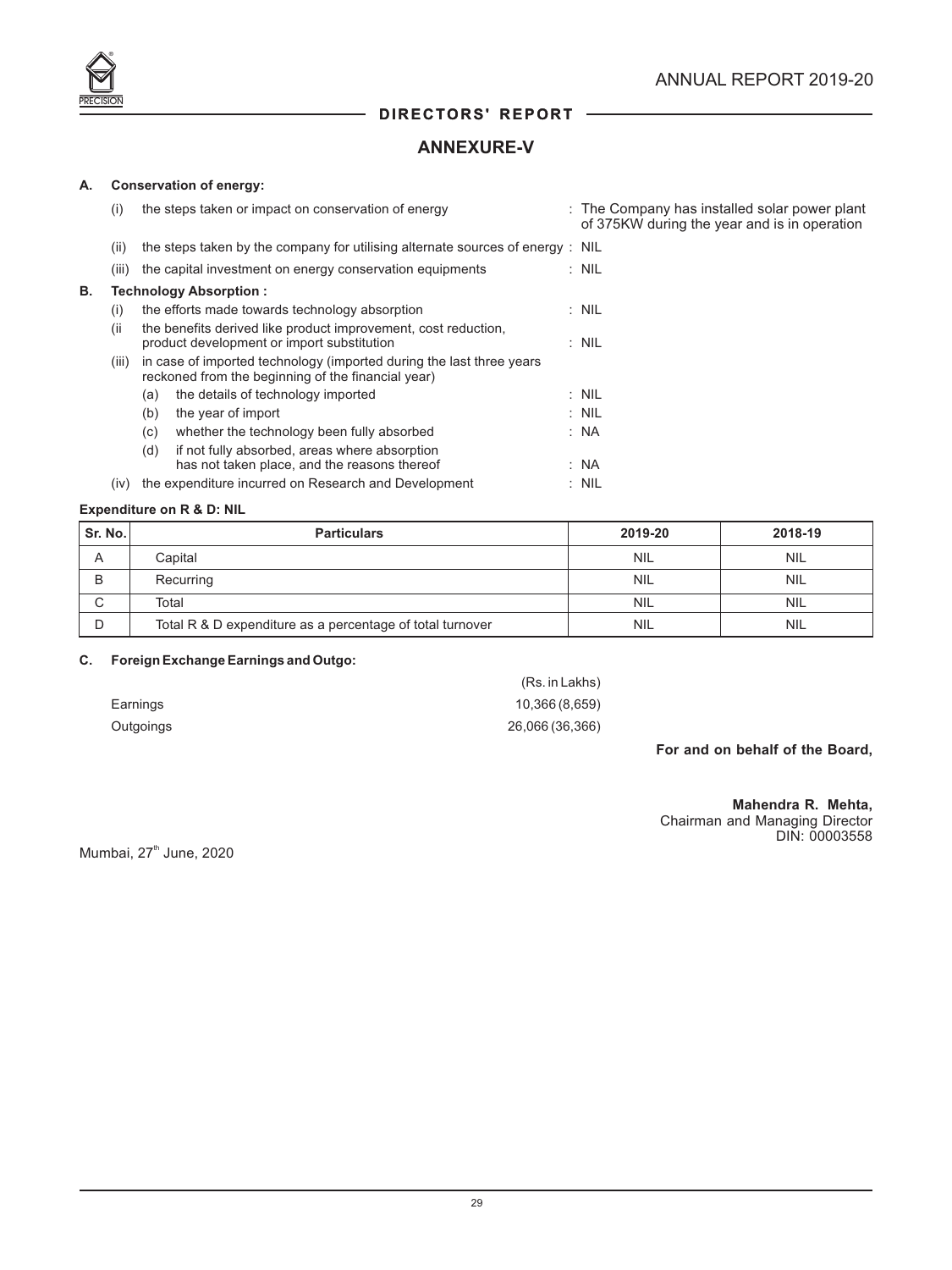

### **ANNEXURE-VI**

# **CORPORATE SOCIAL RESPONSIBILITY (CSR)**

[Pursuant to clause (o) of sub-section (3) of section 134 of the Act and Rule 9 of the Companies

(Corporate Social Responsibility) Rules, 2014]

| 1.         | A brief outline of the Company's CSR policy, including<br>overview of projects or programs proposed to be<br>undertaken and a reference to the web-link to the CSR<br>policy and projects or programs. |                                                                                                | Our CSR Committee has decided to carry forward CSR -<br>Amount and spend the same for the purpose and causes listed<br>in Schedule VII of the Companies Act, 2013. |                                                       |                                                                                                                  |                                  |                                                                                     |  |  |
|------------|--------------------------------------------------------------------------------------------------------------------------------------------------------------------------------------------------------|------------------------------------------------------------------------------------------------|--------------------------------------------------------------------------------------------------------------------------------------------------------------------|-------------------------------------------------------|------------------------------------------------------------------------------------------------------------------|----------------------------------|-------------------------------------------------------------------------------------|--|--|
| 2.         | The Composition of the CSR Committee.                                                                                                                                                                  | $1_{\cdot}$                                                                                    | Shri Mahendra R. Mehta, Chairman                                                                                                                                   |                                                       |                                                                                                                  |                                  |                                                                                     |  |  |
|            |                                                                                                                                                                                                        |                                                                                                |                                                                                                                                                                    | 2.                                                    | Shri Ashwin Pannalal Kothari, Non-Executive Independent                                                          |                                  |                                                                                     |  |  |
|            |                                                                                                                                                                                                        |                                                                                                |                                                                                                                                                                    | Director, Member                                      |                                                                                                                  |                                  |                                                                                     |  |  |
|            |                                                                                                                                                                                                        |                                                                                                |                                                                                                                                                                    | 3.                                                    | Shri Milan M. Mehta, Managing Director, Member                                                                   |                                  |                                                                                     |  |  |
| 3.         | Average net profit of the company for last three financial years                                                                                                                                       |                                                                                                |                                                                                                                                                                    | Rs. 52,02,15,150                                      |                                                                                                                  |                                  |                                                                                     |  |  |
| 4.         | Prescribed CSR Expenditure (two per cent of the amount as<br>in item 3 above)                                                                                                                          |                                                                                                |                                                                                                                                                                    |                                                       | Rs. 2,33,45,773 (Rs. 50,68,268 of year 2017-18, Rs. 78,73,202<br>of year 2018-19 and Rs.1.04.04.303 of 2019-20). |                                  |                                                                                     |  |  |
| 5.         | Details of CSR spent during the financial year.                                                                                                                                                        |                                                                                                |                                                                                                                                                                    | Total amount<br>to be spent for the<br>financial year | Amount<br>unspent,<br>if any;                                                                                    |                                  | Manner in which the amount<br>spent during the financial<br>year is detailed below. |  |  |
|            |                                                                                                                                                                                                        |                                                                                                | 1,04,04,303                                                                                                                                                        | 88,09,932                                             | table stated below                                                                                               | Detailed are given in the        |                                                                                     |  |  |
| Sr.<br>No. | <b>CSR</b> project<br>or activity                                                                                                                                                                      | Sector in<br>which the                                                                         | Projects or programs<br>(1) Local area or other                                                                                                                    | Amount outlay<br>(budget)                             | Amount spent on the<br>projects or programs                                                                      | <b>Cumulative</b><br>expenditure | Amount spent :<br>Direct or                                                         |  |  |
|            | identified                                                                                                                                                                                             | Project<br>is covered                                                                          | (2) Specify the State<br>and district where<br>projects or programs<br>was undertaken                                                                              | project or<br>programs<br>wise                        | Sub - heads:<br>(1) Direct expenditure on<br>projects or programs<br>(2) Overheads                               | upto the<br>reporting<br>period  | through<br>implementing<br>agency*                                                  |  |  |
|            | <b>CSR Provision made</b>                                                                                                                                                                              | 2017-18                                                                                        |                                                                                                                                                                    |                                                       |                                                                                                                  |                                  | 50,68,268                                                                           |  |  |
|            | <b>CSR Provision made</b>                                                                                                                                                                              | 2018-19                                                                                        |                                                                                                                                                                    |                                                       |                                                                                                                  |                                  | 78,73,202                                                                           |  |  |
|            | <b>CSR Provision made</b>                                                                                                                                                                              | 2019-20                                                                                        |                                                                                                                                                                    |                                                       |                                                                                                                  |                                  | 1,04,04,303                                                                         |  |  |
|            | <b>Total CSR Provision made</b>                                                                                                                                                                        |                                                                                                |                                                                                                                                                                    |                                                       |                                                                                                                  |                                  | 2,33,45,773                                                                         |  |  |
|            |                                                                                                                                                                                                        |                                                                                                |                                                                                                                                                                    |                                                       | Note : (1) All the following amounts has been spent directly by the Company and not through any Agent            |                                  |                                                                                     |  |  |
| a          | For Education Purpose in<br>Rural India                                                                                                                                                                | Equality of gender,<br>women empowerment                                                       | Local Area                                                                                                                                                         | 7,76,000                                              | 5,56,000                                                                                                         | 5,56,000                         | <b>Direct</b>                                                                       |  |  |
| b          | For Eradication of Hunger,<br>Poverty & Malnutrition.                                                                                                                                                  | For Eradication Of<br>Hunger, Poverty &<br>Malnutrition                                        | Local Area                                                                                                                                                         | 7,75,000                                              | 7,75,000                                                                                                         | 7,75,000                         | <b>Direct</b>                                                                       |  |  |
| C          | Swach Bharat Kosh                                                                                                                                                                                      | Swach Bharat Kosh                                                                              | Government of India                                                                                                                                                | 51, 18, 268                                           | 51, 18, 268                                                                                                      | 51,18,268                        | Direct                                                                              |  |  |
| d          | Development of primary<br>health Centre                                                                                                                                                                | Rural development<br>projects                                                                  | Village Amboli, U.T.<br>of D.N.H., Silvassa                                                                                                                        | 37,75,533                                             | 37,75,533                                                                                                        | 37,75,533                        | Direct                                                                              |  |  |
| e          | Prime Minister National<br><b>Relief Fund</b>                                                                                                                                                          | Prime Minister<br>National Relief Fund                                                         | Government of India                                                                                                                                                | 38,00,000                                             | 38,00,000                                                                                                        | 38,00,000                        | <b>Direct</b>                                                                       |  |  |
| f          | Promoting education,<br>including special education<br>and employment enhancing<br>vocation skills especially<br>among children, women,<br>elderly and the differently<br>abled                        | For Providing<br>Audiology, Speech,<br>Education, Vocational,<br>Rehabilitation to the<br>deaf | Local Area                                                                                                                                                         | 2,97,600                                              | 2,97,700                                                                                                         | 2,97,700                         |                                                                                     |  |  |
| g          | For providing facilities to<br>Galvanished Tank<br>For Palej Gram Panchayat                                                                                                                            | Rural Development<br>Projects                                                                  | Local Area                                                                                                                                                         | 2,13,440                                              | 2,13,440                                                                                                         | 2,13,440                         | Direct                                                                              |  |  |
|            | <b>Total Expenditure made</b><br>during the year                                                                                                                                                       |                                                                                                |                                                                                                                                                                    | 1,45,35,841                                           | 1,45,35,841                                                                                                      | 1,45,35,841                      | 1,45,35,841                                                                         |  |  |
|            | Amount unspent as at 31.03.2020                                                                                                                                                                        |                                                                                                |                                                                                                                                                                    |                                                       |                                                                                                                  |                                  |                                                                                     |  |  |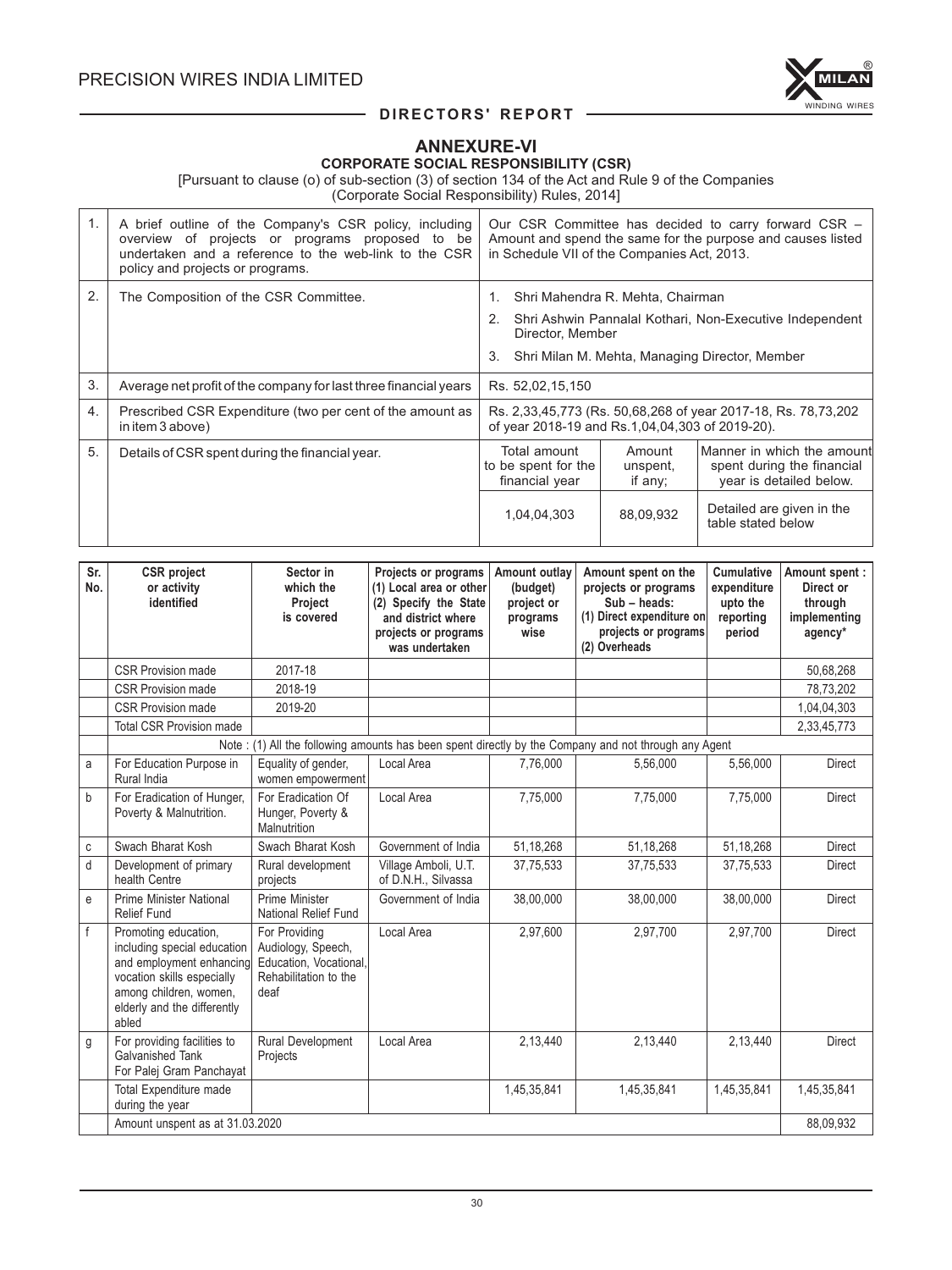

6. In case the Company has failed to spend the two per cent of the average net profit of the last three financial years or any part thereof, the company shall provide the reasons for not spending the amount in its Board report :

The amount of Rs. 88,09,932 is unspent because our operations have been disrupted since the end of FY 2019-20, due to which the Company was not able to spend the above-mentioned amount.

7. A responsibility statement of the CSR Committee that the implementation and monitoring of CSR Policy, is in compliance with CSR objectives and Policy of the Company.

'The implementation and monitoring of Corporate Social Responsibility (CSR) Policy, is in compliance with CSR objectives and policy of the Company

Note: For FY 2017-18, Company had made provision of Rs. 50,68,268, for FY 2018-19 Company had made provision of 78,73,202 and for the year 2019-20 provision of Rs. 1,04,04,303. the Company has spent an amount of 1,45,35,841 till 31.03.2020.

| Shri Mahendra R. Mehta, CMD<br>Chairman CSR Committee<br>DIN: 00003558 | Shri Milan M. Mehta<br>Vice Chairman and Managing Director,<br>Member of this Committee<br>DIN: 00003624 | Shri Ashwin Kothari, Independent<br>Non-Executive Director and<br>Member of this Committee.<br>DIN: 00033730 |
|------------------------------------------------------------------------|----------------------------------------------------------------------------------------------------------|--------------------------------------------------------------------------------------------------------------|
|------------------------------------------------------------------------|----------------------------------------------------------------------------------------------------------|--------------------------------------------------------------------------------------------------------------|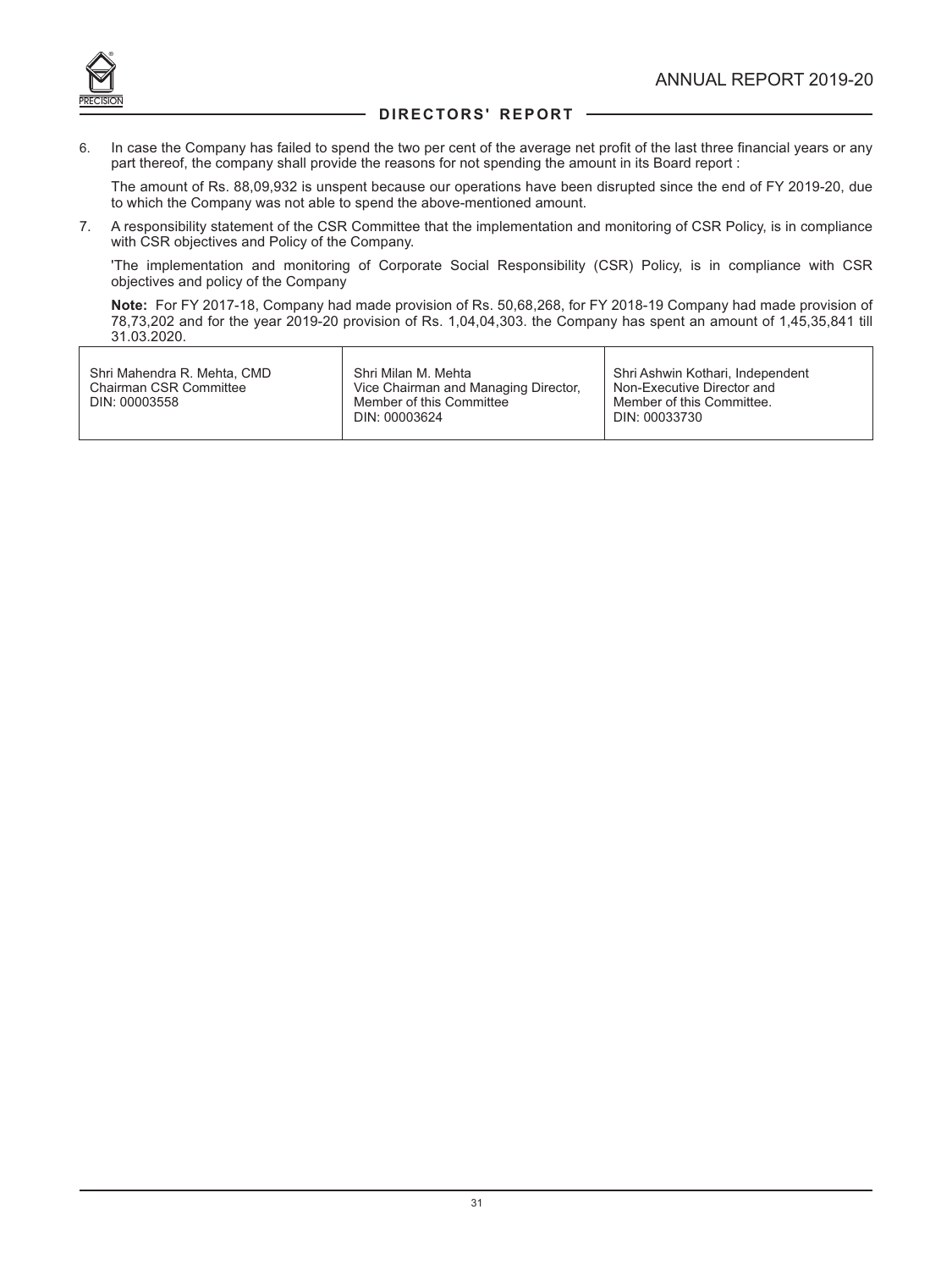

#### **ANNEXURE-VII**

Disclosures pursuant to Section 197(12) of the Companies Act, 2013 and Rule 5(1) of Companies (Appointment and Remuneration of Managerial Personnel) Rules, 2014 are as under:

**(i) The ratio of the remuneration of each director to the median remuneration of the employees of the Company for the financial year 2019-20:**

| Sr.<br>No.     | Name of Directors /<br><b>KMP and Designation</b>                                                                                                                                                                      | Ratio of remuneration of<br><b>KMPs to median remuneration</b><br>of all employees |            |  |  |  |  |  |
|----------------|------------------------------------------------------------------------------------------------------------------------------------------------------------------------------------------------------------------------|------------------------------------------------------------------------------------|------------|--|--|--|--|--|
|                | <b>Executive Directors</b>                                                                                                                                                                                             |                                                                                    |            |  |  |  |  |  |
| $\mathbf{1}$   | Shri Mahendra Mehta (Chairman and Managing Director)                                                                                                                                                                   | 37:1                                                                               | $(4.63)\%$ |  |  |  |  |  |
| $\overline{2}$ | Shri Milan Mehta (Managing Director)                                                                                                                                                                                   | 85:1                                                                               | 9.07%      |  |  |  |  |  |
| 3              | Shri Deepak Mehta (Whole-Time Director)                                                                                                                                                                                | 48:1                                                                               | 3.73%      |  |  |  |  |  |
|                | <b>Non-Executive Directors</b>                                                                                                                                                                                         |                                                                                    |            |  |  |  |  |  |
| 4              | Shri Vijay Crishna                                                                                                                                                                                                     |                                                                                    | Nil        |  |  |  |  |  |
| 5              | Shri Ashwin Kothari                                                                                                                                                                                                    |                                                                                    | Nil        |  |  |  |  |  |
| 6              | Shri Pradip Roy                                                                                                                                                                                                        |                                                                                    | Nil        |  |  |  |  |  |
| 7              | Smt. Swati Maheshwari                                                                                                                                                                                                  |                                                                                    | Nil        |  |  |  |  |  |
| 8              | Shri Mohandas Pai (Chief Financial Officer)                                                                                                                                                                            | 6:1                                                                                | $0.00\%$   |  |  |  |  |  |
| 9              | *Smt. Nishti Dharmani (Company Secretary)                                                                                                                                                                              | 5:1                                                                                | 53.29%     |  |  |  |  |  |
| 10             | *Smt. Deepika Pandey (Company Secretary)                                                                                                                                                                               |                                                                                    |            |  |  |  |  |  |
|                | * Smt. Nishthi Dharmani Company Secretary and Compliance Officer has resigned from the Company with effect from<br>29.02.2020 and Smt. Deepika Pandey appointed as Company Secretary of the Company w.e.f. 27.02.2020. |                                                                                    |            |  |  |  |  |  |

Note: (i) All the Non-Executive Independent Directors are paid only sitting fees for attending Board / Committee Meetings.

- (ii) The percentage increase in median remuneration of employees for the financial year 2019-20: 0.50.
- (iii) The number of permanent employees on the rolls of the Company as on  $31<sup>st</sup>$  March, 2020: 588.
- (vi) Average percentile increases already made in the salaries of employees other than managerial personnel in the last financial year and its comparison with the percentile increase in the managerial remuneration and justification thereof and point out if there are any exceptional circumstances for increase in the managerial remuneration.

The average percentage increase made in the salaries of total employees (staff) other than the Key Managerial Personnel for FY 2019-20 is around 8% while the average increase in the remuneration of the Key Managerial Personnel is 22%.

(v) Affirmation that the remuneration is as per the remuneration policy of the Company.

It is affirmed that the remuneration paid is as per the Remuneration Policy for Directors, Key Managerial Personnel and other employees, adopted by the Company.

(vi) Particulars in terms of the provisions of Section 197(12) of the Act read with Rules 5(2) and 5(3) of the Companies (Appointment and Remuneration of Managerial Personnel) Rules, 2014 -

**Details of employees in the Company drawing remuneration in excess of Rs. 1,02,00,000/- in terms of provisions of Section 197 (12) read with Rule 5(2) and 5(3) of the Companies (Appointment and Remuneration of Managerial Personnel), 2014.**

| SI.<br>No. | Name                                      | <b>Designation</b>               | Remuneration<br>(Rs.) | Qualification                                            | <b>Experience</b><br>(in years) | Date of<br>Commencement<br>٥t<br>Employment | Age<br>(in<br>years) | <b>Last Employment</b><br>Held                                | % of Equity<br>Shares held<br>(including<br>HUF) |
|------------|-------------------------------------------|----------------------------------|-----------------------|----------------------------------------------------------|---------------------------------|---------------------------------------------|----------------------|---------------------------------------------------------------|--------------------------------------------------|
| 01         | Shri Milan<br>Mahendra Mehta and Managing | Vice Chairman<br><b>Director</b> | 2,21,11,379/-         | Graduate Engineer,<br>U.S.A.<br>(Electrical/Electronics) | 35 Years                        | 23 <sup>rd</sup> November,<br>1989          | 57                   | <b>Technical Director</b><br>of Erstwhile<br>Atlas Wires Ltd. | 11.14%                                           |
| 02         | Shri Deepak<br>M. Mehta                   | Whole-Time<br>Director           | 1.10.83.287/-         | B.com                                                    | 40 Years                        | 23 <sup>rd</sup> November.<br>1989          | 63                   | Whole Time Director<br>of Erstwhile<br>Atlas Wires Ltd.       | 9.27%                                            |

Notes:

1) The above appointments are contractual.

- 2) Except Shri Milan M. Mehta (Vice Chairman and Managing Director), and Shri Deepak M. Mehta (Whole-Time Director), no other employee of the Company falls under above category.
- 3) Shri Milan M. Mehta, Shri Mahendra R. Mehta, Shri Deepak M. Mehta and Shri Nirbhay D. Mehta are related to each other.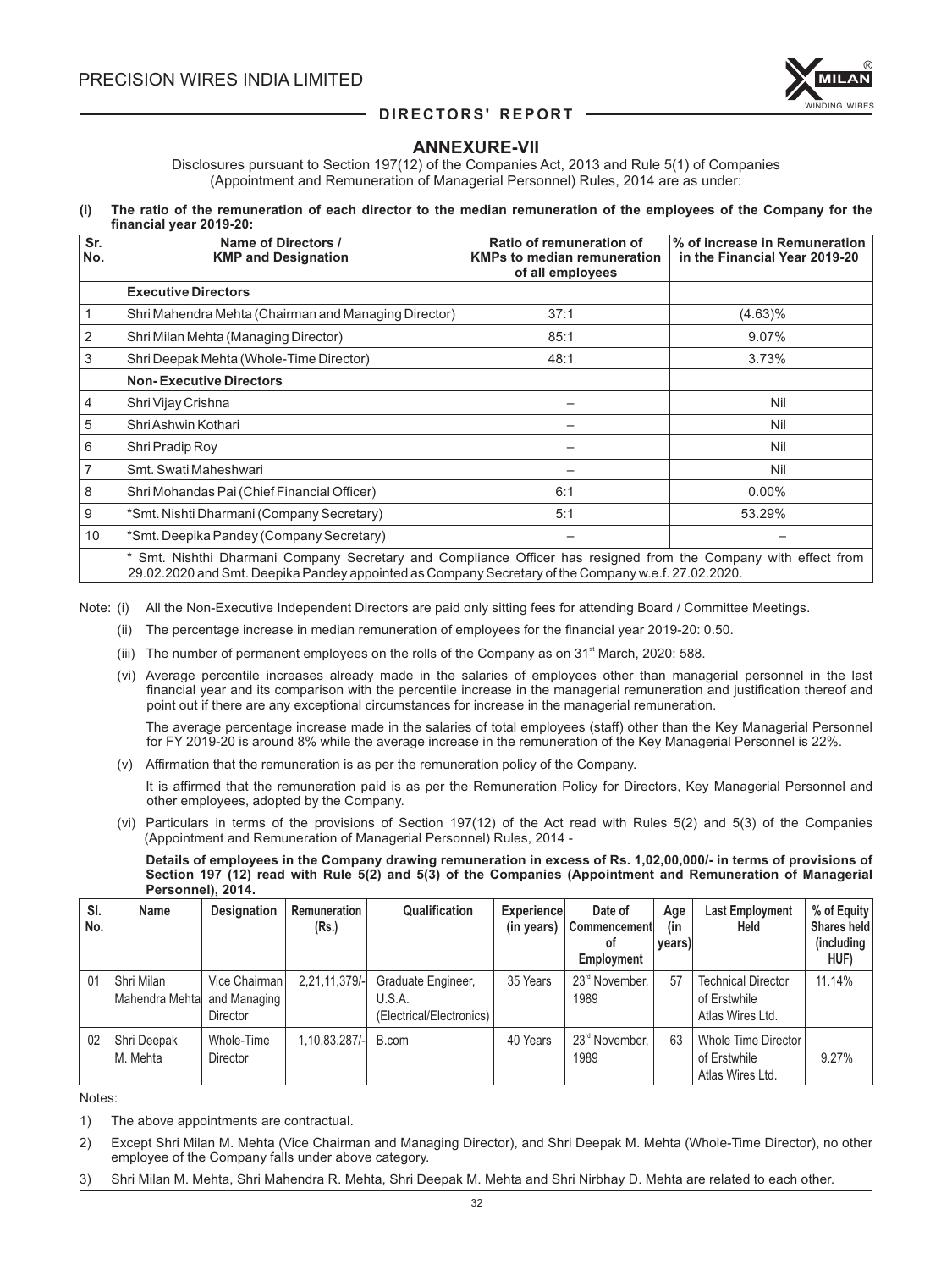

#### **ii) Information pursuant to Section 197(12) of the Companies Act, 2013 read with Rule 5(2) of the Companies (Appointment and Remuneration of Managerial Personnel) Rules, 2014:**

| SI.<br>No.     | Name                        | <b>Designation</b>                            | Remuneration<br>(Rs.) | Qualification                                                            | <b>Experience</b><br>(in years) | Date of<br>Commencement<br>of<br>Employment | Age<br>(in<br>years) | <b>Last Employment</b><br>Held                                | % of Equity<br><b>Shares held</b>    |
|----------------|-----------------------------|-----------------------------------------------|-----------------------|--------------------------------------------------------------------------|---------------------------------|---------------------------------------------|----------------------|---------------------------------------------------------------|--------------------------------------|
| 01             | Shri Milan M.<br>Mehta      | Vice Chairman<br>and Managing<br>Director     | 2,21,11,379/-         | Graduate Engineer,<br>U.S.A.<br>(Electrical/Electronics)                 | 35 Years                        | 23 <sup>rd</sup> November,<br>1989          | 57                   | <b>Technical Director</b><br>of Erstwhile<br>Atlas Wires Ltd. | 11.14%<br>(including<br>HUF holding) |
| 02             | Shri Deepak M.<br>Mehta     | <b>Whole Time</b><br>Director                 | 1,10,83,287/-         | B.com                                                                    | 40 Years                        | 23 <sup>rd</sup> November,<br>1989          | 63                   | Whole-Time Director<br>of Erstwhile<br>Atlas Wires Ltd.       | 9.27%<br>(including<br>HUF holding)  |
| 0 <sub>3</sub> | Shri Mahendra R<br>Mehta    | Chairman &<br>Managing<br>Director and<br>CEO | 81,92,192/-           | $\equiv$                                                                 | 68 Years                        | 23rd November,<br>1989                      | 91                   | Chairman and M.D.<br>of Erstwhile<br>Atlas Wires Ltd.         | 3.82%                                |
| 04             | Shri Nirbhay D.<br>Mehta    | Vice President                                | 30,42,160/-           | M.B.A.<br>Columbia University,<br>U.S.A.                                 | 8 Years                         | 1st July 2016                               | 33                   | <b>Precision Wires</b><br>India Limited                       | 7.57%                                |
| 0 <sub>5</sub> | Shri Prem<br>Prakash Rai    | General<br>Manager<br>(Quality<br>Control)    | 18,68,191/-           | Diploma in Electrical<br>Engg, Graduate in<br><b>Material Management</b> | 38 Years                        | $2^{nd}$ July, 1996                         | 60                   | <b>Indian Navy</b>                                            | 0.00%                                |
| 06             | Shri Dantuluri<br>S.R. Raju | G.M.<br>(Mechanical &<br>Engineering)         | 16,71,526/-           | B.E. Diploma<br>in Mechanical Engg.                                      | 29 Years                        | 6 <sup>th</sup> May, 2006                   | 54                   | <b>Indian Navy</b>                                            | $0.00\%$                             |
| 07             | Shri Mohandas<br>Pai        | CFO & G.M.                                    | 16,49,386/-           | C.A.                                                                     | 38 Years                        | 1 <sup>st</sup> May, 1997                   | 63                   | India Container Ltd                                           | 0.01%                                |
| 08             | Shri Satyen<br>Jhaveri      | <b>GM</b><br>(Marketing)                      | 16,08,972/-           | B.com                                                                    | 34 Years                        | $1st$ August,<br>1997                       | 58                   | Self                                                          | 0.00%                                |
| 09             | Shri Gulambhai<br>Chauhan   | Sr. Mgr.<br>(Works)                           | 16, 17, 180/-         | B.com                                                                    | 38 Years                        | 1st June, 2011                              | 63                   | <b>Atlas Wires Ltd</b>                                        | 0.00%                                |
| 10             | Shri Harishankar<br>Pandey  | Dy. General<br>Manager                        | 14,75,100/-           | C.A.                                                                     | 17 Years                        | 8 <sup>th</sup> June, 2009                  | 48                   | Consultant                                                    | $0.00\%$                             |

Notes:

1) Shri Mahendra R. Mehta, CMD and CEO, Shri Milan M. Mehta, Vice Chairman and Managing Director, Shri Deepak M. Mehta, Whole-Time Director and Shri Nirbhay Deepak Mehta, Vice President of the Company are related to each other.

- 2) No other employees except as mentioned above are related to any Director of the Company.
- 3) The appointment of all employees is subject to the rules & regulations of the Company in force from time to time and is not contractual except that of the Directors and Vice President.
- 4) Remuneration includes salary, Commission to Executive Directors, Company's contribution to provident & superannuation funds, medical expenses, house rent allowance, leave travel assistance, taxable value of perquisites and other allowances as per Rules.
- 5) There was no other employee, Except Shri Nirbhay D. Mehta who by himself or along with his spouse and dependent children, holding was two percent or more of the equity shares of the Company.
- 6) There was no employee who was in receipt of remuneration during the year which, in the aggregate, was in excess of that drawn by the Whole-Time Director and Managing Directors.

**For and on behalf of the Board,**

Chairman and Managing Director DIN: 00003558 **Mahendra R. Mehta,**

Mumbai, 27<sup>th</sup> June, 2020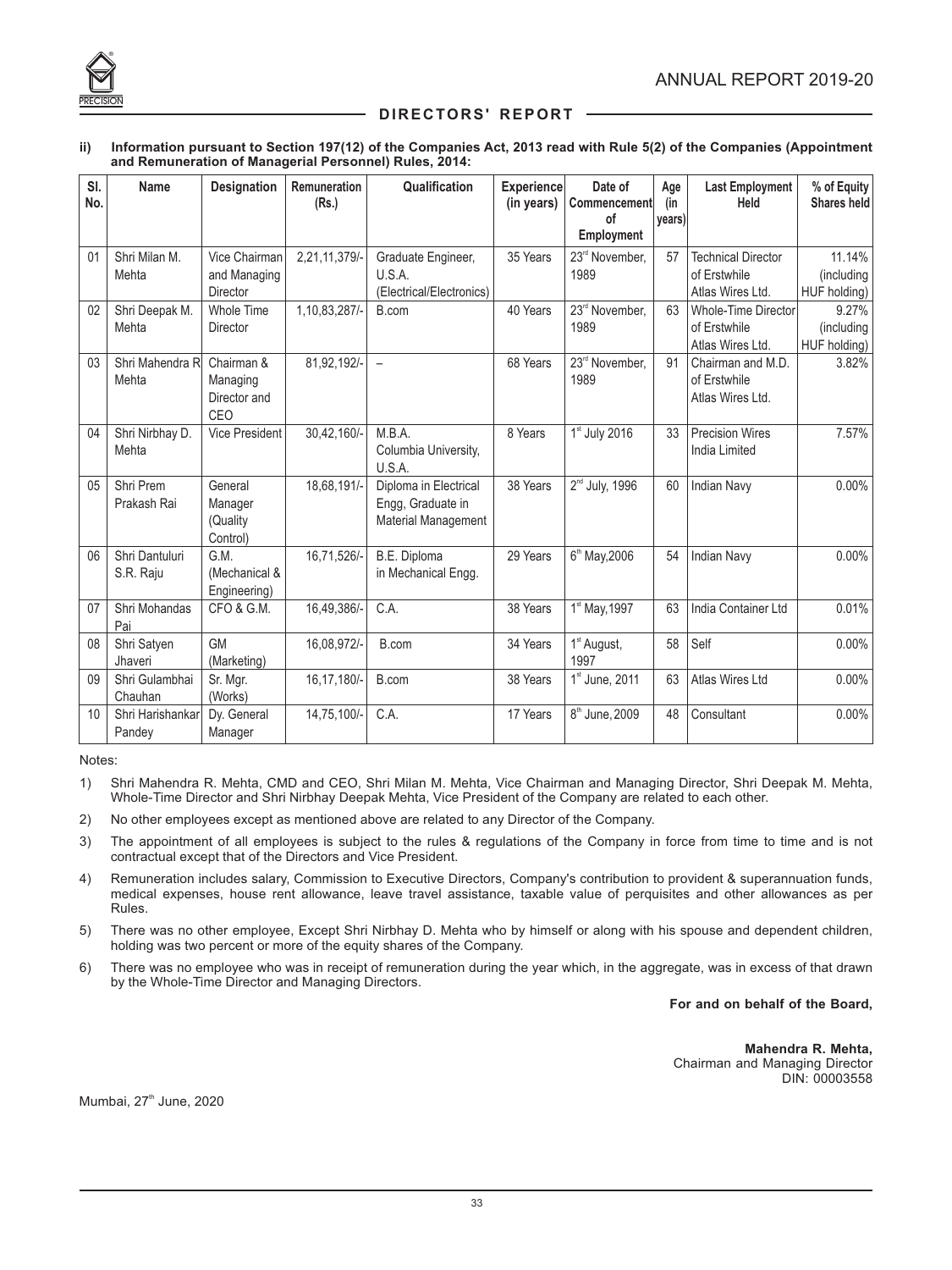

# **CORPORATE GOVERNANCE REPORT FOR THE YEAR 2019-2020 (PERIOD: 1<sup>ST</sup> APRIL, 2019 TO 31<sup>ST</sup> MARCH, 2020)**

## **1. A brief statement on Company's Philosophy on code of Corporate Governance:**

The Company's governance philosophy is based on trusteeship, transparency and accountability. As a corporate citizen, our business fosters a culture of ethical behavior and disclosures aimed at building trust of our stakeholders. The Company ensures compliance with all applicable regulations and it is aware of the fact that its ability to meet significant corporate goals is influenced by the extent to which prudent corporate governance policies are devised and adhered to within the organization. The Company consistently emphasizes its commitment towards creation, monitoring and continuous updation of a strong corporate governance policy and practice that will define and drive organization's performance as per its cherished values and commitments to every stakeholder.

A report on compliance with the principles of the Corporate Governance as on 31<sup>st</sup> March, 2020 as prescribed by the Securities and Exchange Board of India (SEBI) read with Schedule V of Securities and Exchange Board of India (Listing Obligations and Disclosure Requirements) Regulations, 2015 (Listing Regulations) is given below:

## **2. Board of Directors:**

As on 31<sup>st</sup> March, 2020, in compliance with Regulation 17 of the Listing Regulations, the Board comprised of 7 (Seven) Directors with an optimum combination of Executive, Non-Executive and Independent Directors including one Independent Women Director which is as follows:

| <b>Composition and category of Directors</b>                                 |                                                                      | Member of other Boards or Other Board Committees |                                                | Attendance                               |                |                | List of Directorship held in                                                                                                                      |
|------------------------------------------------------------------------------|----------------------------------------------------------------------|--------------------------------------------------|------------------------------------------------|------------------------------------------|----------------|----------------|---------------------------------------------------------------------------------------------------------------------------------------------------|
| Name of Director / DIN /<br>Date of Appointment                              | Category                                                             | Number of<br>Directorship in                     | Number of Board<br><b>Committee membership</b> | Meetings of<br><b>Board of Directors</b> |                | <b>AGM</b>     | other listed Companies and<br><b>Category of Directorship</b>                                                                                     |
|                                                                              |                                                                      | other companies*                                 | held in other companies**                      | Held                                     | Attended       | Attended       |                                                                                                                                                   |
| Shri Mahendra R. Mehta<br>(DIN: 00003558)<br>23/11/1989                      | Promoter. Executive<br>Chairman and<br><b>Managing Director</b>      |                                                  |                                                | 4                                        | 4              | Yes            |                                                                                                                                                   |
| Shri Milan M. Mehta<br>(DIN: 00003624)<br>23/11/1989                         | Promoter, Executive<br>Vice-Chairman and<br><b>Managing Director</b> |                                                  |                                                | 4                                        | 4              | Yes            |                                                                                                                                                   |
| Shri Deepak M. Mehta<br>(DIN: 00003646)<br>23/11/1989                        | Promoter. Executive<br><b>Whole-time Director</b>                    |                                                  |                                                | 4                                        | 4              | Yes            |                                                                                                                                                   |
| Shri Vijay M. Crishna<br>(DIN: 00066267)<br>11/09/1991                       | Non-Executive.<br>Independent<br>Director                            | 3                                                | $M = 2$                                        | 4                                        | $\mathfrak{p}$ | N <sub>o</sub> | Godrej Agrovet Limited<br>(Non-Executive Director)<br>Godrej Industries Limited<br>(Non-Executive Director)                                       |
| Shri Ashwin Pannalal Kothari<br>(DIN: 00033730)<br>28/10/1998                | Non-Executive,<br>Independent<br>Director                            | $\mathfrak{p}$                                   | $M = 1$                                        | 4                                        | 3              | N <sub>o</sub> | Geecee Venture Limited<br>(Non-Executive Chairman)<br>Meenakshi Steel Industries Limited<br>(Non-Independent<br>Non-Executive Director)           |
| Shri Pradip Roy<br>(DIN: 00026457)<br>14/11/2011                             | Non-Executive,<br>Independent<br><b>Director</b>                     | 3                                                | $M = 3$                                        | 4                                        | 4              | Yes            | Phillips Carbon Black Ltd<br>(Independent Non-Executive Director)<br><b>Firstsource Solutions Limited</b><br>(Independent Non-Executive Director) |
| Smt. Swati Gokul Maheshwaril Non-Executive.<br>(DIN: 07091067)<br>10/02/2015 | Independent<br><b>Director</b>                                       |                                                  |                                                | 4                                        | 4              | Yes            |                                                                                                                                                   |

C = Chairman of Board Committee in other companies, M = Member of Board Committee in other Companies.

Includes Directorships of Indian Public Limited (excluding private Company and Section 8 Companies) Companies other than Precision Wires India Limited.

\*\* Includes only Audit Committee and Stakeholders' Relationship Committee of Public limited companies (whether listed or not) other than Precision Wires India Limited.

The Company has executive Chairman who is promoter of the Company. This appropriate composition of the Board of Directors enables in maintaining the independence of the Board and separates its functions of governance and management. The composition of the Board represents an optimal mix of professionalism, knowledge and experience and enables the Board to discharge its responsibilities and provide effective leadership to the business.

All Independent Directors of the Company have been appointed as per the applicable provisions of the Companies Act, 2013 ("the Act"), Regulation 16 (1) (b) and Regulation 25 of the Listing Regulations. Formal letters of appointment have been issued to the Independent Directors. The terms and conditions of their appointment are disclosed on the Company's website.

The Board has constituted various Committees with an optimum representation of its members and had assigned them specific terms of reference in accordance with the Act and Listing Regulations. These Committees hold meetings at such frequency as is deemed necessary to effectively undertake and deliver upon the responsibilities and tasks assigned to them. The Company currently has 4 (Four) Committees of the Board viz., i) Audit Committee, ii) Stakeholders' Relationship Committee, iii) Nomination and Remuneration Committee, iv) Corporate Social Responsibility Committee.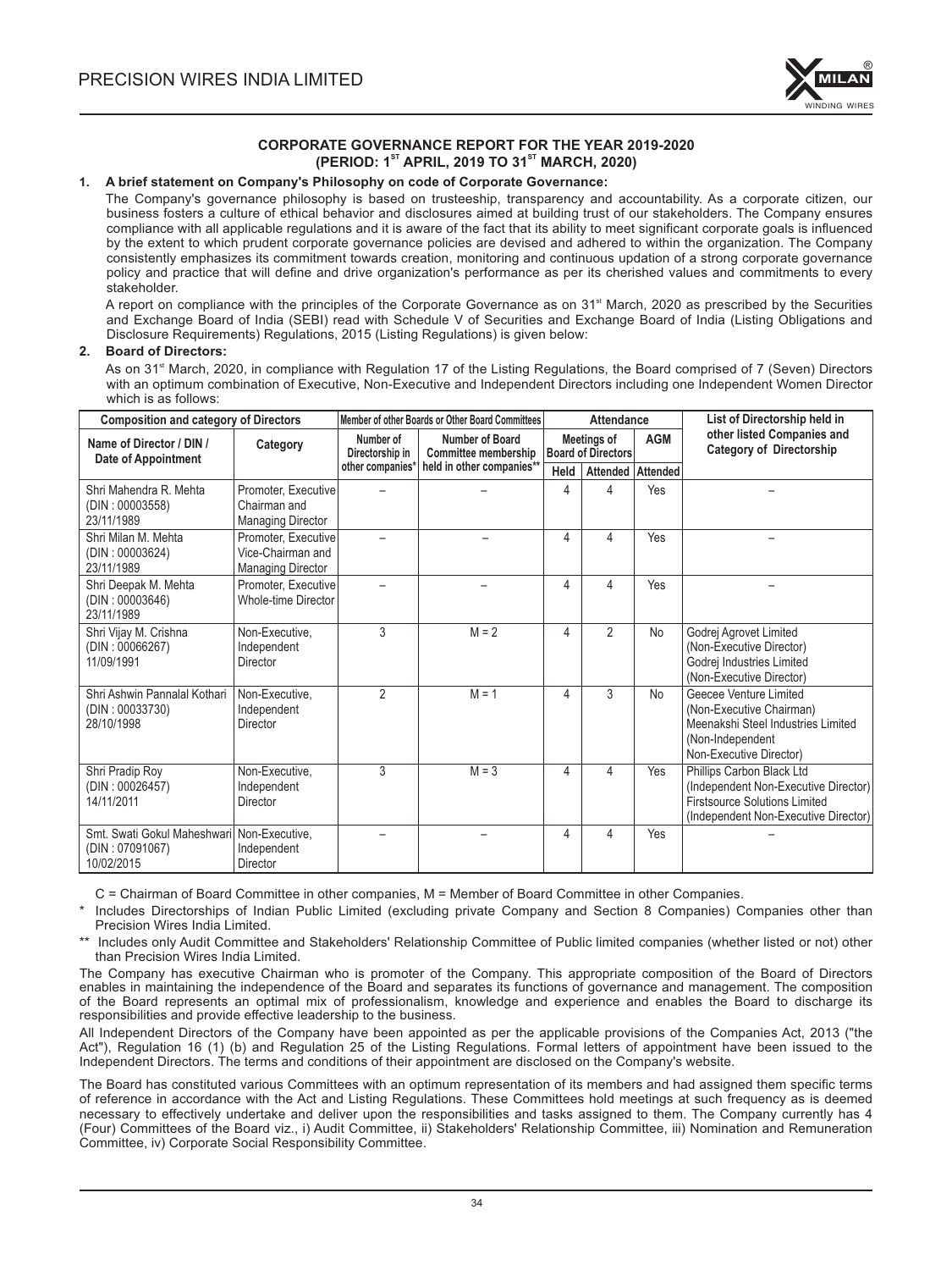None of the Directors on the Board is a member of more than 10 (Ten) Committees and Chairman of more than 5 (Five) Committees (Committees being Audit Committee and Stakeholders Relationship Committee as per Regulation 26 of the Listing Regulations) across all the Companies in which he/she is a Director. The necessary disclosures regarding Committee positions have been made by all the Directors. None of the Directors hold office as Director in more than 20 (Twenty) companies and in more than 10 (Ten) public companies.

The Board reviews and approves strategy and oversees the results of management to ensure that the long term objectives of enhancing stakeholder's value are met. The day-to-day management of the Company is conducted by the Managing Director subject to the supervision and control of the Board of Directors.

#### **A. The Board has identified the following skills/expertise/competencies fundamental for the effective functioning of the Company which are currently available with the Board:**

Shri Vijay M. Crishna, is the Non-Executive Director in the Board of Godrej Industries Ltd, Godrej Agrovet Ltd. and Godrej & Boyce Mfg. Co. Ltd. Besides expertise in Engineering, FMCG and I.T. Industry, he has extensive managerial experience in finance, administration and marketing.

Shri Ashwin Kumar Kothari, Non-Executive Independent Director, is a qualified graduate in Chemical Sciences from Massachusetts Institute of Technology, USA. He has a career spanning over 39 years in the Chemical Industry. Additionally, he is acting as Trustee with Aditya Birla Memorial Trust which in involved in various Philanthropic Activities in India. He has experience of constructing the entire factory along with Residential complex for Employees at Nagda. He is on the Board of the well renounced Companies i.e. Aditya Birla Health Services Ltd and Essel Mining & Industries Ltd. He is the Chairman of audit and nomination & remuneration committee of our Board and a member of CSR committee.

Shri Pradip Roy, a technocrat is a successful retired Executive Director of IDBI Bank Ltd. He is a Certificated Associate of Indian Institute of Bankers (CAIIB), Management Graduate from Faculty of Management Studies, Delhi University and also holds a B. SC. (Hons) degree in Petroleum Engineering from Indian institute of Technology, Dhanbad. He has extensive experience in project finance across sectors, restructuring of companies, merchant / investment banking, corporate advisory services experience, technology, Infrastructure and engineering Sectors. He is Member of audit and nomination & remuneration committee of our Board.

The Vice Chairman and Managing Director, Shri Milan M. Mehta is a founder promoter, a qualified Electric and Electronic Engineer from U.S.A. He has, by now, all around firsthand experience in management, administration, marketing, accounts and technology for more than 30 years in Wire-Cable, Non-Ferrous Metal and Resins/ Insulated Varnish Industries. The company has performed and progressed extremely well under his leadership.

Shri Mahendra R. Mehta is founder promoter of our Company, having more than 65 years of experience in Cables & Wires, Non ferrous Metal and some chemical Industries. He has progressed from grass- root level and therefore, has long experience in managing Industry.

Shri Deepak M. Mehta, B.com. Founder Executive Director has long standing experience in procurement, logistics and Inventory management of our vital input, Copper. He is also a member of our Team for commodity and foreign exchange hedging.

Smt. Swati Maheshwari has completed her MBA from Institute of Management Studies, Indore. She has an experience of more than 8 years in retail banking and financial industry and has worked with two leading private banks i.e. HDFC Bank Ltd and ICICI Bank Ltd. She is currently working as a Faculty and a content developer for the Learning Curve Academy, which provides financial literacy to people. She has a passion for storytelling and enjoys teaching children by way of storytelling. She is a member of the Audit committee, Remuneration committee, and heading the Investor Relationship committee of the Company.

The Board Members are from diversified areas having required knowledge, experience, competency and skills to effectively manage and discharge their responsibilities. The range of knowledge of the experience of the Board Members include in areas of Winding Wires, FMCG goods, chemicals and resins, engineering & management, banking & finance, administration, accounts and technology.

### **B. Board Procedure:**

The notice of the Board/Committee meeting is sent to all the Directors along with detailed Agenda folder in advance of Board and Committee meetings. The Board members, in consultation with the Chairman, may bring up any matter for the consideration of the Board.

All major agenda items (except unpublished price sensitive information) are backed by comprehensive background notes and other material information to enable the Board to take informed decisions which are circulated at least 7 (seven) days in advance to the Board meeting.

### **C. Information placed before the Board:**

Apart from the items that are required under the Act, to be placed before the Board for its approval, the following information is also placed before the Board periodically for its review in compliance with the Listing Regulations.

- 1. Annual operating plans and budgets and any updates.
- 2. Capital budgets.
- 3. Quarterly results for the Company and its operating divisions or business segments.
- 4. Minutes of meetings of Audit and other Committees of the Board of Directors.
- 5. The information on recruitment and remuneration of senior officers just below the board level, including appointment or removal of Chief Financial Officer and Company Secretary.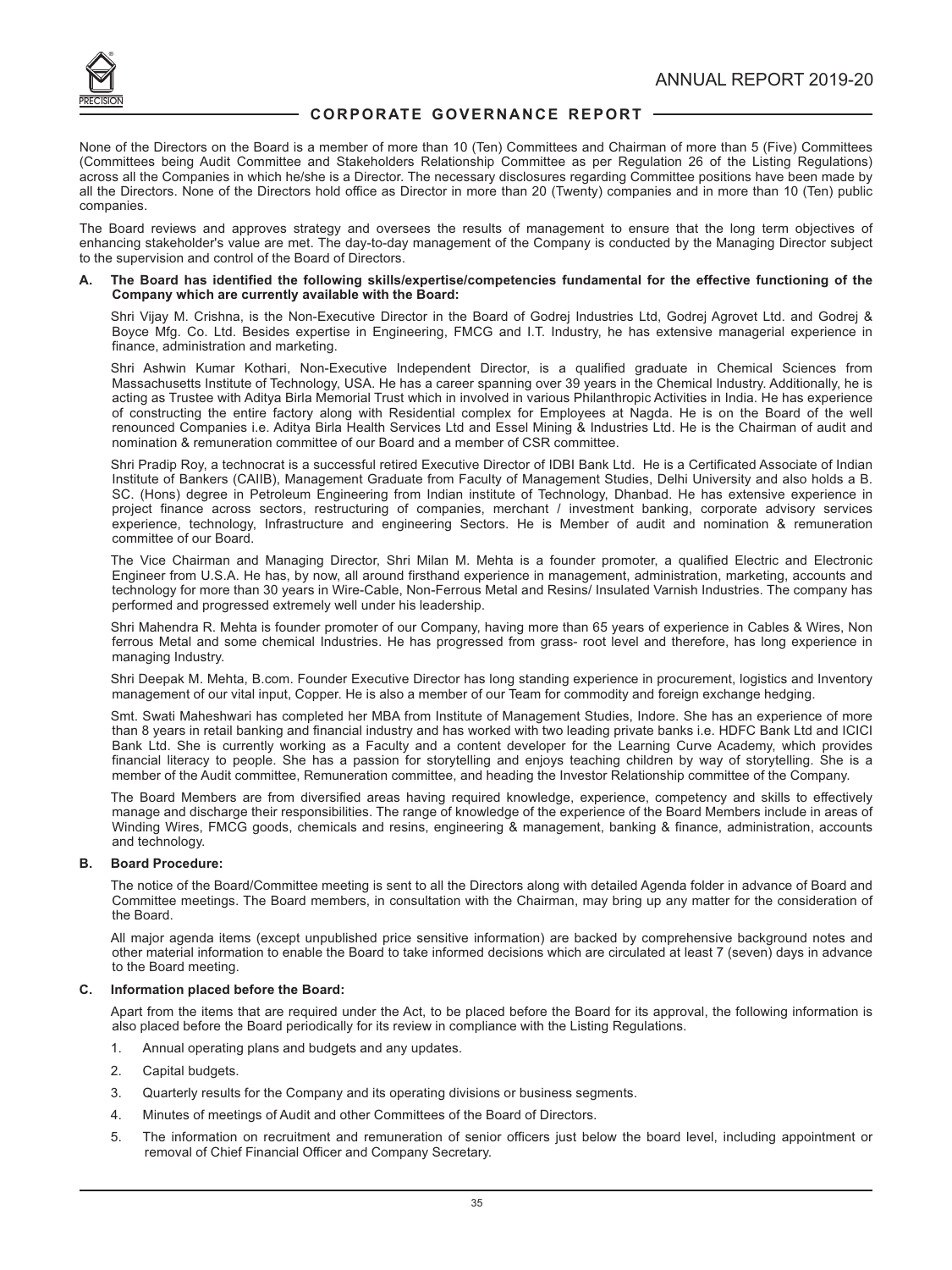# **PRECISION WIRES INDIA LIMITED**

# WINDING WIRES **CORPORATE GOVERNANCE REPORT**

- 6. Show cause, demand, prosecution notices and penalty notices which are materially important.
- 7. Fatal or serious accidents, dangerous occurrences, any material effluent or pollution problems.
- 8. Any material default in financial obligations to and by the Company, or substantial non-payment for goods sold by the Company.
- 9. Any issue, which involves possible public or product liability claims of substantial nature, including any judgement or order which, may have passed strictures on the conduct of the Company or taken an adverse view regarding another enterprise that can have negative implications on the Company.
- 10. Details of any joint venture or collaboration agreement.
- 11. Transactions that involve substantial payment towards goodwill, brand equity, or intellectual property.
- 12. Significant labour problems and their proposed solutions. Any significant development in Human Resources/ Industrial Relations front like signing of wage agreement, implementation of Voluntary Retirement Scheme etc.
- 13. Sale of investments, assets, which are material in nature and not in normal course of business.
- 14. Quarterly details of foreign exchange exposures and the steps taken by management to limit the risks of adverse exchange rate movement, if material.
- 15. Non-compliance of any regulatory, statutory or listing requirements and shareholders service such as non-payment of dividend, delay in share transfer etc.
- 16. Any other information which is relevant for decision making by the Board.

#### **D. Post-meeting follow-up systems:**

The Governance system in the Company include an effective post-meeting follow-up, review and reporting process for action taken / pending on decisions of the Board and its Committees.

## **E. Board Support:**

The Company Secretary, Chief Financial Officer, Senior Account officer, Statutory Auditors and Internal Auditors of the Company generally attend all the meetings of the Board and its Committees and advises / assures the Board and Committee on compliance and governance principles.

#### **F. Code of Conduct:**

The Board has laid down Code of Conduct for the Board members and for Senior Management and Employees of the Company. The same has been posted on the website of the Company. All Board members and Senior Management Personnel (as per Regulation 26(3) of the Listing Regulations) have affirmed compliance with this Code. A declaration to this effect, signed by the Managing Director forms part of this Report.

### **G. CEO / CFO Certification:**

Pursuant to Regulation 17(8) of the Listing Regulations, the Managing Director and the C.F.O. of the Company have certified to the Board regarding the Financial Statements for the year ended 31<sup>st</sup> March, 2020. The Managing Director and the Chief Financial Officer have also given quarterly certification on financial results to the Board in terms of the Regulation 33(2) of the Listing Regulations.

#### **H. Separate Meeting of Independent Directors:**

A separate meeting of Independent Directors of the Company, without the attendance of Non-Independent Directors and members of management, was held on 10<sup>th</sup> February, 2020 as required under Schedule IV to the Act (Code for Independent Directors) and Regulation 25(3) of the Listing Regulations. At the Meeting, the Independent Directors:

- Reviewed the performance of Non-Independent Directors and the Board as a whole;
- Reviewed the performance of the Chairman of the Company, taking into account the views of Executive Director and Non-Executive Directors; and
- Assessed the quality and timeliness of flow of information between the Company management and the Board that is necessary for the Board to effectively and reasonably perform their duties.

#### **I. Familiarization programme for Independent Directors:**

The Company familiarizes its Independent Directors with the Company, their roles, rights, responsibilities in the Company, nature of the industry in which the Company operates, business model of the Company, etc.

All the four Non-Executive, Independent Directors are highly experienced and qualified. Shri Pradip Roy is former Executive Director of Public Sector Banks. Shri Vijay M. Crishna and Shri Ashwin Pannalal Kothari, besides being qualified, have very long experience in industrial and professional field. Smt. Swati Gokul Maheshwari, Women Director, M.B.A. and Ex-Banker. All the Non-Executive independent Directors are familiar with Company's Operations.

The familiarization programme for Independent Directors is disclosed on the Company's website and the same may be accessed at the link: www.precisionwires.com.

### **J. Board and its committee, Individual Directors (including Independent Directors) Evaluation and criteria for evaluation:**

During the year, the Board has carried out an annual evaluation of its own performance, performance of the Individual Directors (including Independent Directors), as well as the evaluation of the working of its Committees.

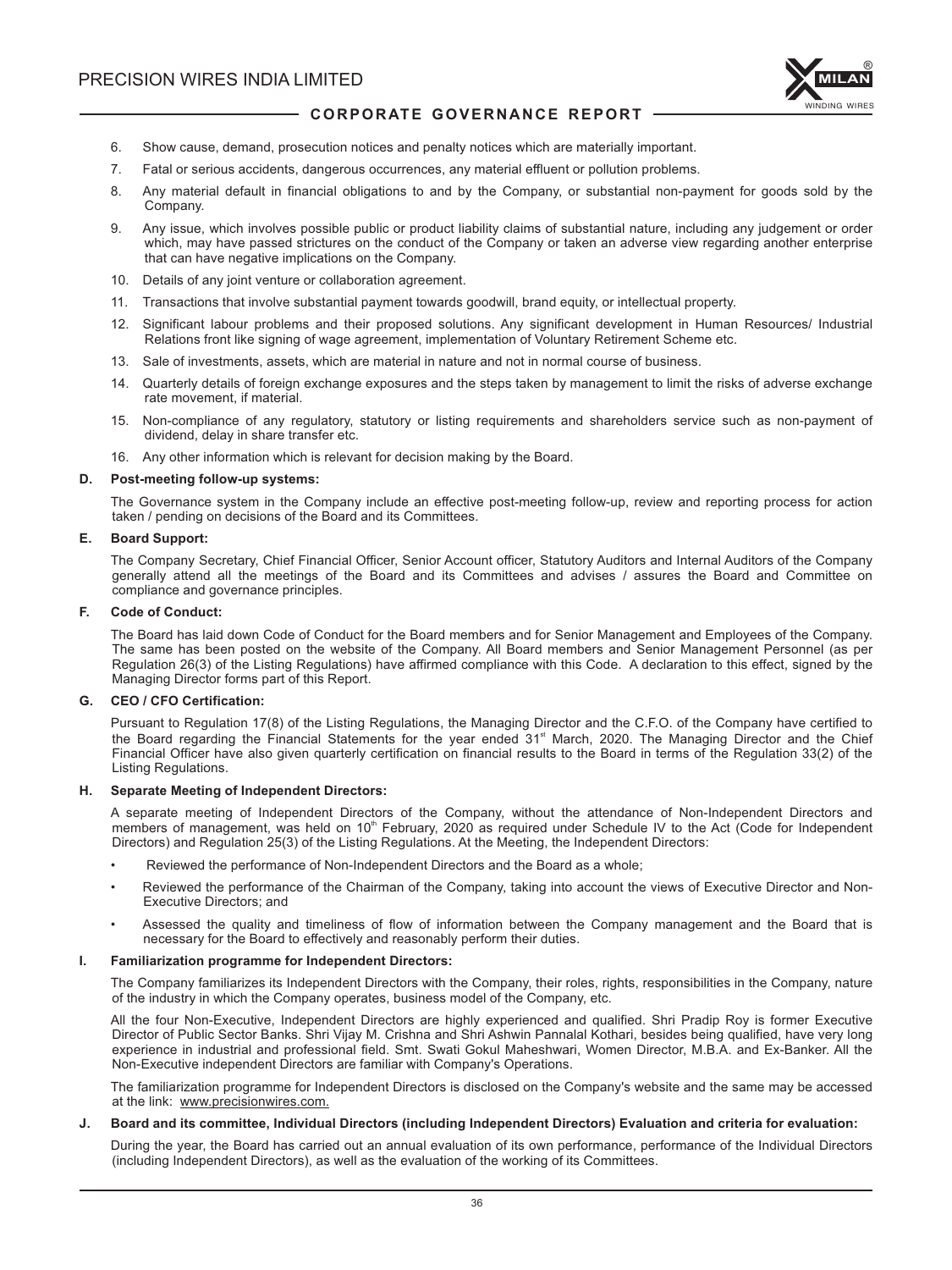

The Nomination and Remuneration Committee has defined the evaluation criteria, procedure and time schedule for the Performance Evaluation process for the Board, its Committees and Independent Directors. Further the criteria for evaluation of Board, its Committee and Individual Directors including Independent Directors are summarized in the below table:

| <b>Evaluation of</b>                        | <b>Evaluation by</b>         | Criteria                                                                                                                                                                                              |
|---------------------------------------------|------------------------------|-------------------------------------------------------------------------------------------------------------------------------------------------------------------------------------------------------|
| Non-Independent Director<br>(Executive)     | <b>Independent Directors</b> | Key Responsibility, Strategy, Performance Management, delineation of Responsibility, Risk<br>Management, Core Governance & Compliance, effectiveness of Board Process, Availability<br>and attendance |
| Non-Independent Director<br>(Non-executive) | <b>Independent Directors</b> | Key Responsibility, Strategy, Performance Management, delineation of Responsibility, Risk<br>Management, Core Governance & Compliance, Integrity, Commitment                                          |
| Independent Director                        | All the Board Members        | Qualification, Key Responsibility, Strategy, Performance Management, delineation of Responsibility,<br>Risk Management, Core Governance & Compliance, Participation and Value addition                |
| Chairman                                    | <b>Independent Directors</b> | Key Responsibility, Strategy, Performance Management, delineation of Responsibility, Risk<br>Management, Core Governance & Compliance, effectiveness of Board Process                                 |
| Committees                                  | All the Board Members        | Composition, Process and Dynamics                                                                                                                                                                     |
| Board as a whole                            | <b>Independent Directors</b> | Composition, Process and Dynamics                                                                                                                                                                     |

## **K. Details of the Board Meetings held during the financial year:**

During the financial year ended 31<sup>st</sup> March, 2020, 4 (four) meetings of the Board were held, as follows:

| Sr. No.   | Date                            | <b>Board Strength</b> | No. of Director present |
|-----------|---------------------------------|-----------------------|-------------------------|
| .,        | 18 <sup>th</sup> May, 2019      |                       |                         |
| <u>L.</u> | 07 <sup>th</sup> August, 2019   |                       |                         |
| J.        | 12 <sup>th</sup> November, 2019 |                       |                         |
| 4.        | 10th February, 2020             |                       |                         |

The maximum gap between two Board Meetings was not more than one hundred and twenty days.

### **Details of the Directors being re-appointed:**

At the ensuing Annual General Meeting and in accordance with the provisions of the Act, Shri Mahendra Mehta (DIN: 00003558), as Chairman and Managing Director of the Company, retires by rotation. Shri Mahendra Mehta (DIN: 00003558), being eligible, has offered himself for re-appointment as a Director of the Company.

Detailed profile of Shri Mahendra Mehta (DIN: 00003558) in line with Regulation 36(3) of the Listing Regulations is forming a part of the Notice of this Annual General Meeting.

# **Certification from Company Secretary in Practice:**

A certificate has been received from M/s Ragini Chokshi & Co, Practicing Company Secretaries, that none of the Directors on the Board of the Company has been debarred or disqualified from being appointed or continuing as directors of companies by the Securities and Exchange Board of India, Ministry of Corporate Affairs or any such statutory authority. The certificate is annexed with this section.

## **3. Committees of the Board**

### **A. Audit Committee:**

The Audit Committee acts as a link between Statutory and Internal Auditors and the Board of Directors.

The Audit Committee provides reassurance to the Board regarding the existence of an effective internal control that ensures:

- Efficiency and effectiveness of operation;
- Safeguarding of assets and adequacy of provisions for all liabilities; •
- Reliability of financial and other management information and adequacy of disclosures; •
- Compliance with all relevant statutes. •

### **Powers:**

The Audit Committee is empowered, pursuant to its terms of reference, to:

- Investigate any activity within its terms of reference
- Seek any information it requires from any employee •
- Obtain legal or other independent professional advice and •
- Secure the attendance of outsiders with relevant experience and expertise, when considered necessary. •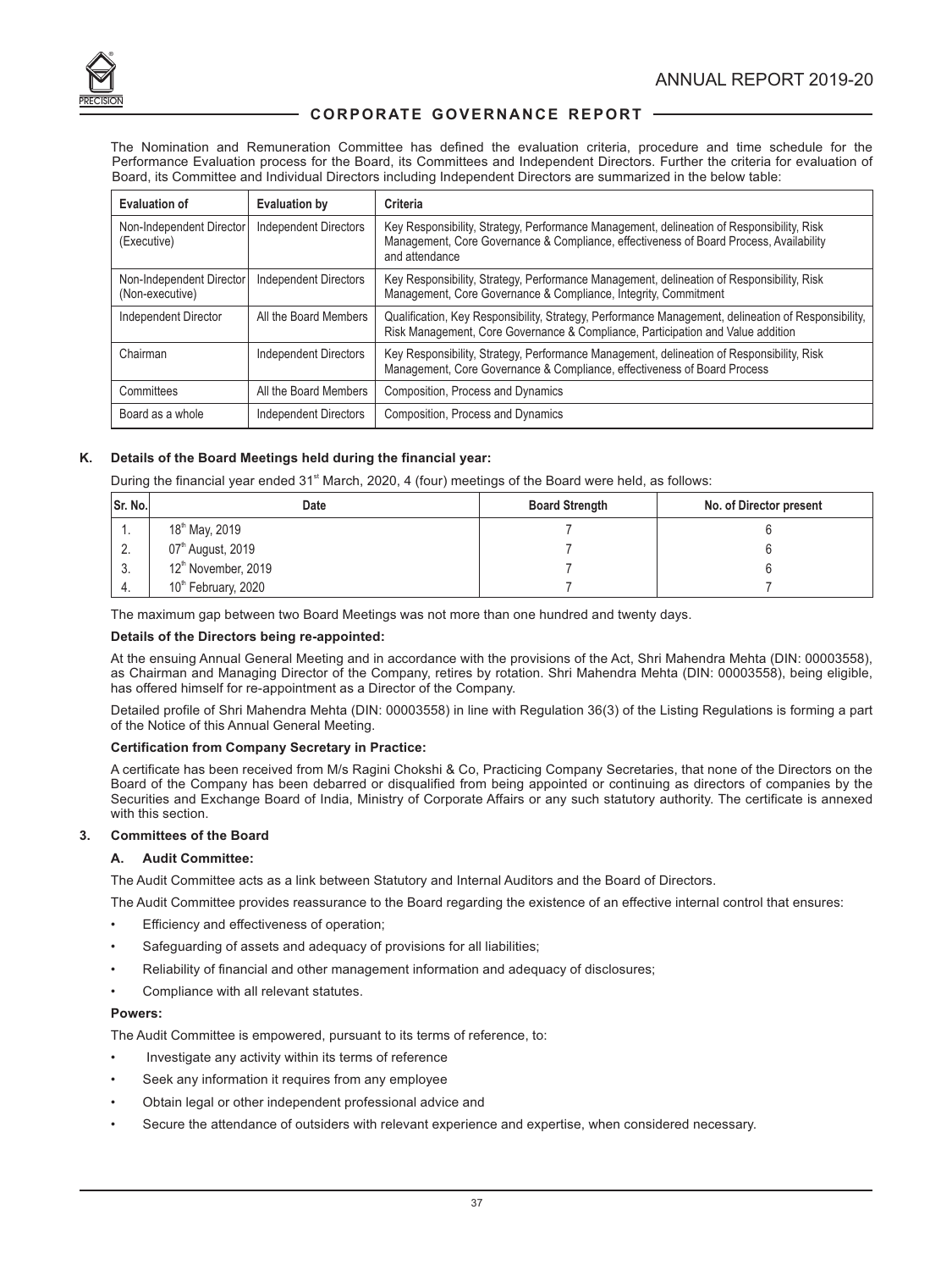

#### **Terms of Reference:**

The terms of reference of Audit Committee are in accordance with Section 177 of the Act and the guidelines set out in Regulation 18 of the Listing Regulations. The Audit Committee is entrusted with the responsibility to supervise the Company's financial control and reporting process and inter-alia perform the following functions:

- 1. oversight of the listed entity's financial reporting process and the disclosure of its financial information to ensure that the financial statement is correct, sufficient and credible;
- 2. recommendation for appointment, remuneration and terms of appointment of auditors of the listed entity;
- 3. approval of payment to statutory auditors for any other services rendered by the statutory auditors;
- 4. reviewing, with the management, the annual financial statements and auditor's report thereon before submission to the board for approval, with particular reference to:
	- (a) matters required to be included in the director's responsibility statement to be included in the board's report interns of clause (c) of sub-section (3) of Section 134 of the Companies Act, 2013;
	- (b) changes, if any, in accounting policies and practices and reasons for the same;
	- (c) major accounting entries involving estimates based on the exercise of judgment by management;
	- (d) significant adjustments made in the financial statements arising out of audit findings;
	- (e) compliance with listing and other legal requirements relating to financial statements;
	- (f) disclosure of any related party transactions;
	- (g) modified opinion(s) in the draft audit report;
- 5. reviewing, with the management, the quarterly financial statements before submission to the board for approval;
- 6. reviewing, with the management, the statement of uses / application of funds raised through an issue (public issue, rights issue, preferential issue, etc.), the statement of funds utilized for purposes other than those stated in the offer document / prospectus / notice and the report submitted by the monitoring agency monitoring the utilization of proceeds of a public or rights issue, and making appropriate recommendations to the board to take up steps in this matter;
- 7. reviewing and monitoring the auditor's independence and performance, and effectiveness of audit process;
- 8. approval or any subsequent modification of transactions of the listed entity with related parties;
- 9. scrutiny of inter-corporate loans and investments;
- 10. valuation of undertakings or assets of the listed entity, wherever it is necessary;
- 11. evaluation of internal financial controls and risk management systems;
- 12. reviewing, with the management, performance of statutory and internal auditors, adequacy of the internal control systems;
- 13. reviewing the adequacy of internal audit function, if any, including the structure of the internal audit department, staffing and seniority of the official heading the department, reporting structure coverage and frequency of internal audit;
- 14. discussion with internal auditors of any significant findings and follow up there on;
- 15. reviewing the findings of any internal investigations by the internal auditors into matters where there is suspected fraud or irregularity or a failure of internal control systems of a material nature and reporting the matter to the board;
- 16. discussion with statutory auditors before the audit commences, about the nature and scope of audit as well as post-audit discussion to ascertain any area of concern;
- 17. to look into the reasons for substantial defaults in the payment to the depositors, debenture holders, shareholders (in case of non-payment of declared dividends) and creditors;
- 18. to review the functioning of the whistle blower mechanism;
- 19. approval of appointment of chief financial officer after assessing the qualifications, experience and background, etc. of the candidate;
- 20. Carrying out any other function as is mentioned in the terms of reference of the audit committee.
- 21. reviewing the utilization of loans and/ or advances from/investment by the holding company in the subsidiary exceeding rupees 100 crore or 10% of the asset size of the subsidiary, whichever is lower including existing loans / advances / investments existing as on the date of coming into force of this provision.
- 22. Any other matter referred to by the Board of Directors.

### **Review of Information:**

The Company has systems and procedures in place to ensure that the Audit Committee mandatorily reviews:

- 1. Management discussion and analysis of financial condition and results of operations;
- 2. Statement of significant related party transactions (as defined by the audit committee), submitted by management;
- 3. Management letters / letters of internal control weaknesses issued by the Statutory Auditors;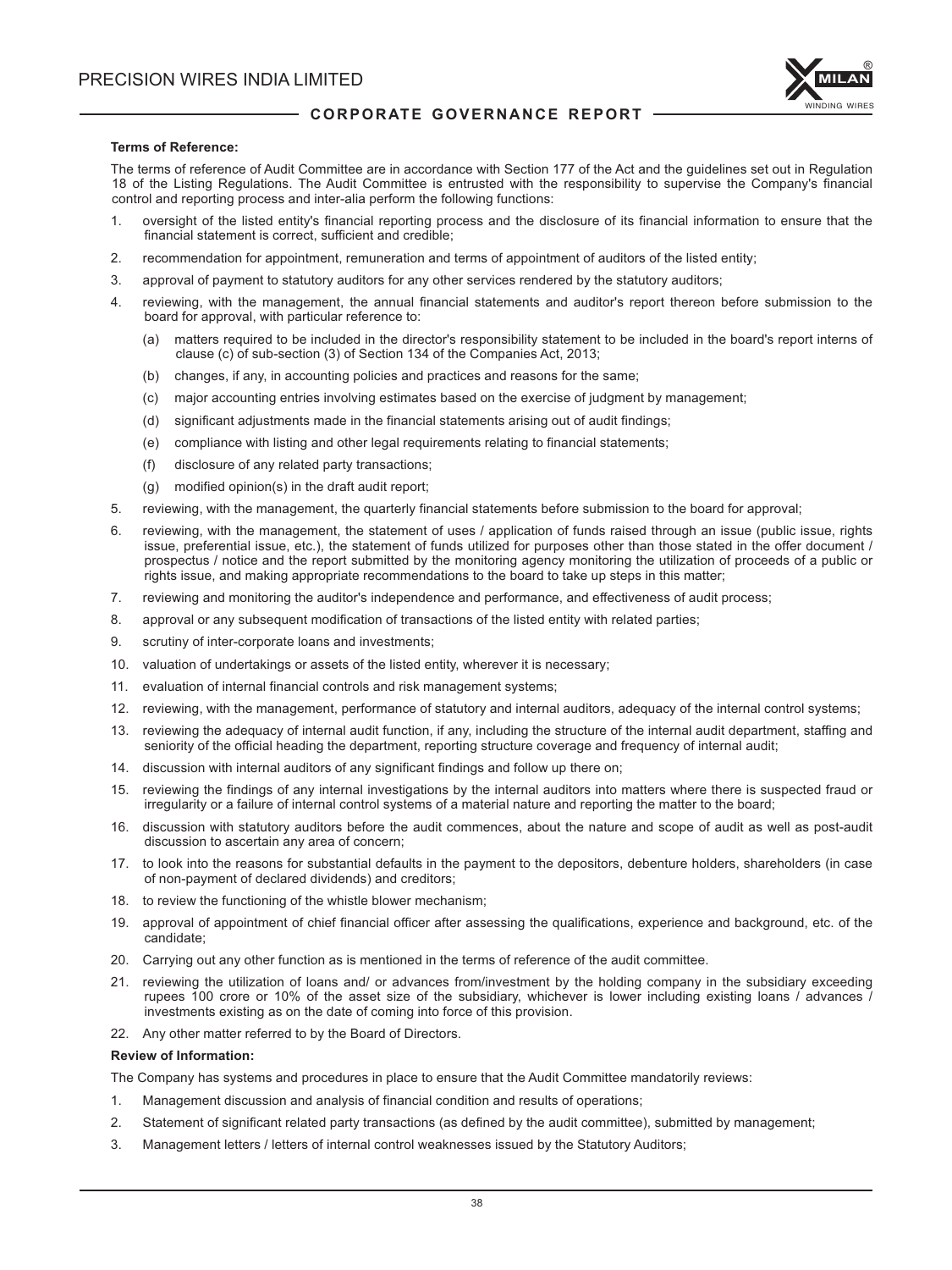

- 4. Internal audit reports relating to internal control weaknesses; and
- 5. The appointment, removal and terms of remuneration of the Chief Internal Auditor; Statement of deviations:
	- (a) quarterly statement of deviation(s) including report of monitoring agency, if applicable, submitted to stock exchange(s) in terms of Regulation 32(1).
	- (b) annual statement of funds utilized for purposes other than those stated in the offer document/prospectus/notice in terms of Regulation 32(7).

#### **Composition:**

The Audit Committee of the Company as on 31<sup>st</sup> March, 2020 comprised of four members majority of whom were independent Directors. During the financial year ended 31<sup>st</sup> March, 2020, 4 (Four) meetings of the Audit Committee were held as follows:

|                              |                           | <b>Audit Committee Meeting</b> |                 |  |
|------------------------------|---------------------------|--------------------------------|-----------------|--|
| Name of the Members          | Category                  | Held                           | <b>Attended</b> |  |
| Shri Ashwin Pannalal Kothari | Non-Executive Independent |                                |                 |  |
| Shri Pradip Rov              | Non-Executive Independent |                                |                 |  |
| Smt. Swati G. Maheshwari     | Non-Executive Independent |                                |                 |  |

The Chief Financial Officer, Internal Auditors, the Statutory Auditors and senior accounts officers are invitees to the meetings of the Audit Committee. The Company Secretary acts as the Secretary to the Committee. All the members of the Committee are financially literate and have accounting and financial management expertise.

The maximum gap between two Audit Committee Meetings was not more than one hundred and twenty days.

#### **B. Nomination and Remuneration Committee (N & RC):**

The Nomination and Remuneration Committee as on 31<sup>st</sup> March, 2020, comprised of 4 (Four) members. During the financial year ended 31<sup>st</sup> March, 2020, 2 (two) meetings of the Nomination and Remuneration Committee were held as follows:

|                              |                           | <b>Nomination &amp; Remuneration Committee Meeting</b> |                 |  |
|------------------------------|---------------------------|--------------------------------------------------------|-----------------|--|
| Name of the Members          | Category                  | Held                                                   | <b>Attended</b> |  |
| Shri Ashwin Pannalal Kothari | Non-Executive Independent |                                                        |                 |  |
| Shri Pradip Roy              | Non-Executive Independent |                                                        |                 |  |
| Smt. Swati G Maheshwari      | Non-Executive Independent |                                                        |                 |  |
| Shri Mahendra Mehta          | Non-Voting Member         |                                                        |                 |  |

### **Nomination and Remuneration Policy:**

The Company's philosophy for remuneration of Directors, Key Managerial Personnel and all other employees is based on the commitment of fostering a culture of leadership with trust. The Company has adopted a Policy for remuneration of Directors, Key Managerial Personnel and other employees, which is aligned to this philosophy. The key factors considered in formulating the Policy are as under:

- (a) the level and composition of remuneration is reasonable and sufficient to attract, retain and motivate Directors and Key Managerial Personnel to give quality efforts to run the Company successfully;
- (b) relationship of remuneration to performance is clear and meets appropriate performance benchmarks; and
- (c) remuneration to Directors, Key Managerial Personnel and senior management involves a balance between fixed and incentive pay reflecting short and long-term performance objectives appropriate to the working of the Company and its goals.

The key principles governing the Company's Remuneration Policy are as follows:

#### **Remuneration for Independent Directors**

- Independent Directors are paid sitting fees for attending the Meetings of the Board and of Committees of which they may be members.
- Overall remuneration should be reasonable and sufficient to attract, retain and motivate Directors aligned to the requirements of the Company, taking into consideration the challenges faced by the Company and its future growth imperatives. Remuneration paid should be reflective of the size of the Company, complexity of the sector/industry/ Company's operations and the Company's capacity to pay the remuneration and be consistent with recognized best practices.
- The remuneration payable to Directors shall be inclusive of any remuneration payable for services rendered in any other capacity, unless the services rendered are of a professional nature and the Nomination and Remuneration Committee is of the opinion that the Director possesses requisite qualification for the practice of the profession.

#### **Remuneration for Managing Director / Executive Directors / Key Managerial Personnel / rest of the Employees**

• The extent of overall remuneration should be sufficient to attract and retain talented and qualified individuals suitable for every role. Hence remuneration should be market competitive, driven by the role played by the individual, reflective of the size of the Company, complexity of the sector / industry / Company's operations and the Company's capacity to pay, consistent with recognized best practices and aligned to any regulatory requirements.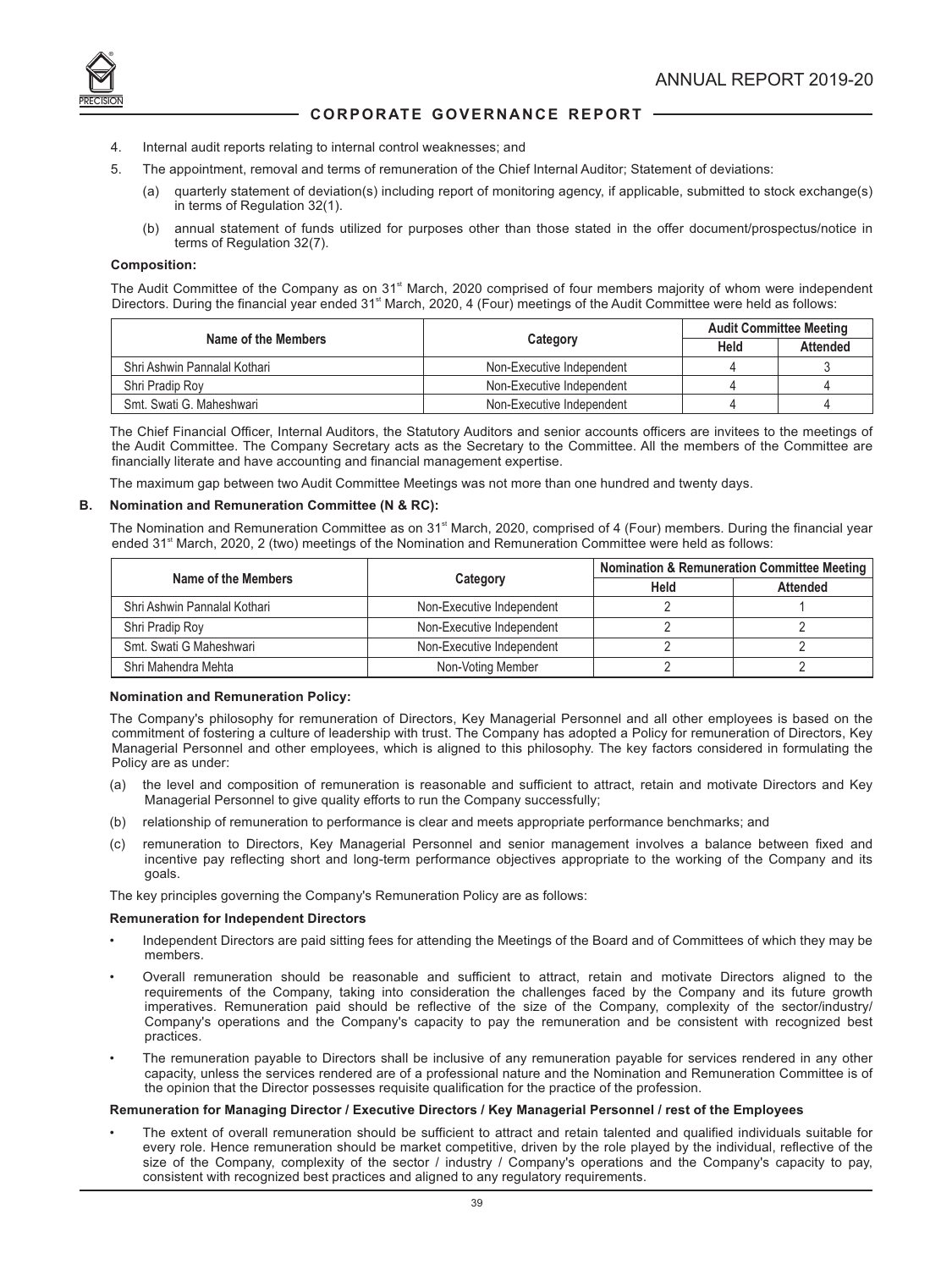

- Basic/ fixed salary is provided to all employees to ensure that there is a steady income in line with their skills and experience. In addition, the Company provides to employees with certain perquisites, allowances and benefits to enable a certain level of lifestyle and to offer scope for savings. The Company also provides to employees with a social security net thru Group Personal Accidental Insurance policy, ESIC Scheme and Workmen Compensation Insurance Policy, as may be applicable. The Company provides retirement benefits as applicable.
- In addition to the basic / fixed salary, benefits, perquisites and allowances as provided above, the Company provides Managing Director / Executive Directors such remuneration by way of commission, as may be determined by the Board, subject to the overall ceilings stipulated in Section 197 of the Act. The specific amount payable to the Managing Director/ Executive Directors would be based on performance as evaluated by the Nomination and Remuneration Committee and approved by the Board.

# **Employee Stock Option Scheme**

The Company does not have any Employee Stock Option Scheme.

Details of remuneration paid to Executive Directors for the year ended 31<sup>st</sup> March, 2020 and their relationship with other **Directors of the Company.**

#### **Executive Director**

| Name of Director and<br><b>Service Contract</b>                        | Salary<br>Rs. | Commission @<br>Rs. | Perguisites#<br>Rs. | <b>Total</b><br>Rs. |
|------------------------------------------------------------------------|---------------|---------------------|---------------------|---------------------|
| Shri Mahendra R. Mehta<br>(Re-appointed w.e.f. 01.10.2017 for 3 years) | 30.52.000     | 46.08.461           | 5.10.131            | 81.70.592           |
| Shri Milan M. Mehta<br>(Re-appointed w.e.f. 01.04.2018 for 3 years)    | 1.51.80.000   | 46.08.461           | 23.01.318           | 2.20.89.779         |
| Shri Deepak M. Mehta<br>(Re-appointed w.e.f. 01.08.2019 for 3 years)   | 51.05.000     | 46.08.461           | 13.48.226           | 1,10,61,687         |

@ Represent Commission for the financial year ended 31<sup>st</sup> March, 2020 which will be paid, subject to deduction of tax after adoption of the accounts by the shareholders at the Annual General Meeting.

The above figures do not include the following provisions made during the year for Provident Fund (PF) and Gratuity :

|                           |     | РF         | Gratuity        |
|---------------------------|-----|------------|-----------------|
| 1. Shri Mahendra R. Mehta | Rs. | $21.600/-$ | Rs.-11.75.769/- |
| 2. Shri Milan M. Mehta    | Rs. | $21.600/-$ | Rs. 26.39.199/- |
| 3. Shri Deepak M. Mehta   | Rs. | $21.600/-$ | Rs. 7.21.154/-  |
|                           |     |            |                 |
| Total                     | Rs. | 64.800/-   | Rs. 21.84.584/- |
|                           |     |            |                 |

# Perquisites include leave travel allowance not exceeding one month salary once in every year and allows to be accumulated up to three years as per law, Reimbursement of medical expenses for self and family, Reimbursement of gas, electricity, water charges and furnishings, Fees of clubs subject to a maximum of two clubs, Leave encashment at end of contract, wages of servants and personal drivers. The above Directors are not entitled to Bonuses, but are entitled to Provident Fund and Retirement Gratuity in accordance with Law.

No sitting fees are paid to Executive Directors for attending Meetings of Board or Committees of Board.

Service Contract, Severance Fee and Notice Period

The variable component of above remuneration is the payment of Commission at 1% to each Executive Directors based on the Profit of the Company computed u/s 198 of the Companies Act 2013. There is no other performance linked component of the remuneration. The employments are contractual, for a specific period, terminable by notice in writing of 90 days by either side. No severance fees are payable to any of the managerial personnel including Directors.

### **Non-Executive Director**

|                                                             | Shri A P Kothari | Shri V M Crishna |             | Shri Pradip Roy   Smt. Swati Gokul Maheshwari |
|-------------------------------------------------------------|------------------|------------------|-------------|-----------------------------------------------|
| Sitting Fees for attending<br>Board and Committee Meetings. | Rs.1.11.000      | Rs.84.000        | Rs.1.48.000 | Rs. 1.50.000                                  |

#### **Shareholding of Non-Executive Directors**

The Individual shareholding of Non-executive Directors (including shareholding as joint holder) as on 31<sup>st</sup> March, 2020 is given below:

| Vame                         | of shares held                                    |  |  |
|------------------------------|---------------------------------------------------|--|--|
| Shri Ashwin Pannalal Kothari | (0.76% of the Paid - up Share capital of Company) |  |  |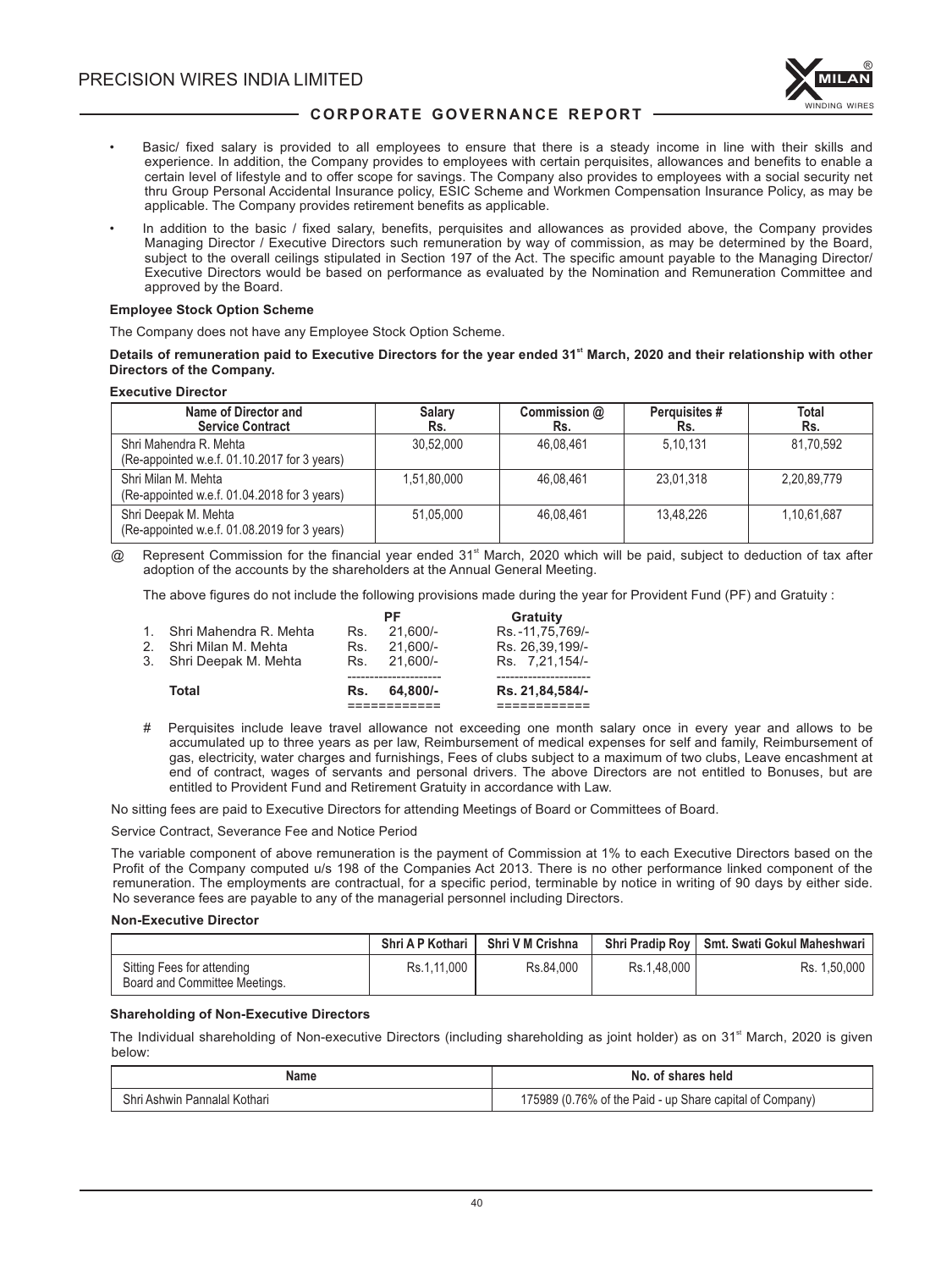

#### **C. Stakeholders Relationship Committee:**

#### **Terms of reference:**

The constitution and terms of reference of Stakeholders Relationship Committee are in compliance with provisions of Section 178 (5) of the Act and Regulation 20 of the Listing Regulations.

The Committee oversees and reviews all matters connected with transfer of securities and approves issue of duplicate share certificates, split of share certificates, etc. The Committee also looks into redressal of Shareholder's/Investor's' complaints / grievances pertaining to transfer or credit of shares / transmissions / dematerialization / rematerialization / split / issue of duplicate Share Certificates, non-receipt of annual reports and other miscellaneous complaints. The Committee reviews performance of the Share Transfer Agent and recommends measures for overall improvement in the quality of investor services.

#### **Composition**

The Stakeholders Relationship Committee as on 31<sup>st</sup> March, 2020 comprised of 3 (Three) members:

|                          |                           | <b>Stakeholder Relationship Committee Meeting</b> |          |  |
|--------------------------|---------------------------|---------------------------------------------------|----------|--|
| Name of the Members      | Category                  | Held                                              | Attended |  |
| Smt. Swati G. Maheshwari | Non-Executive Independent |                                                   |          |  |
| Shri Milan M. Mehta      | Executive Director        |                                                   |          |  |
| Shri Deepak M. Mehta     | Executive Director        |                                                   |          |  |

Smt. Swati G. Maheshwari, Non-Executive Independent Director, appointed as Chairman of Stakeholders Relationship Committee, Company Secretary was acting as a Secretary to the Committee.

| Sr. No. | <b>Particulars</b>                                                     |  |
|---------|------------------------------------------------------------------------|--|
|         | Number of complaints received up to 31,03,2020                         |  |
|         | Number not solved to the satisfaction of shareholders as on 31,03,2020 |  |
|         | Number Pending complaints                                              |  |

The Company has also conducted Share Capital Audit relating to the issue of shares, request for dematerialization of shares, Register of Members and changes in share capital, for every quarter.

#### **D. General Body Meetings:**

i. **Location and time where the last three Annual General Meetings were held & special resolutions passed thereat:**

| <b>Financial Yearl</b> | Date                    | Time | Location                                                                       | Number of Special Resolutions passed at the AGMs |
|------------------------|-------------------------|------|--------------------------------------------------------------------------------|--------------------------------------------------|
| 2018-2019              |                         |      | 19-09-2019   02.00 p.m.   Hall of The Mysore Association,                      | Five                                             |
| 2017-2018              | $08-09-2018$ 02.00 p.m. |      | 1 <sup>st</sup> Floor, 393, Bhau Daji Road,<br>Maheshwari Udvan (King Circle). | One                                              |
| 2016-2017              |                         |      | 19-08-2017   02.30 p.m.   Matunga (Central Railway), Mumbai - 400 019.         | One                                              |

#### ii. **Listing fees:**

The Company has paid the listing fees to all the Stock Exchanges, where its securities are listed till 31<sup>st</sup> March, 2020.

#### iii. **Resolutions by Postal Ballots, etc.:**

There is no resolution passed through Postal Ballot during the year under review.

### iv. **Disclosures:**

a. Materially significant related party transactions:

All transactions entered into with Related Parties as defined under Regulation 23 of the Securities and Exchange Board of India (Listing Obligations and Disclosure Requirements) Regulations, 2015, and are deliberated in Board and Audit Committee meetings during the financial year were in the ordinary course of business and on an arm's length basis at normal commercial terms and do not attract the provisions of Section 188 of the Companies Act, 2013. There were no materially significant transactions with related parties during the financial year which were in conflict with the interest of the Company. Suitable disclosure as required under Ind AS 24 has been made in the notes to the Financial **Statements** 

The Board has approved a policy for related party transactions which has been uploaded on the Company's website.

- b. The Company has complied with the requirements of Stock Exchanges, SEBI and all other statutory authorities on all matters related to the capital markets during the last three years. There were no strictures passed on the Company by Stock Exchanges, SEBI and all other statutory authorities except penalty of Rs. 11,800 each was levied by BSE Limited and National Stock Exchange of India Limited levied by giving the pre intimation regarding payment of interim dividend. The Company has not received any material Demand, Show Cause notice or Prosecution.
- c. Pursuant to Section 177(9) and (10) of the Companies Act, 2013 and Regulation 22 of the Securities and Exchange Board of India (Listing Obligations and Disclosure Requirements) Regulations, 2015, the Company has a vigil mechanism to deal with instance of fraud and mismanagement, if any. The Policy is posted on the website of the Company.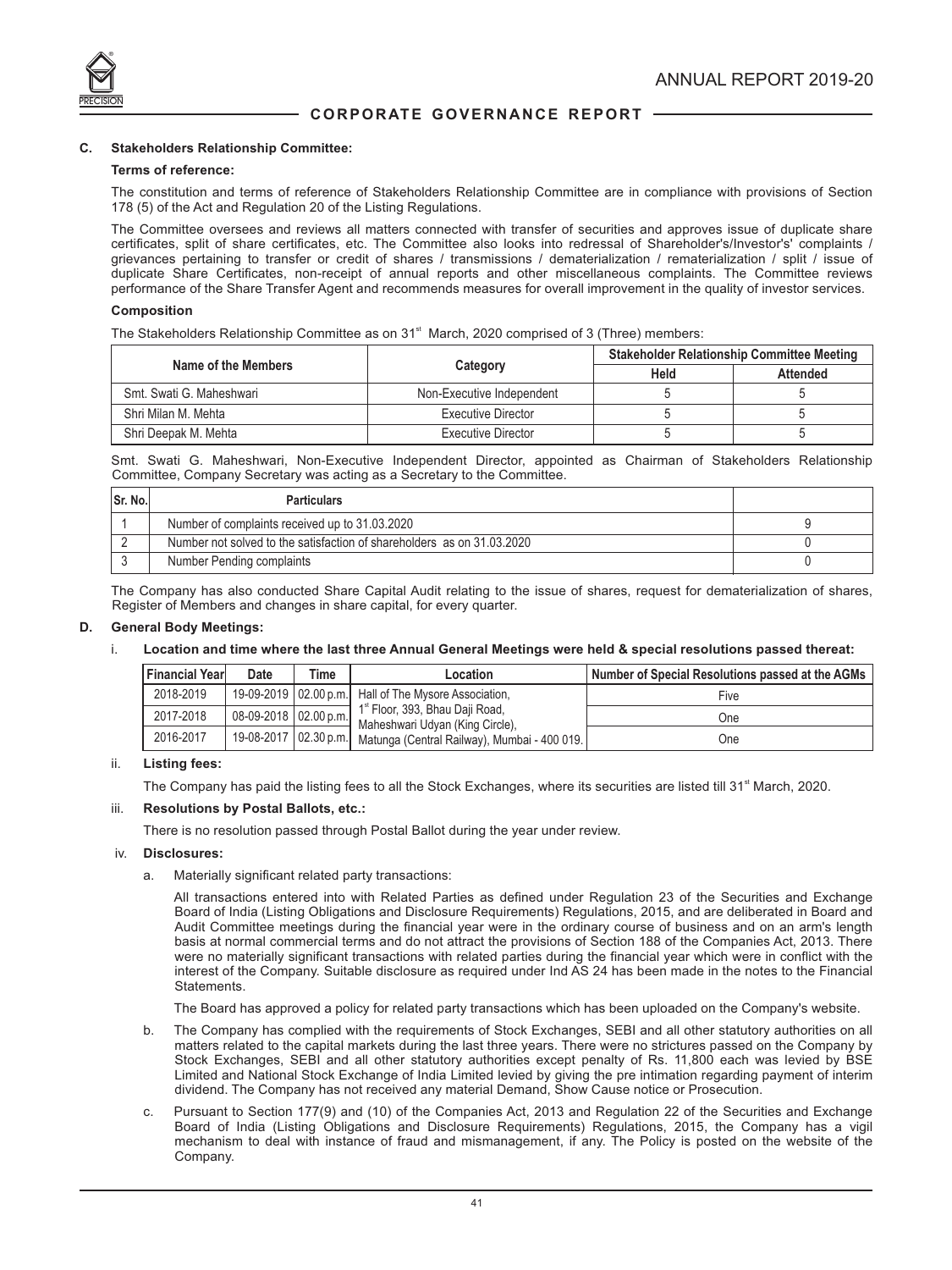- d. The Managing Director and the Chief Financial Officer have certified to the Board in accordance with Regulation 17(8) of the Listing Regulations pertaining to CEO/CFO certification for the Financial Year ended 31<sup>st</sup> March, 2020.
- e. The Company has a well defined risk management framework in place. The Company periodically places before the Audit Committee and the Board, the key risks and the risk assessment and mitigation procedures followed by the Company.

## **Detail of Fraud**

There was a fraud happened wherein fraudster had masked its own identity with that of Company's identity and had demanded some payments from one of the Company's Debtor named "El sewedy Transformers-New Cairo, Egypt". Following which the Company's Debtor made the payments amounting to 63,463.07 USD to fraudsters bank account. The Company immediately took action and has filed complaint with Local Cyber Police Station, BKC, Mumbai 400051, Dadar Jurisdictional Police station and our banker and also informed Debtor regarding Fraud. The Company has still kept the claim of such amount receivable from the said debtor as at 31.03.2020.

Also the Company before supply of goods, stated in their Performa Invoice No. 394 dated 23.09.2019 and No.425 dated 03.10.2019 and No. 434 dated 07.10.2019, clearly instructions for remitting proceeds of goods as under: "PLEASE DO NOT ACCEPT ANY OTHER BANK DETAILS WITHOUT PRIOR WRITTEN AND TELEPHONIC CONFIRMATION FROM US. WE DO NOT HAVE ANY OVERSEAS BANK ACCOUNTS. IF YOU SUSPECT ANY CHANCE OF FRAUD, KINDLY CONTACT US IMMEDIATELY". And again, in Company's Commercial Invoice while shipping the goods. It has been clearly stated the name of the Bank (ICICI Bank), Branch Address, our EEFC Account No. and Bank SWIFT Code." Accordingly, the Debtor should have conducted due diligence or at least consulted the company for any change in the name and address of before making payments. Company has already reminded El-Sewedy to remit above amount immediately.

- f. The Company has a vigil mechanism to deal with instance of fraud and mismanagement, if any. The Policy is posted on the website of the Company.
- g. The Company is fully compliant with the applicable mandatory requirements of Regulation 17 of the Listing Regulations and Non-mandatory requirements of Part E of Schedule II of the SEBI (Listing Obligations and Disclosure Requirements) Regulation. Internal Auditor directly report to Audit Committee and they generally attend all the meetings of Board and Audit Committee and answers the queries raised therein.

#### v. **Means of communication:**

Quarterly / Half yearly / Annual financial results are regularly submitted to the Stock Exchanges (BSE & NSE) in accordance with the Listing Regulations and published in following newspapers:

- Free Press Journal (English)
- Navshakti (Marathi)

The financial results are displayed on Company's website at www.precisionwires.com.

The Management Discussion & Analysis Report forms part of this Annual Report.

During the year no press releases or presentations were made to the institutional investors or to the analysts.

A separate dedicated section under "Investors Relations" on the Company's Website gives information on unclaimed dividend, quarterly Compliances with the Stock Exchanges and other relevant information of interest to the Shareholders.

#### vi. **General Shareholder Information:**

| Date and Time                                                                                                                                                                                                                                                                                | Wednesday, 23 <sup>rd</sup> September, 2020 at 02:00 P.M.                                                                                                                                                                                                                         |  |  |  |
|----------------------------------------------------------------------------------------------------------------------------------------------------------------------------------------------------------------------------------------------------------------------------------------------|-----------------------------------------------------------------------------------------------------------------------------------------------------------------------------------------------------------------------------------------------------------------------------------|--|--|--|
| Venue                                                                                                                                                                                                                                                                                        | Through Video Conference at NSDL platform                                                                                                                                                                                                                                         |  |  |  |
| As required under Requlation 36(3) of the Listing Requlations, particulars of Directors seeking appointment / re-appointment at the forthcoming<br>Annual General Meeting (AGM) are given in the Annexure to the Notice of the AGM to be held on Wednesday, 23 <sup>rd</sup> September, 2020 |                                                                                                                                                                                                                                                                                   |  |  |  |
| <b>Financial Year</b>                                                                                                                                                                                                                                                                        | 1 <sup>st</sup> April to 31 <sup>st</sup> March.                                                                                                                                                                                                                                  |  |  |  |
| Dates of Book Closure                                                                                                                                                                                                                                                                        | From Thursday, 17 <sup>th</sup> September, 2020 to Wednesday, 23 <sup>rd</sup> September, 2020 (both days inclusive)                                                                                                                                                              |  |  |  |
| Dividend payment date                                                                                                                                                                                                                                                                        | Two Interim dividends were paid on November, 2019 and on February, 2020 during the FY 2019-20.                                                                                                                                                                                    |  |  |  |
| Stock Exchange where Company's<br>Shares are Listed                                                                                                                                                                                                                                          | <b>BSE Limited</b><br>National Stock Exchange of India Limited<br>Exchange Plaza, Bandra Kurla Complex,<br>Phiroz Jeejeebhoy Towers, Dalal Street,<br>Bandra (East), Mumbai 400 051, Maharashtra.<br>Mumbai 400 001, Maharashtra.<br>Scrip Symbol: PRECWIRE<br>Scrip Code: 523539 |  |  |  |
| Listing fees                                                                                                                                                                                                                                                                                 | The Company has paid the listing fees to all the Stock Exchanges, where its securities are listed till<br>31 <sup>st</sup> March, 2020.                                                                                                                                           |  |  |  |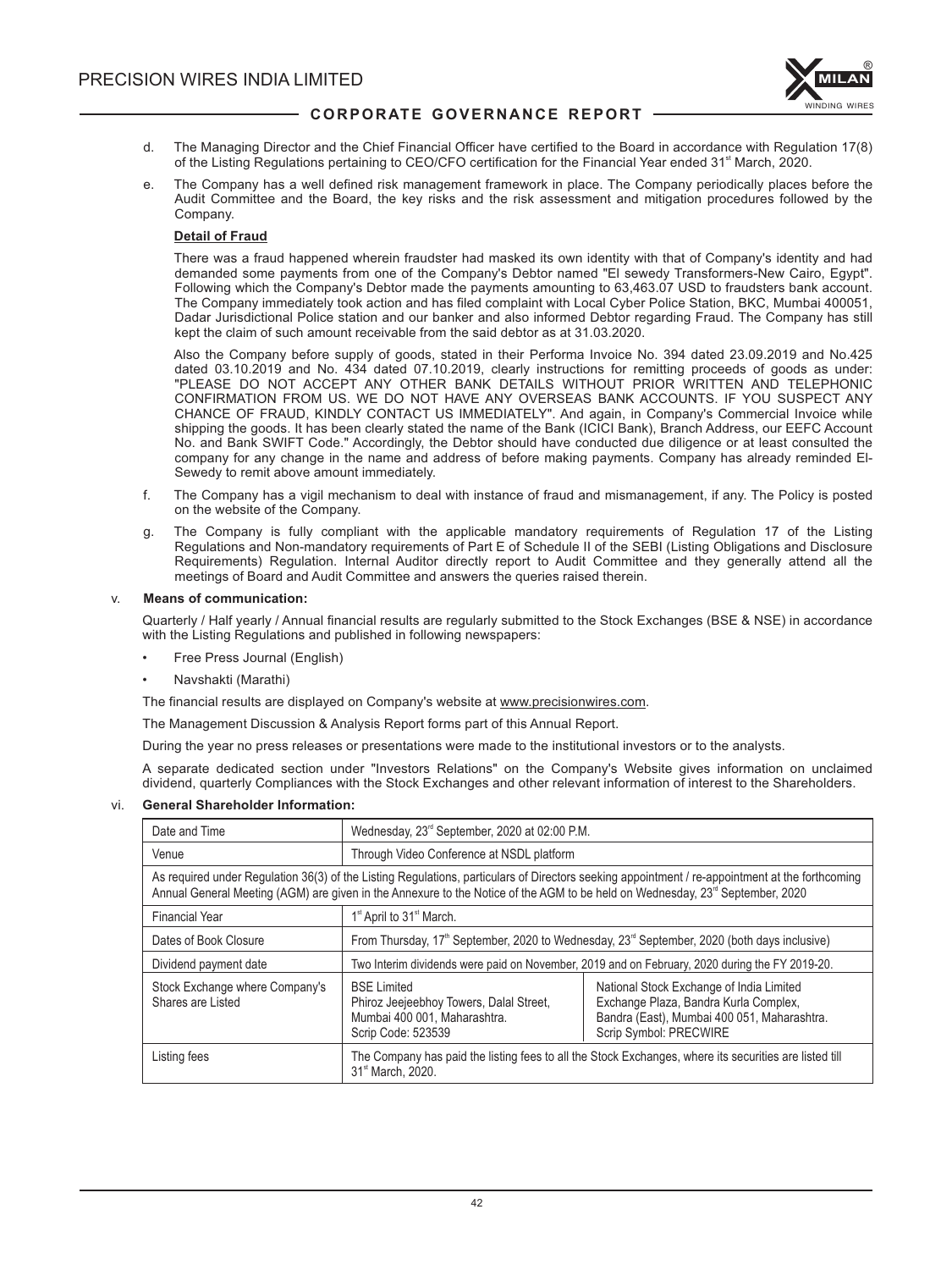

|  | vii. <b>Market Price Data</b> - High, Low during each month in financial year 2019-20: |  |  |  |  |  |
|--|----------------------------------------------------------------------------------------|--|--|--|--|--|
|--|----------------------------------------------------------------------------------------|--|--|--|--|--|

| Month & Year |        | PWIL @ BSE |          | <b>SENSEX</b> |        | PWIL @ NSE |          | <b>NIFTY</b> |
|--------------|--------|------------|----------|---------------|--------|------------|----------|--------------|
|              | High   | Low        | High     | Low           | High   | Low        | High     | Low          |
| Apr-19       | 211.95 | 194.00     | 39487.45 | 38460.25      | 212.00 | 193.00     | 11856.15 | 11550.55     |
| May-19       | 215.85 | 181.10     | 40124.96 | 36956.10      | 217.70 | 181.35     | 12041.15 | 11108.30     |
| Jun-19       | 207.00 | 182.00     | 40312.07 | 38870.96      | 208.55 | 181.10     | 12095.20 | 11625.10     |
| Jul-19       | 194.00 | 160.00     | 40032.41 | 37128.26      | 199.90 | 160.30     | 11981.75 | 10999.40     |
| Aug-19       | 175.95 | 135.80     | 37807.55 | 36102.35      | 177.90 | 134.50     | 11181.45 | 10637.15     |
| Sep-19       | 176.50 | 145.05     | 39441.12 | 35987.80      | 190.00 | 142.55     | 11694.85 | 10670.25     |
| $Oct-19$     | 190.00 | 143.35     | 40392.22 | 37415.83      | 189.80 | 144.20     | 11945.00 | 11090.15     |
| Nov-19       | 192.65 | 148.00     | 41163.79 | 40014.23      | 194.00 | 147.55     | 12158.80 | 11802.65     |
| $Dec-19$     | 160.55 | 136.60     | 41809.96 | 40135.37      | 160.95 | 138.15     | 12293.90 | 11832.30     |
| Jan-20       | 183.80 | 158.00     | 42273.87 | 40476.55      | 182.50 | 156.20     | 12430.50 | 11945.85     |
| Feb-20       | 165.80 | 125.00     | 41709.30 | 38219.97      | 170.00 | 124.65     | 12246.70 | 11175.05     |
| Mar-20       | 132.15 | 63.50      | 39083.17 | 25638.90      | 133.00 | 62.00      | 11433.00 | 7511.10      |









### viii. **REGISTRAR AND TRANSFER AGENTS (R&TA): Link Intime India Pvt. Ltd.**

C 101, 247 Park, L B S Marg, Vikhroli West, Mumbai 400 083.

Tel : 022- 49186270 Fax: 022- 49186060 Email : rnt.helpdesk@linkintime.co.in

### **Share Transfer System:** ix.

Transfers in physical form are lodged with the Company / Transfer Agents. The Transfer Agents have complete computerized facility for processing the transfers. After verification of the transfers lodged in physical form, the transfer agents prepare a statement of transfers which is reviewed by the Stakeholders Relationship Committee of Directors and if in order, the transfers are approved, once in a fortnight. The share certificates duly transferred are then sent by the transfer agents to the transferees, which completes the transaction. In case of any complaint from shareholders for delay in transfer, the matter is actively followed up by the company with the transfer agents and the same is resolved to the satisfaction of the shareholder. Transfer of dematerialized shares takes place under the standard system of CDSL / NSDL.

#### **Distribution of holding as on 31-03-2020:** x.

| No. of Shares                            | No. of Shareholders |               | No. of Shares |               |
|------------------------------------------|---------------------|---------------|---------------|---------------|
| From<br>To                               | <b>Number</b>       | $\frac{0}{0}$ | <b>Number</b> | $\frac{0}{0}$ |
| 500<br>001<br>٠                          | 10335               | 85.209        | 1508724       | 6.5236        |
| 1000<br>501<br>$\overline{\phantom{a}}$  | 859                 | 7.0822        | 679463        | 2.9379        |
| 1001<br>2000                             | 440                 | 3.6277        | 675250        | 2.9197        |
| 2001<br>3000<br>$\overline{\phantom{a}}$ | 174                 | 1.4346        | 444133        | 1.9204        |
| 3001<br>4000<br>$\overline{\phantom{a}}$ | 70                  | 0.5771        | 247644        | 1.0708        |
| 4001<br>5000<br>$\overline{\phantom{a}}$ | 46                  | 0.3793        | 214457        | 0.9273        |
| 5001<br>10000                            | 93                  | 0.7668        | 659125        | 2.85          |
| 10001&above                              | 112                 | 0.9234        | 18698450      | 80.8503       |
| <b>Total</b>                             | 12129               | 100           | 23127246      | 100           |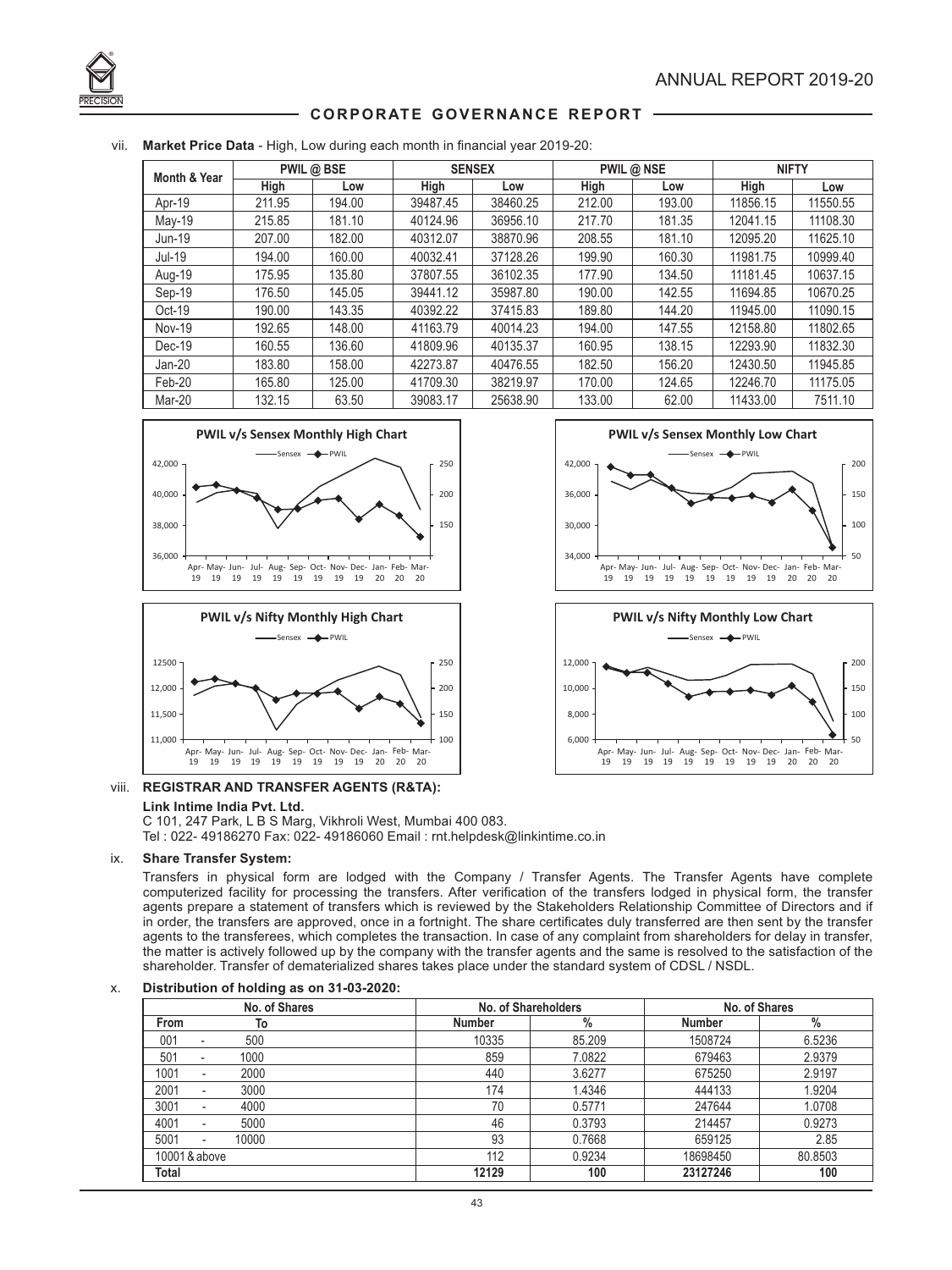

# WINDING WIRES **CORPORATE GOVERNANCE REPORT**

| Distribution of Equity Shareholding according to categories of Shareholders as at 31 <sup>st</sup> March, 2020 |  |  |  |  |
|----------------------------------------------------------------------------------------------------------------|--|--|--|--|
|----------------------------------------------------------------------------------------------------------------|--|--|--|--|

| Sr. No.        | <b>Category of Shareholder</b>                                | <b>Number of Shares</b> | $\frac{0}{0}$ |
|----------------|---------------------------------------------------------------|-------------------------|---------------|
| (A)            | Shareholding of Promoter and Promoter Group                   | 13799566                | 59.67         |
| (B)            | Public shareholding                                           |                         |               |
| 1              | Institutions                                                  |                         |               |
|                | Mutual Funds / UTI<br>(a)                                     |                         | 0.00          |
|                | <b>Financial Institutions / Banks</b><br>(b)                  | 100                     | 0.00          |
|                | Insurance Companies<br>(c)                                    | -                       | 0.00          |
|                | Foreign Institutional Investors<br>(d)                        | 66273                   | 0.28          |
| $\overline{2}$ | Non-Institutions                                              |                         |               |
|                | <b>Bodies Corporate</b><br>(a)                                | 897587                  | 3.88          |
|                | Individuals<br>(b)                                            |                         |               |
|                | holding nominal share capital up to Rs. 1 Lakh<br>(i)         | 4401213                 | 19.03         |
|                | holding nominal share capital in excess of Rs. 1 Lakh<br>(ii) | 3144041                 | 13.60         |
|                | Any Other (specify)<br>(c)                                    | 818466                  | 3.54          |
|                | <b>IEPF</b>                                                   | 160712                  | 0.70          |
|                | <b>Trusts</b>                                                 | 4486                    | 0.01          |
|                | <b>Hindu Undivided Family</b>                                 | 233912                  | 1.01          |
|                | Non Resident Indians (Non Repat)                              | 288430                  | 1.24          |
|                | Non Resident Indians (Repat)                                  | 108284                  | 0.45          |
|                | <b>Clearing Member</b>                                        | 22642                   | 0.09          |
|                | Total Public Shareholding (B)                                 | 9327680                 | 40.33         |
|                | TOTAL $(A) + (B)$                                             | 23127246                | 100.00        |

#### xi. **Dematerialization of shares and liquidity:**

The Equity Shares of the Company are in compulsory demat segment. The same are registered with both National Securities Depository Ltd., Trade World, 4<sup>th</sup> Floor, Kamala Mills Compound, Senapati Bapat Marg, Lower Parel, Mumbai 400 013 and Central Depository Services (India) Limited, Marathon Futurxes, A-Wing, 25<sup>th</sup> Floor, N. M. Joshi Marg, Lower Parel (East), Mumbai 400 013, under ISIN No. INE372C01029, common for both. (2,25,44,004 equity shares) 97.70% of (2,25,94,804) Company's Share Capital is dematerialized as on 31.03.2020.

#### xii. **Transfer of Unpaid / Unclaimed Dividend Amounts and Shares to Investor Education and Protection Fund:**

During the year under review, the Company has credited unclaimed dividend amount of Rs.1,87,515/- to the Investor Education and Protection Fund (IEPF) of the Government pursuant to the provisions of the Companies Act, 2013.

In accordance with the provisions of Companies Act, 2013, till date the Company has transferred total of 1,60,712 equity shares of Rs. 5/- each, to the credit of IEPF Authority, in respect of which dividend had not been paid or claimed by the members for seven consecutive years or more.

#### **The details of unclaimed dividends and shares transferred to IEPF during FY 2019-20 are as follows:**

| <b>Financial Year</b> | Amount of unclaimed dividend transferred | No. of Shares transferred |
|-----------------------|------------------------------------------|---------------------------|
| 2011-2012 (Final)     | Rs. 1.87.515                             | 5016                      |
| Total                 | Rs. 1.87.515                             | 5016                      |

The voting rights on the shares transferred to IEPF Authority shall remain frozen till the rightful owner claims the shares. The members who have a claim on above dividends and shares may claim the same from IEPF Authority by submitting an online application in the prescribed Form No. IEPF-5 available on the website <u>www.iepf.gov.</u> in and sending a physical copy of the same, duly signed to the Company, along with requisite documents enumerated in the Form No. IEPF-5. No claims shall lie against the Company in respect of the dividend/shares so transferred. The Members/Claimants can file only one consolidated claim in a financial year as per the IEPF Rules.

The Company has uploaded on its website the details of unpaid and unclaimed amounts lying with the Company as on date of last Annual General Meeting (i.e. September 19, 2019) and details of shares transferred to IEPF. The aforesaid details are put on the Company's website and can be accessed at: www.precisionwires.com/news-and-announcement.

The Company has also uploaded these details on the website of the IEPF Authority (www.iepf.gov.in).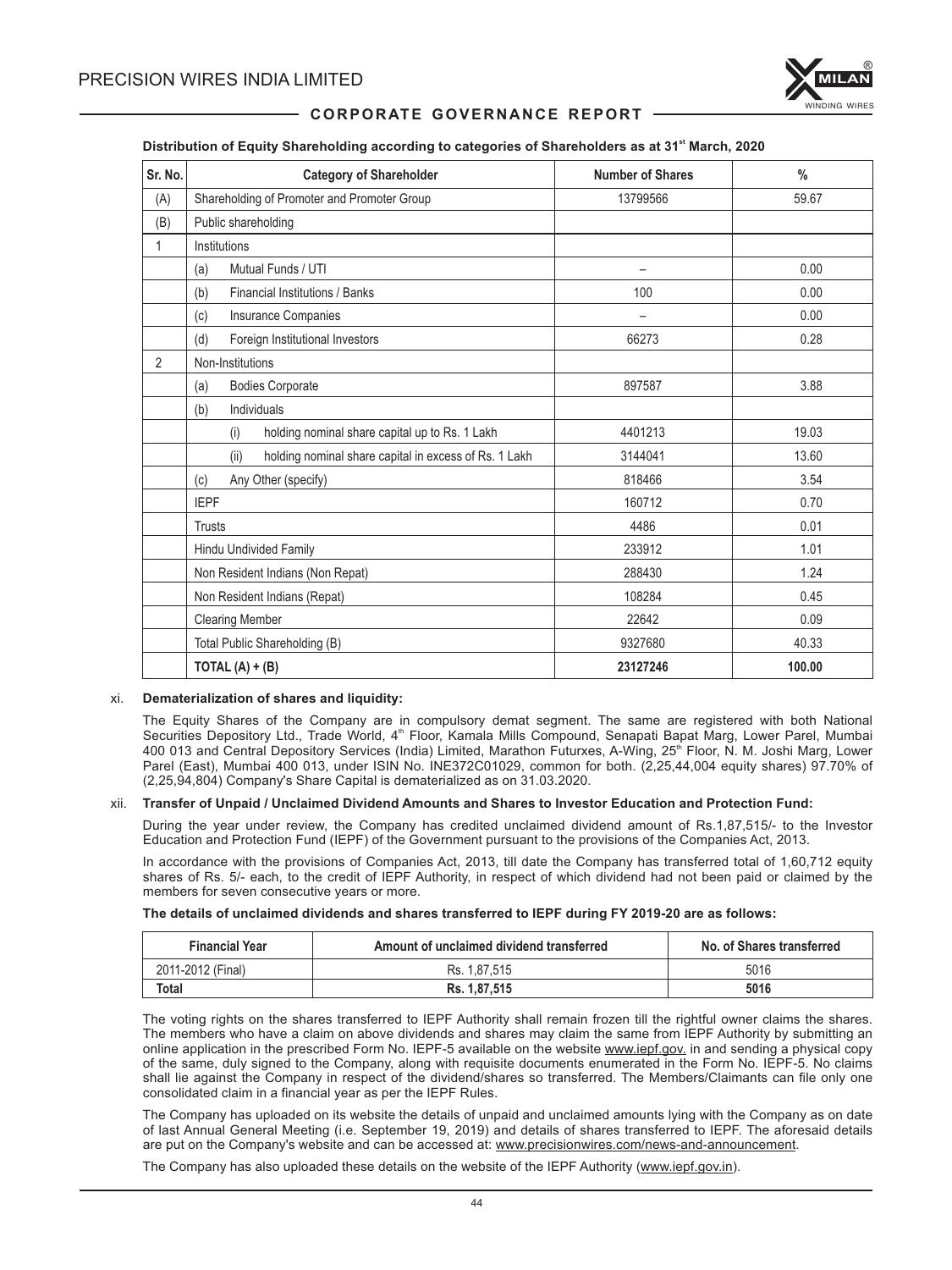The following tables give information relating to various outstanding dividends and the dates by which they can be claimed by the shareholders from the Company's Registrar and Transfer Agent:

| <b>Financial Year</b>               | <b>Date of Declaration</b> | *Last date for claiming unpaid dividend |
|-------------------------------------|----------------------------|-----------------------------------------|
| 2012-2013 (Interim)                 | 11-02-2013                 | 10-03-2020                              |
| 2012-2013 (Final)                   | 07-08-2013                 | 06-09-2020                              |
| 2013-2014 (1 <sup>st</sup> Interim) | 28-10-2013                 | 27-11-2020                              |
| 2013-2014 (2 <sup>nd</sup> Interim) | 12-02-2014                 | 11-03-2021                              |
| 2013-2014 (Final)                   | 29-09-2014                 | 28-10-2021                              |
| 2014-2015 (1 <sup>st</sup> Interim) | 13-11-2014                 | 12-12-2021                              |
| 2014-2015 (2 <sup>nd</sup> Interim) | 10-02-2015                 | 09-03-2022                              |
| 2014-2015 (Final)                   | 28-08-2015                 | 27-09-2022                              |
| 2015-2016 (1 <sup>st</sup> Interim) | 04-11-2015                 | 03-12-2022                              |
| 2015-2016 (2 <sup>nd</sup> Interim) | 09-02-2016                 | 08-03-2023                              |
| 2015-2016 (Final)                   | 28-09-2016                 | 27-10-2023                              |
| 2016-2017 (Interim)                 | 09-11-2016                 | 08-12-2023                              |
| 2016-2017 (Final)                   | 19-08-2017                 | 18-09-2024                              |
| 2017-2018 (Interim)                 | 12-02-2018                 | 14-03-2025                              |
| 2017-2018 (Final)                   | 08-09-2018                 | 08-10-2025                              |
| 2018-2019 (Interim)                 | 05-11-2018                 | 04-12-2025                              |
| 2018-19 (Final)                     | 19-09-2019                 | 17-10-2025                              |
| 2019-20 (Interim)                   | 12-11-2019                 | 10-12-2026                              |
| 2019-20 (2 <sup>nd</sup> Interim)   | 10-02-2020                 | 10-03-2027                              |

\* Indicative dates, Actual dates may vary.

#### xiii. **Outstanding GDRs / ADRs / Warrants and Convertible instruments etc -**

The Company has not issued any GDRs, ADRs, Warrants and Convertible Instruments during the financial year under review.

#### . **Plant Locations:** xiv

Unit I, Unit II (ATLAS WIRES, SILVASSA) & Unit 5 of the Company are located at Plot No. 125/2, Amli Hanuman (66KVA) Road, Silvassa 396 230 U.T. of Dadra & Nagar Haveli.

PALEJ UNIT (ATLAS WIRES) is located at Plot No. 3, GIDC, National Highway No. 8, Palej 392 220 Dist Bharuch, Gujarat.

#### xv. **Address for correspondence:**

For transfer / dematerialization of shares, and queries relating to share transfer etc., shareholders are requested to directly communicate with the Registrars and Transfer (R & T) Agents at the address given in para (viii) above. In case their issues are not resolved by R & T Agents in reasonable time, or for any other matter, they may communicate with the company at its Registered Office, at Saiman House, J.A. Raul Street, Sayani Road, Prabhadevi, Mumbai 400 025. Tel: 2437 6281 Fax: 2437 0687 Email: investorgrievances@pwil.net; mumbai@pwil.net.

#### xvi. **Affirmation and Disclosure:**

The Company has complied with all requirements specified in Regulation 17 to 27 of the Listing Regulations and also Clauses (b) to (i) of Regulation 46(2) relating to dissemination of information on the website of the Company. Following are the disclosure made on the website of the Company i.e. www.precisionwires.com.

- 1. Details of the business of the Company;
- 2. Terms and conditions of appointment of Independent Directors;<br>3. Composition of various Committees of Board of Directors:
- 3. Composition of various Committees of Board of Directors;
- 4. Code of Conduct for Board of Directors and Senior Management Personnel;
- 5. Details of establishment of vigil mechanism/Whistle Blower policy;
- 6. Criteria of making payments to Non-Executive Directors;
- 7. Policy on dealing with Related Party Transactions;
- 8. Details of familiarization programmes imparted to Independent Directors.

# **Compliance with the Discretionary Requirements under Listing Regulations**

The status of compliance with the non-mandatory requirements listed in Part E of Schedule II of the Listing Regulations is as under:

- a. Shri Mahendra Mehta the Executive Chairman maintains office at the Company's expense and is allowed reimbursement of expenses incurred in performance of his duties.
- b. The quarterly, half yearly and yearly Financial results are uploaded on the website of the Company under the weblink i.e. www.precisionwires.com.
- c. The financial statements of the Company are with unmodified audit opinion.
- d. The Internal Auditor of the Company directly reports to the Audit Committee on functional matters.

**For and on behalf of the Board**

**Mahendra R Mehta Chairman and Managing Director** <sup>th</sup> June, 2020 **DIN 00003558** the control of the control of the control of the control of the control of the control of the control of the control of the control of the control of the control of the control of the control

Mumbai, 27<sup>th</sup> June, 2020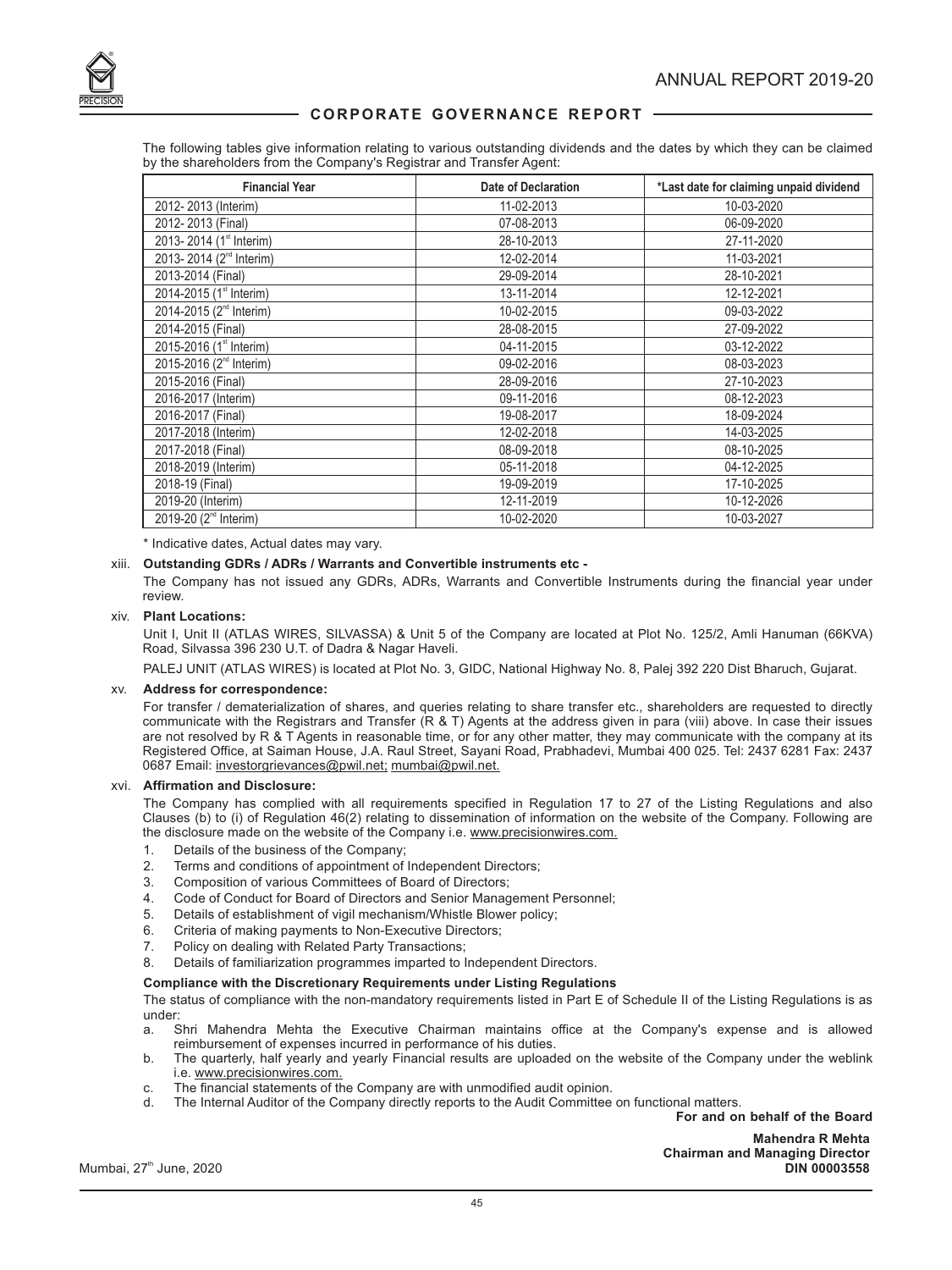

# **CEO/CFO Certification**

As required by Regulation 17(8) of the Listing Regulations with the Stock Exchange(s), we have certified to the Board that for the financial year ended March 31, 2020, the Company has complied with the requirement of the said Clause.

## **For PRECISION WIRES INDIA LIMITED**

**DIN: 00003624**

**Milan M. Mehta Mohandas Pai Chief Financial Officer** 

Mumbai,  $27<sup>th</sup>$  June, 2020

# **Declaration on Compliance of the Company's Code of Conduct**

This is to certify that the Company has adopted a Code of Conduct for the Members of the Board of Directors and Senior Management Personnel of the Company as provided under SEBI ( Listing Obligations and Disclosure Requirements) Regulations, 2015.

All the members of the Board and Senior Management Personnel of the Company have affirmed due observance of the said Code of Conduct in so far as it is applicable to them.

> **Mahendra R. Mehta Chairman and Managing Director DIN : 00003558**

Place : Mumbai, Date: 27<sup>th</sup> June, 2020

## **Certificate on compliance under clause 10 (i) of para C of Schedule V of the SEBI (Listing Obligations and Disclosure Requirements) Regulations, 2015**

# To,

# **PRECISION WIRES INDIA LIMITED** The Members of

In terms of clause 10 (i) of para C of Schedule V of the SEBI (Listing Obligations and Disclosure Requirements) Regulations, 2015, we hereby certify that none of the directors on the board of the company have been debarred or disqualified from being appointed or continuing as directors of companies by the Board/Ministry of Corporate Affairs or any such statutory authority.

**For Ragini Chokshi & Co.**

| Ragini Chokshi     |
|--------------------|
| (Partner)          |
| Mem. No: 2390      |
| <b>CP No: 1436</b> |
|                    |

# **AUDITOR'S CERTIFICATE REGARDING COMPLIANCE OF CONDITIONS OF CORPORATE GOVERNANCE**

## To the Members of **Precision Wires India Limited**

- 1. I have examined the compliance of conditions of Corporate Governance by Precision Wires India Limited, ("the Company") for the year ended March 31, 2020, as prescribed in regulations 17 to 27, 46(2) (b) to (i) and paragraphs C, D and E of Schedule V of Chapter IV of the SEBI (Listing Obligations and Disclosure Requirements) Regulations, 2015 ("Listing Regulations").
- 2. The compliance of conditions of Corporate Governance is the responsibility of the Company's management. My examination was limited to procedures and implementation thereof, as adopted by the Company for ensuring the compliance with the conditions of Corporate Governance. It is neither an audit nor an expression of opinion on the financial statements of the Company.
- 3. In my opinion and to the best of my information and according to the explanations given to me, I certify that the Company has complied with the conditions of Corporate Governance as stipulated in the above mentioned Listing Regulations for the year ended on 31<sup>st</sup> March, 2020.
- 4. I state that such compliance is neither an assurance as to the future viability of the Company nor of the efficiency or effectiveness with which the management has conducted the affairs of the Company.

Chartered Accountant Proprietor Membership No. 132282 **Parvathy Ganesh**

Mumbai, 27<sup>th</sup> June, 2020 UDIN : 20132282AAAAAG4902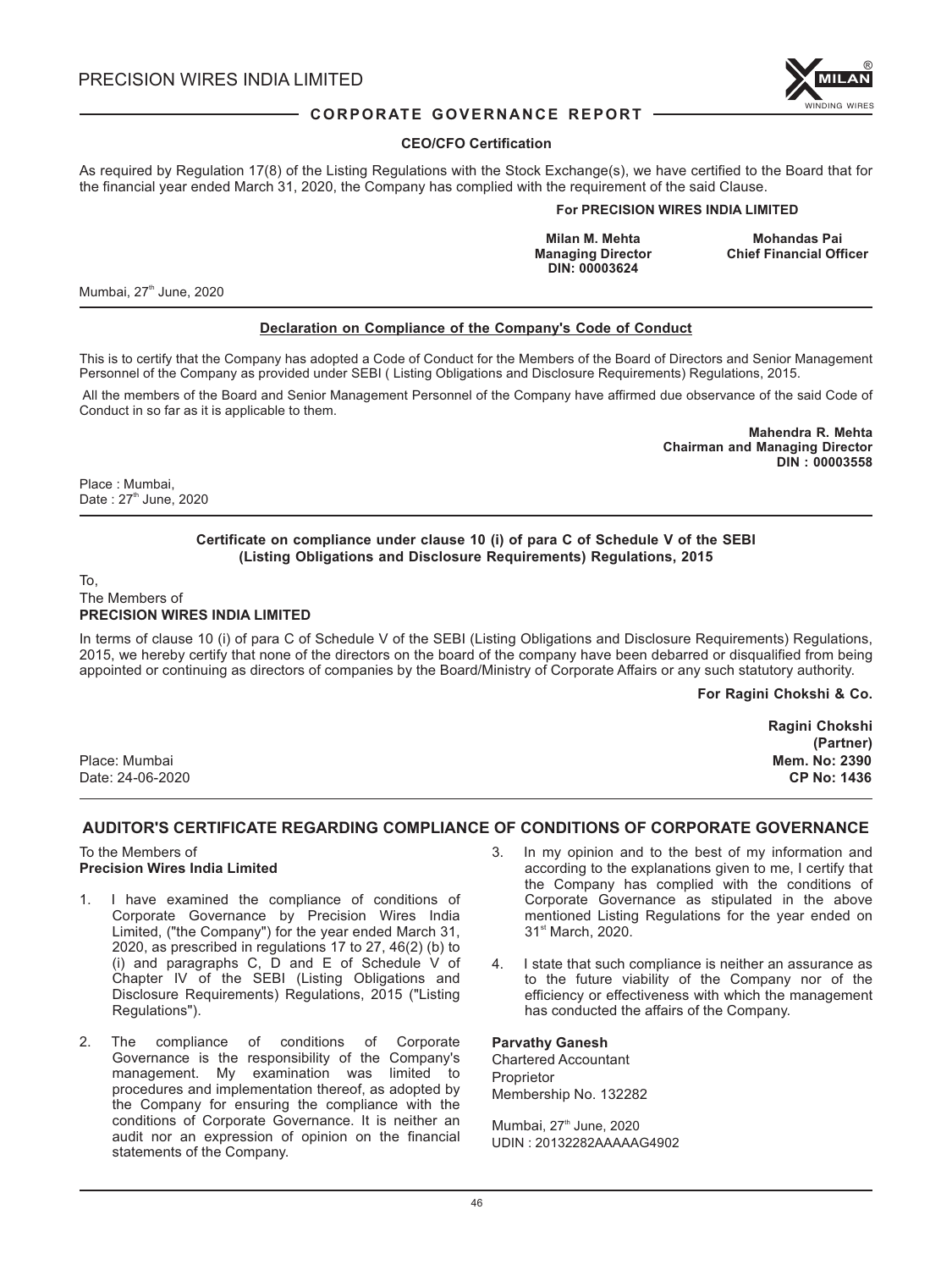

# **BUSINESS RESPONSIBILITY REPORT**

[See Regulation 34(2)(f)]

# **SECTIONA: GENERAL INFORMATIONABOUT THE COMPANY**

| Sr. No.        | <b>Particulars</b>                                                                               |                                                                                             |
|----------------|--------------------------------------------------------------------------------------------------|---------------------------------------------------------------------------------------------|
|                | Corporate Identity Number (CIN) of the Company                                                   | L31300MH1989PLC054356                                                                       |
| $\overline{2}$ | Name of the Company                                                                              | <b>Precision Wires India Limited</b>                                                        |
| 3              | Registered address                                                                               | Saiman House, J.A. Raul Street, Off Sayani Road, Prabhadevi, Mumbai-400 025                 |
| 4              | Website                                                                                          | www.precisionwires.com                                                                      |
| 5              | E-mail id                                                                                        | mumbai@pwil.net                                                                             |
| 6              | Financial Year reported                                                                          | Year ended 31st March, 2020                                                                 |
|                | Sector(s) that the Company is engaged in<br>(industrial activity code-wise)                      | Insulated Enamelled Wires And Other Insulated Electric Conductors<br><b>NIC Code: 27320</b> |
| 8              | List three key products/services that the Company<br>manufactures/provides (as in balance sheet) | All types of winding wires made of copper.                                                  |
| 9              | Total number of locations where business activity<br>is undertaken by the Company                |                                                                                             |
|                | a. Number of International Locations<br>(Provide details of major 5)                             | <b>NIL</b>                                                                                  |
|                | <b>Number of National Locations</b><br>b.                                                        | UT DNH, Gujarat, Maharashtra, Chennai, Tamil Nadu, U.P., Karnataka                          |
| 10             | Markets served by the Company -<br>Local/State/National/International                            | <b>Domestic and Exports</b>                                                                 |

## **SECTION B: FINANCIAL DETAILS OF THE COMPANY**

(Rs. in Lakhs)

- 1. Paid up Capital (INR): 1156.44.
- 2. Total Turnover (Net of GST) (INR): 152581.45.
- 3. Total profit after taxes (INR): 3182.44.
- 4. Total Spending on Corporate Social Responsibility (CSR) as percentage of profit after tax (%): 0.38% (Out of Rs. 1,04,04,303, only Rs. 15,94,371 has been spent which was provided for FY 2019-20).
- 5. List of activities in which expenditure in 4 above has been incurred:
	- (a) Rural Development Projects-development of primary health care, Education of underprivileged.
	- (b) Contribution to Swach Kosh and Prime Minister National Relief fund.
	- (c) for promoting education for enabling youths / children, women and elderly persons with disabilities by enhancing vocational skills.

## **SECTION C: OTHER DETAILS**

- 1. Does the Company have any Subsidiary Company / Companies?
	- No
- 2. Do the Subsidiary Company/Companies participate in the BR Initiatives of the parent company? If yes, then indicate the number of such subsidiary company(s).
	- Not Applicable
- 3. Do any other entity/entities (e.g. suppliers, distributors etc.) that the Company does business with, participate in the BR initiatives of the Company? If yes, then indicate the percentage of such entity/entities? [Less than 30%, 30-60%, More than 60%].
	- Not Applicable

# **SECTION D: BUSINESS RESPONSIBILITY(BR) INFORMATION**

- 1. Details of Director/Directors responsible for BR
	- a. Details of the Director/Director responsible for implementation of the BR policy/policies.

| Sr. No. | <b>Particulars</b> | <b>Details</b>           |
|---------|--------------------|--------------------------|
|         | <b>DIN Number</b>  | 00003558                 |
|         | Name               | Shri Mahendra Mehta      |
|         | Designation        | <b>Managing Director</b> |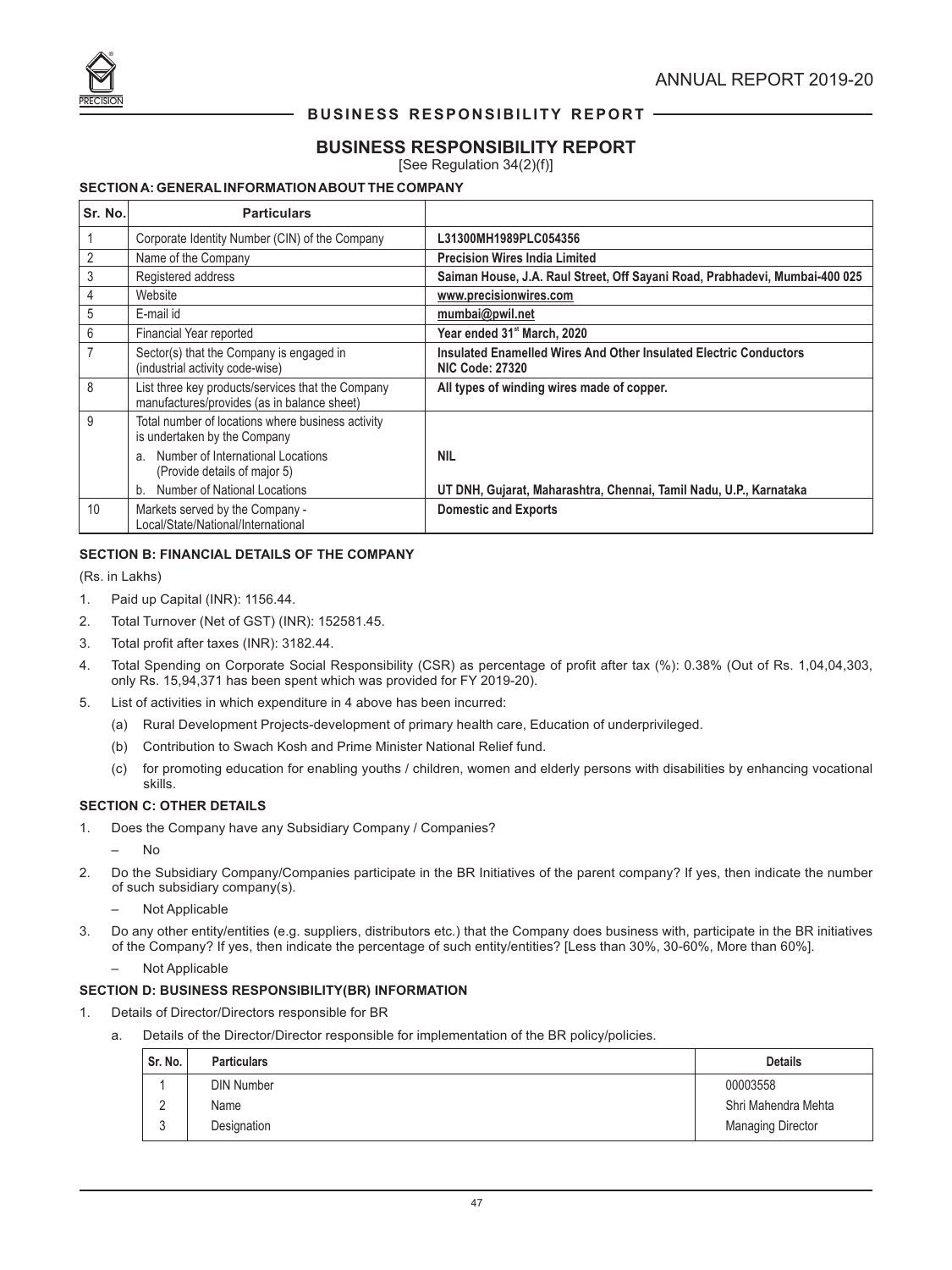

## b. Details of the BR head:

| Sr. No. | <b>Particulars</b>         | <b>Details</b>           |
|---------|----------------------------|--------------------------|
|         | DIN Number (if applicable) | 00003624                 |
| -       | Name                       | Shri Milan M. Mehta      |
| J       | Designation                | <b>Managing Director</b> |
| 4       | Telephone number           | 022-24376281             |
| b       | e-mail id                  | mumbai@pwil.net          |

2. Principle-wise (as per NVGs) BR Policy/policies (Reply in Y/N)

The National Voluntary Guidelines on Social, Environmental and Economic Responsibilities of Business (NVGs) released by the Ministry of Corporate Affairs has adopted nine areas of Business Responsibility. These briefly are as follows:

P1 Business should conduct and govern themselves with ethics, Transparency and Accountability.

P2 Businesses should provide goods and services that are safe and contribute to sustain ability throughout their life cycle.

P3 Businesses should promote the well-being of all employees.

P4 Businesses should respect the interests of, and be responsive towards all stakeholders, especially those who are disadvantaged, vulnerable and marginalized.

P5 Businesses should respect and promote human rights

P6 Business should respect, protect, and make efforts to restore the environment.

P7 Businesses, when engaged in influencing public and regulatory policy, should do so in a responsible manner.

P8 Businesses should support inclusive growth and equitable development.

P9 Businesses should engage with and provide value to their customers and consumers in a responsible manner.

| No.            | Questions                                                                                                                                                        | P                                                                                                                                                  | P<br>2                                                                                                                                                             | P<br>3 | P<br>4 | P<br>5    | P<br>6 | P |   |        |
|----------------|------------------------------------------------------------------------------------------------------------------------------------------------------------------|----------------------------------------------------------------------------------------------------------------------------------------------------|--------------------------------------------------------------------------------------------------------------------------------------------------------------------|--------|--------|-----------|--------|---|---|--------|
|                | Do you have a policy/ policies for.                                                                                                                              | Υ                                                                                                                                                  | Υ                                                                                                                                                                  | ٧      | Υ      | Υ         | γ      | γ | Υ | Υ      |
| $\overline{2}$ | Has the policy being formulated in consultation<br>with the relevant stakeholders?                                                                               | γ                                                                                                                                                  | γ                                                                                                                                                                  | ٧      | Υ      | Υ         | Υ      | γ | Υ | $\vee$ |
| 3              | Does the policy conform to any national / international<br>standards? If yes, specify? (50 words)                                                                |                                                                                                                                                    | Yes, the policies/practices are in conformance to the National<br>Voluntary Guidelines (NVGs) issued by the Ministry of<br>Corporate Affairs, Government of India. |        |        |           |        |   |   |        |
| 4              | Has the policy being approved by the Board? if yes, has it been signed<br>by MD/Owner/CEO/appropriate Board Director?                                            |                                                                                                                                                    |                                                                                                                                                                    |        | γ      |           |        |   |   |        |
| 5              | Does the company have a specified committee of the Board/Director/<br>Official to oversee the implementation of the policy?                                      | Υ                                                                                                                                                  | Υ                                                                                                                                                                  | Υ      | Υ      | Υ         | Υ      | Υ | Υ |        |
| 6              | Indicate the link for the policy to be viewed online?                                                                                                            |                                                                                                                                                    | http://precisionwires.com/news-and-announcement/<br>http://precisionwires.com/code-of-conduct/                                                                     |        |        |           |        |   |   |        |
| $\overline{7}$ | Has the policy been formally communicated to all relevant internal and<br>external stakeholders?                                                                 | Yes. Policies are communicated to internal stakeholders.<br>Wherever required, the policies are also communicated<br>to the external stakeholders. |                                                                                                                                                                    |        |        |           |        |   |   |        |
| 8              | Does the company have in-house structure to implement<br>the policy/ policies.                                                                                   | ν                                                                                                                                                  | v                                                                                                                                                                  |        | ٧      | ٧         | γ      |   |   |        |
| 9              | Does the Company have a grievance redressal mechanism related<br>to the policy/ policies to address stakeholders' grievances related<br>to the policy/ policies? | Υ                                                                                                                                                  | Υ                                                                                                                                                                  | Υ      | Υ      | <b>NA</b> | Υ      | Υ | Υ |        |
| 10             | Has the company carried out independent audit/ evaluation of the<br>working of this policy by an internal or external agency?                                    | γ                                                                                                                                                  |                                                                                                                                                                    | γ      | Υ      | Υ         | Υ      | γ | Υ |        |

**Note: The policies relating to Safe and Sustainable services, Human Rights and Customer relations are embedded in the Company's Vision, Mission, Values, Strategic Principles, and the Company's Code of Conduct.**

### 2a. **If answer to the question at serial number 1 against any principle, is 'No', please explain why: (Tick up to 2 options)**

| No. | Questions                                                                                                                            | o |  | P            | 6 |  |  |
|-----|--------------------------------------------------------------------------------------------------------------------------------------|---|--|--------------|---|--|--|
|     | The company has not understood the Principles                                                                                        |   |  | v            |   |  |  |
| 2   | The company is not at a stage where it finds itself in a position to formulate<br>and implement the policies on specified principles |   |  | v            |   |  |  |
| 3   | The company does not have financial or manpower resources available<br>for the task                                                  |   |  |              |   |  |  |
|     | It is planned to be done within next 6 months                                                                                        |   |  | $\checkmark$ |   |  |  |
| 5   | It is planned to be done within the next 1 year                                                                                      |   |  | v            |   |  |  |
| 6   | Any other reason (please specify)                                                                                                    |   |  | v            |   |  |  |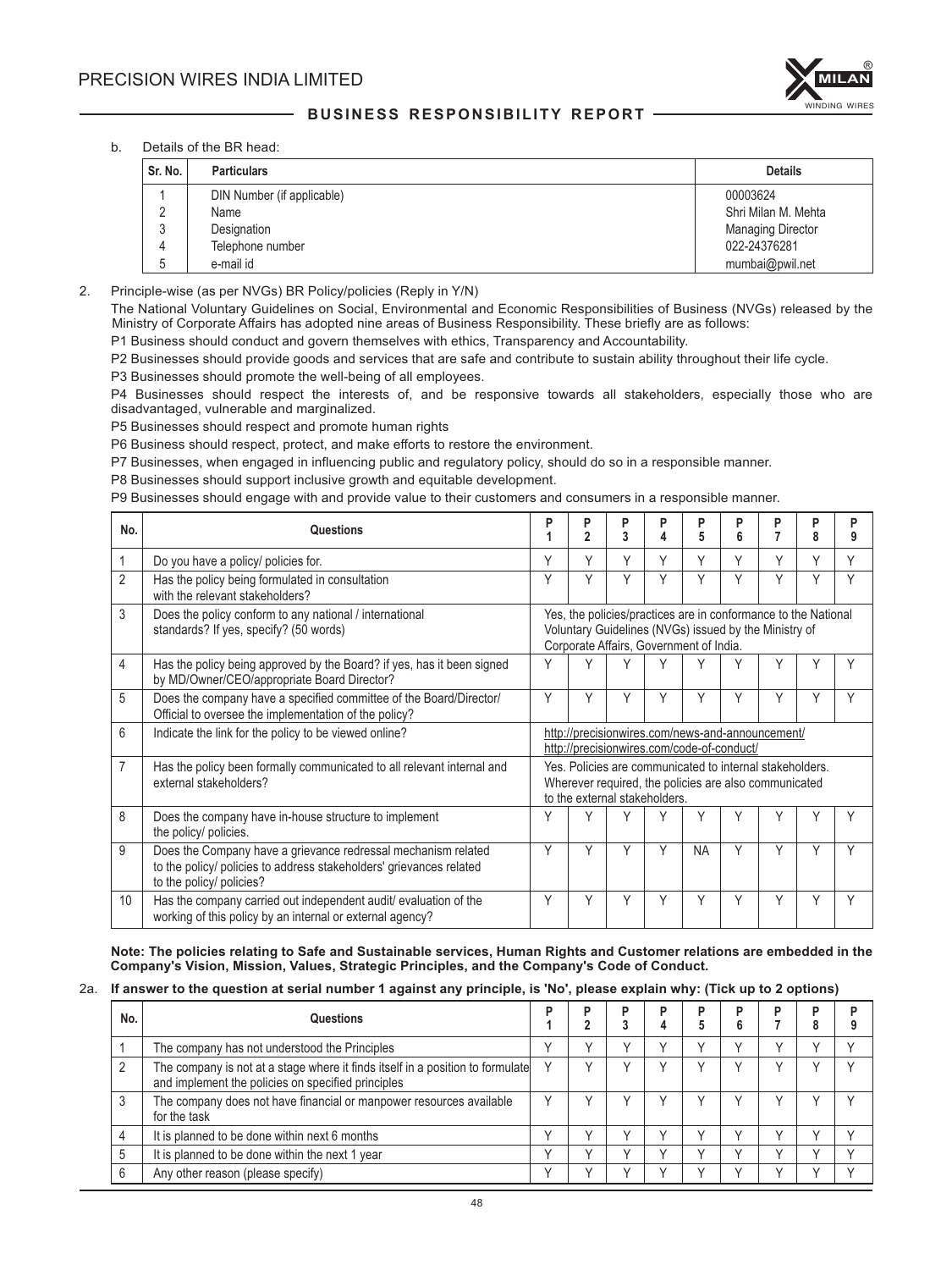

#### **Governance related to BR**

- (a) **Indicate the frequency with which the Board of Directors, Committee of the Board or CEO to assess the BR performance of the Company. Within 3 months, 3-6 months, Annually, More than 1 year**
	- **Annually**
- (b) **Does the Company publish a BR or a Sustainability Report? What is the hyperlink for viewing this report? How frequently it is published?**
	- Company Strives to take steps wherever possible for a long terms sustainability by following various polices, since this matter is about publishing the same in the website of the Company, has been notified by the authority recently for the first time, we shall do the needful.

#### **SECTION E: PRINCIPLE-WISE PERFORMANCE**

#### **PRINCIPLE 1: BUSINESSES SHOULD CONDUCT AND GOVERN THEMSELVES WITH ETHICS, TRANSPARENCY AND ACCOUNTABILITY**

Precision Wires India Limited ("The Company") is committed to conducting its business in accordance with the applicable laws, rules and regulations and with highest standards of business ethics. The Company has in place the Code of Conduct ("Code") for its Directors and Senior Management Personnel and their confirmations to the Code is obtained by the Company on periodical basis. No Complaints linked to the Code of Conduct adherence were received in the reporting year.

This Policy is intended to provide guidance and help in recognizing and dealing with ethical issues, provide mechanisms to report unethical conduct, and to help foster a culture of honesty and accountability. The objective is to encourage the highest standards of ethical conduct, transparency and accountability while dealing with the stakeholders.

The Company has put in place a Whistle Blower Policy, which lays down the process to report any unethical behavior or violation of the Code of Conduct. Employees can report to the Management any instances of unethical behavior, or suspected fraud or violation of the Code of Conduct or ethics policy. Adequate measures are in place to ensure safeguards against victimization for employees who report any unethical behavior.

1. **Does the policy relating to ethics, bribery and corruption cover only the company? Yes/No. Does it extend to the Group/Joint Ventures/ Suppliers/Contractors/NGOs/Others?**

Company's Code of Business Conduct and Ethics are laid out for Board members and Senior Management personnel. Board members and Senior Management personnel affirm compliance to the code on annual basis, including during last financial year. The philosophy of the company in relation to Corporate Governance is to ensure transparent disclosures and reporting that conforms fully to laws, regulations and guidelines, and to promote ethical conduct throughout the organization with the primary objective of enhancing shareholders' value while being a responsible corporate citizen.

2. **How many stakeholder complaints have been received in the past financial year and what percentage was satisfactorily resolved by the management? If so, provide details thereof, in about 50 words or so.**

Precision Wires has taken significant steps to ensure that its members understand and practice our Code of Conduct. The Company has internal and external mechanism of investigation for all complaints as it has a significant bearing on the individual and the organization.

In the financial year 2019-2020, - Nothing is pending

#### **PRINCIPLE 2: BUSINESS SHOULD PROVIDE GOODS AND SERVICES THAT ARE SAFE AND CONTRIBUTE TO SUSTAIN ABILITY THROUGHOUT THEIR LIFE CYCLE**

The Company is a firm believer in the philosophy that aligning business actions with sustainability goals ensures long-term growth for the Company. It recognizes that its business operations are dependent on the natural environment while simultaneously impacting it. Thus, it invests time and resources to ensure safety and resource efficiency at all stages of the product life, including product development, plant operations and supply chain management The Company always recognizes and respects the rights of people who may be owners of traditional knowledge, and other forms of intellectual property within best business practice.

- 1. **List up to 3 of your products or services whose design has incorporated social or environmental concerns, risks and/or opportunities.**
	- a. Insulated Enamelled Wires and b. Other Insulated Electric Conductors
- 2. **For each such product, provide the following details in respect of resource use (energy, water, raw material etc.) per unit of Product (optional):**
	- a. Reduction during sourcing/production/distribution achieved since the previous year throughout the value chain?
	- b. Reduction during usage by consumers (energy, water) has been achieved since the previous year?

Our principal input received from large scale domestic supplier on wooden pallets, so far as possible the same are re-used. Water as far as possible is recycled. We have installed 375KW solar energy plant this year. However quantification of resources usage per unit of product/ service is difficult for our Company.

#### 3. **Does the company have procedures in place for sustainable sourcing (including transportation)?**

a. If yes, what percentage of your inputs was sourced sustainably? Also, provide details thereof, in about 50 words or so.

More than 75% of our primary inputs are purchased mostly from large scale domestic producers, who adhere to environmental protection. Our imports are also from large international suppliers/ manufacturers.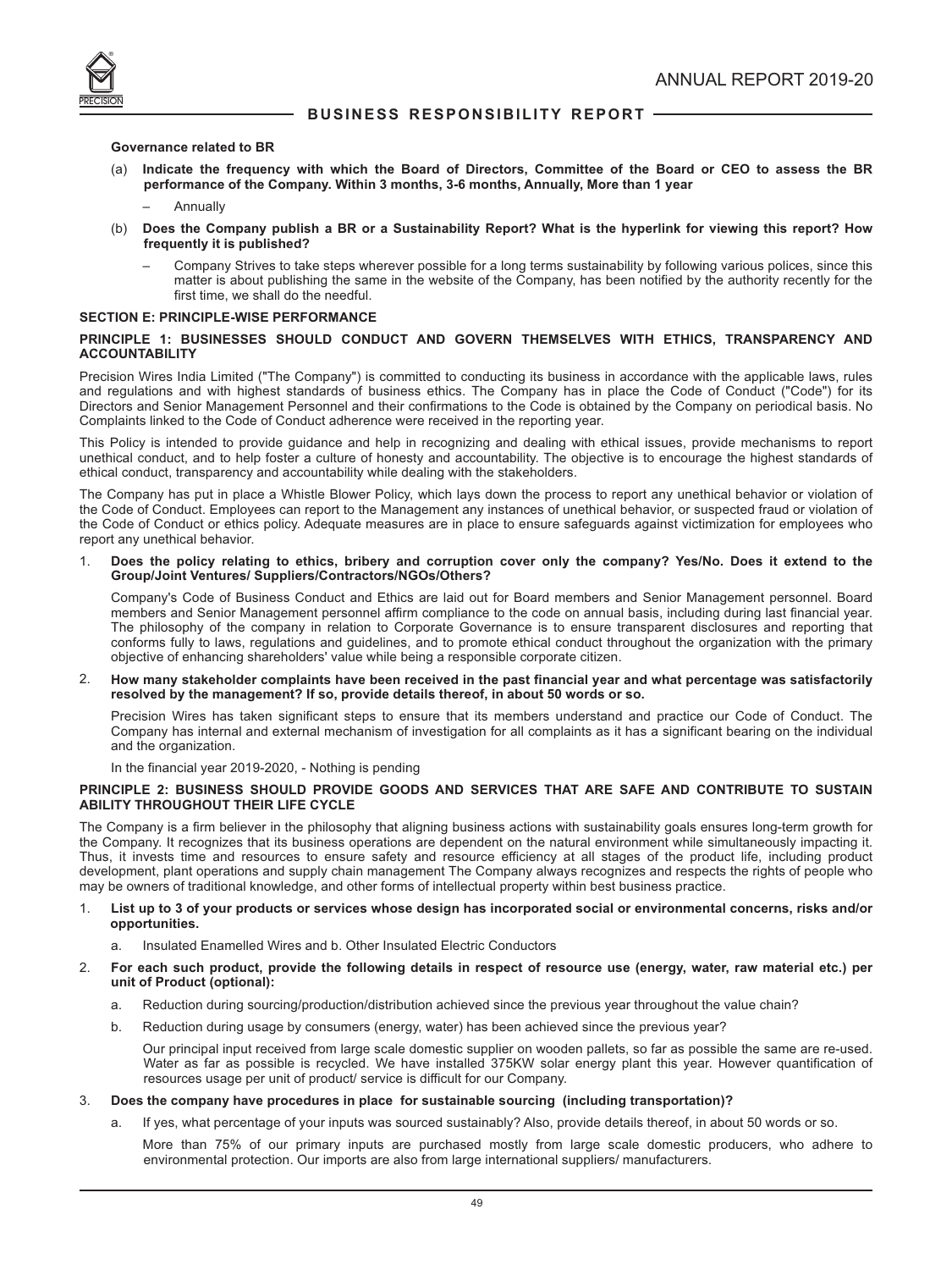

4. **Has the company taken any steps to procure goods and services from local & small producers, including communities surrounding their place of work? If yes, what steps have been taken to improve their capacity and capability of local and small vendors?**

Yes, honest and efficient local transporters are encouraged and in some instances we assist them financially.

Small producers are generally our service providers or packing material suppliers, with whom we interact regularly.

5. **Does the company have a mechanism to recycle products and waste? If yes what is the percentage of recycling of products and waste (separately as <5%, 5-10%, >10%). Also, provide details thereof, in about 50 words or so.**

Please refer the above-mentioned paragraphs, We are continuously training the manpower during the year under review in the matter of hazardous and non hazardous waste collection guideline and reduction thereof.

As stated in the forgoing paragraphs we recycle water used so far possible. Water used also for wooden pallets and some packing material including palates and drums are re used multiple times till technically acceptable to the Customers.

## **PRINCIPLE 3: BUSINESSES SHOULD PROMOTE THE WELL BEING OF ALL**

The Company believes in continuous improvement to meet the challenges of tomorrow. One of the important and greatest asset is our employees who more ensures that day to day challenges are effectively met towards conquering the Corporate Overview Statutory Reports Financial Statements day to day challenges. We have created a safe, positive work environment that nurtures a high performance culture in our journey to be one of the best Products Company.

The company has a policy on 'Prevention of Sexual Harassment at Workplace'(POSH) and maternity leave policy in place to ensure the safety and security of women employees. We also celebrate International Women's Day as part of one of our women workforce engagement. We have arranged awareness programs, and other training programs to ensure a congenial work atmosphere. No Complaints received during the year under review.

| Sr. No. | Category                                                                                                                                                                                               | Response                |
|---------|--------------------------------------------------------------------------------------------------------------------------------------------------------------------------------------------------------|-------------------------|
|         | Total number of employees                                                                                                                                                                              | 588                     |
|         | Total numbers of employees hired on temporary/contractual/casual basis                                                                                                                                 | 67 Employee-Contractual |
|         | Total number of permanent women employees                                                                                                                                                              | 10                      |
|         | Total number of permanent employees with disabilities                                                                                                                                                  | No Disable Employee     |
|         | Do you have employee association that is recognized by management?                                                                                                                                     |                         |
|         | What percentages of your permanent employees are members of this recognized employee association?                                                                                                      |                         |
|         | Please indicate the Number of complaints relating to child labour, forced labour, involuntary labour, sexual<br>harassment in the last financial year and pending, as on the end of the financial year | None.                   |

#### 1. **Please indicate the number of complaints relating to child labour, forced labour, involuntary labour, and sexual harassment in the last financial year and pending, as on the end of the financial year?**

We don't have any women employee at our factories. At Mumbai office we have some women employees. There are no sexual harassment complaints received by management during the year. As required we have in place a Committee called Internal Compliant Committee relating to sexual harassment of women at workplace. We have three women employee and male to monitor the matters. One of such person is Company secretary who is qualified lawyer.

#### 2. **What percentage of you under mentioned employees were given safety & skill up-gradation training in the last year?**

All our factory workers are provided with safety shoes and hand gloves, wherever required.

#### **PRINCIPLE 4: BUSINESS SHOULD RESPECT THE INTERESTS OF AND BE RESPONSIVE TOWARDS ALL STAKEHOLDERS, ESPECIALLY THOSE WHO ARE DISADVANTAGED, VULNERABLE AND MARIGNALIZED.**

The Company remains deeply concerned about the healthy engagement with its various stakeholders like employees, suppliers, stockiest, dealers, customers, shareholders / investors, communities surrounding the operations and Government / regulatory authorities. The Company continues its engagement with them through various mechanisms such as supplier/vendor meets, customer/employee satisfaction surveys, investor forums, consultations with local communities etc. The Company strives to encourage that there is no discrimination against socially disadvantaged sections in the work place. The Company makes its best efforts to balance between needs of multiple stakeholders in the best possible manner.

The Company provides and initial amount as a grant to factory employee for the child education and also interest free loan up to a particular threshold.

#### 1. **Has the company mapped its internal and external stakeholders?**

Yes.

#### 2. **Out of the above, has the company identified the disadvantaged, vulnerable & marginalized stakeholders.**

The complaints from small stakeholders are expeditiously attended. Regular dividend amount is paid to disadvantage, vulnerable and margilised stakeholder at time. At AGM regardless of the number of shares held the company endeavors to answer such stakeholders to their satisfaction. As CSR imitative Company prefers to contribute to the institution including NGO and purpose eligible as per CSR Act.

The Company has mapped disadvantaged, vulnerable and marginalized stakeholders, and is actively working with them towards inclusive growth. As part of the CSR initiatives, Company is running education and collaborating with NGO's to help the less fortunate in society.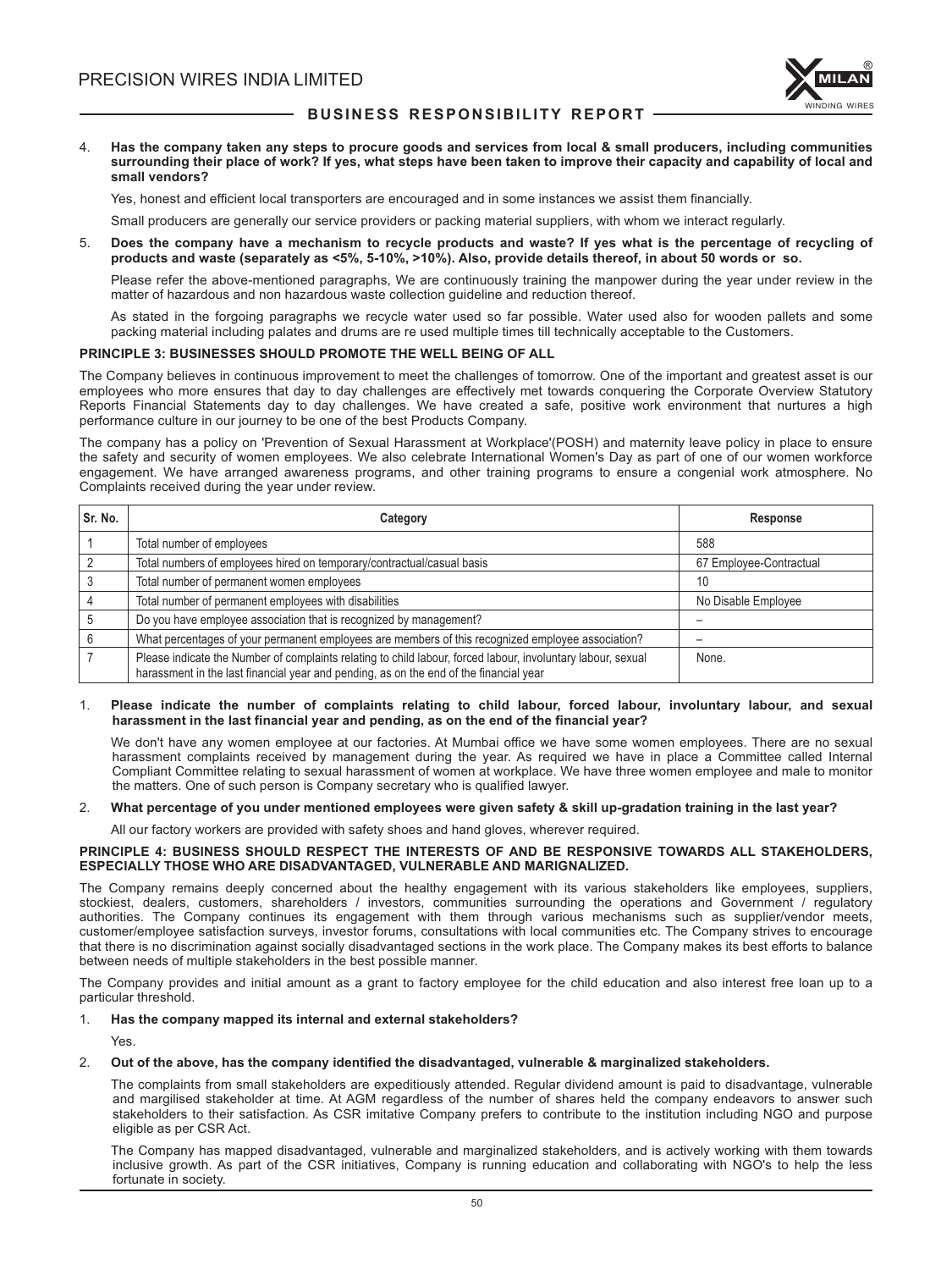

3. **Are there any special initiatives taken by the company to engage with the disadvantaged, vulnerable and marginalized stakeholders. If so, provide details thereof, in about 50 words or so**

Yes, As a special initiative the Company has during the year constructed a primary health centre in rural area in DNH and handed over the possession to local administration.

## **PRINCIPLE 5: BUSINESSES SHOULD RESPECT AND PROMOTE HUMAN RIGHTS**

The Company is dedicated to uphold the human rights of all its internal and external stakeholders. It ensures compliance with all applicable laws pertaining to human rights. A legal compliance report is submitted to the Company's Board of Directors on a quarterly basis. There were no complaints on violation of human rights in the year 2019-20. Grievance Redressal Mechanism is a part and parcel of the machinery of any administration. No administration can claim to be accountable, responsive and user-friendly unless it has established an efficient and effective grievance redress mechanism. The Company has in place, an effective grievance redressal mechanism, to ensure the safety and security of its customers and employees.

1. **Does the policy of the Company on human rights cover only the Company or extend to the Group / Joint Ventures / Suppliers / Contractors / Others?**

We respect the human rights, the Company has not received any complaints in these regard during the year under review.

2. **How many stakeholders' complaints have been received in the past financial year and what percent was satisfactorily resolved by the management?**

The company is committed to upholding dignity of every individual engaged or associated with it. In financial Year 2019-20, no stakeholders' complaint is pending as 31<sup>st</sup> March, 2020.

#### **PRINCIPLE 6: BUSINESS SHOULD RESPECT, PROTECT AND MAKE EFFORTS TO RESTORE THE ENVIRONMENT**

The Company continually strives to minimize the environmental impact of its operations through sustainable practices and responsible use of natural resources. Further, it is committed to creating and preserving a clean environment and society. The Company is dedicated to the continual improvement of its safety, occupational health and environmental performance. It continues to remain in full compliance with all applicable regulations and believes in providing a safe and healthy working environment by promoting good physical working conditions, standards of hygiene, housekeeping and preservation of the environment.

1. **Does the policy related to Principle 6 cover only the company or extends to the Group / Joint Ventures / Suppliers / Contractors / NGOs / others.**

The policy covers the Company and all its branches.

2. **Does the company have strategies/ initiatives to address global environmental issues such as climate change, global warming, etc? Y/N. If yes, please give hyperlink for webpage etc.**

The Company Precision Wires India Limited (PWIL) has during the year attain to the waste management issue and trained the concerned the manpower. We have installed 375 KW solar power plant.

#### 3. **Does the company identify and assess potential environmental risks? Y/N**

Yes, the Company identifies such matters and applies for and receives regularly required permission under environmental matters such as pollution, waste management etc.

4. **Does the company have any project related to Clean Development Mechanism? If so, provide details thereof, in about 50 words or so. Also, if Yes, whether any environmental compliance report is filed?**

Yes, for the inhouse testing of waste water and hazardous waste is sent out to government approved agency for disposal.

5. **Has the company undertaken any other initiatives on - clean technology, energy efficiency, renewable energy, etc. Y/N. If yes, please give hyperlink for web page etc.**

Yes, Company would like to plan further additional 400 KW solar power plant.

6. **Are the Emissions/Waste generated by the company within the permissible limits given by CPCB/SPCB for the financial year being reported?**

Yes.

7. **Number of show cause / legal notices received from CPCB/ SPCB which are pending (i.e. not resolved to satisfaction) as on end of financial year.**

**None** 

#### **PRINCIPLE 7: BUSINESSES, WHEN ENGAGED IN INFLUENCING PUBLIC AND REGULATORY POLICY, SHOULD DO SO IN A RESPONSIBLE MANNER**

Businesses, while pursuing policy advocacy, must ensure that their advocacy positions are consistent with the Principles and Core Elements contained in these Guidelines. To the extent possible, businesses should utilize the trade and industry chambers and associations and other such collective platforms to undertake such policy advocacy.

1. **Is your Company a member of any trade and chamber or association? If yes, name only the ones that your business deals with.**

Yes, Winding Wires Association of India and IEEMA etc.

2. **Have you advocated / lobbied through above associations for the advancement or improvement of public good? Yes/ No if yes specify the broad areas.**

Yes, for the Policy matters as mentioned above.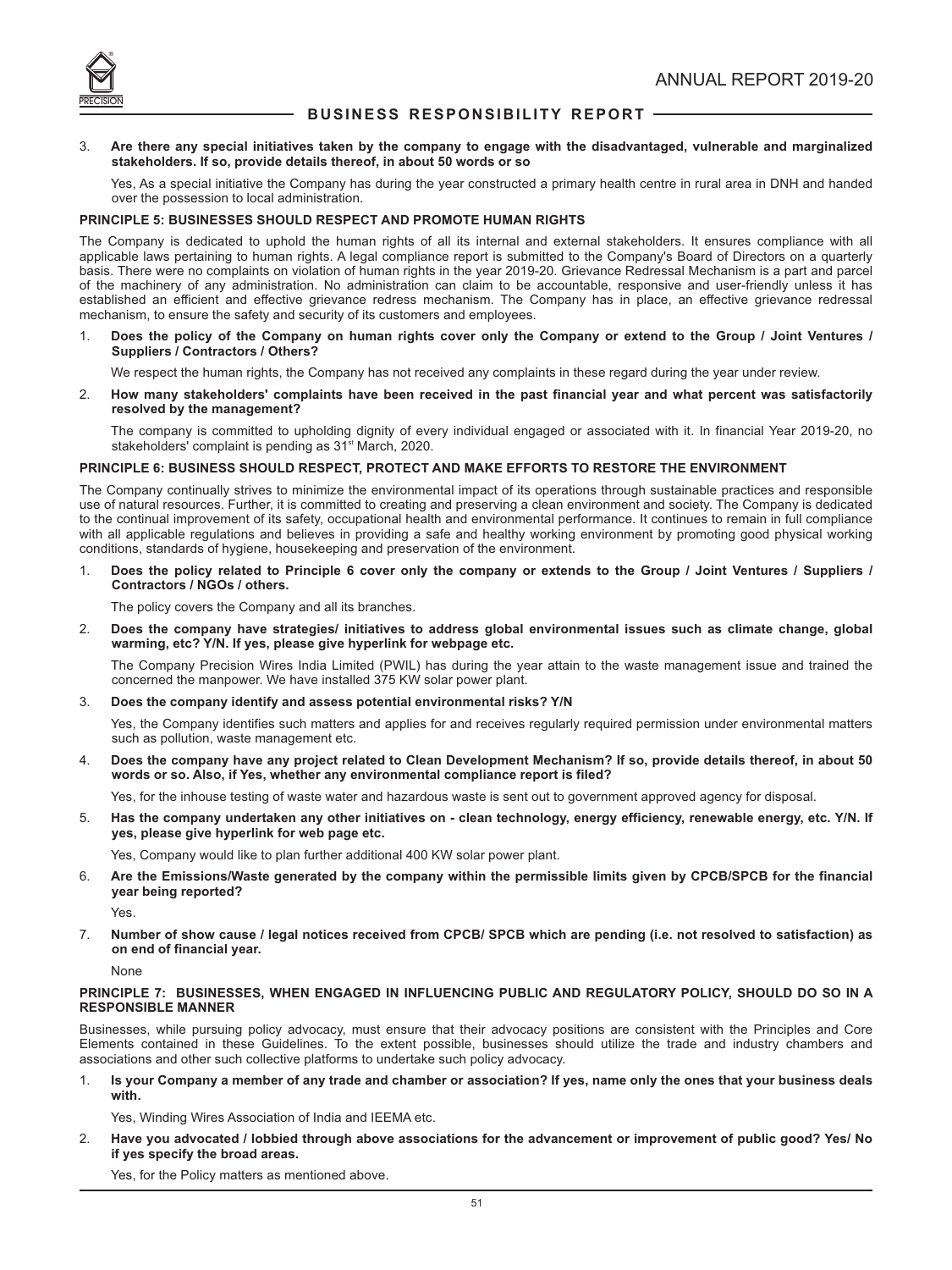

## **PRINCIPLE 8: BUSINESSES SHOULD SUPPORT INCLUSIVE GROWTH AND EQUITABLE DEVELOPMENT**

- a. Businesses should understand their impact on social and economic development, and respond through appropriate action to minimize the negative impacts.
- b. Businesses should innovate and invest in products, technologies and processes that promote the wellbeing of society.
- c. Businesses should make efforts to complement and support the development priorities at local and national levels, and assure appropriate resettlement and rehabilitation of communities who have been displaced owing to their business operations.
	- Businesses operating in regions that are underdeveloped should be especially sensitive to local concerns.
	- **Does the company have specified programmes / initiatives / projects in pursuit of the policy related to Principle 8? If yes details thereof.** 1.
		- Precision Wires primary focus, from CSR perspective, is on education, healthcare services, under privileged / less privileged and environment sustainability activities. All activities undertaken are as per the list of activities specified in Schedule VII of the Companies Act 2013.
	- **Are the programmes / projects undertaken through in-house team/own foundation / external NGO / government structures/any other organization?** 2.
		- Through government structure / NGO / Institutions eligible under CSR and b. Directly.
	- **Have you done any impact assessment of your initiative?** 3.
		- Not so far.
	- **What is your company's direct contribution to community development projects Amount in INR and the details of the projects undertaken. The Company majorly contributed in the following areas in relation to community** 4. **development project:**
		- As desired by DNH authority a Primary Health Centre has been constructed costing to Rs. 37,75,533.
		- Aid for the education rural areas (P.roy's Institution) Amounting to Rs. 2,50,000.
	- **Have you taken steps to ensure that this community development initiative is successfully adopted by the community? Please explain in 50 words, or so.** 5.
		- Yes, Major contribution done by us is recognized by major NGO, Institutions and Government Body.

#### **PRINCIPLE 9: BUSINESSES SHOULD ENGAGE WITH AND PROVIDE VALUE TO THEIR CUSTOMERS AND CONSUMERS IN A RESPONSIBLE MANNER**

- a. Businesses, while serving the needs of their customers, should take into account the overall well-being of the customers and that of society.
- b. Businesses should ensure that they do not restrict the freedom of choice and free competition in any manner while designing, promoting and selling their products.
- c. Businesses should disclose all information truthfully and factually, through labelling and other means, including the risks to the individual, to society and to the planet from the use of the products, so that the customers can exercise their freedom to consume in a responsible manner. Where required, businesses should also educate their customers on the safe and responsible usage of their products and services.
- d. Businesses should promote and advertise their products in ways that do not mislead or confuse the consumers or violate any of the principles in these Guidelines.
- e. Businesses should exercise due care and caution while providing goods and services that result in over exploitation of natural resources or lead to excessive conspicuous consumption.

Businesses should provide adequate grievance handling mechanisms to address customer concerns and feedback.

#### **What percentage of customer complaints/consumer cases are pending as on the end of financial year.** 1.

- Generally the customers complaints received are promptly attended to and wherever necessary our factory representative is deputed to customer.
- **Does the company display product information on the product label, over and above what is mandated as per local laws? Yes/No/N.A. /Remarks (additional information)** 2.

– YES

3. Is there any case filed by any stakeholder against the company regarding unfair trade practices, irresponsible advertising and/or anti-competitive behavior during the last five years and pending as on end of financial year. If so, provide details thereof, in about 50 words or so.

 $N<sub>0</sub>$ 

- **Did your company carry out any consumer survey/ consumer Satisfaction.** 4.
	- Ours products are for application/use as industrial input.

**For and on behalf of the Board,**

**Mahendra R. Mehta,** Chairman and Managing Director DIN: 00003558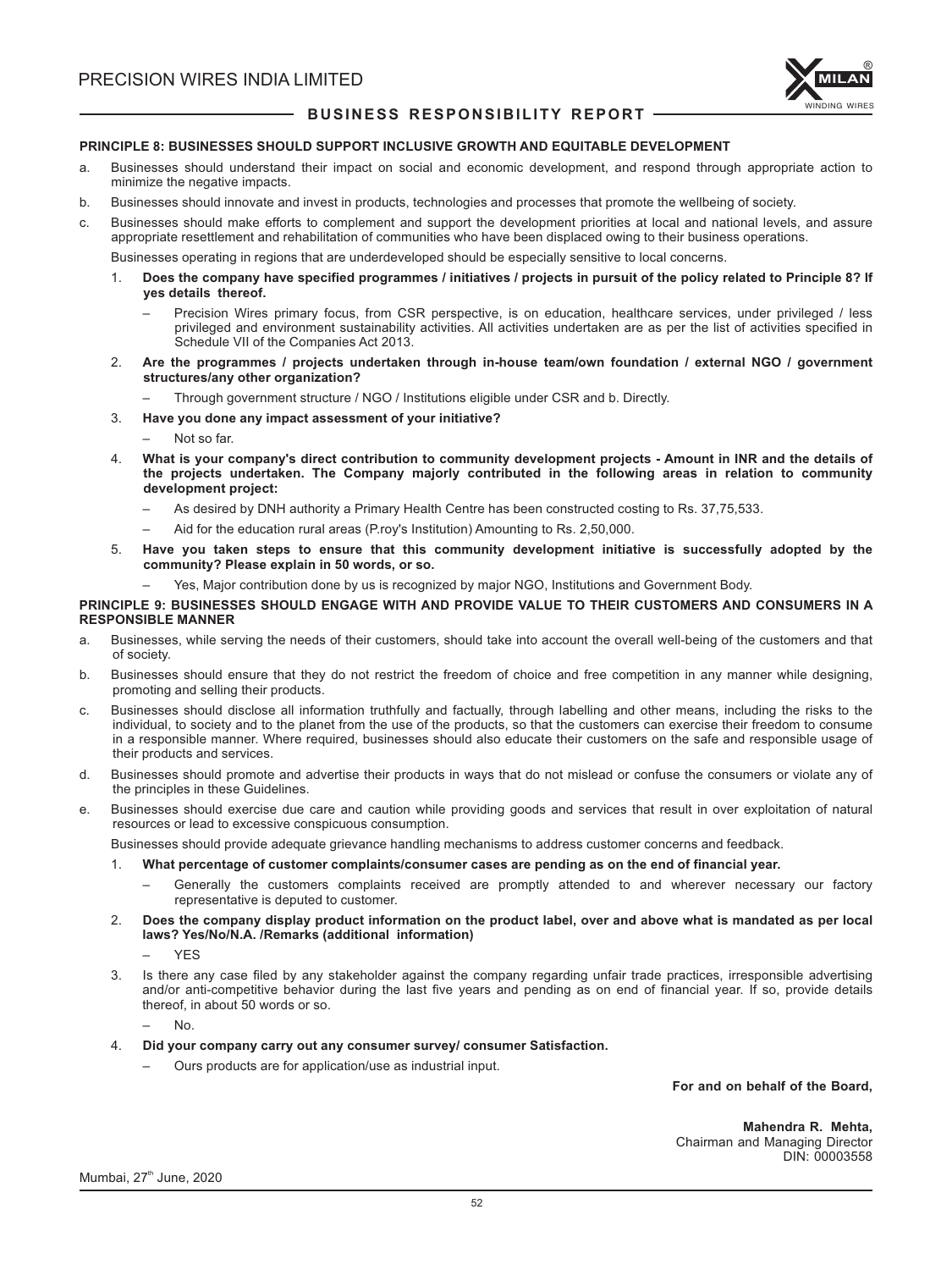

**MANAGEMENT DISCUSSION & ANALYSIS**

#### **a) Industry Structure & Development:**

The Company produces Winding Wires made of Copper which are used in the manufacture of both rotating and static electrical equipments. Though there are number of players in the industry including many in SSI sector, due to the quality of our products and long-standing relationships with customers, we continue to remain Industry-Leader. Your Company primarily caters to the OEM sector.

Overall Installed Capacity in the Country has increased. During the year under review, sluggish, recessionary conditions were observed in the Electrical, Engineering and Automotive sectors due to which our production / sales was lower. Competition remains intense.

Tuticorin plant of M/s. Vedanta Limited, one of our major Copper Rod suppliers, continued to be shut in the year under review. However, your company made sufficient alternate arrangements for our main Raw Material i.e. Copper

Due to COVID-19, the world economy is expected to be in a state of turmoil in 2020-21 and will experience recession. Tensions between U.S. and China may further impact pattern of World Trade.

Our Government has announced several initiatives to cope up with the extremely challenging situation. RBI has reduced the lending rates during the year under review and has infused more liquidity into the Banking System.

### **b) Opportunities and Threats:**

Our country will continue to invest in infrastructure in Power and Roads which will further improve connectivity, spur development of rural areas. In the long term, this will spur demand for Electrical Equipments, Appliances, Air Conditioning, Refrigeration, and Automotive Sector. Long Term prospects for our Industry are good.

In the short and medium term during 2020-21 and beyond, the COVID-19 related events has induced a local and global recession which will cause severe stress to Indian and global economy. Innovative measures and increased spending are required by the Government to spur demand.

Electrical Equipment in the long term may be in a position to push up exports if a level playing field sans tariff discrimination is available. Competition will continue to be intense.

With low debt gearing ratio, backed by reserves and experience, the Company is likely to face these challenging times well. However, it could become necessary to rationalize operations, manpower and expenses.

## **c) Segment Wise or Product Wise performance:**

The Company's core activity is production and sale of only one product i.e. Winding Wires made of Copper. Due to recessionary trend in the market, our production, sales, PBDIT and PAT were lower.

## **d) Outlook:**

Long term outlook of the Indian Economy is healthy.

# **e) Risks and Concerns:**

Please refer foregoing paragraphs.

### **f) Internal Control systems and their adequacy:**

Commensurate with the size of your Company and the nature of its business, your Company has adequate internal control procedures and regular Internal Audit systems. This has been confirmed by the Auditors in their report to the members.

#### **g) Discussion on Financial Performance with respect to Operational Performance (All figures round off in Rupees Lakhs only) : (Previous Year's figures restated as per IND AS)**

During the last ten years, your Company has paid an average dividend of about 56%. Reserves and surplus have increased to 27124 (25387).

Production and Sales were lower due to demand / recession. This has also impacted our profitability. Revenue from operations was lower at 152581 (175789).

Our Key financial ratios are healthy. Debt / Equity Ratio is 0.11 (0.11) and Current ratio is 1.77 (1.55) are respectively healthy.

Finance Cost was higher at 1903 (1712) mainly due to increase in  $cost / volatility$  in the forex rates. Depreciation was higher at 1610 (1279). Power and fuel were higher at 2459 (2434) due to increase in Electricity Tariff. Employee Benefit expenses were more at 2727 (2576) due to regular increase.

Trade receivables at year end were lower at 26864 (29642). Trade Payables were lower at 20318 (26741). This is mainly due to lower production / Sales. Term Loans with Banks is 1648 (1800) due to borrowing for funding Capital Equipment for Unit 5 expansion project. Other Current Liabilities 1917 (1029) is more due to higher advances received from customer.

Total Dividend for the year under review recommended is 50% (Rs. 2.50 per paid Equity Share of Rs. 5/- each) subject to the approval of the shareholders. This<br>constitutes 30% and 20% Interim Dividend. and  $20%$ recommended, approved and paid earlier during the year.

Considering the overall recessionary trends in the market, the financial performance is satisfactory. Your Company has discharged all financial obligations on due dates, without any default or delay.

### **h) Material Developments in Human Resources / Industrial Relations including number of people employed.**

Industrial Relations during the year were generally satisfactory.

### **i) Cautionary Statements:**

Statements in this Management Discussion and Analysis describing the company objectives, estimates and expectations may be Forward Looking statements within the meaning of applicable laws and regulations. Actual performance may differ substantially or materially from those expressed or implied.

## **For and on behalf of the Board,**

### **Mahendra R. Mehta,**

Chairman and Managing Director DIN: 00003558 Mumbai,  $27<sup>th</sup>$  June,  $2020$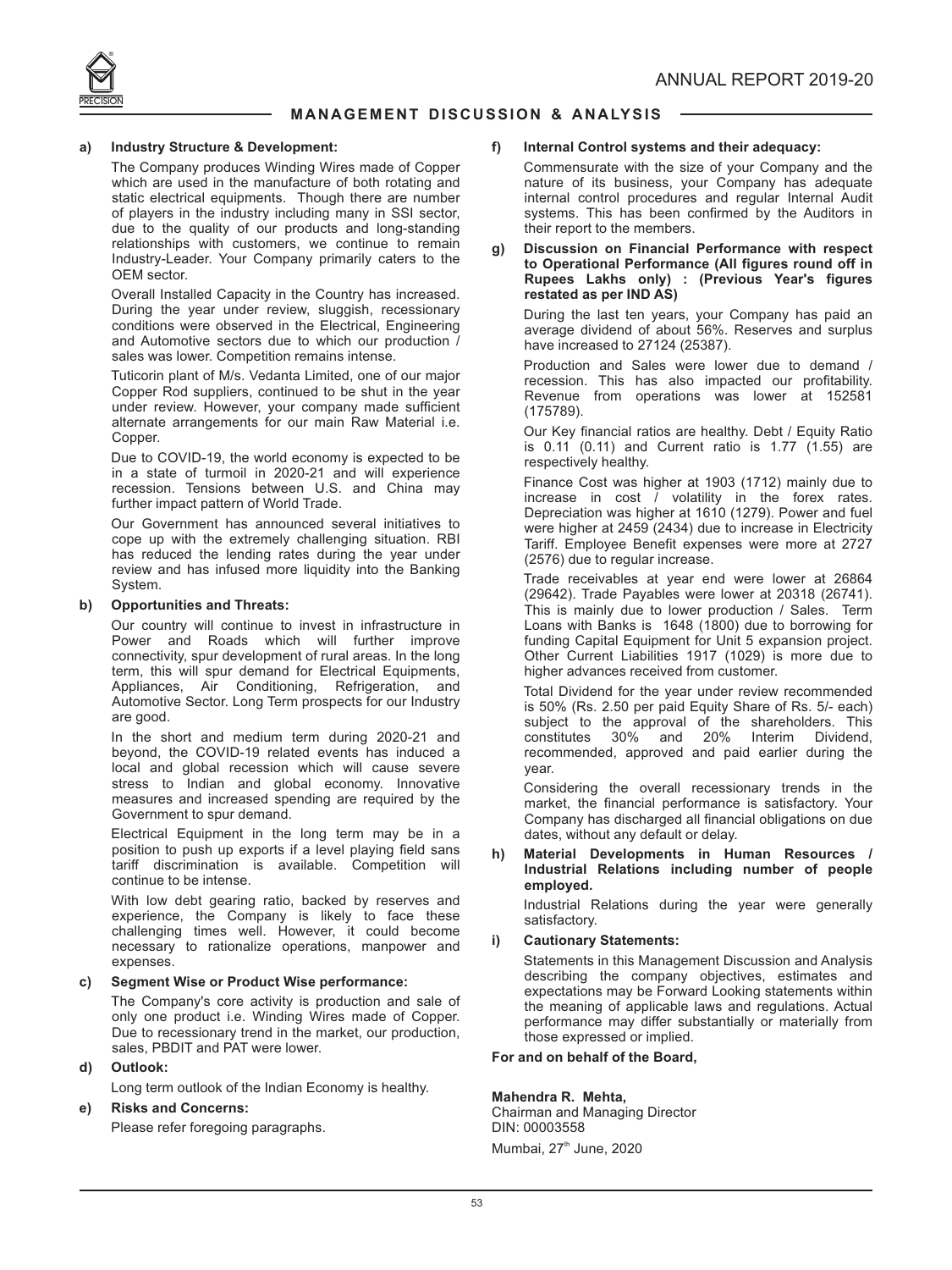**INDEPENDENT AUDITOR'S REPORT**

#### **To The Members of Precision Wires India Ltd.**

#### **Opinion**

I have audited the accompanying standalone financial statements of PRECISION WIRES INDIA LIMITED ("the Company"), which comprise the Balance Sheet as at March 31, 2020, and the Statement of Profit and Loss (including Other Comprehensive Income), the Statement of Changes in Equity and the Statement of Cash Flows for the year then ended and a summary of the significant accounting policies and other explanatory information.

In my opinion and to the best of my information and according to the explanations given to me,

- i) the Statement, together with the notes thereon are presented in the format prescribed under Regulation 33 and Regulation 52 of the SEBI (Listing Obligations and Disclosure Requirements) Regulations, 2015 in this regard; and
- ii) the aforesaid standalone financial statements give the information required by the Act in the manner so required and give a true and fair view in conformity with the accounting principles generally accepted in India, of the state of affairs of the Company as at March 31, 2020, and its profit, total comprehensive income, the changes in equity and its cash flows for the year ended on that date.

#### **Basis of Opinion**

I conducted my audit in accordance with the Standards on Auditing (SAs) specified under Section 143(10) of the Act. My responsibilities under those SAs are further described in the 'Auditor's Responsibilities for the Audit of the Ind AS Financial Statements' section of my report. I am independent of the company in accordance with the Code of Ethics issued by the Institute of Chartered Accountants of India ('ICAI'), and I have fulfilled my other ethical responsibilities in accordance with the provisions of the Act. I believe that the audit evidence I have obtained is sufficient and appropriate to provide a basis of my opinion.

#### **Key Audit Matter**

Key audit matters are those matters that, in my professional judgment, were of most significance in my audit of the standalone financial statements of the current period. These matters were addressed in the context of my audit of the standalone financial statements as a whole, and in forming my opinion thereon, and I do not provide a separate opinion on these matters.

#### **Assessment of Recoverability of Trade Receivables**

The aggregate Trade Receivables as at 31<sup>st</sup> March, 2020 were Rs.26,863.57 lakhs which constitute approx. 49.38% of the Gross Assets of the Company.

The Company reviews the recoverability of the Trade Receivables periodically including at the Balance Sheet Date. Receivables which are not expected to be recovered are written off as Bad Debts. In addition to the Bad Debts written off, provisions made in the Accounts for Expected Credit Loss based on past record of irrecoverable Trade Receivables.

### **How the Audit addressed the Key Audit matters**

The audit procedures included, amongst others, review of age analysis of Trade Receivables, review of Trade Receivables overdue by more than a certain period, discussion with management of the reasons for such overdue trade receivables and the efforts made for recovery of the same.

The audit procedures also include, checking recovery of Trade Receivables as at Balance Sheet Date, subsequently, up to the date of the audit.

I have considered this to be a key audit matter as the amount of Trade Receivables are mostly unsecured and constitute the largest component of the Balance Sheet and therefore have a significant impact on the financial position of the Company.

#### **Other Information**

The Company's Board of Directors is responsible for the other information. The other information comprises the information included in the Annual report, but does not include the standalone Ind AS financial statements and my auditor's report thereon.

My opinion on the standalone Ind AS financial statement does not cover the other information and I do not express any form of assurance conclusion thereon.

In connection with my audit of the standalone Ind AS financial statements, my responsibility is to read the other information and, in doing so , consider whether such other information is materially inconsistent with the financial statements or my knowledge obtained in the audit or otherwise appears to be materially misstated. If, based on the work I have performed, I conclude that there is a material misstatement of this other information, I am required to report that fact. I have nothing to report in this regard.

#### **Management's Responsibility for the Standalone Financial Statements**

The Company's Board of Directors is responsible for the matters stated in Section 134(5) of the Companies Act, 2013 ("the Act") with respect to the preparation of these financial statements that give a true and fair view of the financial position, financial performance including other comprehensive income, cash flows and changes in equity of the Company in accordance with the Indian Accounting Standards (Ind AS) prescribed under section 133 of the Act read with the Companies (Indian Accounting Standards) Rules, 2015, as amended, and other accounting principles generally accepted in India.

This responsibility also includes maintenance of adequate accounting records in accordance with the provisions of the Act for safeguarding the assets of the Company and for preventing and detecting frauds and other irregularities; selection and application of appropriate accounting policies; making judgments and estimates that are reasonable and prudent; and design, implementation and maintenance of adequate internal financial controls, that were operating effectively for ensuring the accuracy and completeness of the accounting records, relevant to the preparation and presentation of the standalone financial statements that give a true and fair view and are free from material misstatement, whether due to fraud or error.

In preparing the standalone Ind AS financial statements, management is responsible for assessing the Company's ability to continue as a going concern, disclosing, as applicable , matters related to going concern and using the going concern basis of accounting unless management either intends to liquidate the Company or to cease operations, or has no realistic alternative but to do so.

Board of Directors are also responsible for overseeing the Company's financial reporting process.

#### **Auditor's Responsibilities for the Audit of the Ind AS Financial Statements**

My objective is to obtain reasonable assurance about whether the standalone Ind AS financial statements as a whole are free from material misstatement, whether due to fraud or error, and to issue an auditor's report that includes my opinion. Reasonable assurance is a high level of assurance, but is not a guarantee that an audit conducted in accordance with SAs will always detect a material misstatement when it exists. Misstatements can arise from fraud or error and are considered material if, individually or in the aggregate, they could reasonably be expected to influence the economic decisions of users taken on the basis of these standalone Ind AS financial statements.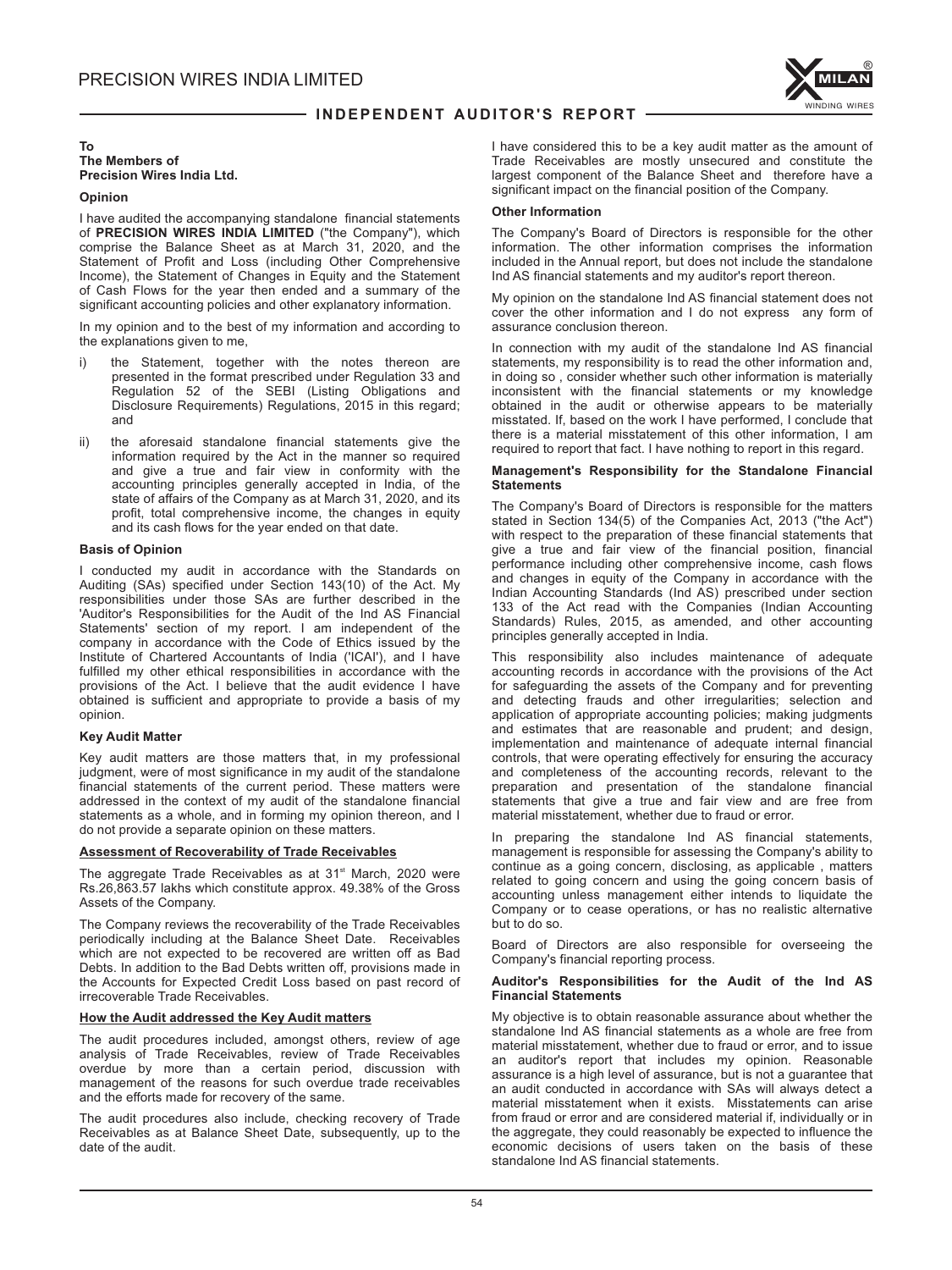

As part of an audit in accordance with SAs, I exercise professional judgment and maintain professional skepticism throughout the audit. Also:

- Identify and assess the risks of material misstatement of the standalone Ind AS financial statements, whether due to fraud or error, design and perform audit procedures responsive to those risks, and obtain audit evidence that is sufficient and appropriate to provide a basis for my opinion. The risk of not detecting a material misstatement resulting from fraud is higher than for one resulting from error, as fraud may involve collusion, forgery, intentional omissions, misrepresentations, or the override of internal control.
- Obtain an understanding of internal control relevant to the audit in order to design audit procedures that are appropriate in the circumstances. Under Section 143(3)(i) of the Act, I am also responsible for expressing my opinion on whether the Company has adequate internal financial controls system in place and the operating effectiveness of such controls.
- Evaluate the appropriateness of accounting policies used and the reasonableness of accounting estimates and related disclosures made by management.
- Conclude on the appropriateness of management's use of the going concern basis of accounting and, based on the audit evidence obtained, whether a material uncertainty exists related to events or conditions that may cast significant doubt on the Company's ability to continue as a going concern. If I conclude that a material uncertainty exists, I am required to draw attention in my auditor's report to the related disclosures in the financial statements or if such disclosures are inadequate, to modify my opinion. My conclusions are based on the audit evidence obtained up to the date of my auditor's report. However, future events or conditions may cause the Company to cease to continue as a going concern.
- Evaluate the overall presentation, structure and content of the standalone Ind AS financial statements, including the disclosures, and whether the standalone Ind AS financial statements represent the underlying transactions and events in a manner that achieves fair presentation.

I communicate with those charged with governance regarding, among other matters, the planned scope and timing of the audit and significant audit findings, including any significant deficiencies in internal control that I identify during my audit.

I also provide those charged with governance with a statement that I have complied with relevant ethical requirements regarding independence, and to communicate with them all relationships and other matters that may reasonably be thought to bear on my independence, and where applicable, related safeguards.

From the matters communicated with those charged with governance, I determine those matters that were of most significance in the audit of the standalone Ind AS financial statements for the financial year ended March 31, 2020 and are therefore the key audit matters. I describe these matters in my auditor's report unless law or regulation products precludes public disclosure about the matter or when, in extremely rare circumstances, I determine that a matter should not be communicated in our report because the adverse consequences of doing so would reasonably be expected to outweigh the public interest benefits of such communication.

## **Report on Other Legal and Regulatory Requirements.**

As required by the Companies (Auditor's Report) Order, 2016 ("the Order") issued by the Central Government in terms of Section 143(11) of the Act, I give in "Annexure A" a statement on the matters specified in paragraphs 3 and 4 of the Order.

- As required by Section 143(3) of the Act, based on my audit I report that:
	- a) I have sought and obtained all the information and explanations which to the best of my knowledge and belief were necessary for the purposes of our audit.
	- in my opinion, proper books of account as required by law have been kept by the Company so far as it appears from my examination of those books.
	- c) the Balance Sheet, the Statement of Profit and Loss including Other Comprehensive Income, Statement of Changes in Equity and the Statement of Cash Flow dealt with by this Report are in agreement with the books of account.
	- d) in my opinion, the aforesaid financial statements comply with the Indian Accounting Standards prescribed under section 133 of the Act.
	- e) on the basis of the written representations received from the directors of the Company as on March 31, 2020 taken on record by the Board of Directors, none of the directors is disqualified as on March 31, 2020 from being appointed as a director in terms of Section 164(2) of the Act.
	- f) with respect to the adequacy of the internal financial controls over financial reporting of the Company and the operating effectiveness of such controls, refer to my separate Report in "Annexure B". My report expresses an unmodified opinion on the adequacy and operating effectiveness of the Company's internal financial controls over financial reporting.
	- g) In my opinion and according to the information and explanations given to me, the remuneration paid by the Company to its directors during the current year is in accordance with the provisions of section 197 of the Act. The remuneration paid to any director is not in excess of the limit laid down under Section 197 of the Act. The Ministry of Corporate Affairs has not prescribed other details under section 197(16) which are required to be commented upon by me.
- B. With respect to the other matters to be included in the Auditor's Report in accordance with Rule 11 of the Companies (Audit and Auditors) Rules, 2014, as amended, in my opinion and to the best of my information and according to the explanations given to me:
	- i. The Company has disclosed the impact of pending litigations on its financial position in its standalone financial statements.
	- ii. The Company has made provision, as required under the applicable law or accounting standards, for material foreseeable losses, if any, on long-term contracts including derivative contracts.
	- iii. There has been no delay in transferring amounts, required to be transferred, to the Investor Education and Protection Fund by the Company.

### **Parvathy Ganesh**

Chartered Accountant

Proprietor Membership No. 132282 UDIN : 20132282AAAAAF9461

Place: Mumbai Date: 27<sup>th</sup> June, 2020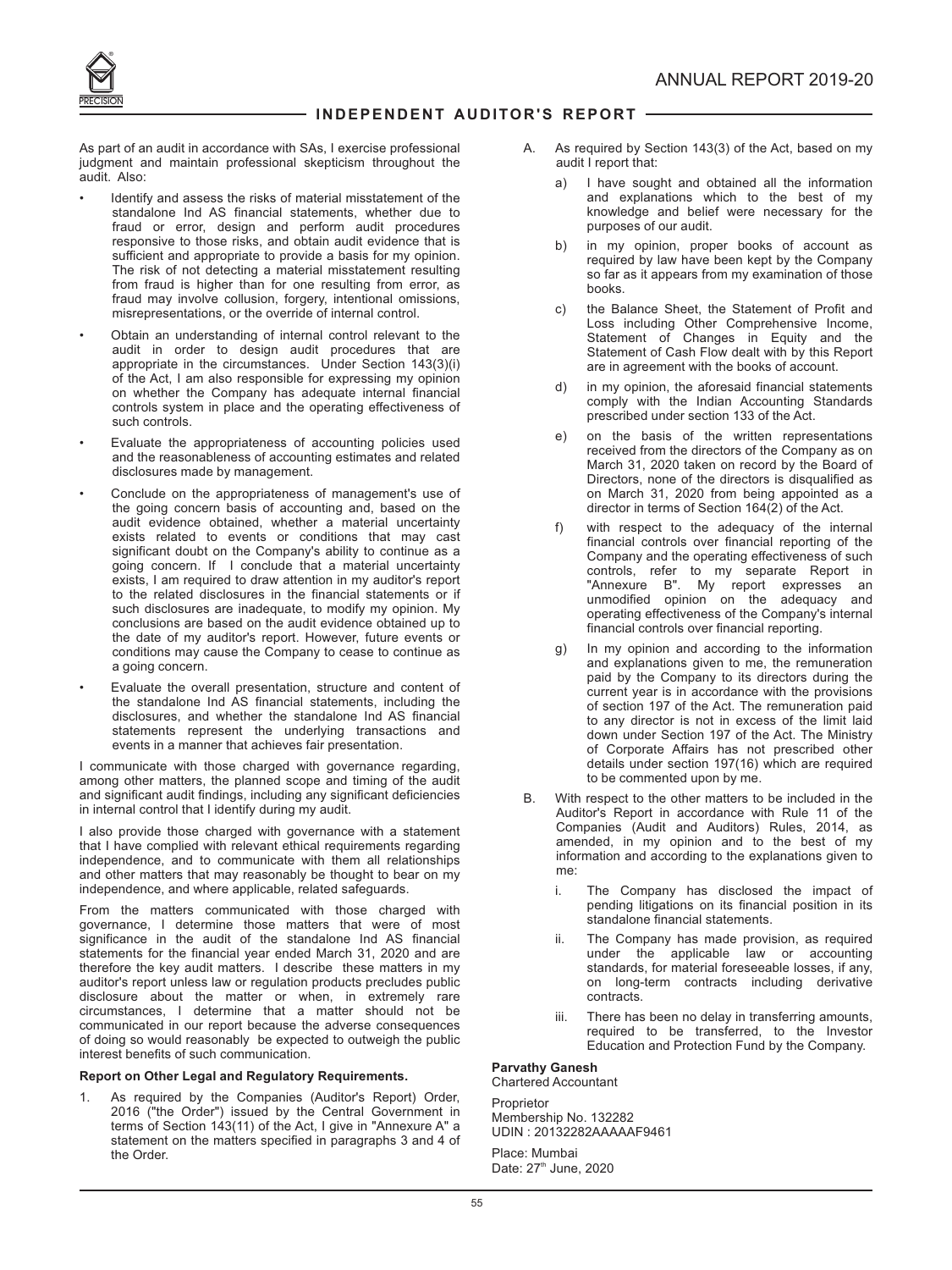

# **INDEPENDENT AUDITOR'S REPORT**

#### **ANNEXURE - A TO INDEPENDENT AUDITOR'S REPORT**

With reference to the Annexure A of the Independent Auditors' Report or even date to the members of Precision Wires India Ltd. on the financial statements for the year ended March 31, 2020.

- The Company is maintaining proper records showing full particulars, including quantitative details and situation, of fixed assets.
	- b) The fixed assets are physically verified by the Management according to a phased programme designed to cover all the items over a period of three years which, in my opinion, is reasonable having regard to the size of the Company and the nature of its assets. Pursuant to the programme, a portion of the fixed assets has been physically verified by the Management during the year and I am informed that no material discrepancies have been noticed on such verification.
	- c) The title deeds of immovable properties, as disclosed in note on the fixed Assets to the financial statements, are held in the name of the Company.
- (ii) The physical verification of inventory has been conducted at reasonable intervals by the Management during the years except in respect of inventories of returnable plastic spools lying with customers. In my opinion, the frequency of verification is reasonable. The discrepancies noticed on physical verification of inventory as compared to book records were not material and have been appropriately dealt with in the books of accounts.
- (iii) a) The Company has not granted any loans, secured or unsecured to companies, firms or other parties listed in the register maintained under Section 189 of the Act.
	- b) As the Company has not granted any loans, secured or unsecured, to parties referred to in para (a) above, clause iii (a) of paragraph 4 of the Order is not applicable in this respect.
	- c) As the Company has not granted any loans, secured or unsecured, to parties referred to in para (a) above, clause iii (b) of paragraph 4 of the Order is not applicable in this respect.
	- d) As the Company has not granted any loans, secured or unsecured, to parties referred to in para (a) above, clause iii(c) of paragraph 4 of the Order is not applicable in this respect.
- (iv) In my opinion and according to the information and explanations given to me, the Company has complied with the provisions of Section 185 and 186 of the Companies Act, 2013 in respect of the investments made.
- (v) The Company has not accepted any deposits from the public within the meaning of Sections 73 and 74 of the Act and the Rules framed there under. Hence the directives issued by the Reserve Bank of India and the provisions of sections 73 to 76 or any other relevant provisions of the Companies Act and the rules framed there under, are not applicable to the Company. According to the information and explanations given to me, no order under the aforesaid sections has been passed by Company Law Board or National Company Law Tribunal or Reserve Bank of India or any court or any other tribunal.
- (vi) Pursuant to the rules made by the Central Government of India, the Company is required to maintain cost records as specified under Section 148(1) of the Act in respect of its products. I have broadly reviewed the same, and, am of the opinion that, prima facie, the prescribed accounts and records have been made and maintained. I have not, however, made a detailed examination of the records with a view to determine whether they are accurate or complete.
- (vii) a) According to the information and explanations given to me and the records of the Company examined by me, in my opinion, the Company is generally regular in depositing the undisputed statutory dues in respect of Goods and Service Tax, sales tax including value added tax, provident fund, employees' state insurance, income tax, service tax, duty of customs, duty of excise, cess and other material statutory dues, as applicable, with the appropriate authorities.
	- b) According to the information and explanations given to me and the records of the Company examined by me, the particulars of dues of sales-tax including value added tax, duty of customs and duty of excise as at March 31, 2020 which have not been deposited on account of a dispute, are as follows :- NIL
- (viii) According to the records of the Company examined by me and the information and explanation given to me, the Company has not defaulted in repayment of loans or borrowings to any financial institution or bank or Government or dues to debenture holders as at the balance sheet date.
- (ix) In my opinion, and according to the information and explanations given to me, the term loans have been applied for the purposes for which they were obtained. No moneys were raised by way of initial public offer or further public offer (including debt instruments).
- (x) During the course of my examination of the books and records of the Company, carried out in accordance with the generally accepted auditing practices in India, and according to the information and explanations given me, I have neither come across any instance of material fraud by the Company or on the Company by its officers or employees, noticed or reported during the year, nor have I been informed of any such case by the Management.
- (xi) The Company has paid / provided for managerial remuneration in accordance with the requisite approvals mandated by the provisions of Section197 read with Schedule V to the Act.
- (xii) As the Company is not a Nidhi Company and the Nidhi Rules, 2014 are not applicable to it; the provisions of Clause 3(xii) of the Order are not applicable to the Company.
- (xiii) The Company has entered into transactions with related parties in compliance with the provision of Sections 177 and 188 of the Act. The details of such related party transactions have been disclosed in the financial statements as required under Indian Accounting Standard (IND AS) 24, Related Party Disclosures specified under Section 133 of the Act, read with Rule 7 of the Companies (Accounts) Rules, 2014.
- (xiv) The Company has not made any preferential allotment or private placement of shares or fully or partly convertible debentures during the year under review. Accordingly, the provisions of Clause 3(xiv) of the Order are not applicable to the Company.
- (xv) The Company has not entered into any non cash transactions with its directors or persons connected with him. Accordingly, the provisions of Clause 3(xv) of the Order are not applicable to the Company.
- (xvi) The Company is not required to be registered under Section 45-1A of the Reserve Bank of India Act, 1934. Accordingly, the provisions of Clause 3(xvi) of the Order are not applicable to the Company.

## **Parvathy Ganesh**

Chartered Accountant

Proprietor

Membership No. 132282

Place: Mumbai Date: 27<sup>th</sup> June, 2020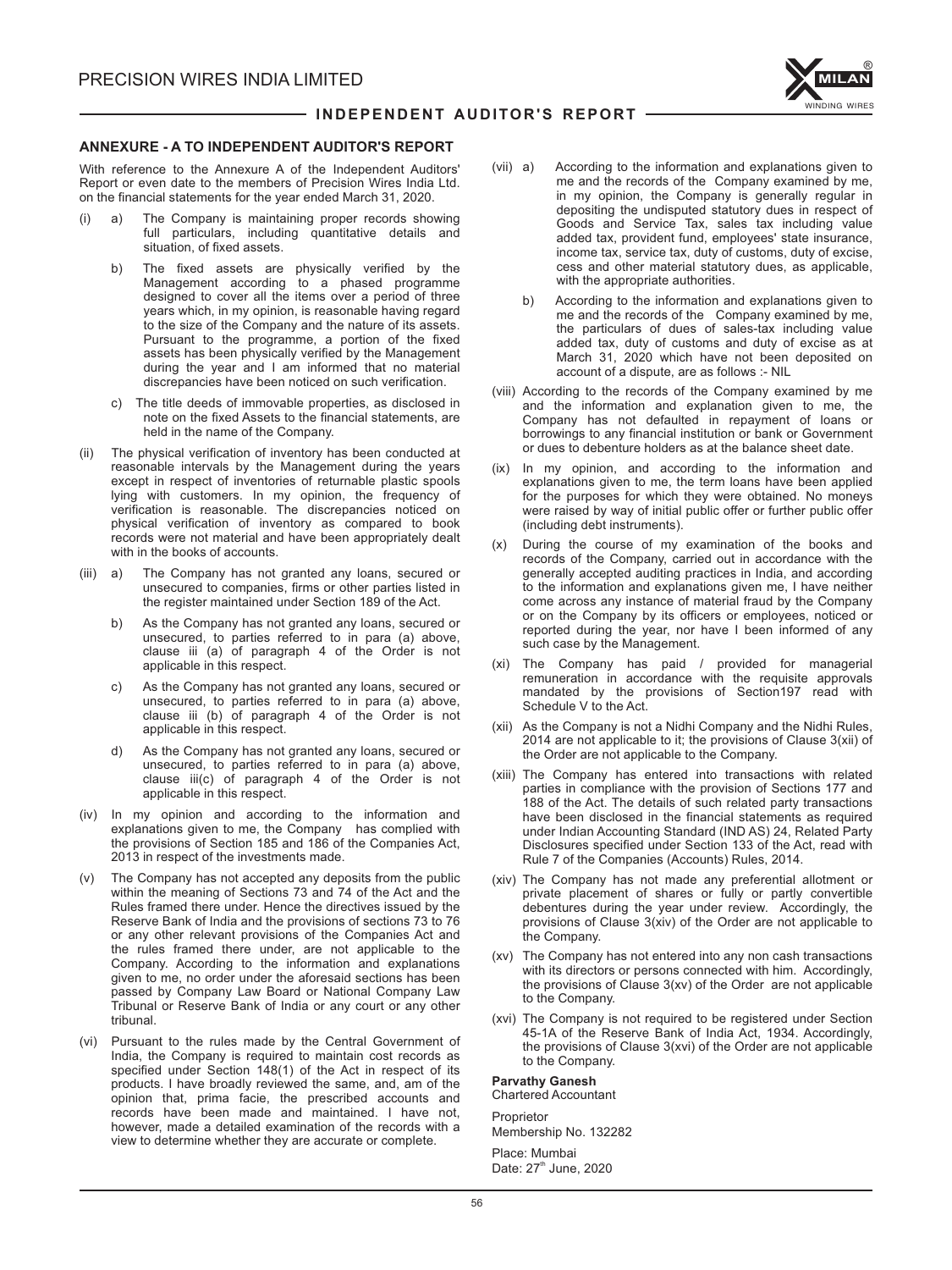

# **ANNEXURE - B TO INDEPENDENT AUDITOR'S REPORT**

### **Report on the Internal Financial Controls under Clause (i) of Sub-section 3 of Section 143 of the Companies Act, 2013.**

I have audited the internal financial controls over financial reporting of Precision Wires India Limited ("the Company") as of 31<sup>st</sup> March 2020 in conjunction with my audit of the Ind AS financial statements of the Company for the year ended on that date.

#### **Management's Responsibility for Internal Financial Controls**

The Company's management is responsible for establishing and maintaining internal financial controls based on the internal control over financial reporting criteria established by the Company considering the essential components of internal control stated in the Guidance Note on Audit of Internal Financial Controls over Financial Reporting issued by the Institute of Chartered Accountants of India ('ICAI'). These responsibilities include the design, implementation and maintenance of adequate internal financial controls that were operating effectively for ensuring the orderly and efficient conduct of its business, including adherence to company's policies, the safeguarding of its assets, the prevention and detection of frauds and errors, the accuracy and completeness of the accounting records, and the timely preparation of reliable financial information, as required under the Companies Act, 2013.

#### **Auditors' Responsibility**

My responsibility is to express an opinion on the Company's internal financial controls over financial reporting based on my audit. I conducted my audit in accordance with the Guidance Note on Audit of Internal Financial Controls over Financial Reporting (the "Guidance Note") and the Standards on Auditing, issued by ICAI and deemed to be prescribed under section 143(10) of the Companies Act, 2013, to the extent applicable to an audit of internal financial controls, both applicable to an audit of Internal Financial Controls and, both issued by the Institute of Chartered Accountants of India. Those Standards and the Guidance Note require that I comply with ethical requirements and plan and perform the audit to obtain reasonable assurance about whether adequate internal financial controls financial reporting was established and maintained and if such controls operated effectively in all material respects.

My audit involves performing procedures to obtain audit evidence about the adequacy of the internal financial controls system over financial reporting and their operating effectiveness. My audit of internal financial controls over financial reporting included obtaining an understanding of internal financial controls over financial reporting, assessing the risk that a material weakness exists, and testing and evaluating the design and operating effectiveness of internal control based on the assessed risk. The procedures selected depend on the auditor's judgment, including the assessment of the risks of material misstatement of the standalone Ind AS financial statements, whether due to fraud or error. I believe that the audit evidence I have obtained is sufficient and appropriate to provide a basis for my audit opinion on the Company's internal financial controls system over financial reporting.

Meaning of Internal Financial Controls Over Financial Reporting A company's internal financial control over financial reporting is a process designed to provide reasonable assurance regarding the reliability of financial reporting and the preparation of financial statements for external purposes in accordance with generally accepted accounting principles. A company's internal financial control over financial reporting includes those policies and procedures that :

- (1) pertain to the maintenance of records that, in reasonable detail, accurately and fairly reflect the transactions and dispositions of the assets of the company;
- (2) provide reasonable assurance that transactions are recorded as necessary to permit preparation of financial statements in accordance with generally accepted accounting principles, and that receipts and expenditures of the company are being made only in accordance with authorisations of management and directors of the company; and (3) provide reasonable assurance regarding prevention or timely detection of unauthorised acquisition, use, or disposition of the company's assets that could have a material effect on the financial statements.

#### **Inherent Limitations of Internal Financial Controls Over Financial Reporting**

Because of the inherent limitations of internal financial controls over financial reporting, including the possibility of collusion or improper management override of controls, material misstatements due to error or fraud may occur and not be detected. Also, projections of any evaluation of the internal financial controls over financial reporting to future periods are subject to the risk that the internal financial control over financial reporting may become inadequate because of changes in conditions, or that the degree of compliance with the policies or procedures may deteriorate.

#### **Opinion**

In my opinion, the Company has, in all material respects, an adequate internal financial controls system over financial reporting and such internal financial controls over financial reporting were operating effectively as at 31 March 2020, based on the internal control over financial reporting criteria established by the Company considering the essential components of internal control stated in the Guidance Note on Audit of Internal Financial Controls Over Financial Reporting issued by the Institute of Chartered Accountants of India.

### **Parvathy Ganesh**

Chartered Accountant

Proprietor Membership No. 132282

Place: Mumbai Date: 27<sup>th</sup> June, 2020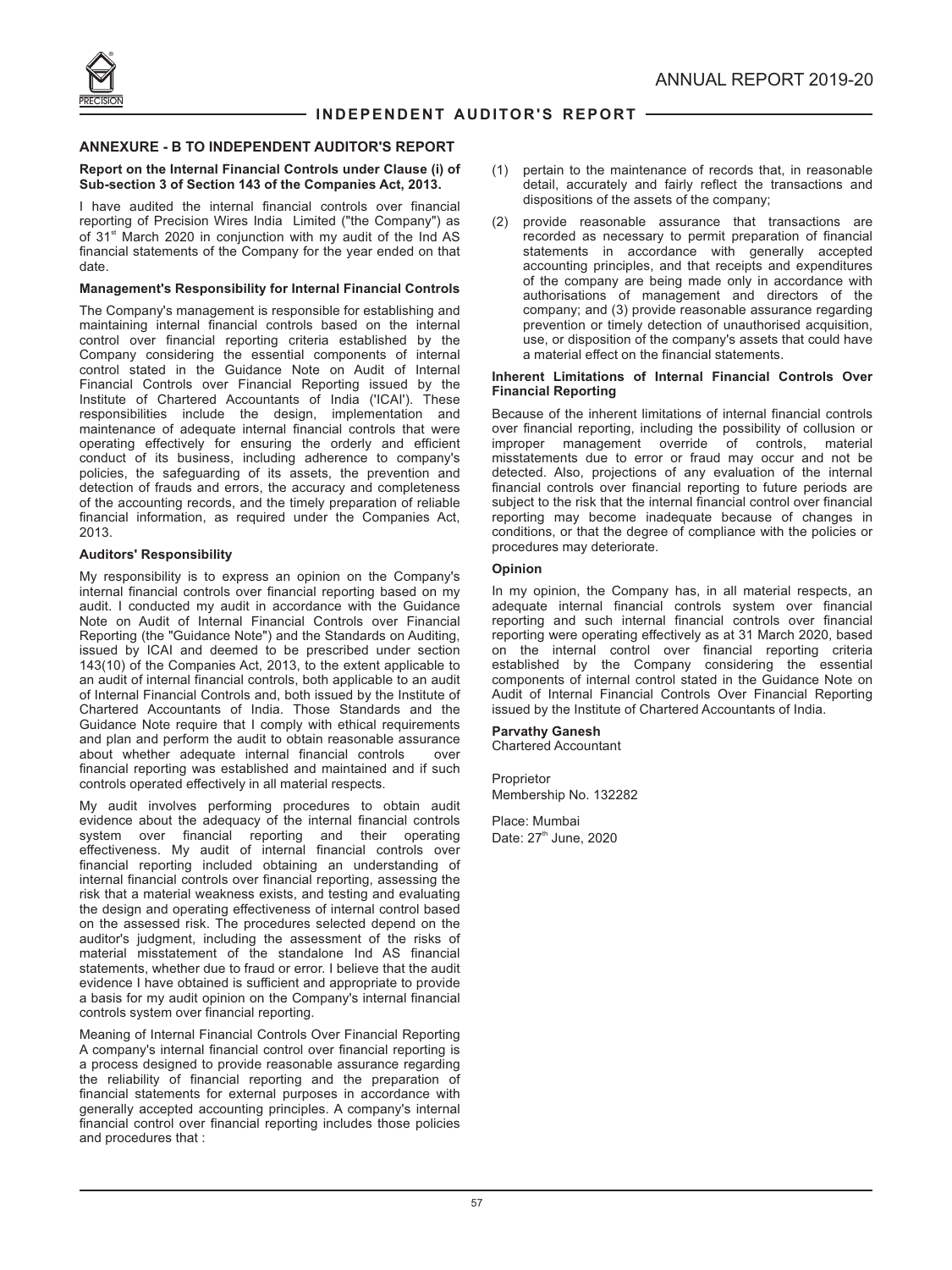# **PRECISION WIRES INDIA LIMITED**



 $-$  BALANCE SHEET AS AT 31<sup>st</sup> MARCH, 2020 -

|                                                                        | <b>Note</b>    | Rs. in Lakhs | As at<br>31.03.2020<br>Rs. in Lakhs | Rs. in Lakhs | As at<br>31.03.2019<br>Rs. in Lakhs |
|------------------------------------------------------------------------|----------------|--------------|-------------------------------------|--------------|-------------------------------------|
| ASSETS                                                                 |                |              |                                     |              |                                     |
| <b>NON-CURRENT ASSETS</b>                                              |                |              |                                     |              |                                     |
| Property, Plant and Equipments                                         | 1              | 11,509.11    |                                     | 11,217.81    |                                     |
| Capital Work-in-Progress                                               | $\mathbf{1}$   | 390.76       |                                     | 1,038.40     |                                     |
| Intangible Assets                                                      | $\mathbf{1}$   | 32.49        | 11,932.36                           | 70.87        | 12,327.08                           |
| <b>Financial Assets</b>                                                |                |              |                                     |              |                                     |
| Investments                                                            | $\overline{2}$ | 148.07       |                                     | 148.07       |                                     |
| <b>Other Financial Assets</b>                                          | 3              | 0.09         |                                     | 0.09         |                                     |
| <b>Trade Receivables</b>                                               | 4              |              |                                     | 98.56        |                                     |
| <b>Other Assets</b>                                                    | 5              | 40.42        | 188.58                              | 42.42        | 289.14                              |
| <b>CURRENT ASSETS</b>                                                  |                |              |                                     |              |                                     |
| Inventories                                                            | 6              | 10,670.58    |                                     | 12,305.31    |                                     |
| <b>Financial Assets</b>                                                |                |              |                                     |              |                                     |
| <b>Trade Receivables</b>                                               | 4              | 26,863.57    |                                     | 29,543.86    |                                     |
| Cash and Cash-equivalents                                              | $\overline{7}$ | 3,747.89     |                                     | 3,323.36     |                                     |
| Bank Balances Other than Cash and<br>Cash-equivalents                  | 8              | 89.99        |                                     | 82.90        |                                     |
| <b>Other Current Financial Assets</b>                                  | 5              | 8.08         |                                     | 5.77         |                                     |
| <b>Other Current Assets</b>                                            | 9              | 898.12       | 42,278.23                           | 1,100.73     | 46,361.93                           |
| <b>TOTAL ASSETS</b>                                                    |                |              | 54,399.17                           |              | 58,978.15                           |
| <b>EQUITY AND LIABILITIES</b>                                          |                |              |                                     |              |                                     |
| <b>EQUITY</b>                                                          |                |              |                                     |              |                                     |
| <b>Equity Share Capital</b>                                            | 10             | 1,156.44     |                                     | 1,156.44     |                                     |
| Other Equity                                                           | 11             | 27,124.45    | 28,280.89                           | 25,386.95    | 26,543.39                           |
| <b>LIABILITIES</b>                                                     |                |              |                                     |              |                                     |
| <b>NON-CURRENT LIABILITIES</b>                                         |                |              |                                     |              |                                     |
| <b>Financial Liabilities</b>                                           |                |              |                                     |              |                                     |
| <b>Borrowings</b>                                                      | 12             | 1,198.44     |                                     | 1,648.44     |                                     |
| <b>Other Financial Liabilities</b>                                     | 12             | 88.28        |                                     | 81.01        |                                     |
| Provisions                                                             | 13             | 212.79       |                                     | 129.56       |                                     |
| Non-Current Tax Liabilities (Net)                                      | 14             | 294.00       | 1,793.51                            | 422.20       | 2,281.21                            |
| <b>CURRENT LIABILITIES</b>                                             |                |              |                                     |              |                                     |
| <b>Financial Liabilities</b>                                           |                |              |                                     |              |                                     |
| <b>Trade Payables</b>                                                  | 15             | 20,318.14    |                                     | 26,741.11    |                                     |
| <b>Borrowings</b>                                                      | 12             | 1,905.22     |                                     | 1,301.45     |                                     |
| <b>Other Financial Liabilities</b>                                     | 12             | 75.45        |                                     | 976.78       |                                     |
| <b>Other Current Liabilities</b>                                       | 16             | 1,917.03     |                                     | 1,029.38     |                                     |
| Provisions                                                             | 13             | 108.93       | 24,324.77                           | 104.83       | 30,153.55                           |
| <b>TOTAL</b>                                                           |                |              | 54,399.17                           |              | 58,978.15                           |
| <b>Significant Accounting Policies and</b><br><b>Notes on Accounts</b> | 27             |              |                                     |              |                                     |

Membership No. 132282 **Parvathy Ganesh Mahendra R. Mehta Milan M. Mehta Chartered Accountant Media Chairman Analysis Chairman Analysis Chairman Analysis Chairman Analysis Chairman Analysis Chairman Analysis Chairman Analysis Chairman Analysis C** 

Dated:  $27^{\text{th}}$  June, 2020

As per our report of even date. For and on behalf of the Board

Chief Financial Officer Company Secretary **Mohandas Pai New York Chander Chander Reports Ave** Deepika Pandey

Chairman, Managing Director & CEO Vice Chairman & Managing Director<br>
(DIN: 00003558) (DIN: 00003624)

Mumbai, Mumbai, Dated : 27<sup>th</sup> June, 2020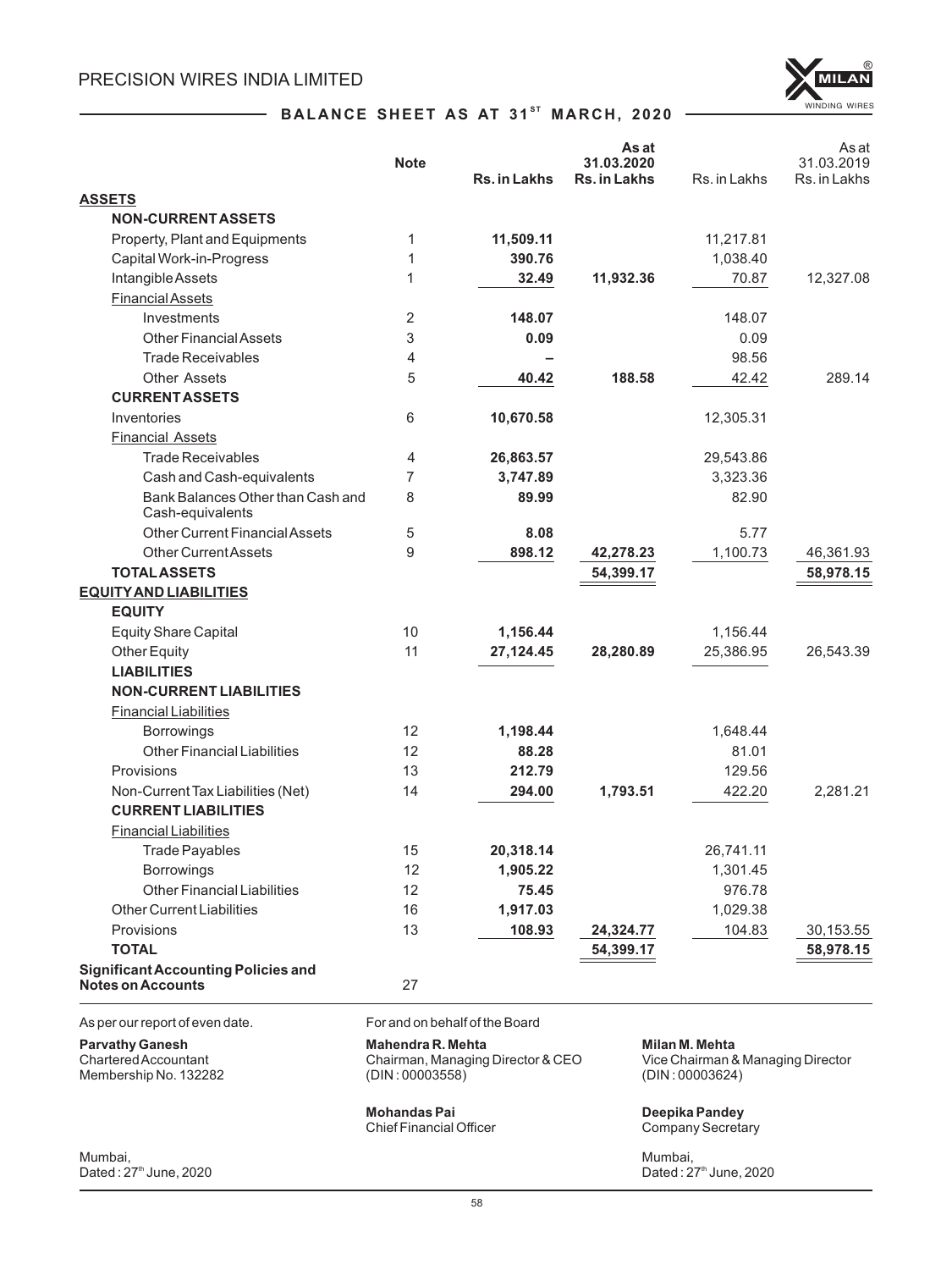

# ANNUAL REPORT 2019-20

**PROFIT AND LOSS STATEMENT FOR** THE YEAR ENDED 31<sup>ST</sup> MARCH, 2020

|                                                                                                           | Note         | Rs. in Lakhs | 2019-20<br>Rs. in Lakhs | Rs. in Lakhs | 2018-19<br>Rs. in Lakhs |
|-----------------------------------------------------------------------------------------------------------|--------------|--------------|-------------------------|--------------|-------------------------|
| <b>INCOME</b>                                                                                             |              |              |                         |              |                         |
| Revenue from Operations                                                                                   | 17           |              | 1,52,581.45             |              | 1,75,788.58             |
| Other Income                                                                                              | 18           |              | 411.62                  |              | 153.00                  |
| <b>TOTAL REVENUE</b>                                                                                      |              |              | 1,52,993.07             |              | 1,75,941.58             |
| <b>EXPENSES</b>                                                                                           |              |              |                         |              |                         |
| Cost of Raw Material consumed                                                                             | 19           |              | 1,36,390.81             |              | 1,55,819.44             |
| Purchase of Stock-in-Trade                                                                                |              |              | 18.95                   |              | 15.16                   |
| Changes in inventories of Finished Goods,                                                                 |              |              |                         |              |                         |
| Work-in-progress and Stock-in-Trade                                                                       | 20           |              | (1, 135.43)             |              | 516.41                  |
| <b>Employee Benefits Expense</b>                                                                          | 21           |              | 2,727.04                |              | 2,576.39                |
| <b>Finance Costs</b>                                                                                      | 22           |              | 1,903.15                |              | 1,711.91                |
| Depreciation & Amortisation Expense                                                                       | $\mathbf{1}$ |              | 1,609.85                |              | 1,278.80                |
| Other Expenses                                                                                            | 23           |              | 7,310.98                |              | 7,561.91                |
| <b>TOTAL EXPENSES</b>                                                                                     |              |              | 1,48,825.35             |              | 1,69,480.02             |
| <b>Profit before Exceptional &amp; Extraordinary Items and Tax</b><br>Exceptional and Extraordinary Items |              |              | 4,167.72                |              | 6,461.56                |
| <b>Profit before Tax</b>                                                                                  |              |              | 4,167.72                |              | 6,461.56                |
| <b>Tax Expense:</b>                                                                                       | 24           |              |                         |              |                         |
| <b>Current Tax:</b>                                                                                       |              |              |                         |              |                         |
| Provision for Income Tax                                                                                  |              |              | (1, 121.00)             |              | (2, 190.00)             |
| Provision for Deferred Tax                                                                                | 25           |              |                         |              |                         |
| Due to Change in Profit                                                                                   |              | (0.87)       |                         | (88.84)      |                         |
| Due to Change in Income Tax Rate                                                                          |              | 137.27       | 136.40                  |              | (88.84)                 |
| Income Tax Adjustments in respect of earlier years                                                        |              |              | (0.68)                  |              |                         |
| Profit / (Loss) after Tax                                                                                 |              |              | 3,182.44                |              | 4,182.72                |
| <b>Other Comprehensive Income:</b>                                                                        | 26           |              |                         |              |                         |
| Items that will not be reclassified subsequently to Profit and Loss                                       |              |              |                         |              |                         |
| Net gains/(losses) on equity shares carried on fair value                                                 |              |              |                         | 6.51         |                         |
| On account of acturial gain on Gratuity                                                                   |              | (59.08)      |                         | (61.25)      |                         |
|                                                                                                           |              | (59.08)      |                         | (54.74)      |                         |
| Less : Provision for Deferred Tax                                                                         |              |              |                         |              |                         |
| For the year                                                                                              |              | (10.75)      |                         | 18.94        |                         |
| Due to Change in Income Tax Rate                                                                          |              | 18.94        |                         |              |                         |
|                                                                                                           |              | 8.19         |                         | 18.94        |                         |
| Total Other Comprehensive Income Net of Taxes                                                             |              |              | (50.89)                 |              | (35.80)                 |
| Total Comprehensive Income for the period                                                                 |              |              | 3,131.55                |              | 4,146.92                |
| Earnings per Share of Rs. 5/- (Rs. 5/-) each (in Rs.)                                                     |              |              |                         |              |                         |
| Basic & Diluted EPS before Extra Ordinary Items                                                           |              |              | 13.76                   |              | 18.09                   |
| Basic & Diluted EPS after Extra Ordinary Items                                                            |              |              | 13.76                   |              | 18.09                   |
| <b>Significant Accounting Policies and</b><br><b>Notes on Accounts</b>                                    | 27           |              |                         |              |                         |
|                                                                                                           |              |              |                         |              |                         |

Membership No. 132282

As per our report of even date. For and on behalf of the Board

**Parvathy Ganesh Mahendra R. Mehta Milan M. Mehta Chartered Accountant Media Chairman Analysis Chairman Analysis Chairman Analysis Chairman Analysis Chairman Analysis Chairman Analysis Chairman Analysis Chairman Analysis C** 

Chief Financial Officer Company Secretary **Mohandas Pai New York Chander Chander Reports Ave** Deepika Pandey

Chairman, Managing Director & CEO Vice Chairman & Managing Director<br>
(DIN: 00003558) (DIN: 00003624)

Dated : 27<sup>th</sup> June, 2020

Mumbai, Mumbai, Dated: 27<sup>th</sup> June, 2020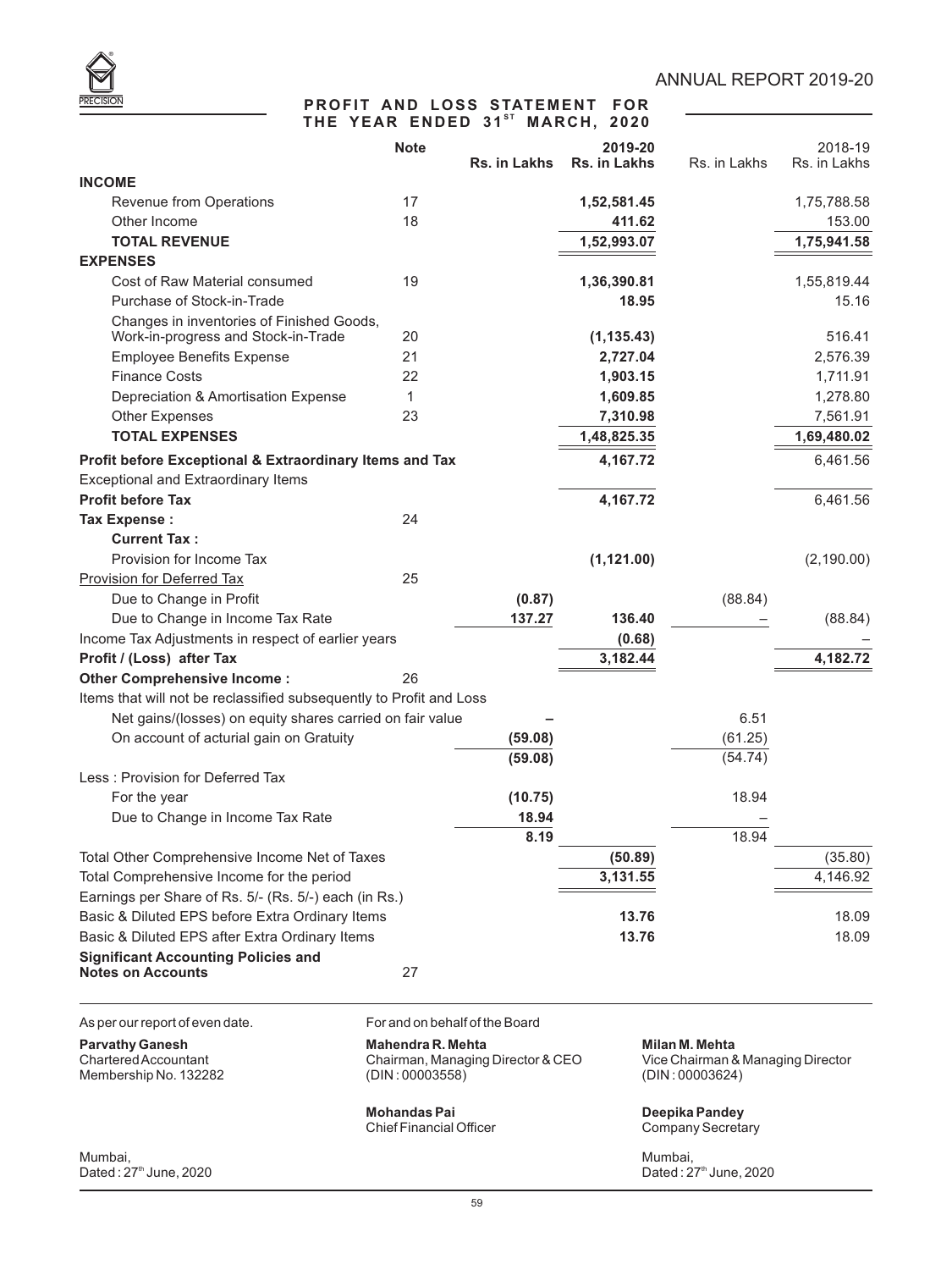# **PRECISION WIRES INDIA LIMITED**



WINDING WIRES **CASH FLOW STATEMENT FOR THE YEAR ENDED**

|  |  |  |  | $31sr$ MARCH, 2020 |
|--|--|--|--|--------------------|
|--|--|--|--|--------------------|

|    |                    |                                                              |             |             | <b>Rupees in Lakhs</b> |             |
|----|--------------------|--------------------------------------------------------------|-------------|-------------|------------------------|-------------|
|    | <b>Particulars</b> |                                                              |             | 31.03.2020  |                        | 31.03.2019  |
| А. |                    | <b>CASH FLOW FROM OPERATING ACTIVITIES</b>                   |             |             |                        |             |
|    |                    | NET PROFIT BEFORE TAX AND EXTRAORDINARY ITEMS                |             | 4,167.72    |                        | 6,461.56    |
|    |                    | ADD / (DEDUCT) : ADJUSTMENTS FOR                             |             |             |                        |             |
|    | a)                 | <b>Financial Charges</b>                                     | 1,903.15    |             | 1,711.91               |             |
|    | b)                 | Depreciation (net)                                           | 1,609.85    |             | 1,278.80               |             |
|    | C)                 | (Profit)/Loss on sale of assets                              | 0.09        |             | 13.88                  |             |
|    | d)                 | <b>Expected Credit Loss</b>                                  | 75.85       |             | (12.26)                |             |
|    | e)                 | <b>Gratuity Payment</b>                                      | 40.59       |             | (12.06)                |             |
|    |                    |                                                              |             | 3,629.53    |                        | 2,980.27    |
|    |                    | Operating Profit before working capital changes              |             | 7,797.25    |                        | 9,441.83    |
|    |                    | Add / (Deduct) Adjustments for:                              |             |             |                        |             |
|    |                    | Trade and Other Receivables                                  | 2,778.85    |             | (4,206.24)             |             |
|    |                    | Inventories                                                  | 1,634.74    |             | (1,500.68)             |             |
|    |                    | Trade and Other Payables                                     | (6, 334.80) |             | 4,180.19               |             |
|    |                    | <b>Other Current Assets</b>                                  | 206.17      | (1,715.04)  | 256.94                 | (1,269.79)  |
|    |                    | Cash generated from operations                               |             | 6,082.21    |                        | 8,172.04    |
|    |                    | Direct Taxes paid(net of refunds)                            |             | (1, 250.00) |                        | (2, 285.06) |
|    |                    | Cash flow before extraordinary items                         |             | 4,832.21    |                        | 5,886.98    |
|    |                    | Extraordinary items                                          |             |             |                        |             |
|    |                    | Net cash from operating activities                           |             | 4,832.21    |                        | 5,886.98    |
| В. |                    | <b>CASH FLOW FROM INVESTING</b>                              |             |             |                        |             |
|    |                    | <b>ACTIVITIES - Inflow/(Outflow)</b>                         |             |             |                        |             |
|    |                    | Purchase of fixed assets (including Capital Work             | (1, 193.81) |             | (4,695.38)             |             |
|    |                    | in Progress)                                                 |             |             |                        |             |
|    |                    | Proceeds from Sale of Fixed assets                           | 0.51        |             | 19.77                  |             |
|    |                    | Deposits Refunded / Given                                    | (0.31)      |             | 4.69                   |             |
|    |                    | Payment of Lease Liability                                   | (102.47)    |             |                        |             |
|    |                    | Net cash generated /(used) in investing activities           |             | (1, 296.08) |                        | (4,670.92)  |
| C. |                    | <b>CASH FLOW FROM FINANCING ACTIVITIES</b>                   |             |             |                        |             |
|    |                    | Proceeds from Short Term Borrowings                          | 153.78      |             | (983.49)               |             |
|    |                    | <b>Financial Charges Paid</b>                                | (1,871.33)  |             | (1,711.91)             |             |
|    |                    | Dividends paid                                               | (1, 394.05) |             | (1, 254.65)            |             |
|    |                    | Net cash generated/(used) in financing activities            |             | (3, 111.60) |                        | (3,950.05)  |
|    |                    | Net increase/(decrease) in cash equivalents                  |             | 424.53      |                        | (2,733.99)  |
|    |                    | Cash and cash equivalents as at 1 <sup>st</sup> April, 2019  |             | 3,323.36    |                        | 6,057.35    |
|    |                    | Cash and cash equivalents as at 31 <sup>st</sup> March, 2020 |             | 3,747.89    |                        | 3,323.36    |
|    |                    |                                                              |             |             |                        |             |

Note : Interest Income represents mainly amounts received from customers for delayed payments and income on Fixed-Deposits with the Bank. Hence the Interest Income is considered as a part of the operational activities of the Company.

Membership No. 132282

Dated:  $27<sup>th</sup>$  June, 2020

As per our report of even date. For and on behalf of the Board

Chartered Accountant Chairman, Managing Director & CEO Vice Chairman & Managing Director<br>
Membership No. 132282 (DIN : 00003558) (DIN : 00003558) (DIN : 00003624) **Parvathy Ganesh Mahendra R. Mehta Milan M. Mehta**

> Chief Financial Officer Company Secretary **Mohandas Pai Deepika Pandey**

Mumbai, Mumbai, Dated : 27<sup>th</sup> June, 2020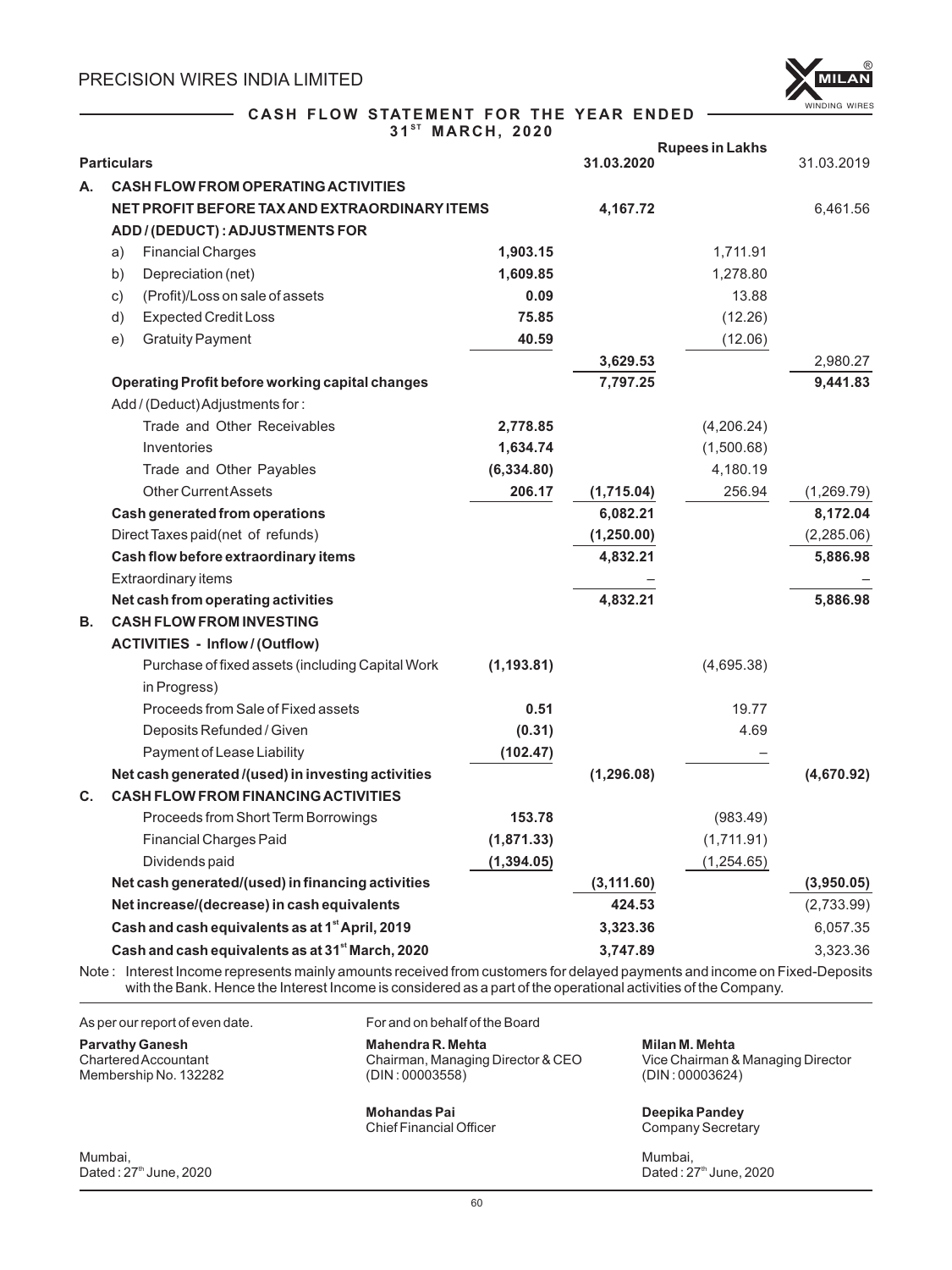# NOTES TO BALANCE SHEET -

| NOTE 1 : PROPERTY,                                               | PLANT AND EQUIPMENTS |                          |                                                |                     |                    |                                 |                                          |                    |                     | (All figures in Rs./Lakhs) |
|------------------------------------------------------------------|----------------------|--------------------------|------------------------------------------------|---------------------|--------------------|---------------------------------|------------------------------------------|--------------------|---------------------|----------------------------|
|                                                                  |                      | GROSS                    | <b>BLOCK</b>                                   |                     |                    | <b>ACCUMULATED DEPRECIATION</b> |                                          |                    | <br>보               | <b>BLOCK</b>               |
| <b>PARTICULARS</b>                                               | 01.04.2019<br>As at  | during year<br>Additions | Adjustment<br>during year<br><b>Deductions</b> | 31.03.2020<br>As at | 31.03.2019<br>Upto | during year<br>Additions        | Adjustment<br>during year<br>Deductions/ | 31.03.2020<br>Upto | 31.03.2020<br>As at | 31.03.2019<br>As at        |
| Tangible Assets:                                                 |                      |                          |                                                |                     |                    |                                 |                                          |                    |                     |                            |
| Land - Free hold                                                 | 239.90               | $\mathsf{I}$             | I                                              | 239.90              | I                  | I                               | I                                        | ı                  | 239.90              | 239.90                     |
| Buildings*                                                       | 5,140.50             | 50.71                    | I                                              | 5191.21             | 1490.66            | 171.20                          | I                                        | 1,661.86           | 3,529.35            | 3,649.84                   |
| Right to use AS 116                                              | I                    | 253.72                   | Ï                                              | 253.72              | I                  | 88.95                           | I                                        | 88.95              | 164.77              | 0.00                       |
| Plant and Machinery                                              | 25,748.81            | 1,521.09                 | I                                              | 27,269.90           | 18,510.24          | 1,279.86                        | ı                                        | 19,790.10          | 7,479.80            | 7,238.57                   |
| Vehicles                                                         | 166.45               | I                        | (10.95)                                        | 155.50              | 120.74             | 11.08                           | (10.95)                                  | 120.87             | 34.63               | 45.71                      |
| Office Equipments                                                | 459.64               | 36.66                    | I                                              | 496.30              | 430.09             | 16.83                           | ı                                        | 446.92             | 49.38               | 29.55                      |
| Furniture and Fixtures                                           | 219.55               | 0.60                     | $\overline{1}$                                 | 220.15              | 205.31             | 3.56                            | I                                        | 208.87             | 11.28               | 14.24                      |
| Intangible Assets:                                               |                      |                          |                                                |                     |                    |                                 |                                          |                    |                     |                            |
| Technology Transfer Cost                                         | 1,384.81             | I                        | I                                              | 1,384.81            | 1,313.94           | 38.38                           | I                                        | 1,352.32           | 32.49               | 70.87                      |
| <b>TOTAL</b>                                                     | 33,359.66            | 1,862.78                 | (10.95)                                        | 35,211.49           | 22,070.98          | 1,609.85                        | (10.95)                                  | 23,669.89          | 11,541.60           | 11,288.68                  |
| Previous Year                                                    | (28, 786.66)         | (4,697.96)               | (124.96)                                       | (33, 359.66)        | (20, 882.66)       | (1,278.80)                      | (90.48)                                  | (22,070.98)        | (11, 288.68)        | (7,904.00)                 |
| Capital Work in Progress (Including Advances on Capital Account) |                      |                          |                                                |                     |                    |                                 |                                          |                    | 390.76              | 1,038.40                   |
|                                                                  |                      |                          |                                                |                     |                    |                                 |                                          |                    | 11,932.36           | 12,327.08                  |

\* Building includes Rs. 116 Lakhs (Rs. 116 Lakhs) being the cost of Residential Flats for employees at Palej / Silvassa. \* Building includes Rs. 116 Lakhs (Rs. 116 Lakhs) being the cost of Residential Flats for employees at Palej / Silvassa.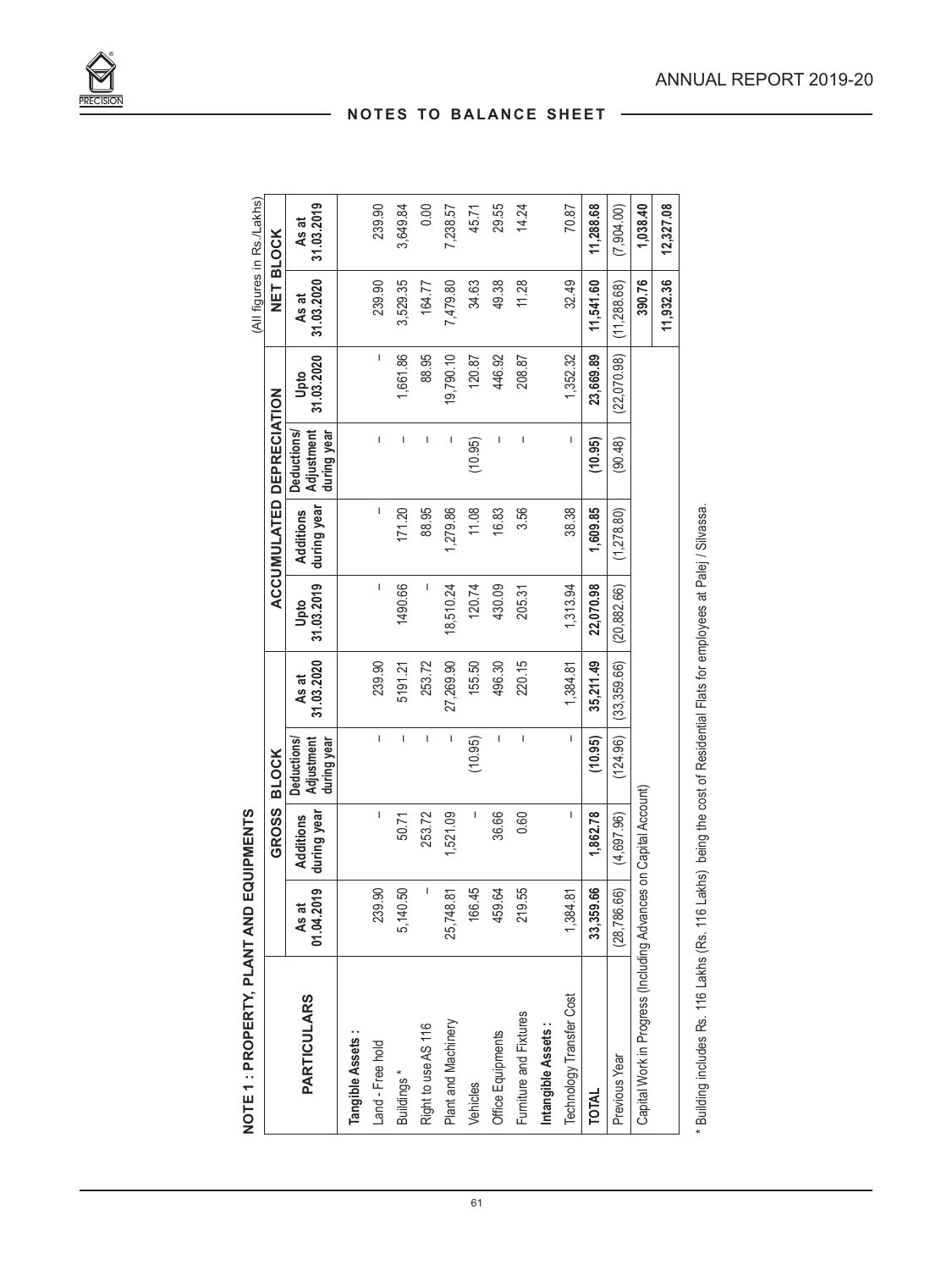

# **NOTES TO BALANCE SHEET**

|                                                                                                                                    |              | As at<br>31.03.2020 |              | As at<br>31.03.2019 |
|------------------------------------------------------------------------------------------------------------------------------------|--------------|---------------------|--------------|---------------------|
|                                                                                                                                    | Rs. in Lakhs | Rs. in Lakhs        | Rs. in Lakhs | Rs. in Lakhs        |
| <b>NOTE 2 : NON-CURRENT INVESTMENTS</b>                                                                                            |              |                     |              |                     |
| <b>EQUITY INSTRUMENTS</b>                                                                                                          |              |                     |              |                     |
| <b>UNQUOTED</b>                                                                                                                    |              |                     |              |                     |
| Fair Value routed through Other Comprehensive Income                                                                               |              |                     |              |                     |
| 530000 (530000) Equity Shares - New Gen Wires<br>& Coils Pvt. Ltd., of Rs.10/- each fully paid at<br>premium of Rs. 25/- per Share | 148.07       |                     | 141.56       |                     |
| Add / (Less): Transferred to OCI on account of Fair<br><b>Market Valuation</b>                                                     |              | 148.07              | 6.51         | 148.07              |
| <b>TOTAL</b>                                                                                                                       |              | 148.07              |              | 148.07              |

The company does not have a subsidiary Company.

The company has elected to account for its Investment through other comprehensive income (FVTOCI) as per Ind AS 109.

| <b>NOTE 3: OTHER FINANCIAL ASSETS</b>                                               |              |      |           |
|-------------------------------------------------------------------------------------|--------------|------|-----------|
| 6 years National Savings Certificates<br>(deposited with Government Authorities)    | 0.06         | 0.06 |           |
| 100 (100) Equity Shares of Rs. 10/- each of<br>Mogaveera Co-Op Bank Ltd, fully paid | 0.01         | 0.01 |           |
| 100 (100) Equity Shares of Rs. 10/- each of<br>Jankalyan Co-Op Bank Ltd, fully paid | 0.01         | 0.01 |           |
| 40 (40) Equity Shares of Rs. 25/- each of<br>Vasai Vikas Sahakari Bank Ltd.         | 0.01<br>0.09 | 0.01 | 0.09      |
| <b>TOTAL</b>                                                                        | 0.09         |      | 0.09      |
| <b>NOTE 4 : TRADE RECEIVABLES</b>                                                   |              |      |           |
| (Unsecured, Considered Good)                                                        |              |      |           |
| Current                                                                             | 26,943.02    |      | 29.547.46 |
| Non-Current                                                                         |              |      | 98.56     |
| Less: Expected credit Loss                                                          | (79.45)      |      | (3.60)    |
| <b>TOTAL</b>                                                                        | 26,863.57    |      | 29,642.42 |

Note : Trade Receivable of Rs. 26,863.57 lakhs includes USD 63,463.07 (INR 44.72 Lakhs) outstanding and recoverable from Elsewedy Transformers Egypt (Customer), which the Customer has erroneously transferred to fraudulent bank account setup by the hackers, who masked its own identity with that of the Company's identity. The Company has made claim from the customer for the payment of the above amount.

# **NOTE 5 : OTHER ASSETS**

| <b>Security Deposits</b>       |           |           |
|--------------------------------|-----------|-----------|
| Current                        | 8.08      | 5.77      |
| Non-Current                    | 40.42     | 42.42     |
| <b>TOTAL</b>                   | 48.50     | 48.19     |
| <b>NOTE 6 : INVENTORIES</b>    |           |           |
| <b>Materials in Transit</b>    | 105.83    | 229.15    |
| <b>Raw Materials</b>           | 1,326.53  | 3,955.35  |
| Work in Progress               | 5,551.38  | 4,756.34  |
| <b>Finished Goods</b>          | 2,774.18  | 2,548.44  |
| Stores, Spares and Consumables | 610.24    | 636.27    |
| Reels and Packing Material     | 175.41    | 167.41    |
| Copper Scrap                   | 127.01    | 12.35     |
| <b>TOTAL</b>                   | 10.670.58 | 12.305.31 |
|                                |           |           |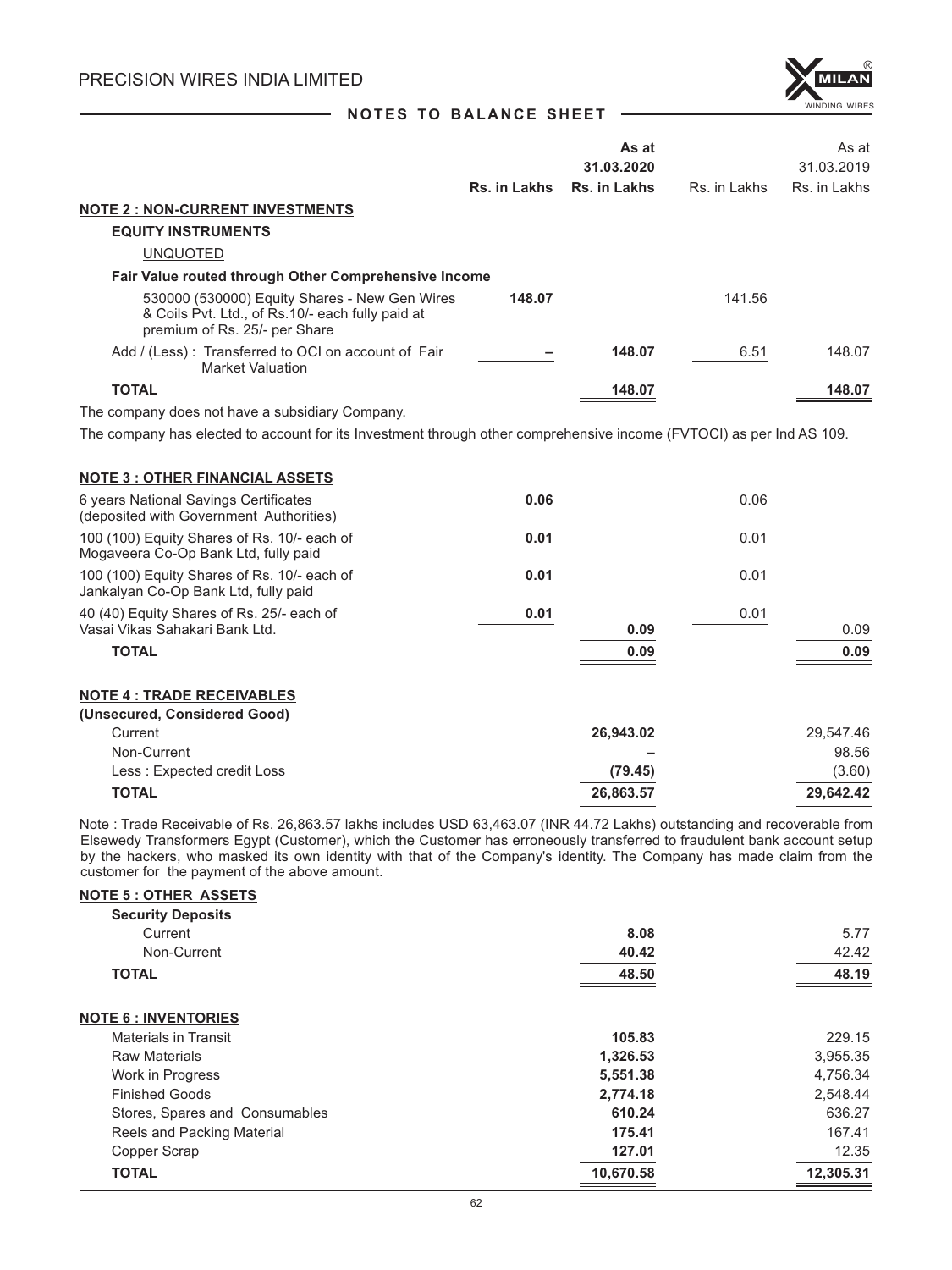

# **NOTES TO BALANCE SHEET**

|                                                                                  | As at                      |              | As at                      |
|----------------------------------------------------------------------------------|----------------------------|--------------|----------------------------|
| Rs. in Lakhs                                                                     | 31.03.2020<br>Rs. in Lakhs | Rs. in Lakhs | 31.03.2019<br>Rs. in Lakhs |
| <b>NOTE 7 : CASH AND CASH - EQUIVALENTS</b>                                      |                            |              |                            |
| Cash on hand                                                                     | 7.34                       |              | 5.71                       |
| <b>Balances with Banks</b>                                                       |                            |              |                            |
| - In Current Accounts and Flexi Deposits                                         | 3,739.85                   |              | 3,317.15                   |
| Cheques on hand                                                                  | 0.70                       |              | 0.50                       |
| <b>TOTAL</b>                                                                     | 3,747.89                   |              | 3,323.36                   |
|                                                                                  |                            |              |                            |
| NOTE 8: BANK BALANCES OTHER THAN CASH AND CASH EQUIVALENTS                       |                            |              |                            |
| Balance in unpaid Dividend Accounts                                              | 88.27                      |              | 81.01                      |
| - In Term Deposits (under lien with Government Authorities)                      | 1.72                       |              | 1.89                       |
| <b>TOTAL</b>                                                                     | 89.99                      |              | 82.90                      |
|                                                                                  |                            |              |                            |
| <b>NOTE 9 : OTHER CURRENT ASSETS</b>                                             |                            |              |                            |
| Advances Recoverable in Cash or in kind or for value to be received              | 329.11                     |              | 332.49                     |
| Advance Payment of Taxes (net)                                                   | 220.30                     |              | 47.92                      |
| Balance with Govt. Authorities                                                   | 330.43                     |              | 720.32                     |
| Interest accrued but not due                                                     | 0.11                       |              |                            |
| Export benefits accrued                                                          | 18.17                      |              |                            |
| <b>TOTAL</b>                                                                     | 898.12                     |              | 1,100.73                   |
|                                                                                  |                            |              |                            |
| <b>NOTE 10 : EQUITY SHARE CAPITAL</b>                                            |                            |              |                            |
| <b>AUTHORISED:</b>                                                               |                            |              |                            |
| 2,40,00,000 (2,40,00,000) Equity Shares of Rs.5/- (Rs.5/-) each.                 | 1,200.00                   |              | 1,200.00                   |
| 30,00,000 (30,00,000) Unclassified Shares of Rs.10/- (Rs.10/-) each.             | 300.00                     |              | 300.00                     |
| <b>TOTAL</b>                                                                     | 1,500.00                   |              | 1,500.00                   |
| <b>ISSUED:</b>                                                                   |                            |              |                            |
| 2,31,30,446 (2,31,30,446) Equity shares of Rs.5/- (Rs.5/-) each.                 | 1,156.52                   |              | 1,156.52                   |
| <b>SUBSCRIBED AND PAID UP:</b>                                                   |                            |              |                            |
| 2,31,27,246 (2,31,27,246) Equity shares of Rs.5/- (Rs.5/-)<br>each fully paid up | 1,156.36                   |              | 1,156.36                   |
| Add: Forfeiture of 3,200 (3,200) Equity Shares (Amount originally paid up)       | 0.08                       |              | 0.08                       |
| <b>TOTAL</b>                                                                     | 1,156.44                   |              | 1,156.44                   |
|                                                                                  |                            |              |                            |

During the IPO process in the year 1992/93 Sixteen (16) investors were allotted 100 (One Hundred) Equity shares of Rs. 10/- each, for which the application money of Rs. 5/- for each share was received by the Company and Rs. 5/- was balance call.

Despite of the reminders sent by the Company to the Shareholders, followed by the public notices in the News Papers, the said 16 shareholders did not remit the balance amount of the call money of Rs. 5/- each per shares to the Company for a period of more than three years. Therefore subsequently as per the provisions of the then Companies Act, 1956 the Board of Directors of the Company passed the resolution to forfeit the said 1600 Equity Shares.

The Company later in the year 2016 sub-divided each equity shares of the face value of Rs. 10/- each, fully paid up into Two Equity Shares of Rs. 5/- each fully paid up. Hence 1600 equity shares forfeited in 1996 has been considered as 3200 forfeited Equity Shares by the Company.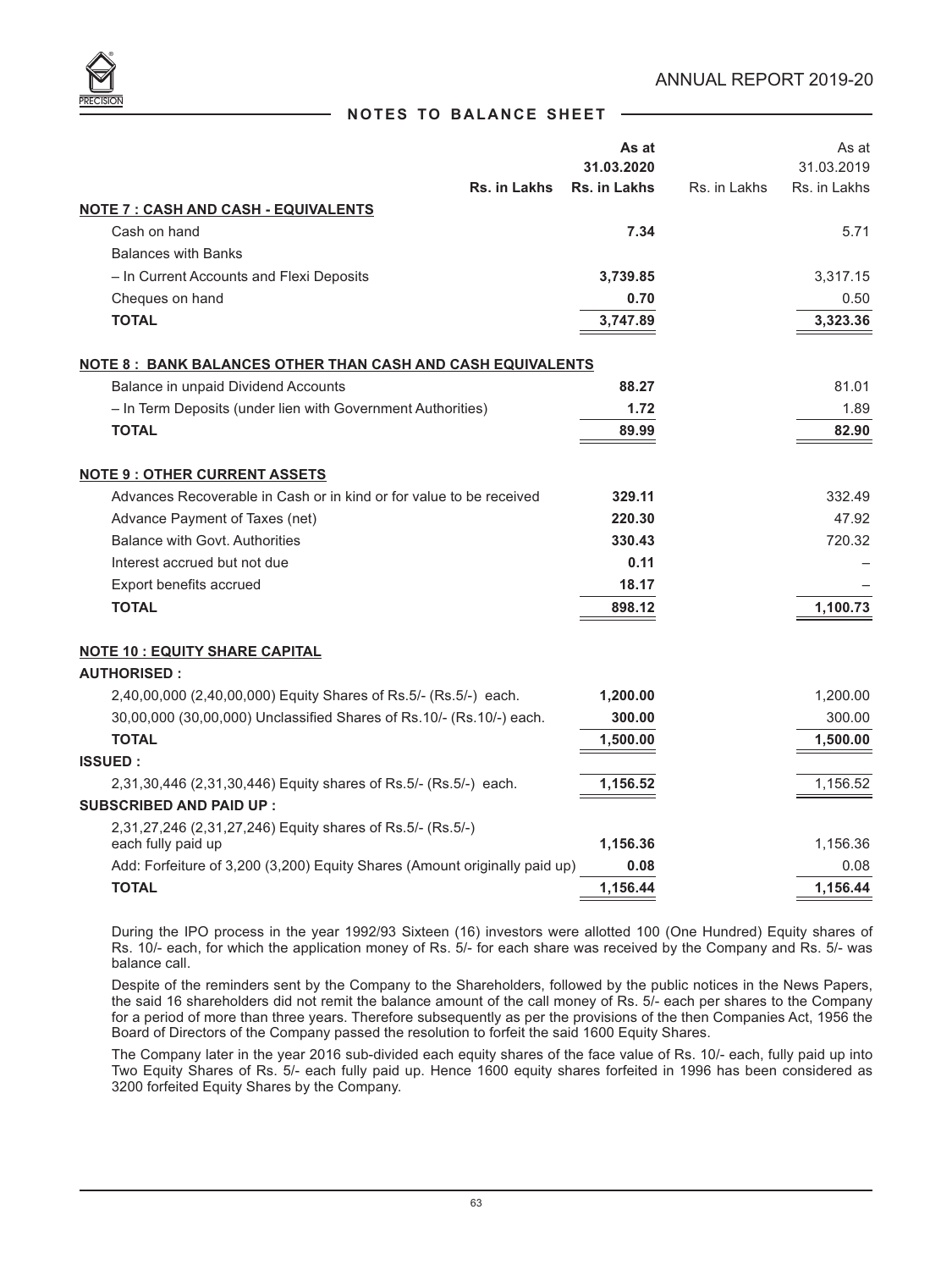

# NOTES TO BALANCE SHEET -

# 1.1 The details of Shareholders holding more than 5% shares :

|                                                  |                                          | As at 31 <sup>st</sup> March, 2020 |                                | As at 31 <sup>st</sup> March, 2019 |  |
|--------------------------------------------------|------------------------------------------|------------------------------------|--------------------------------|------------------------------------|--|
| Name of the Shareholder                          | No. of Shares<br>% held<br>held in Lakhs |                                    | No. of Shares<br>held in Lakhs | % held                             |  |
| Shri Mahendra R. Mehta                           | 8.82                                     | 3.82                               | 28.82                          | 12.46                              |  |
| Galvawire Agencies Pvt. Ltd.                     | 34.69                                    | 15.00                              | 34.69                          | 15.00                              |  |
| Shri Nirbhay D. Mehta                            | 17.50                                    | 7.57                               | 17.50                          | 7.57                               |  |
| Shri Milan M. Mehta (including as Karta of HUF)  | 25.76                                    | 11.14                              | 15.76                          | 6.82                               |  |
| Shri Deepak M. Mehta (including as Karta of HUF) | 21.44                                    | 9.27                               | 11.44                          | 4.94                               |  |
| Smt. Gira M. Mehta                               | 21.48                                    | 9.29                               | 21.48                          | 9.29                               |  |

1.2 The reconciliation of the number of shares outstanding is set out below :

|     |                                                                                                                           |              | As at 31st March, 2020                                  |              | As at 31 <sup>st</sup> March, 2019  |
|-----|---------------------------------------------------------------------------------------------------------------------------|--------------|---------------------------------------------------------|--------------|-------------------------------------|
|     | Particulars                                                                                                               |              | No. of Shares held in Lakhs No. of Shares held in Lakhs |              |                                     |
|     | Equity Shares at the beginning of the year                                                                                |              | 231.27                                                  |              | 231.27                              |
|     | Equity Shares at the end of the year                                                                                      |              | 231.27                                                  |              | 231.27                              |
|     | <b>NOTE 11 : OTHER EQUITY</b>                                                                                             | Rs. in Lakhs | As at<br>31.03.2020<br>Rs. in Lakhs                     | Rs. in Lakhs | As at<br>31.03.2019<br>Rs. in Lakhs |
|     | <b>Security Premium</b><br>(a)                                                                                            |              | 1,838.65                                                |              | 1,838.65                            |
|     | General Reserve<br>(b)                                                                                                    |              | 22,981.50                                               |              | 20,981.50                           |
|     |                                                                                                                           |              | 116.99                                                  |              | 116.99                              |
|     | <b>Capital Redemption Reserve</b><br>(c)                                                                                  |              |                                                         |              |                                     |
|     | <b>Retained Earnings</b><br>(d)                                                                                           |              | 2,187.31                                                |              | 2,449.81                            |
|     |                                                                                                                           |              | 27,124.45                                               |              | 25,386.95                           |
|     | Note 11.1 : Particulars relating to Other Equity                                                                          |              |                                                         |              |                                     |
| a)  | <b>Security Premium</b>                                                                                                   |              |                                                         |              |                                     |
|     | Balance at the Beginning of the year                                                                                      | 1,838.65     |                                                         | 1,838.65     |                                     |
|     | Additions/Deductions for the year                                                                                         |              | 1,838.65                                                |              | 1,838.65                            |
| b)  | Balance at the End of the year<br><b>General Reserve</b>                                                                  |              |                                                         |              |                                     |
|     | Balance at the Beginning of the year                                                                                      | 20,981.50    |                                                         | 18,981.50    |                                     |
|     | Additions/Deductions for the year                                                                                         |              |                                                         |              |                                     |
|     | <b>Transferred from Current Years Profits</b>                                                                             | 2,000.00     |                                                         | 2,000.00     |                                     |
|     | Balance at the End of the year                                                                                            |              | 22,981.50                                               |              | 20,981.50                           |
| C). | <b>Capital Redemption Reserve</b>                                                                                         |              |                                                         |              |                                     |
|     | Balance at the Beginning of the year                                                                                      |              | 116.99                                                  |              | 116.99                              |
|     | Additions/Deductions for the year                                                                                         |              |                                                         |              |                                     |
|     | Balance at the End of the year                                                                                            |              | 116.99                                                  |              | 116.99                              |
| d)  | <b>Retained Earnings</b>                                                                                                  |              |                                                         |              |                                     |
|     | Balance at the Beginning of the year                                                                                      |              | 2,449.81                                                |              | 1,557.54                            |
|     | Additions/Deductions for the year<br>Net Profit after Tax Transferred from Statement of<br><b>Profit and Loss Account</b> |              | 3,131,55                                                |              | 4,146.92                            |
|     | Less: Final Dividend                                                                                                      |              | (578.18)                                                |              | (578.18)                            |
|     | Less: Corporate Tax on Final Dividend                                                                                     |              | (118.85)                                                |              | (118.85)                            |
|     | Less: Interim Dividend                                                                                                    |              | (578.18)                                                |              | (462.54)                            |
|     | Less : Corporate Tax on Interim Dividend                                                                                  |              | (118.84)                                                |              | (95.08)                             |
|     | Less: Transferred to General Reserve                                                                                      |              | (2,000.00)                                              |              | (2,000.00)                          |
|     | Balance at the End of the year                                                                                            |              | 2,187.31                                                |              | 2,449.81                            |
|     |                                                                                                                           |              |                                                         |              |                                     |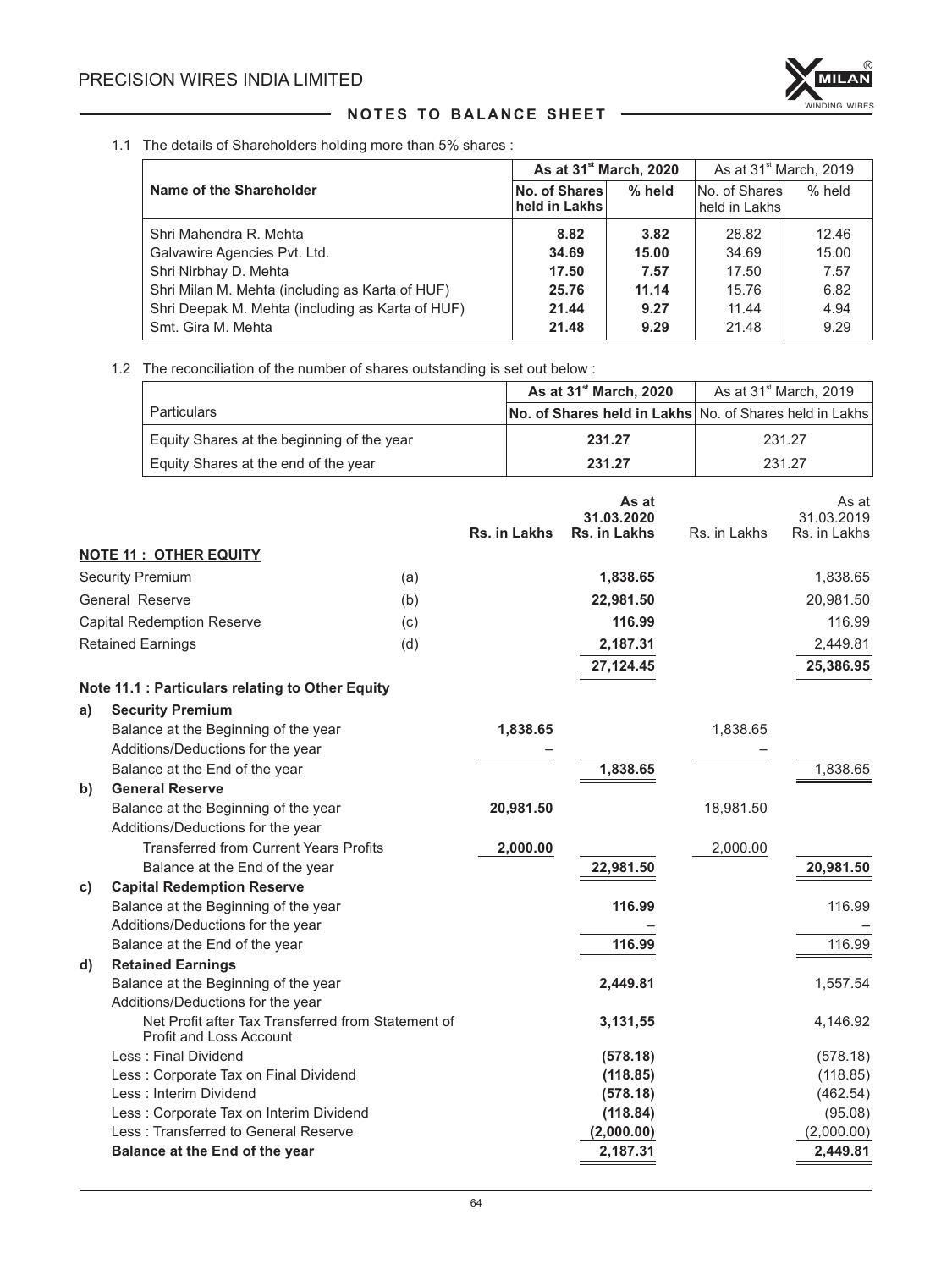

**NOTES TO BALANCE SHEET**

Purpose of Reserve :

- (a) Securities Premium reserve is used to record the premium on issue of equity shares. The reserve is utilised in accordance with the provision of the Companies Act, 2013.
- (b) The General Reserve is used from time to time to transfer profits from retained earnings for appropriation purposes. As the General Reserve is created by a transfer from one component of equity to another and is not an item of other comprehensive income, items included in the general reserve is not reclassified subsequently to the Statement of Profit and Loss.
- (c) Capital Redemption Reserve is used for issue of bonus shares.
- (d) The retained earnings are used from time to time to transfer profits from retained earnings for appropriation purposes. The amount that can be distributed by the Company as dividends to its equity shareholders is determined as per the provisions of the Companies Act and the dividend distribution policy of the Company.

|                                                                  | As at<br>31.03.2020<br>Rs. in Lakhs | As at<br>31.03.2019<br>Rs. in Lakhs |
|------------------------------------------------------------------|-------------------------------------|-------------------------------------|
| <b>NOTE 12 : OTHER FINANCIAL LIABILITIES</b>                     |                                     |                                     |
| <b>NON-CURRENT</b>                                               |                                     |                                     |
| <b>BORROWINGS</b>                                                |                                     |                                     |
| Secured:                                                         |                                     |                                     |
| Term Loan from Bank                                              | 1,198.44                            | 1,648.44                            |
| <b>Others</b>                                                    |                                     |                                     |
| Unclaimed Dividend *                                             | 88.28                               | 81.01                               |
| <b>TOTAL</b>                                                     | 1,286.72                            | 1,729.45                            |
| <b>CURRENT</b>                                                   |                                     |                                     |
| <b>BORROWINGS</b>                                                |                                     |                                     |
| Secured:                                                         |                                     |                                     |
| Term Loan from Bank                                              | 450.00                              | 151.56                              |
| Working Capital Borrowings (from Bank) **                        | 1,122.19                            | 1.85                                |
| Unsecured:                                                       |                                     |                                     |
| Buyers Credit/Packing Credit in Foreign Currency (from Bank) *** | 333.03                              | 1,148,04                            |
| <b>TOTAL</b>                                                     | 1,905.22                            | 1,301.45                            |
| <b>Others</b>                                                    |                                     |                                     |
| <b>Creditors for Capital Expenditure</b>                         | 75.45                               | 976.78                              |
| <b>TOTAL</b>                                                     | 75.45                               | 976.78                              |

There is no amount, due and outstanding, to be credited to the Investor Education and Protection Fund.

\*\* Term Loan from ICICI Bank Limited is secured by exclusive charge on the Plant and Machinery at Unit-5 Silvassa expansion, financed by the Term Loan from ICICI Bank Limited and also a first pari passu charge on the fixed assets situated at Silvassa and Palej (including Land, Building and Machinery).

\*\* Working capital facilities (including packing credit) from ICICI Bank Limited and HDFC Bank Limited are secured by first pari passu charge by way of Hypothecation of Other Current Assets, Book Debts and Stocks of the Company.

\*\*\* The Company avails Unsecured Working capital facilities from Kotak Mahindra Bank Ltd, BNP Paribas, IDFC Bank, Standard Chartered Bank and Mizuho Bank. All such facilities are guaranteed by Executive Directors. Interest Rate on Buyer's Credit in Foreign Currency varies transaction to transaction. In general, such rate falls within the range of Libor + 50 bps to Libor + 120 bps approximately.

# **NOTE 13 : PROVISIONS**

| <b>Non-Current</b>                                 |          |          |
|----------------------------------------------------|----------|----------|
| Gratuity payable                                   | 192.00   | 112.81   |
| Leave Encashment                                   | 20.79    | 16.75    |
| <b>TOTAL</b>                                       | 212.79   | 129.56   |
| Current                                            |          |          |
| <b>Gratuity Payable</b>                            | 108.93   | 104.83   |
| <b>TOTAL</b>                                       | 108.93   | 104.83   |
| <b>NOTE 14 : NON-CURRENT TAX LIABILITIES (NET)</b> |          |          |
| Deferred Tax Assets                                | (143.63) | (150.78) |
| Deferred Tax Liabilities                           | 437.63   | 572.98   |
| <b>TOTAL</b>                                       | 294.00   | 422.20   |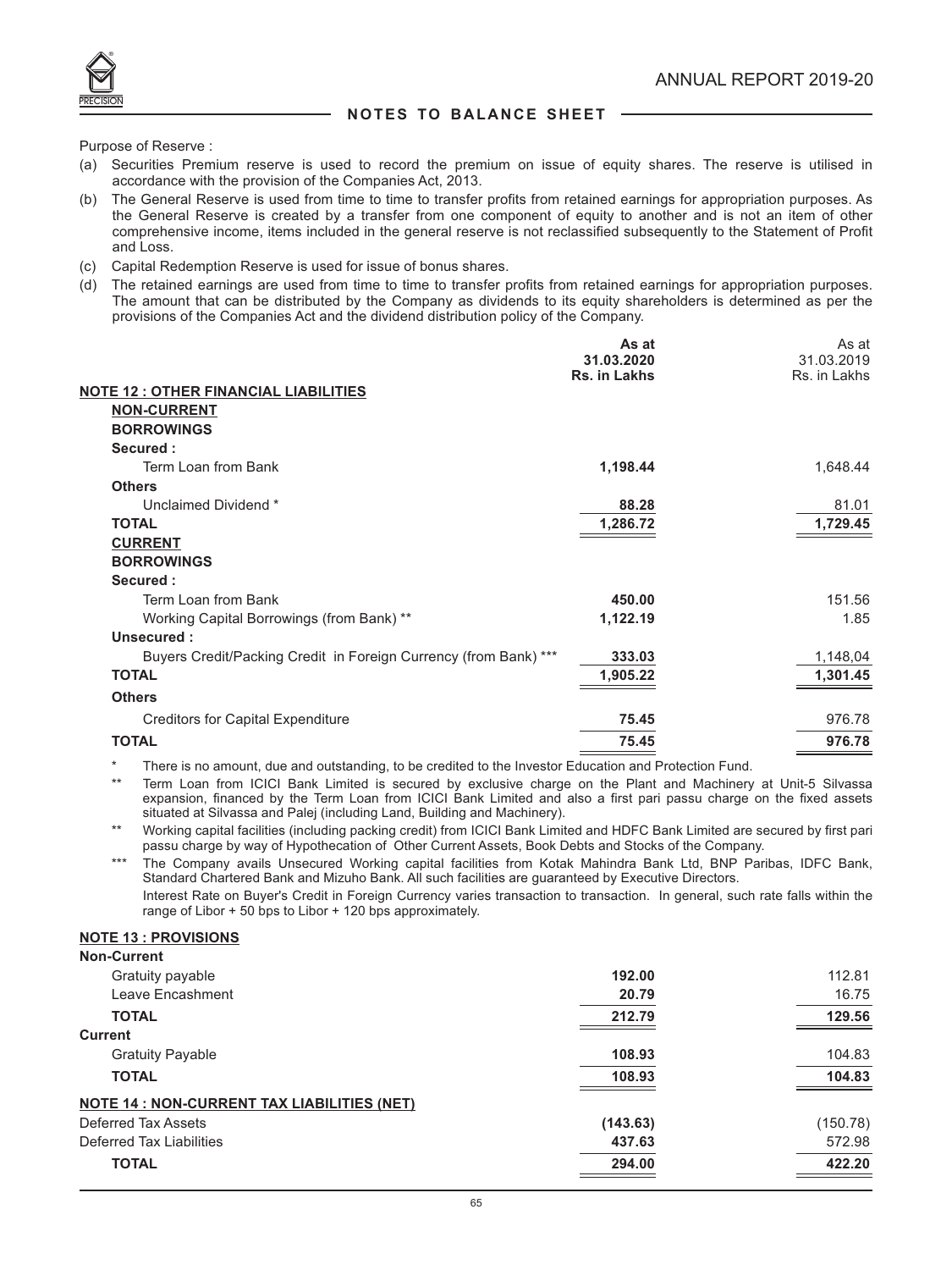

# **NOTES TO BALANCE SHEET**

| As at<br>31.03.2020 | As at<br>31.03.2019 |
|---------------------|---------------------|
| <b>Rs. in Lakhs</b> | Rs. in Lakhs        |
|                     |                     |
|                     |                     |
| 142.04              | 67.79               |
| 20,176.10           | 26.673.32           |
| 20,318.14           | 26,741.11           |
|                     |                     |

# **Micro / Small and Medium Scale Industrial Undertakings (MSME)**

The disclosures relating to Micro, Small and Medium Enterprises have been Furnished to the extent such parties identified on the basis of the intimation received from the suppliers regarding their status under the Micro, Small and Medium Enterprises Development Act, 2006. (Rs. in Lakhs)

|      |                                                                                                                                                                                                                                                                                                |                                       | $(1\,3.11$ Lanis)                     |
|------|------------------------------------------------------------------------------------------------------------------------------------------------------------------------------------------------------------------------------------------------------------------------------------------------|---------------------------------------|---------------------------------------|
|      | <b>Particulars</b>                                                                                                                                                                                                                                                                             | As at<br>31 <sup>st</sup> March, 2020 | As at<br>31 <sup>st</sup> March, 2019 |
|      | The principal amount and the interest due thereon remaining unpaid to any<br>supplier as at the end of each accounting year                                                                                                                                                                    |                                       |                                       |
| i)   | Principal amount due to micro and small enterprises                                                                                                                                                                                                                                            | 142.04                                | 67.79                                 |
| ii)  | Interest due on above                                                                                                                                                                                                                                                                          |                                       |                                       |
| iii) | The amount of interest paid by the buyer in terms of section 16 of the<br>MSMED Act, 2006 along with the amounts of the payment made to the<br>supplier beyond the appointed day during each accounting year.                                                                                  |                                       |                                       |
| iv)  | The amount of interest due and payable for the period of delay in making<br>payment (which have been paid but beyond the appointed day during the<br>year) but without adding the interest specified under the MSMED Act, 2006.                                                                |                                       | 2.59                                  |
| V)   | The amount of interest accrued and remaining unpaid at the end of each<br>accounting year.                                                                                                                                                                                                     | 0.06                                  |                                       |
| vi)  | The amount of further interest remaining due and payable even in the<br>succeeding years, until such date when the interest dues as above are<br>actually paid to the small enterprise for the purpose of disallowance as a<br>deductible expenditure under section 23 of the MSMED Act, 2006. |                                       |                                       |

|                                            | Rs. in Lakhs | As at<br>31.03.2020<br>Rs. in Lakhs | Rs. in Lakhs | As at<br>31.03.2019<br>Rs. in Lakhs |
|--------------------------------------------|--------------|-------------------------------------|--------------|-------------------------------------|
| <b>NOTE 16 : OTHER CURRENT LIABILITIES</b> |              |                                     |              |                                     |
| <b>Other Liabilities</b>                   |              |                                     |              |                                     |
| <b>Statutory Liabilities</b>               | 42.20        |                                     | 32.78        |                                     |
| Advance received from Customers            | 885.10       |                                     | 102.49       |                                     |
| Liability under CSR                        | 88.10        |                                     | 129.41       |                                     |
| <b>Other Payables</b>                      | 901.63       |                                     | 764.70       |                                     |
|                                            |              | 1.917.03                            |              | 1,029.38                            |
| <b>TOTAL</b>                               |              | 1,917.03                            |              | 1,029.38                            |
|                                            |              |                                     |              |                                     |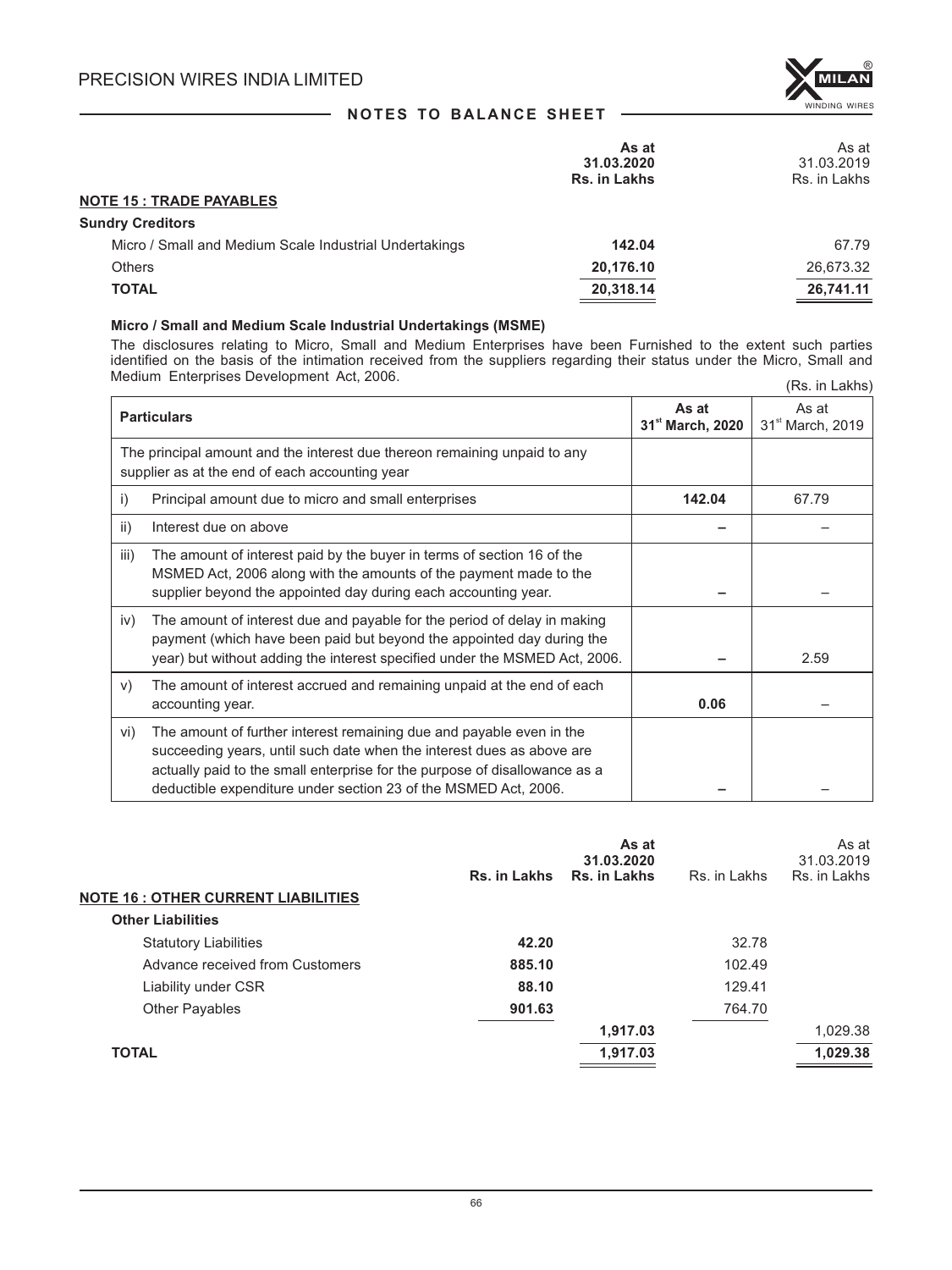

**NOTES TO PROFIT AND LOSS STATEMENT**

|                                                  |             | 2019/20<br>Rs. in Lakhs |              | 2018/19<br>Rs. in Lakhs |
|--------------------------------------------------|-------------|-------------------------|--------------|-------------------------|
| <b>NOTE 17 : REVENUE FROM OPERATIONS</b>         |             |                         |              |                         |
| Sale and Processing Income of Products           |             |                         |              |                         |
| Finished Goods (Own + Jobwork)                   |             | 1,45,459.13             |              | 1,67,861.71             |
| <b>Traded Goods</b>                              |             | 20.86                   |              | 17.94                   |
| <b>Other Operating Revenue</b>                   |             |                         |              |                         |
| <b>Scrap Sales</b>                               |             | 7,014.32                |              | 7,762.61                |
| <b>Other Sales</b>                               |             | 87.14                   |              | 146.32                  |
| <b>Revenue from Operations*</b>                  |             | 1,52,581.45             |              | 1,75,788.58             |
| * Gross Sales (Including GST)                    | 1,84,489.84 |                         | 2,12,607.70  |                         |
| Less: GST on Sales                               | (31,908.39) |                         | (36, 819.12) |                         |
| Revenue from Operations                          | 1,52,581.45 |                         | 1,75,788.58  |                         |
|                                                  |             |                         |              |                         |
| <b>NOTE 18 : OTHER INCOME</b>                    |             |                         |              |                         |
| <b>Interest</b>                                  |             |                         |              |                         |
| From Banks                                       |             | 32.63                   |              | 42.00                   |
| <b>From Customers</b>                            |             | 69.16                   |              | 2.67                    |
| <b>Other Receipts</b>                            |             |                         |              |                         |
| Misc Receipts<br>$\overline{\phantom{0}}$        |             | 87.14                   |              | 82.75                   |
| Foreign Exchange Gain (Net)<br>$\qquad \qquad -$ |             | 222.69                  |              | 5.78                    |
| Profit on sale of Investment (Net)               |             |                         |              | 19.80                   |
| <b>TOTAL</b>                                     |             | 411.62                  |              | 153.00                  |
|                                                  |             |                         |              |                         |
| <b>NOTE 19 : COST OF RAW MATERIAL CONSUMED</b>   |             |                         |              |                         |
| <b>Stock at commencement</b>                     |             |                         |              |                         |
| <b>Copper Wire Rods</b>                          |             | 2,774.30                |              | 745.72                  |
| <b>Enamels &amp; Chemicals</b>                   |             | 789.48                  |              | 725.73                  |
| <b>Others</b>                                    |             | 620.72                  |              | 626.78                  |
|                                                  |             | 4,184.50                |              | 2,098.23                |
| <b>Add: Purchases</b>                            |             |                         |              |                         |
| <b>Copper Wire Rods</b><br>@                     |             | 1,29,177.22             |              | 1,52,551.93             |
| Enamels & Chemicals                              |             | 3,813.57                |              | 4,467.91                |
| <b>Others</b>                                    |             | 647.88                  |              | 885.88                  |
| Less: Stock at close                             |             | 1,33,638.67             |              | 1,57,905.72             |
| <b>Copper Wire Rods</b>                          |             |                         |              |                         |
| @<br><b>Enamels &amp; Chemicals</b>              |             | (354, 37)               |              | (2,774.31)              |
| <b>Others</b>                                    |             | (783.07)<br>(294.92)    |              | (789.48)<br>(620.72)    |
|                                                  |             | (1,432.36)              |              | (4, 184.51)             |
| <b>Total Cost of Raw Material Consumed</b>       |             |                         |              |                         |
|                                                  |             | 1,36,390.81             |              | 1,55,819.44             |

@ Includes Material in Transit 105.83 (229.15) Rs. in Lakhs.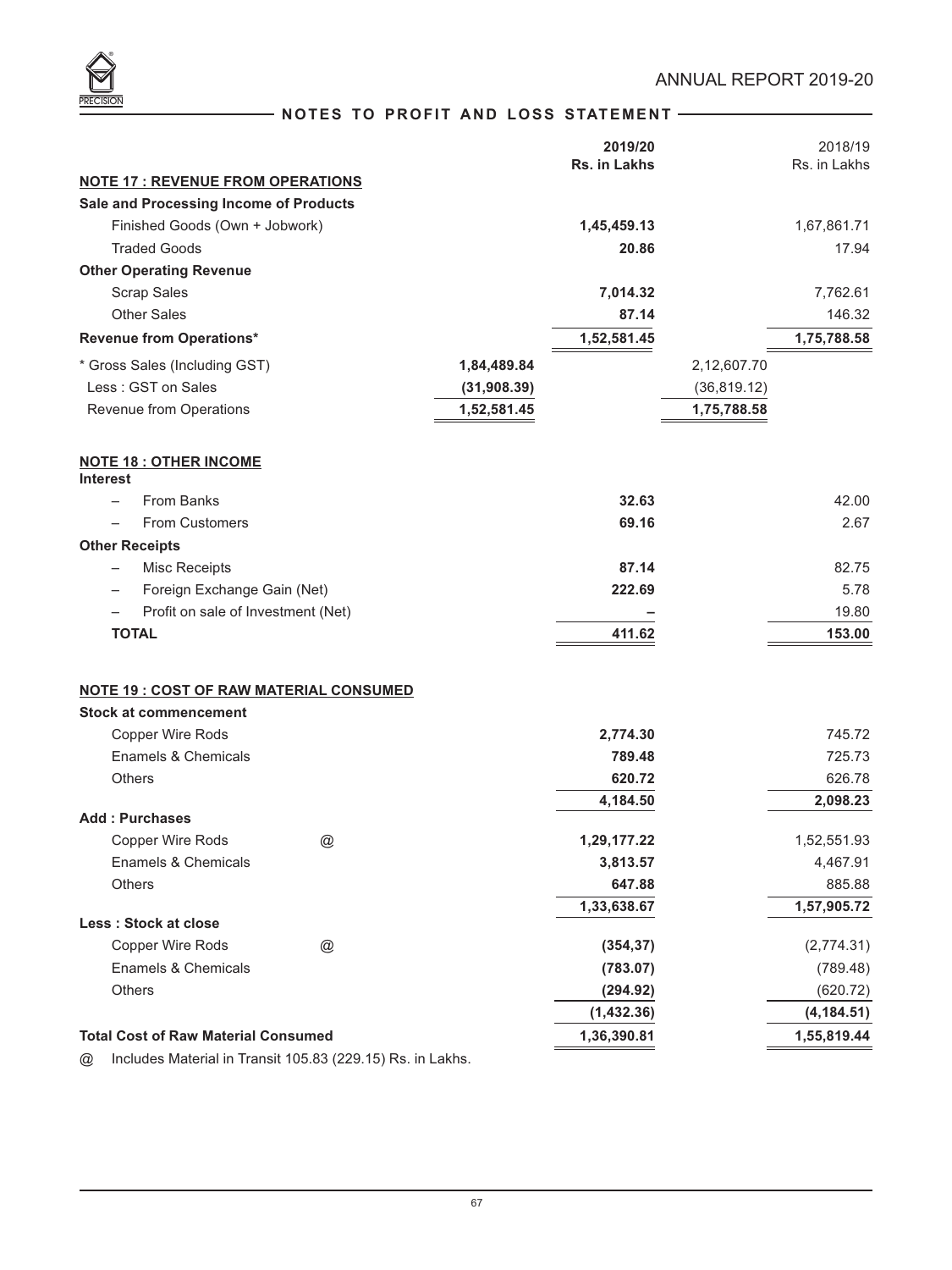# **PRECISION WIRES INDIA LIMITED**

 $\overline{\phantom{a}}$ 



**NOTES TO PROFIT AND LOSS STATEMENT** 

|                                                                                                        |            | 2019/20      |            | 2018/19      |
|--------------------------------------------------------------------------------------------------------|------------|--------------|------------|--------------|
|                                                                                                        |            | Rs. in Lakhs |            | Rs. in Lakhs |
| <b>NOTE 20 : CHANGES IN INVENTORY OF FINISHED GOODS,</b><br><b>WORK-IN-PROGRESS AND STOCK-IN-TRADE</b> |            |              |            |              |
| <b>Stock at close</b>                                                                                  |            |              |            |              |
| <b>Finished Goods</b>                                                                                  | (2,607.69) |              | (2,441.10) |              |
| Copper Scrap                                                                                           | (127.01)   |              | (12.35)    |              |
| Work-in-progress                                                                                       | (5,551.38) |              | (4,756.34) |              |
| <b>Wire Enamels</b>                                                                                    | (166.49)   | (8,452.57)   | (107.34)   | (7, 317.13)  |
| LESS:                                                                                                  |            |              |            |              |
| <b>Stock at commencement</b>                                                                           |            |              |            |              |
| <b>Finished Goods</b>                                                                                  | 2,441.11   |              | 2,928.04   |              |
| Copper Scrap                                                                                           | 12.35      |              | 39.54      |              |
| Work-in-progress                                                                                       | 4,756.34   |              | 4,785.96   |              |
| <b>Wire Enamels</b>                                                                                    | 107.34     | 7,317.14     | 80.00      | 7,833.54     |
| <b>TOTAL</b>                                                                                           |            | (1, 135.43)  |            | 516.41       |
|                                                                                                        |            |              |            |              |
| <b>NOTE 21 : EMPLOYEE BENEFITS EXPENSE</b>                                                             |            |              |            |              |
| Salary, Wages & Bonus etc.                                                                             |            | 2,530.54     |            | 2,401.59     |
| <b>Contributions to Provident and Other Funds</b>                                                      |            | 174.41       |            | 148.38       |
| <b>Staff and Labour Welfare</b>                                                                        |            | 22.09        |            | 26.42        |
| <b>TOTAL</b>                                                                                           |            | 2,727.04     |            | 2,576.39     |
| <b>NOTE 22 : FINANCE COST</b>                                                                          |            |              |            |              |
| Interest on Term Loans                                                                                 |            | 179.01       |            | 48.61        |
| Interest (Bank)                                                                                        |            | 908.19       |            | 52.75        |
| Interest (Others)                                                                                      |            | 481.91       |            | 1,459.13     |
| <b>Discounting Charges</b>                                                                             |            | 166.45       |            | 202.56       |
| Applicable loss/(Gain) on foreign currency transactions and translation                                |            | 167.59       |            | (51.14)      |
| <b>TOTAL</b>                                                                                           |            | 1,903.15     |            | 1,711.91     |
| <b>NOTE 23 : OTHER EXPENSES</b>                                                                        |            |              |            |              |
| <b>Packing Material Consumed</b>                                                                       |            | 953.42       |            | 955.05       |
| Stores and Spares & Components                                                                         |            | 350.80       |            | 422.16       |
| Power and Fuel                                                                                         |            | 2,458.91     |            | 2,434.30     |
| Repairs and Maintenance                                                                                |            |              |            |              |
| <b>Building</b>                                                                                        |            | 64.07        |            | 41.61        |
| <b>Machineries</b>                                                                                     |            | 597.37       |            | 676.93       |
| <b>Other Assets</b>                                                                                    |            | 33.47        |            | 15.04        |
| <b>Directors' Sitting Fees</b>                                                                         |            | 4.93         |            | 6.67         |
| Rent                                                                                                   |            | 0.38         |            | 88.02        |
| Rates and Taxes                                                                                        |            | 24.97        |            | 55.70        |
| <b>Travelling Expenses</b>                                                                             |            | 67.66        |            | 64.64        |
| Insurance                                                                                              |            | 126.83       |            | 126.48       |
| Freight and Transportation                                                                             |            | 1,271.99     |            | 1,335.10     |
| <b>Commission on Sales</b>                                                                             |            | 120.86       |            | 128.10       |
| <b>Bad Debts Written Off</b>                                                                           |            | 15.33        |            | 33.47        |
| <b>Other Expenses</b>                                                                                  |            | 1,040.01     |            | 1,098.29     |
| Loss on Sale of Assets (net)                                                                           |            | 0.09         |            | 13.88        |
| Provision for expected credit loss                                                                     |            | 75.85        |            | (12.26)      |
| Provision for Expenses under CSR                                                                       |            | 104.04       |            | 78.73        |
| <b>TOTAL</b>                                                                                           |            | 7,310.98     |            | 7,561.91     |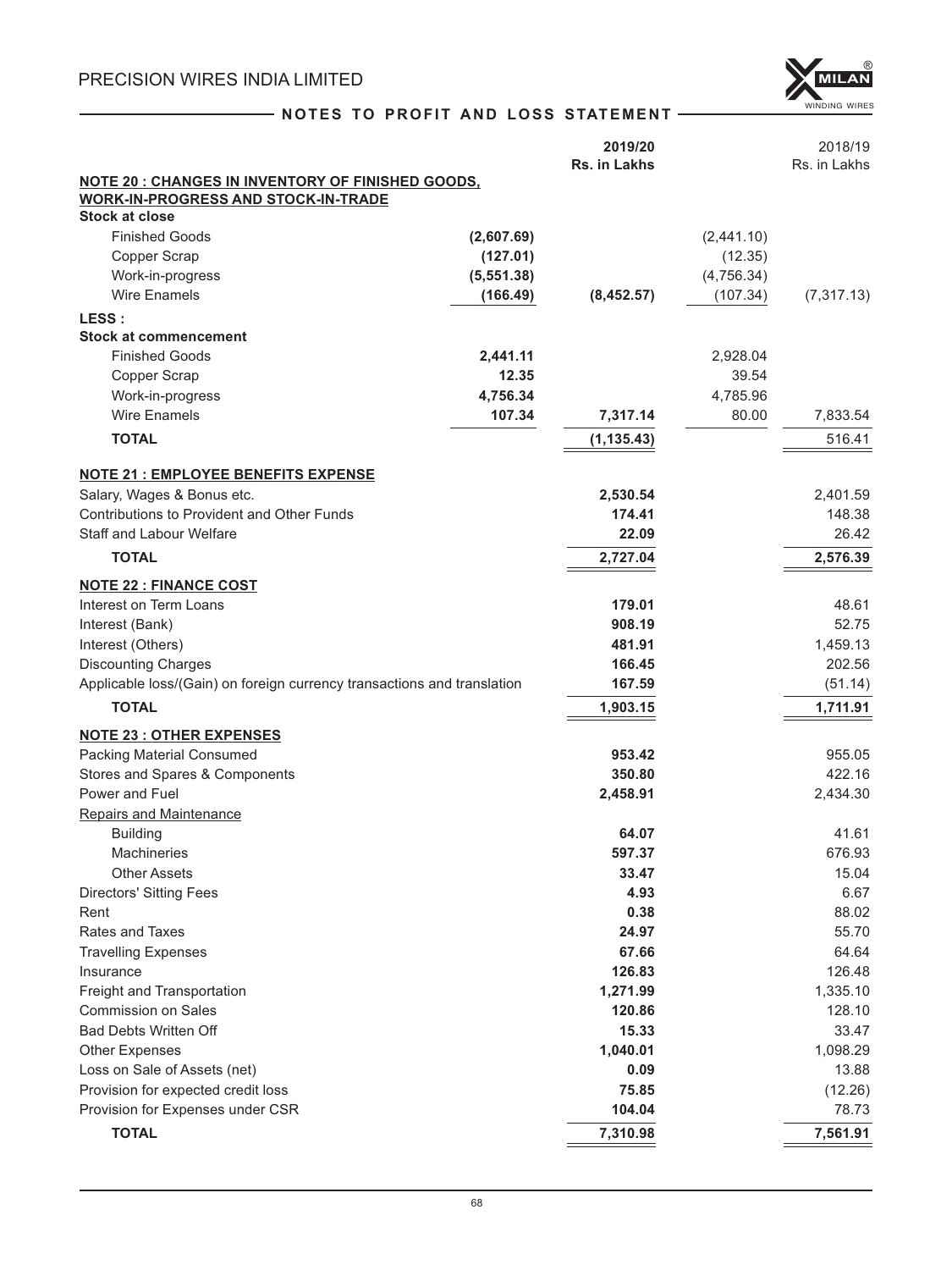

(Rs. In Lakhs)

# **NOTES TO PROFIT AND LOSS STATEMENT**

# **NOTE 24 : INCOME TAX**

a) Income Tax Expenses recognized in Statement of Profit and Loss :

|                                                                                      | Year ended                                                                     |          |  |
|--------------------------------------------------------------------------------------|--------------------------------------------------------------------------------|----------|--|
|                                                                                      | 31 <sup>st</sup> March, 2020<br>31 <sup>st</sup> March, 2019<br>(Rs. In Lakhs) |          |  |
|                                                                                      |                                                                                |          |  |
| Current Income tax expense for the year                                              | 1.121.00                                                                       | 2.190.00 |  |
| Deferred Tax                                                                         |                                                                                |          |  |
| Deferred Income tax (benefit) / expense for the year                                 | 0.87                                                                           | 88.84    |  |
| Deferred Income tax (benefit) / expense (due to change in rate of tax)               | (137.27)                                                                       |          |  |
| Income Tax Adjustments in respect of earlier years                                   | 0.68                                                                           |          |  |
| Total Income tax expense recognized in the statement of profit and loss for the year | 985.28                                                                         | 2.278.84 |  |

b) Reconciliation of estimated income tax expense at Indian statutory income tax rate to income tax rate to income tax reported in the profit and loss account.

|                                                                                          | Year ended                   |                              |
|------------------------------------------------------------------------------------------|------------------------------|------------------------------|
|                                                                                          | 31 <sup>st</sup> March, 2020 | 31 <sup>st</sup> March, 2019 |
|                                                                                          |                              | (Rs. In Lakhs)               |
| Profit before Tax as per statement of Profit and loss                                    | 4.167.72                     | 6.461.56                     |
| Indian Income Tax Rate                                                                   | 25.17%                       | 34.94%                       |
| Estimated tax expenses                                                                   | 1.049.02                     | 2.257.93                     |
| Tax effects of adjustments to reconcile expected income tax to reported income tax       |                              |                              |
| Expenses not deductible in determining the taxable profit                                | 285.77                       | (194.52)                     |
| Indian Income Tax Rate                                                                   | 25.17%                       | 34.94%                       |
| Estimated tax disallowance                                                               | 71.93                        | (67.97)                      |
| Income tax to be recognized in profit and loss account                                   | 1,120.95                     | 2,189.96                     |
| Income tax to be recognised in profit and loss account (Rounded off to the nearest Lakh) | 1,121.00                     | 2,190.00                     |

c) Income tax expense recognised in OCI.

|                                                                 | Year ended                   |                              |  |
|-----------------------------------------------------------------|------------------------------|------------------------------|--|
|                                                                 | 31 <sup>st</sup> March, 2020 | 31 <sup>st</sup> March, 2019 |  |
|                                                                 | (Rs. In Lakhs)               |                              |  |
| Remeasurement of defined benefit obligation                     | 10.75                        | 21.20                        |  |
| Change in fair value of Equity Instruments designated at FVTOCI |                              | (2.26)                       |  |
| Due to Change in Income Tax Rate:                               |                              |                              |  |
| Remeasurement of defined benefit obligation                     | (15.42)                      |                              |  |
| Change in fair value of Equity Instruments designated at FVTOCI | (3.52)                       |                              |  |
| <b>Total</b>                                                    | (8.19)                       | 18.94                        |  |

# **NOTE 25 : Deferred Tax Expenses**

**2019-20**

| <b>Particulars</b>                                              | Opening<br><b>Balance</b> | Recognized in<br>Statement of<br><b>Profit and Loss</b> | Recognized in<br><b>Other Comprehensive</b><br>Income | <b>Closing</b><br><b>Balance</b> |
|-----------------------------------------------------------------|---------------------------|---------------------------------------------------------|-------------------------------------------------------|----------------------------------|
| Deferred tax liability on account of:                           |                           |                                                         |                                                       |                                  |
| Fixed assets                                                    | 572.98                    | (135.35)                                                |                                                       | 437.63                           |
| <b>Total Deferred Tax Liabilities</b>                           | 572.98                    | (135.35)                                                |                                                       | 437.63                           |
| Deferred tax asset on account of:                               |                           |                                                         |                                                       |                                  |
| Provision for Leave encashment                                  | (5.86)                    | (1.47)                                                  |                                                       | (7.33)                           |
| <b>Provision for Gratuity</b>                                   | (76.05)                   | 0.32                                                    | $\overline{\phantom{0}}$                              | (75.73)                          |
| <b>Others</b>                                                   |                           |                                                         | $\overline{\phantom{0}}$                              |                                  |
| Sales Tax                                                       | (0.40)                    | 0.11                                                    |                                                       | (0.29)                           |
| Total Deferred Tax Assets                                       | (82.31)                   | (1.04)                                                  |                                                       | (83.35)                          |
| Deferred tax on account of:                                     |                           |                                                         |                                                       |                                  |
| Acturial (gain)/loss transfered to OCI account                  | (55.53)                   |                                                         | 4.67                                                  | (50.86)                          |
| Change in fair value of equity instruments designated at FVTOCI | (12.94)                   |                                                         | 3.52                                                  | (9.42)                           |
| <b>Total Deferred Tax Assets</b>                                | (68.47)                   |                                                         | 8.19                                                  | (60.28)                          |
| <b>Net Deferred Tax (Closing Balance)</b>                       | 422.20                    | (136.39)                                                | 8.19                                                  | 294.00                           |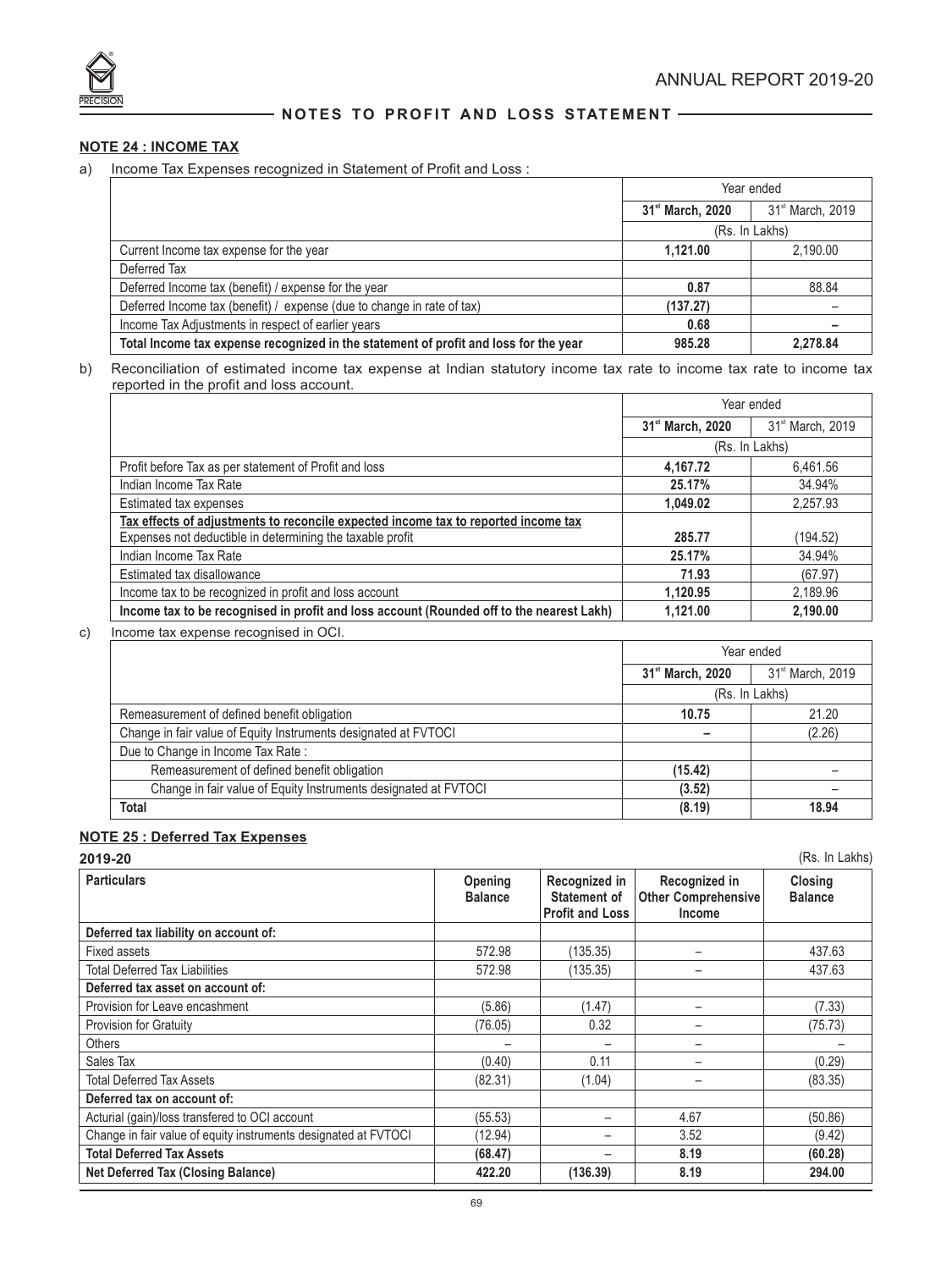

(Rs. In Lakhs)

## **NOTES TO PROFIT AND LOSS STATEMENT**

## **NOTE 25 : Deferred Tax Expenses**

## **2018-19**

| <b>Particulars</b>                                                 | Opening<br><b>Balance</b> | Recognized in<br>Statement of<br><b>Profit and Loss</b> | Recognized in<br><b>Other Comprehensive</b><br>Income | Closing<br><b>Balance</b> |
|--------------------------------------------------------------------|---------------------------|---------------------------------------------------------|-------------------------------------------------------|---------------------------|
| Deferred tax liability on account of:                              |                           |                                                         |                                                       |                           |
| <b>Fixed assets</b>                                                | 466.78                    | 106.20                                                  | $\overline{\phantom{0}}$                              | 572.98                    |
| <b>Total Deferred Tax Liabilities</b>                              | 466.78                    | 106.20                                                  |                                                       | 572.98                    |
| Deferred tax asset on account of:                                  |                           |                                                         |                                                       |                           |
| Provision for Leave encashment                                     | (5.80)                    | (0.06)                                                  |                                                       | (5.86)                    |
| <b>Provision for Gratuity</b>                                      | (58.75)                   | (17.30)                                                 |                                                       | (76.05)                   |
| Sales Tax                                                          | (0.40)                    |                                                         |                                                       | (0.40)                    |
| <b>Total Deferred Tax Assets</b>                                   | (64.95)                   | (17.36)                                                 |                                                       | (82.31)                   |
| Deferred tax on account of:                                        |                           |                                                         |                                                       |                           |
| Actuarial (gain)/loss transferred to OCI account                   | (34.33)                   |                                                         | (21.20)                                               | (55.53)                   |
| Change in fair value of equity instruments<br>designated at FVTOCI | (15.20)                   |                                                         | 2.26                                                  | (12.94)                   |
| <b>Total Deferred Tax Assets</b>                                   | (49.53)                   |                                                         | (18.94)                                               | (68.47)                   |
| <b>Net Deferred Tax (Closing Balance)</b>                          | 352.30                    | 88.84                                                   | (18.94)                                               | 422.20                    |

## **NOTE 26 : Other Comprehensive Income - Items that will not be reclassified to profit and loss account**

|                                                                                 | Year ended                   |                  |
|---------------------------------------------------------------------------------|------------------------------|------------------|
|                                                                                 | 31 <sup>st</sup> March, 2020 | 31st March, 2019 |
|                                                                                 |                              | (Rs. In Lakhs)   |
| Acturial gain/ (loss)                                                           | (59.08)                      | (61.25)          |
| Change in fair value of equity instruments as FVTOCI                            |                              | 6.51             |
| Deferred Tax Effect on the above transactions:                                  |                              |                  |
| On Actuarial Gain / (Loss) - due to Change in Profit                            | (10.75)                      | 21.20            |
| On Actuarial Gain / (Loss) - due to Change in Income Tax Rate                   | 15.41                        |                  |
| On fairvalue of equity instruments as FVTOCI - due to Change in Profit          |                              | (2.26)           |
| On fairvalue of equity instruments as FVTOCI - due to Change in Income Tax Rate | 3.53                         |                  |
| Total<br>(50.89)                                                                |                              | (35.80)          |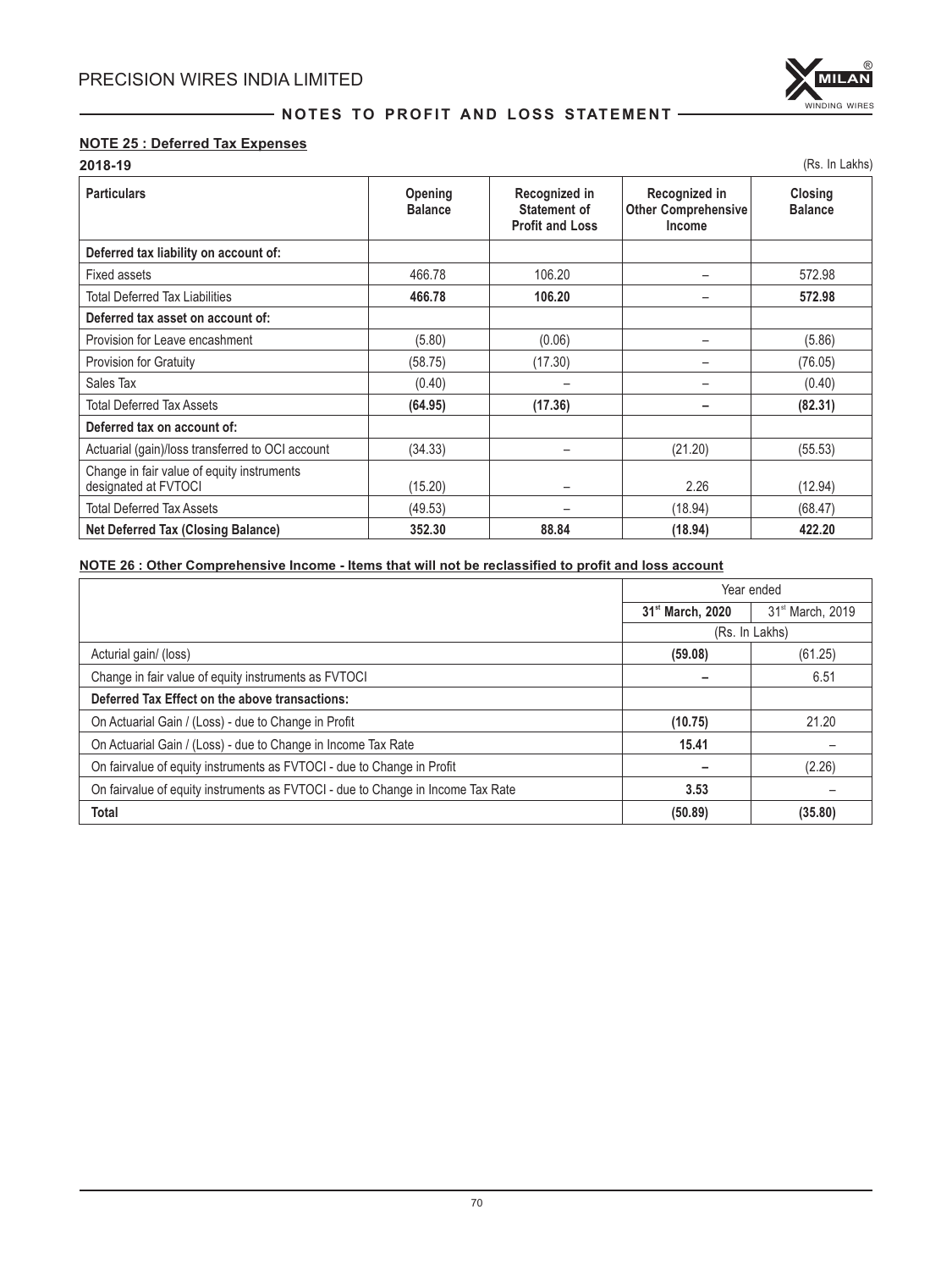

## **NOTES TO THE FINANCIAL STATEMENTS FOR THE YEAR ENDED MARCH 31, 2020**

## **COMPANY INFORMATION**

Precision Wires India Limited ('the Company') is a public company domiciled in India and incorporated under the provisions of the Companies Act, 1956 (CIN: L31300MH1989PLC054356) having its registered office at Saiman House, J A Raul Street, Off Sayani Road, Prabhadevi, Mumbai - 400 025. The company is listed on the BSE Limited and the National Stock Exchange India (NSE) in India. The Company is engaged in manufacturing of Enamelled Round and Rectangular Copper Winding Wires, Continuously Transposed Conductor (CTC) and Paper / Mica / Nomex Insulated Copper Conductor (PICC) which are used by the electrical / electronics industries.

### **B. SIGNIFICANT ACCOUNTING POLICIES**

#### **Statement of Compliance with Ind AS :** 1.

These financial statements have been prepared in accordance with the Indian Accounting Standards (hereinafter referred to as the 'Ind AS') as notified by the Ministry of Corporate Affairs pursuant to Section 133 of the Companies Act, 2013 read with Rule 3 of the Companies (Indian Accounting Standards) Rules, 2015 and Companies (Indian Accounting Standards) Amendment Rules, 2016 and Companies (Indian Accounting Standards) Amendment Rules, 2017 and Companies (Indian Accounting Standards) Amendment Rules, 2018,Companies (Indian Accounting Standards) Amendment Rules, 2019.

The Financial Statement of Company have been prepared to comply with the Indian Accounting Standards (Ind AS), including the Rules notified under the relevant provision of the act.

#### **Basis of Preparation of Financial Statements :** 2.

The Financial Statements have been prepared on accrual and going concern basis. The accounting policies are applied consistently to all the periods presented in the financial statements.

All assets and liabilities have been classified as current or non current as per the Company's normal operating cycle and other criteria as set out in the Schedule III to the Companies Act, 2013. Based on the nature of the products and the time between acquisition of assets for processing and their realisation in cash and cash equivalents, the Company has ascertained its operating cycle as 12 months for the purpose of current classification of assets and liabilities as current or non-current.

#### **Use of Estimates :** 3.

The preparation of financial statements in conformity with Ind AS requires the management of the Company to make estimates and assumptions that affect the reported amounts of income and expenses of the period, the reported balances of assets and liabilities and the disclosures relating to contingent liabilities as of the date of the financial statements. These estimates are based upon management's best knowledge of current events and actions. Difference, if any, between the actual results and estimates is recognised in the period in which the results are known.

#### **Property, Plant and Equipments:** 4.

- (i) Property, Plant and Equipment is stated at acquisition cost net of accumulated depreciation and accumulated impairment losses, if any. Subsequent costs are included in the asset's carrying amount or recognised as a separate asset, as appropriate, only when it is probable that future economic benefits associated with the item will flow to the Company and the cost of the item can be measured reliably. All other repairs and maintenance are charged to the Statement of Profit and Loss during the period in which they are incurred.
- (ii) The cost of an asset comprises its purchase price or its construction cost (net of applicable tax credits) and any cost directly attributable to bring the asset into the location and condition necessary for it to be capable of operating in the manner intended by the Management. It includes professional fees and, for qualifying assets, borrowing costs capitalised in accordance with the Company's accounting policy.
- (iii) Gains or losses arising on retirement or disposal of property, plant and equipment are recognised in the Statement of Profit and Loss .
- (iv) Property, plant and equipment which are not ready for intended use as on date of Balance Sheet are disclosed as 'Capital Work-in Progress.
- (v) Depreciation is provided on a pro-rata basis on the straight line method based on estimated useful life prescribed under Schedule II to the Companies Act, 2013:

The management estimates the useful life of certain assets as follows:

| Wire Enamelling Machines                              | 08 years |
|-------------------------------------------------------|----------|
| Other Plant and Machinery                             | 15 years |
| <b>Building</b>                                       | 30 years |
| <b>Office Equipments</b>                              | 05 years |
| Computers                                             | 03 years |
| <b>Furniture and Fixtures</b>                         | 05 years |
| For a late but have all the country above a trade all |          |

- Freehold land is not depreciated.
- Assets Costing Rs. 5,000 or less are fully depreciated in the year of purchase.
- (vi) Depreciation on additions to assets or on sale of assets as the case may be is calculated pro-rata from the month of such addition or up to the month of such sale.
- (vii) Assets scrapped / discarded from use and held for disposal, if any, are stated at lower of book value or their estimated net realisable value.

#### **Intangible Assets :** 5.

Separately purchased Intangible assets are initially measured at cost. Subsequently, intangible assets are carried at cost less any accumulated amortisation and accumulated impairment losses, if any. The useful lives of intangible assets are assessed as either finite or indefinite. Finite-life intangible assets are amortised on a straight-line basis over the period of their estimated useful lives.

The management estimates the useful life as follows :

Technology Transfer Cost : 6 Years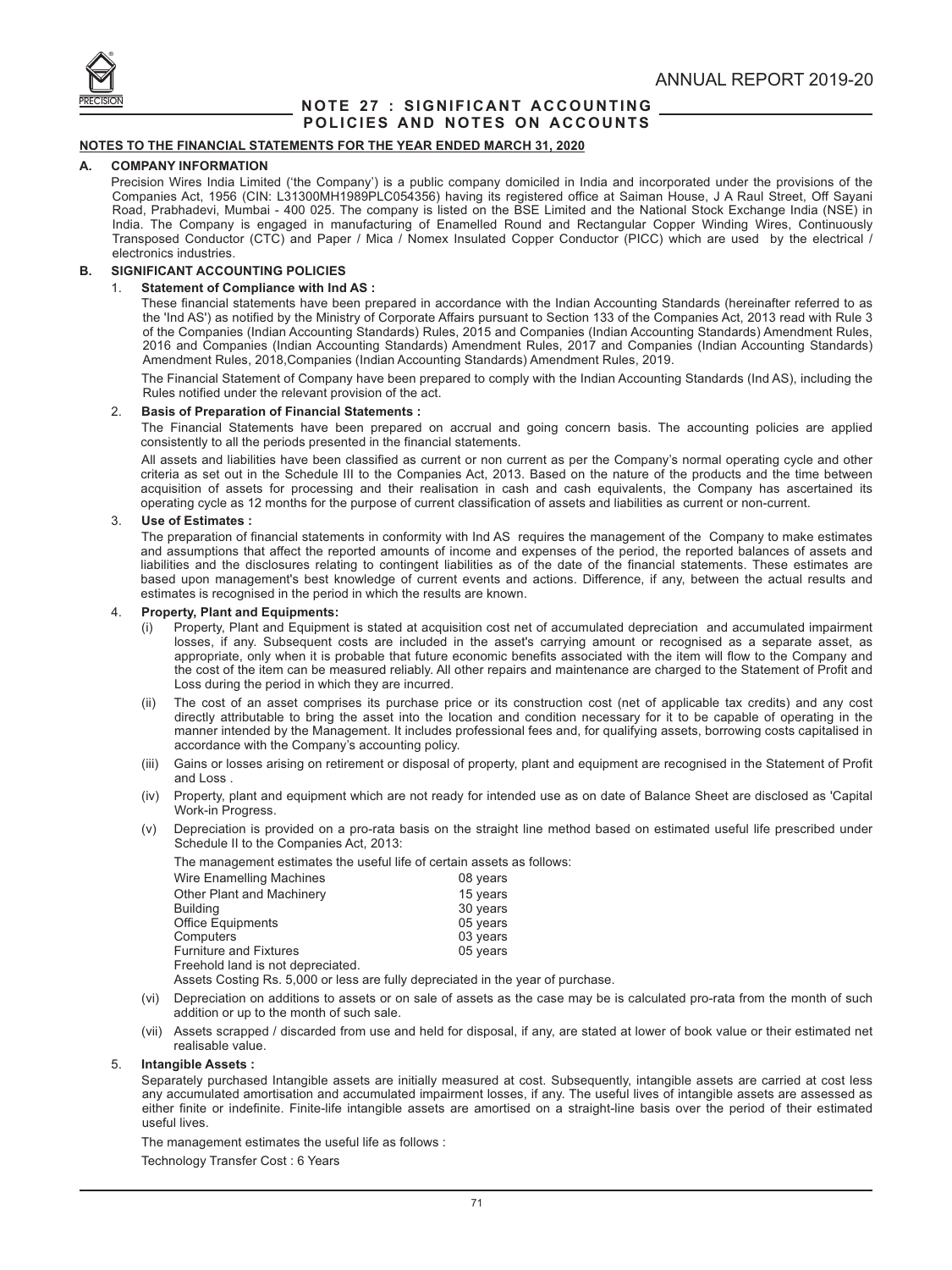

#### 6. **Impairment of Assets :**

An asset is treated as impaired when the carrying cost of assets exceeds its estimated recoverable value. The recoverable amount is greater of the Fair Value less cost of disposal and Value in use, An impairment loss is charged to the Profit and Loss Account in the year in which an asset is identified as impaired. The impairment loss recognized in prior accounting period is reversed if there has been a change in the estimate of recoverable amount. Post impairment, depreciation is provided on the revised carrying value of the impaired assets over its remaining life.

#### 7. **Non-Current Assets held for Sale :**

The Company classifies Non-Current Assets as held for sale of their carrying amounts will be recovered principally through a sale rather than through continuing use of the assets and actions required to complete such sale rather than through continuing use of the assets and actions required to complete such sale indicate that it is unlikely that significant changes to the plan to sell will be made or that the decision to sell will be withdrawn. Also, such assets are classified as held for sale only if the management expects to complete the sale within one year from the date of classification.

Non-Current assets or disposal groups classified as held for sale are measured at the lower of carrying amount and fair value less costs to sell

Property, Plant and Equipment and intangible assets are not depreciated or amortised once classified as held for sale.

#### 8. **Financial Instruments:**

#### **Investments**

Financial assets are recognised when the Company becomes a party to the contractual provisions of the instrument.

On initial recognition, a financial asset is recognised at fairvalue, in case of Financial assets which are recognised at fair value through profit and loss (FVTPL), its transaction cost are recognised in the statement of profit and loss. In other cases, the transaction cost are attributed to the acquisition value of the financial asset.

### Financial assets subsequently classified as measured at

Amortised Cost

fair value through profit and loss (FVPTL)

fair value thorough other comprehensive income (FVOCI)

All Investment in equity instruments classified under financial assets are initially measured at fair value , the Company may, on initial recognition, irrevocably elect to measure the same either at FVOCI or FVTPL.

The Company makes such election on an instrument-by-instrument basis. Fair value changes on an equity instrument is recognised as other income in the Statement of Profit and Loss unless the Company has elected to measure such instrument at FVOCI. Fair value changes excluding dividends, on an equity instrument measured at FVOCI are recognised in OCI. Amounts recognised in OCI are not subsequently reclassified to the Statement of Profit and Loss. Dividend income on the investments in equity instruments are recognised as 'other income' in the Statement of Profit and Loss.

#### 9. **Trade Receivables :**

Trade receivables are measured at their transaction price unless it contains a significant financing component or pricing adiustments embedded in the contract.

Loss allowance for expected life time credit loss is recognised on initial recognition through Profit and Loss Account.

#### 10. **Cash and cash Equivalents :**

Cash and cash equivalents are short-term (three months or less from the date of acquisition), highly liquid investments that are readily convertible into cash and which are subject to an insignificant risk of changes in value.

#### 11. **Inventories :**

- (i) Inventories are valued on FIFO basis at lower of cost or estimated net realisable value. However, materials and other items held for use in the production of inventories are not written down below cost if the finished products in which they will be incorporated are expected to be sold at cost or above cost.
- (ii) Cost of Work in progress includes direct materials and labour and a proportion of manufacturing overheads based on normal operating capacity.
- (iii) Cost of finished goods and work in progress include all costs of purchases, conversion costs and other costs incurred in bringing the inventories to their present location and condition. The net realisable value is the estimated selling price in the ordinary course of business less the estimated costs of completion and estimated costs necessary to make the sale.
- (iv) Scrap is valued at Net Realisable Value.

#### 12. **Financial Liabilities :**

Financial liabilities are recognised when the Company becomes a party to the contractual provisions of the instrument. Financial liabilities are initially measured at the amortised cost unless at initial recognition, they are classified as fair value through profit and loss.

#### **Derecognition**

A financial liability is derecognised when the obligation specified in the contract is discharged, cancelled or expires.

#### 13. **Provisions, Contingent Liabilities and Contingent Assets :**

Provisions are recognised when the Company has a present obligation (legal or constructive) as a result of a past event, it is probable that the company will be required to settle the obligation and a reliable estimate can be made of the amount of obligation. Provisions are measured at the best estimate of the expenditure required to settle the present obligation at the Balance Sheet date.

Contingent liabilities are disclosed in the Financial Statements by way of notes to accounts, unless possibility of an outflow of resources embodying economic benefit is remote.

Contingent assets are neither disclosed nor recognised.

Provisions, Contingent Liabilities and Contingent Assets are reviewed at each Balance Sheet Date.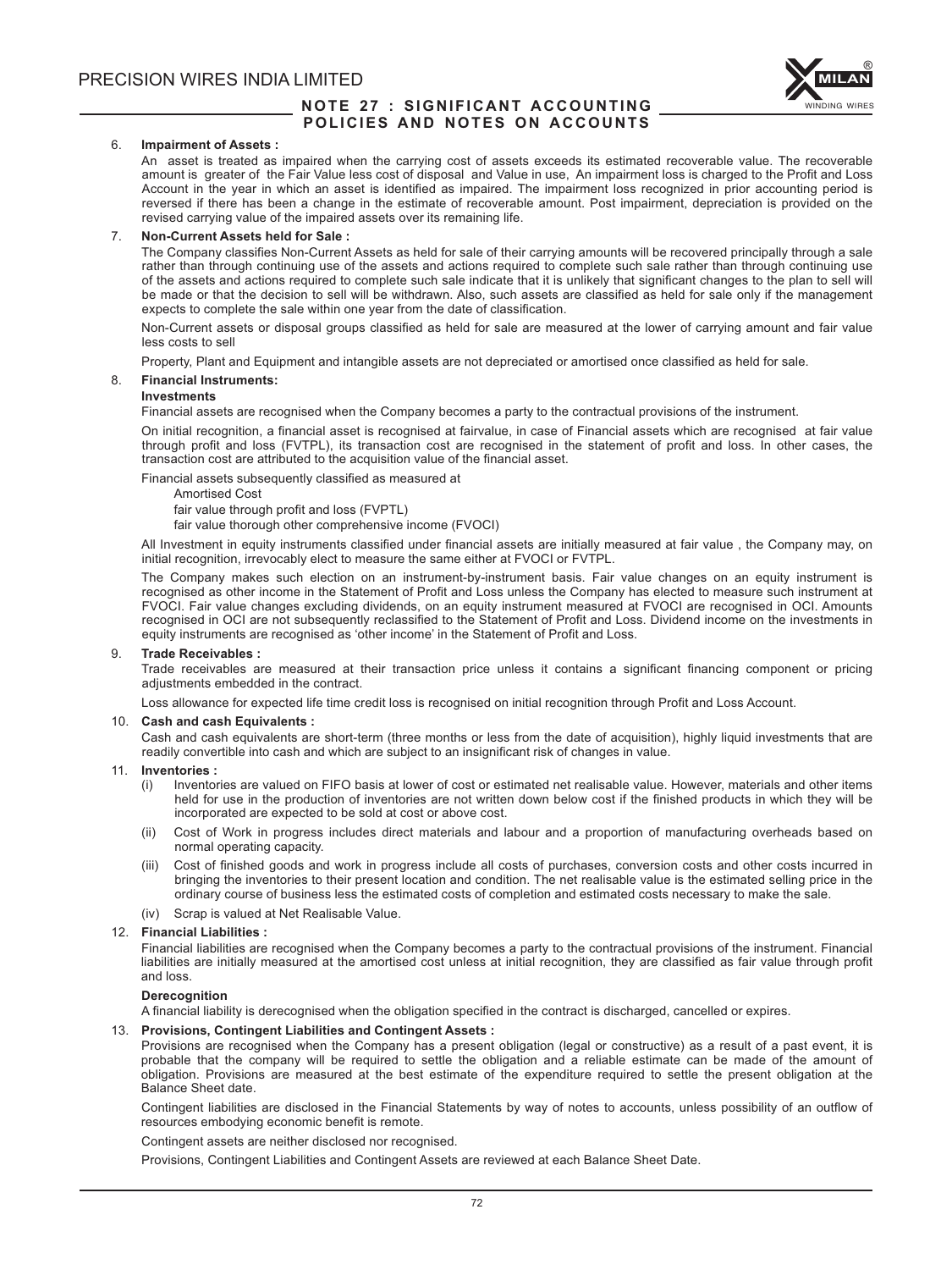#### 14. **Taxes on Income :**

Income Tax Expense Comprises of Current Tax and Deferred Tax.

#### (i) **Current Taxes :**

It is recognised in the Statement of Profit and Loss except to the extent it relates to an item which is recognised directly in equity or in other comprehensive income. Current tax is the expected tax payable/receivable on the taxable income/ loss for the year using applicable tax rates at the Balance Sheet date, and any adjustment to taxes in respect of previous years, income/ expenses and penalties, if any, related to income tax are included in current tax expense.

#### (ii) **Deferred Taxes :**

Deferred tax is recognised in respect of temporary differences between the carrying amount of assets and liabilities for financial reporting purposes and the corresponding amounts used for taxation purposes.

A deferred tax liability is recognised based on the expected manner of realisation or settlement of the carrying amount of assets and liabilities, using tax rates enacted, or substantively enacted, by the end of the reporting period. Deferred tax assets are recognised only to the extent that it is probable that future taxable profits will be available against which the asset can be utilised. Deferred tax assets are reviewed at each reporting date and reduced to the extent that it is no longer probable that the related tax benefit will be realised.

#### 15. **Revenue Recognition :**

#### $(i)$ **Sale of Products :**

The Company earns revenue primarily from Sale of Products. As per Ind AS 115 Revenues are recognised when the company satisfies the performance obligation by transferring a product to the customer. A product is transferred when the customer contains control of that product, which is at the point of transfer of custody to customers where usually the title is passed, provided that the contract price is fixed or determinable and collectability of the receivable is reasonably assured.

Revenue is measured at the transaction price of the consideration received or receivable and represents amounts receivable for goods provided in the normal course of business, net of discounts, taking into account contractually defined terms of payment and excluding taxes or duties collected on behalf of the government. Any retrospective revision in prices is accounted for in the year of such revision.

#### (ii) **Interest Income :**

Interest income is recognised on time proportion basis.

#### (iii) **Other Income :**

- (a) Dividend : Dividend on Investments is accounted when received.
- (b) Insurance Claim : Insurance claim receivable is recognised in the year of the loss to the extent ascertainable.
- (c) Any Other Income is recognised in the Statement of Profit and Loss Account as and when accrued.
- (d) In cases where duty paid material are consumed prior to duty free import of material for manufacture of products for export, the estimated excess cost of such material over that of duty free material is carried forward and charged to revenue on consumption of such duty free materials.

#### 16. **Expenditure :**

Expenditure are generally accounted on accrual basis as they are earned or incurred, except those with significant uncertainties.

#### 17. **Employee Benefits :**

#### **Defined Contribution Plans**

Contributions to defined contribution schemes such as provident fund, etc. are charged as an expense based on the amount of contribution required to be made as and when services are rendered by the employees. The above benefits are classified as Defined Contribution Schemes as the Company has no further defined obligations beyond the monthly contributions.

#### **Defined benefit plans**

Defined Benefit plans comprising of gratuity are recognized based on the present value of defined benefit obligation which is computed using the projected unit credit method, with actuarial valuations being carried out at the end of each annual reporting period.

Net interest on the net defined liability is calculated by applying the discount rate at the beginning of the period to the net defined benefit liability or asset and is recognised in the statement of profit and loss.

Remeasurement, comprising actuarial gains and losses, the effect of the changes to the asset ceiling (excluding net interest as defined above) and the return on plan assets (excluding net interest as defined above), are recognized in other comprehensive income in the period in which they occur. Remeasurements are not reclassified to profit and loss in subsequent periods.

The Company contributes all ascertained liabilities with respect to gratuity to Life Insurance Corporation of India (LIC).

The retirement benefit obligation recognised in the Financial Statements represents the actual deficit or surplus in the Company's defined benefit plans. Any surplus resulting from this calculation is limited to the present value of any economic benefits available in the form of reductions in future contributions to the plans.

In respect of certain employees who are unfunded through the approved trust, the gratuity liability is provided as per the actuarial valuation.

Gain or loss on account of actuarial valuation is routed through other comprehensive income.

#### **Short-term employee Benefits**

Short-term employee benefits expected to be paid in exchange for the services rendered by employees are recognised, undiscounted, during the period the employee renders services. These benefits include salary, wages, bonus, performance incentives etc.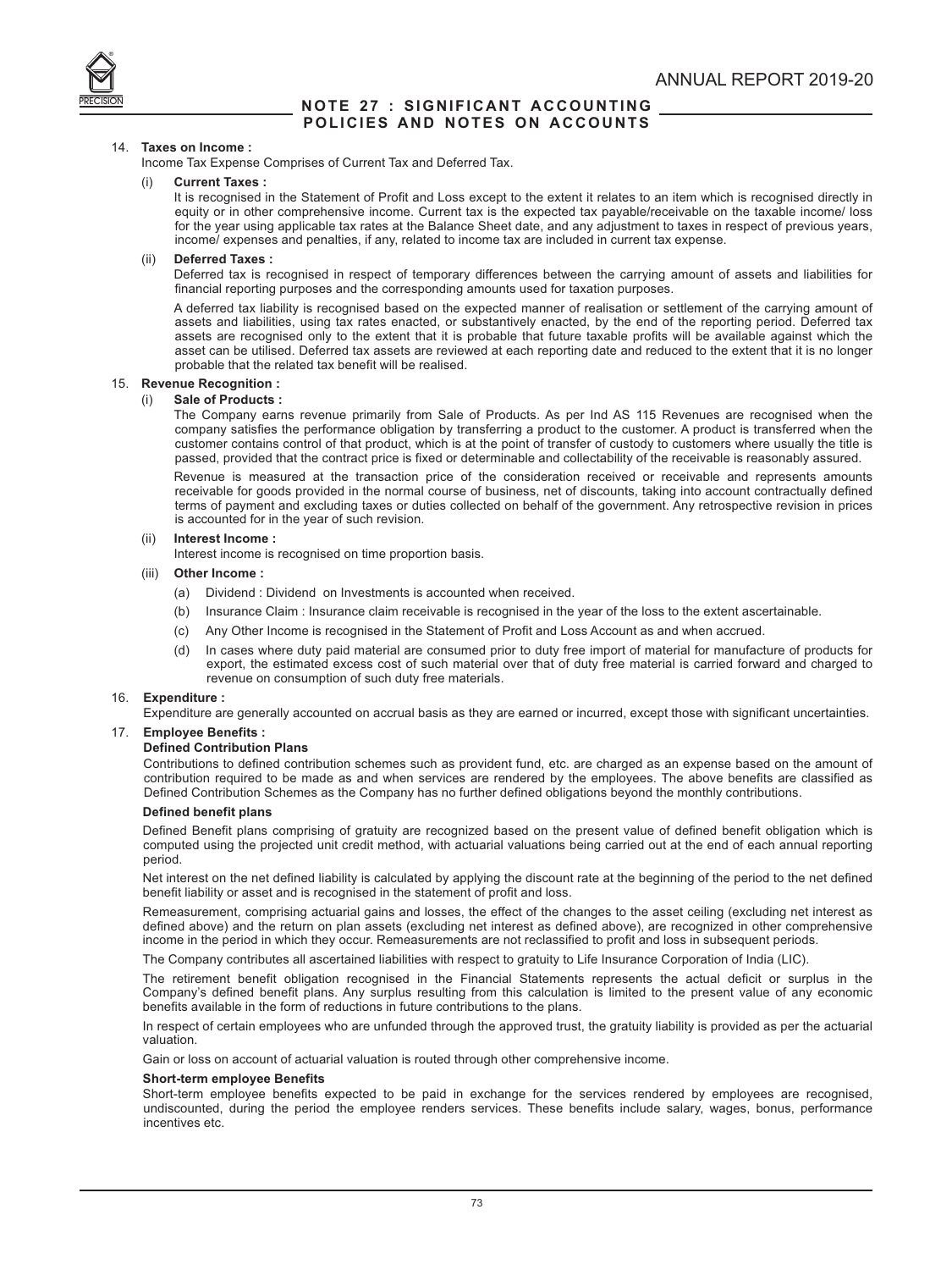

#### **Other long-term employee benefits**

Other long-term employee benefit comprises of leave encashment towards un-availed leave and compensated absences; these are recognized based on the present value of defined obligation which is computed using the projected unit credit method, with actuarial valuations being carried out at the end of each annual reporting period. These are accounted as current employee cost. The monetary value of leave encashment benefit is for the Factory Workers and is accounted on the basis of acturial valuation.

The employees, other than factory workers are not permitted to carry forward their leaves beyond a period of one year and hence the liability if any arising on such employees would be of short term nature and shall be accounted on actual basis as and when paid.

#### 18. **Earnings Per Share :**

Basic earnings per share are computed by dividing the net profit after tax by the weighted average number of equity shares outstanding during the period. Diluted earnings per share is computed by dividing the profit after tax by the weighted average number of equity shares considered for deriving the basic earnings per share and the weighted average number of equity shares that could have been issued upon conversion of all dilutive potential equity shares.

#### 19. **Leases :**

Ind-AS 116 replaces Ind-AS 17 Leases. It sets out the principles for the recognition, measurement, presentation and disclosure of leases and requires lessees to account for all leases under a single on-balance sheet model. At the commencement date of a lease, a lessee will recognise a liability to make lease payments (i.e., the lease liability) and an asset representing the right to use the underlying asset during the lease term (i.e., the right-of-use asset). Lessees will be required to separately recognise the interest expense on the lease liability and the depreciation expense on the right-of-use asset. The standard includes two recognition exemptions for lessees – leases of 'low-value' assets and short-term leases (i.e., leases with a lease term of 12 months or less).

Lessor accounting under Ind-AS 116 is substantially unchanged from accounting under Ind-AS 17. Lessors will continue to classify all leases using the same classification principle as in Ind-AS 17 and distinguish between two types of leases: operating and finance leases. Ind-AS 116, requires lessees and lessors to make more extensive disclosures than under Ind-AS 17.

Leases are classified as finance lease whenever the terms of the lease transfer substantially all the risks and rewards incidental to the ownership of an asset to the Company. All other leases are classified as operating leases.

Assets acquired on leases where a significant portion of the risks and rewards of ownership are retained by the lessor are classified as operating leases. Lease rentals are charged to the Statement of Profit and loss.

Operating lease payments are recognized as prepayments and amortized on a straight-line basis over the term of the lease.

Contingent rentals, if any, arising under operating leases are recognized as an expense in the period in which they are incurred. 20. **Foreign Currency Transactions :**

The financial statements are presented in INR, the functional currency of the Company. Items included in the financial statements of the Company are recorded using the currency of the primary economic environment in which the Company

# operates (the 'functional currency').

Foreign currency transactions are translated into the functional currency using exchange rates at the date of the transaction. Foreign exchange gains and losses from settlement of these transactions, and from translation of monetary assets and liabilities at the reporting date exchange rates are recognised in the Statement of Profit and Loss.

Premium or discount on Foreign Exchange Forward Contracts are charged to the Profit and Loss Account alongwith gain / loss on forward cover contract.

#### 21. **Derivative Instruments and Hedge Accounting :**

Derivatives are initially recognised at fair value on the date a derivative contract is entered into and are subsequently remeasured at their fair value. The method of recognising the resulting gain or loss depends on whether the derivative is designated as a hedging instrument, and if so, the nature of the item being hedged

The Company designates certain derivatives as either:

- (a) hedges of the fair value of recognised assets or liabilities or a firm commitment (fair value hedge); or
- (b) hedges of a particular risk associated with a recognised asset or liability or a highly probable forecast transaction (cash flow hedge).

The Company documents at the inception of the transaction the relationship between hedging instruments and hedged items, as well as its risk management objectives and strategy for undertaking various hedging transactions. The Company also documents the nature of the risk being hedged and how the Company will assess whether the hedging relationship meets the hedge effectiveness requirements (including its analysis of the sources of hedge ineffectiveness and how it determines the hedge ratio).

The full fair value of a hedging derivative is classified as a non-current asset or liability when the residual maturity of the derivative is more than 12 months and as a current asset or liability when the residual maturity of the derivative is less than 12 months.

#### **Fair value hedge**

Changes in the fair value of derivatives that are designated and qualify as fair value hedges are recorded in the statement of profit and loss, together with any changes in the fair value of the hedged item that are attributable to the hedged risk.

Hedge accounting is discontinued when the Company revokes the hedging relationship, when the hedging instrument expires or is sold, terminated, or exercised, or when it no longer qualifies for hedge accounting. The fair value adjustment to the carrying amount of the hedged item arising from the hedged risk is amortised to the statement of profit and loss from that date.

#### 22. **Cash Flow Statement :**

Cash flows are reported using the indirect method, whereby profit before tax is adjusted for the effects of transactions of a noncash nature, any deferrals or accruals of past or future operating cash receipts or payments and item of income or expenses associated with investing or financing cash flows. The cash flows are segregated into operating, investing and financing activities.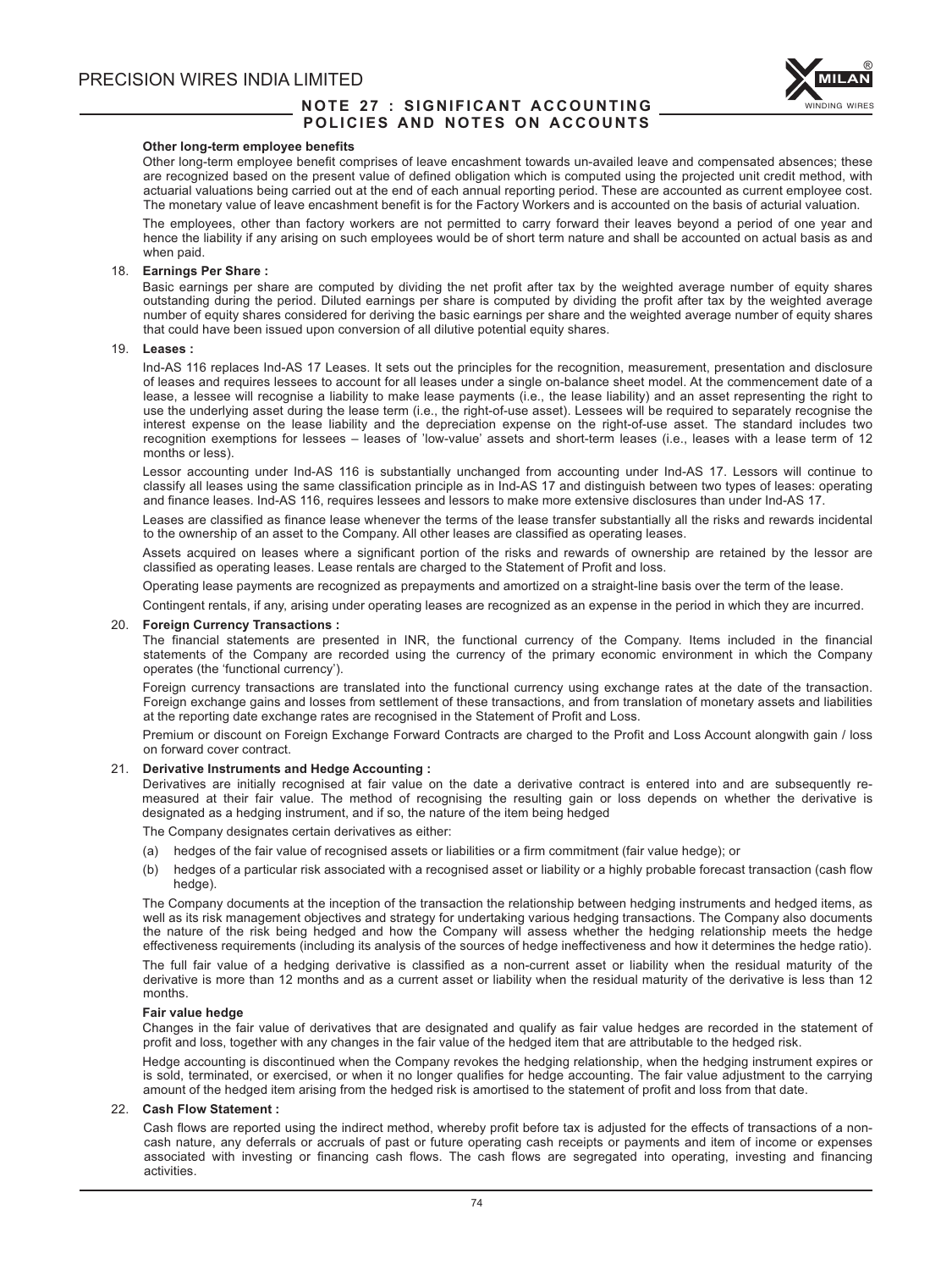

## **C. NOTES TO ACCOUNTS**

|    |     |                                                                                                                                                                                                                             | Rs. in Lakhs<br>2019-20 | Rs. in Lakhs<br>2018-19        |
|----|-----|-----------------------------------------------------------------------------------------------------------------------------------------------------------------------------------------------------------------------------|-------------------------|--------------------------------|
| 1. | (A) | Contingent Liabilities and Commitments (to the extent not provided for):                                                                                                                                                    |                         |                                |
|    | a.  | Disputed Wealth Tax Demands (not acknowledged) against which<br>Company has preferred an appeal                                                                                                                             | 3.40                    | 3.40                           |
|    | b.  | Disputed demands of Central Excise against erstwhile<br>Atlas Wires Limited pending in Appeal                                                                                                                               |                         | 4.55                           |
|    | c.  | Disputed demands of Central Excise pending in Appeal<br>(NIL outstanding as per Discharge certificate for final settlement with under the<br>Sabka Vishwas (Legacy Dispute Resolution) Scheme Rules, 2019 dated 25/12/2019) |                         | 5.00                           |
|    | d.  | Guarantees given by Bank to third parties                                                                                                                                                                                   | 2,072.10                | 2,016.65                       |
| 1. | (B) | Estimated amount of Contracts remaining to be executed on Capital Account<br>(net of advances paid) and not provided for                                                                                                    | 98.63                   | 18.18                          |
| 2. |     | Information pursuant to part II of Schedule III of Companies Act, 2013.                                                                                                                                                     |                         |                                |
| 2. | (A) | Value of Imports calculated on CIF Basis.<br>(Including Material in Transit)                                                                                                                                                | 2019-20<br>Rs. in Lakhs | 2018-19<br>Rs. in Lakhs        |
|    | 1.  | <b>Raw Materials</b>                                                                                                                                                                                                        | 25,779.76               | 33,730.96                      |
|    | 2.  | Components & Spares Parts, Packing Material & Repairs to Plant                                                                                                                                                              | 77.91                   | 35.35                          |
|    | 3.  | <b>Capital Goods</b>                                                                                                                                                                                                        | 136.62                  | 2,476.11                       |
| 2. | (B) | Value of Raw Materials and Stores & Spares consumed:                                                                                                                                                                        | Percentage              | Rs. in Lakhs                   |
|    | a.  | <b>Raw Materials</b>                                                                                                                                                                                                        |                         |                                |
|    |     | Imported                                                                                                                                                                                                                    | 19<br>(22)              | 26,190.88<br>(34, 170.64)      |
|    |     | Indigenous                                                                                                                                                                                                                  | 81<br>(78)              | 1,10,199.93<br>(1, 21, 648.80) |
|    |     | <b>Total</b>                                                                                                                                                                                                                | 100<br>(100)            | 1,36,390.81<br>(1,55,819.44)   |
|    | b.  | Stores and Spares & Components :                                                                                                                                                                                            |                         |                                |
|    |     | Imported                                                                                                                                                                                                                    | 21<br>(10)              | 75.05<br>(43.05)               |
|    |     | Indigenous                                                                                                                                                                                                                  | 79<br>(90)              | 275.75<br>(379.11)             |
|    |     | Total                                                                                                                                                                                                                       | 100<br>(100)            | 350.80<br>(422.16)             |
| 2. |     | (C) Expenditure in foreign Currency : (Other than Imports, on Accrual basis)                                                                                                                                                | 2019-20<br>Rs. in Lakhs | 2018-19<br>Rs. in Lakhs        |
|    |     |                                                                                                                                                                                                                             |                         |                                |
|    |     | <b>Membership Fees</b><br>Travelling                                                                                                                                                                                        | 1.86<br>7.73            | 1.85<br>4.83                   |
|    |     |                                                                                                                                                                                                                             | 43.16                   | 42.84                          |
|    |     | Interest on Buyers Credit<br><b>Commission on Sales</b>                                                                                                                                                                     | 1.67                    | 7.54                           |
|    |     | Repairs to Plant and Machinery                                                                                                                                                                                              | 3.40                    |                                |
|    |     | Technical Knowhow fees (Technology Transfer Cost)                                                                                                                                                                           |                         | 35.31                          |
|    |     | <b>Exhibition Expenses</b>                                                                                                                                                                                                  | 6.88                    | 4.24                           |
|    |     | <b>Advertisement Expenses</b>                                                                                                                                                                                               | 7.14                    | 17.18                          |
|    |     | Loss of Remmitance in transit                                                                                                                                                                                               |                         | 7.57                           |
|    |     | [Excludes Advances given for Capital Goods Rs. 21.81 Lakhs (Rs. 40.82 Lakhs for FY 2018-19)].                                                                                                                               |                         |                                |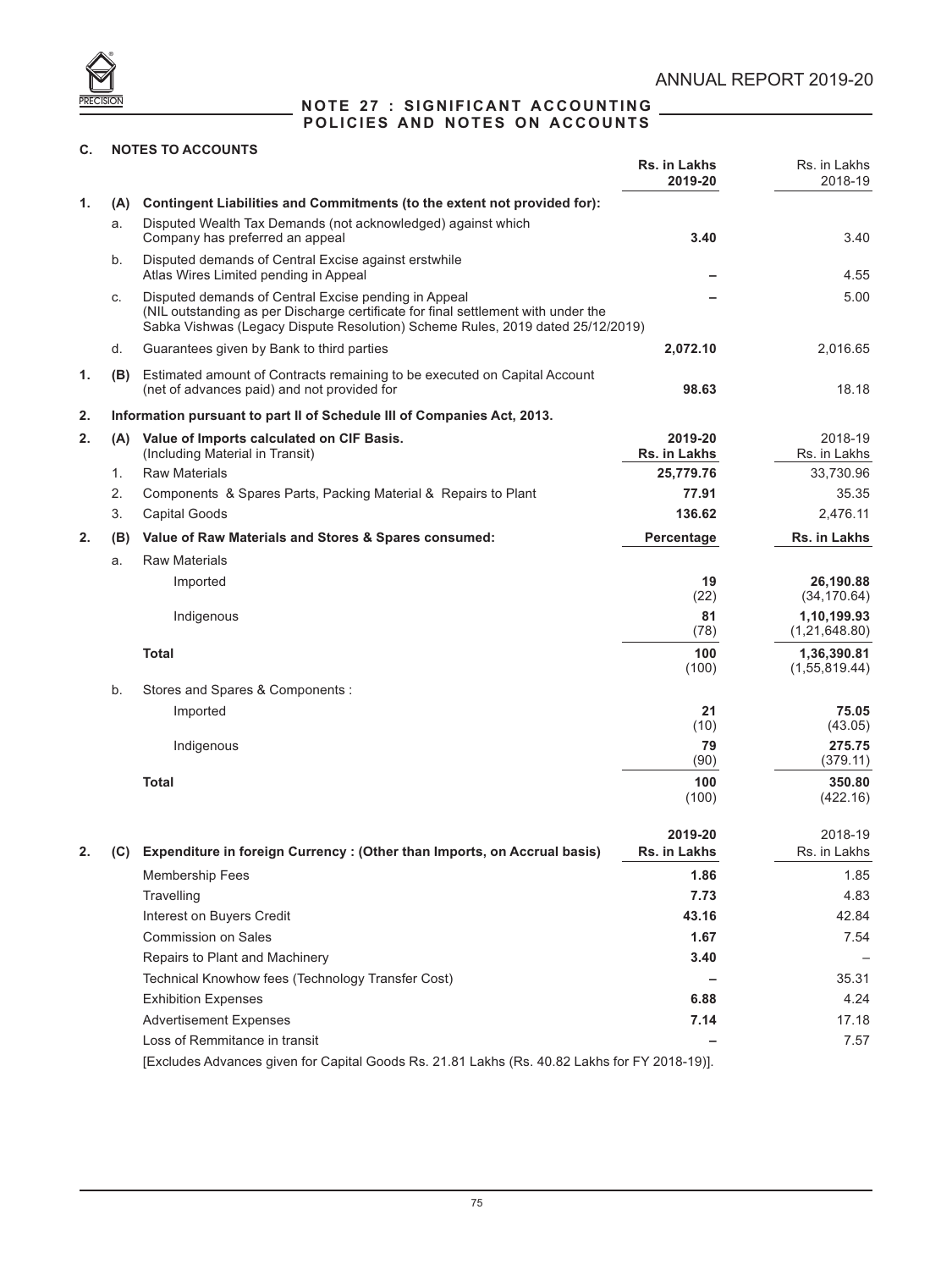## **PRECISION WIRES INDIA LIMITED**



### **NOTE 27 : SIGNIFICANT ACCOUNTING POLICIES AND NOTES ON ACCOUNTS**

## **C. NOTES TO ACCOUNTS (Contd.)**

|    |     |               |             |                                                                                                                      | 2019-20<br>Rs. in Lakhs | 2018-19<br>Rs. in Lakhs |
|----|-----|---------------|-------------|----------------------------------------------------------------------------------------------------------------------|-------------------------|-------------------------|
| 2. | (D) |               |             | <b>DIVIDEND ON EQUITY SHARES:</b>                                                                                    |                         |                         |
|    |     | $\vert$       |             | Dividend on equity shares declared and paid during the year                                                          |                         |                         |
|    |     |               | (i)         | Final dividend of Rs. 2.50 per equity share for FY 2018-19<br>(2017-18: Rs. 2.50 per share of Rs. 5/- each)          | 578.18                  | 578.18                  |
|    |     |               | (ii)        | Dividend distribution tax on final dividend                                                                          | 118.85                  | 118.85                  |
|    |     |               | (i)         | Interim dividend of 2.50 per share for FY 2019-20 (2018-19:<br>Rs. 2/- per Equity Share of Rs. 5/- each)             | 578.18                  | 462.54                  |
|    |     |               | (ii)        | Dividend distribution tax on interim dividend                                                                        | 118.84                  | 95.08                   |
|    |     | $\vert \vert$ |             | Proposed dividend on equity shares not recognized as liability                                                       |                         |                         |
|    |     |               | (i)<br>(ii) | Final dividend NIL per share for FY 2019-20 (2018-19: 2.50 per share)<br>Dividend distribution tax on final dividend |                         | 578.18<br>118.85        |

## **2. (E) REMITTANCE IN FOREIGN CURRENCY ON ACCOUNT OF DIVIDEND:**

The Company has paid dividend in respect of shares held by Non-Residents on repatriation basis. This inter-alia includes investment where the amount is also credited to Non-Resident External Account (NRE A/c.). The exact amount of dividend remitted in foreign currency cannot be ascertained. The total amount remittable in this respect is given herein below :

|    |     |                              |       |                                                   | 2019-20      | 2018-19      |
|----|-----|------------------------------|-------|---------------------------------------------------|--------------|--------------|
|    |     |                              |       | <b>INTERIM DIVIDEND - I</b>                       |              |              |
|    |     | (a)                          |       | Number of Non-Resident Shareholders               | 167          | 163          |
|    |     | (b)                          |       | Number of Equity Shares held by them              | 1,06,639     | 1,16,157     |
|    |     | (c)                          | (i)   | Amount of Dividend Paid (Gross) (Rupees in Lakhs) | 1.60         | 2.32         |
|    |     |                              | (ii)  | <b>Tax Deducted at Source</b>                     |              |              |
|    |     |                              | (iii) | Year to which dividend relates                    | 2019-20      | 2018-19      |
|    |     |                              |       | <b>INTERIM DIVIDEND - II</b>                      |              |              |
|    |     | (a)                          |       | Number of Non-Resident Shareholders               | 165          |              |
|    |     | (b)                          |       | Number of Equity Shares held by them              | 1,10,957     |              |
|    |     | (c)                          | (i)   | Amount of Dividend Paid (Gross) (Rupees in Lakhs) | 1.11         |              |
|    |     |                              | (ii)  | <b>Tax Deducted at Source</b>                     |              |              |
|    |     |                              | (iii) | Year to which dividend relates                    | 2019-20      |              |
|    |     |                              |       | <b>FINAL DIVIDEND</b>                             |              |              |
|    |     | (a)                          |       | Number of Non-Resident Shareholders               | 155          | 159          |
|    |     | (b)                          |       | Number of Equity Shares held by them              | 1,02,458     | 1,13,415     |
|    |     | (c)                          | (i)   | Amount of Dividend Paid (Gross) (Rupees in Lakhs) | 2.56         | 2.84         |
|    |     |                              | (ii)  | <b>Tax Deducted at Source</b>                     |              |              |
|    |     |                              | (iii) | Year to which dividend relates                    | 2018-19      | 2017-18      |
|    |     |                              |       |                                                   | 2019-20      | 2018-19      |
| 2. | (F) |                              |       | <b>Earnings in Foreign Exchange:</b>              | Rs. in Lakhs | Rs. in Lakhs |
|    |     | Export of Goods on FOB Basis |       |                                                   | 10,321.55    | 8,568.47     |
|    |     |                              |       | Freight, Insurance                                | 44.13        | 90.33        |
|    |     | <b>TOTAL</b>                 |       |                                                   | 10,365.68    | 8,658.80     |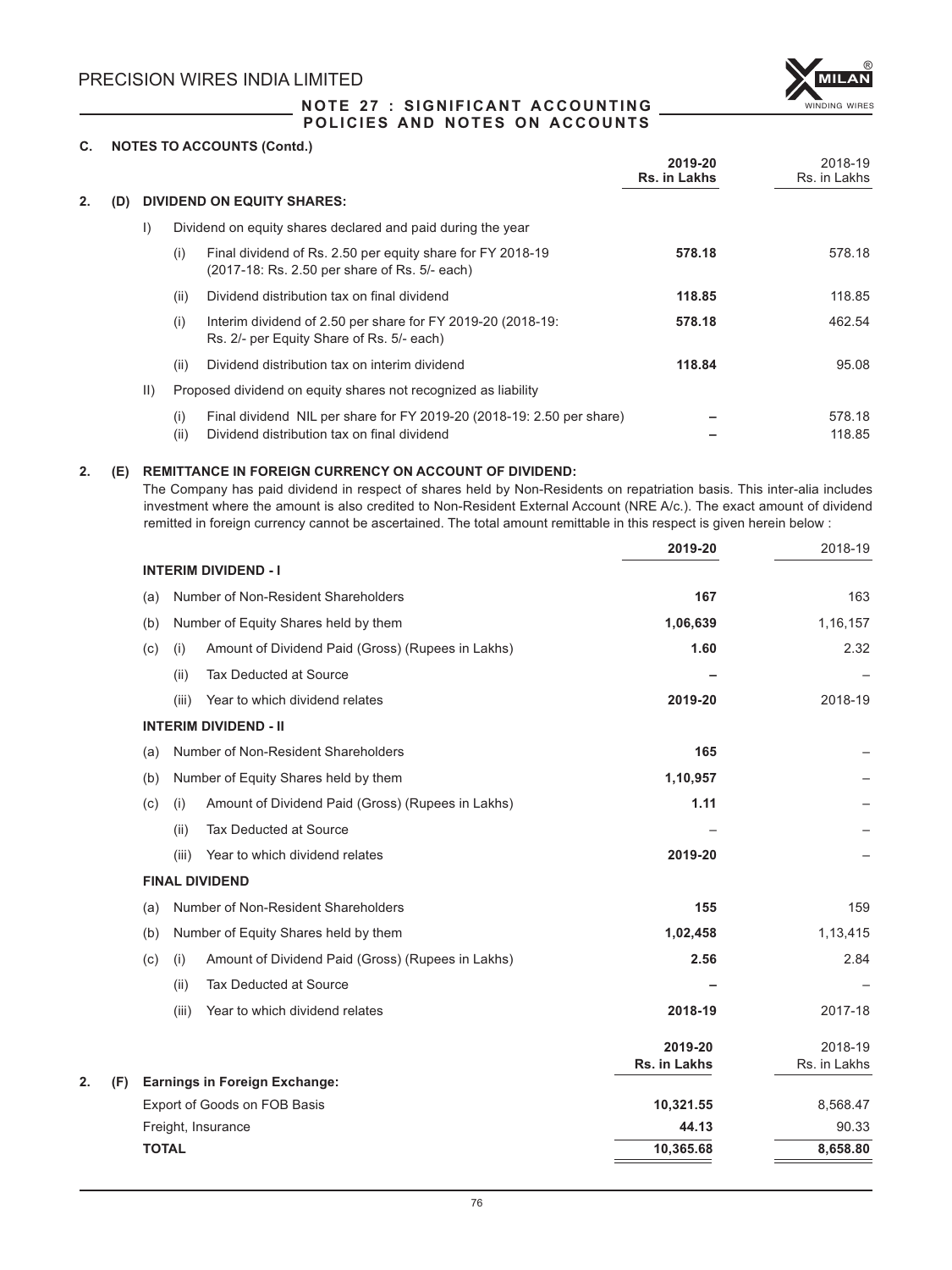

## **C. NOTES TO ACCOUNTS (Contd.)**

### **2. (G) Employee benefits:**

In accordance with the stipulations of the Ind AS 19 "Employee Benefits", the disclosures of employee benefits as defined in the Indian Accounting Standard are given below :

### **a. Defined Contribution Plan :**

The Company makes contribution towards Employee Provident Fund. The Company is required to contribute specified percentage of payroll cost.

The Company has recognised the following amounts in the Statement of Profit and Loss :

|                                                         | (Amount in Rs. Lakhs)                              |                                                    |  |
|---------------------------------------------------------|----------------------------------------------------|----------------------------------------------------|--|
| <b>Particulars</b>                                      | For the year ended<br>31 <sup>st</sup> March, 2020 | For the year ended<br>31 <sup>st</sup> March, 2019 |  |
| <b>Employers Contribution to Provident Fund</b>         | 43.19                                              | 37.67                                              |  |
| Employers Contribution to Employees Pension Scheme 1995 | 74.83                                              | 64.40                                              |  |
| <b>TOTAL</b>                                            | 118.02                                             | 102.07                                             |  |

## **b. Defined Benefits Plan :**

## **Gratuity :**

15 days salary for each completed year of service. Vesting period is 5 years and the payment is at actual on superannuation, resignation, termination, disablement or on death. The liability for gratuity as above is recognised on the basis of actuarial valuation.

The Company makes contribution to LIC for gratuity benefits according to the Payment of Gratuity Act, 1972.

The Company recognizes the liability towards the gratuity at each Balance Sheet date.

The most recent actuarial valuation of the defined benefit obligation for gratuity was carried out at March 31, 2020 by an actuary. The present value of the defined benefit obligations and the related current service cost and past service cost, were measured using the Projected Unit Credit Method, which recognises each period of service as giving rise to additional unit of benefit entitlement and measures each unit separately to build up the final obligation. Scheme is funded through LIC.

These plans typically expose the Company to actuarial risks such as: Investment risk, Mortality risk, Concentration risk, Salary risk and Asset Liability Matching risk.

| <b>Investment Risk</b>        | The present value of the defined benefit plan liability is calculated using a discount<br>rate which is determined by reference to market yields at the end of the reporting<br>period on government bonds. If the return on plan asset is below this rate, it will<br>create a plan deficit. Currently, for the plan in India, it has a relatively balanced mix<br>of investments in government securities, and other debt instruments. |
|-------------------------------|------------------------------------------------------------------------------------------------------------------------------------------------------------------------------------------------------------------------------------------------------------------------------------------------------------------------------------------------------------------------------------------------------------------------------------------|
| Interest Rate Risk            | A fall in the discount rate which is linked to the G.Sec. Rate will increase the<br>present value of the liability requiring higher provision. A fall in the discount rate<br>generally increases the mark to market value of the assets depending on the<br>duration of asset.                                                                                                                                                          |
| <b>Mortality Risk</b>         | Since the benefits under the plan is not payable for life time and payable till<br>retirement age only, plan does not have any longevity risk.                                                                                                                                                                                                                                                                                           |
| Salary Risk                   | The present value of the defined benefit plan liability is calculated by reference to<br>the future salaries of members. As such, an increase in the salary of the members<br>more than assumed level will increase the plan's liability.                                                                                                                                                                                                |
| <b>Concentration Risk</b>     | Plan is having a concentration risk as all the assets are invested with the<br>insurance company and a default will wipe out all the assets. Although probability<br>of this is very less as insurance companies have to follow regulatory quidelines.                                                                                                                                                                                   |
| Asset Liability Matching Risk | The plan faces the ALM risk as to the matching cash flow. Since the plan is<br>invested in lines of Rule 101 of Income Tax Rules, 1962, this generally reduces<br>ALM risk.                                                                                                                                                                                                                                                              |

The principal assumptions used for the purposes of the actuarial valuations were as follows:

| <b>Particulars</b>                | As At 31 <sup>st</sup> March, 2020                                                    | As At 31 <sup>st</sup> March, 2019 |
|-----------------------------------|---------------------------------------------------------------------------------------|------------------------------------|
| <b>Mortality</b>                  | Indian Assured Lives Mortality   Indian Assured Lives Mortality<br>(2006-08) Ultimate | (2006-08) Ultimate                 |
| <b>Withdrawal Rates</b>           | $2.00\%$                                                                              | 2.00%                              |
| Discount Rate (%)                 | 6.84%                                                                                 | 7.97%                              |
| Salary escalation rate (%)        | 5.00%                                                                                 | 5.00%                              |
| Rate of Return on Plan Assets (%) | 6.87%                                                                                 | 7.97%                              |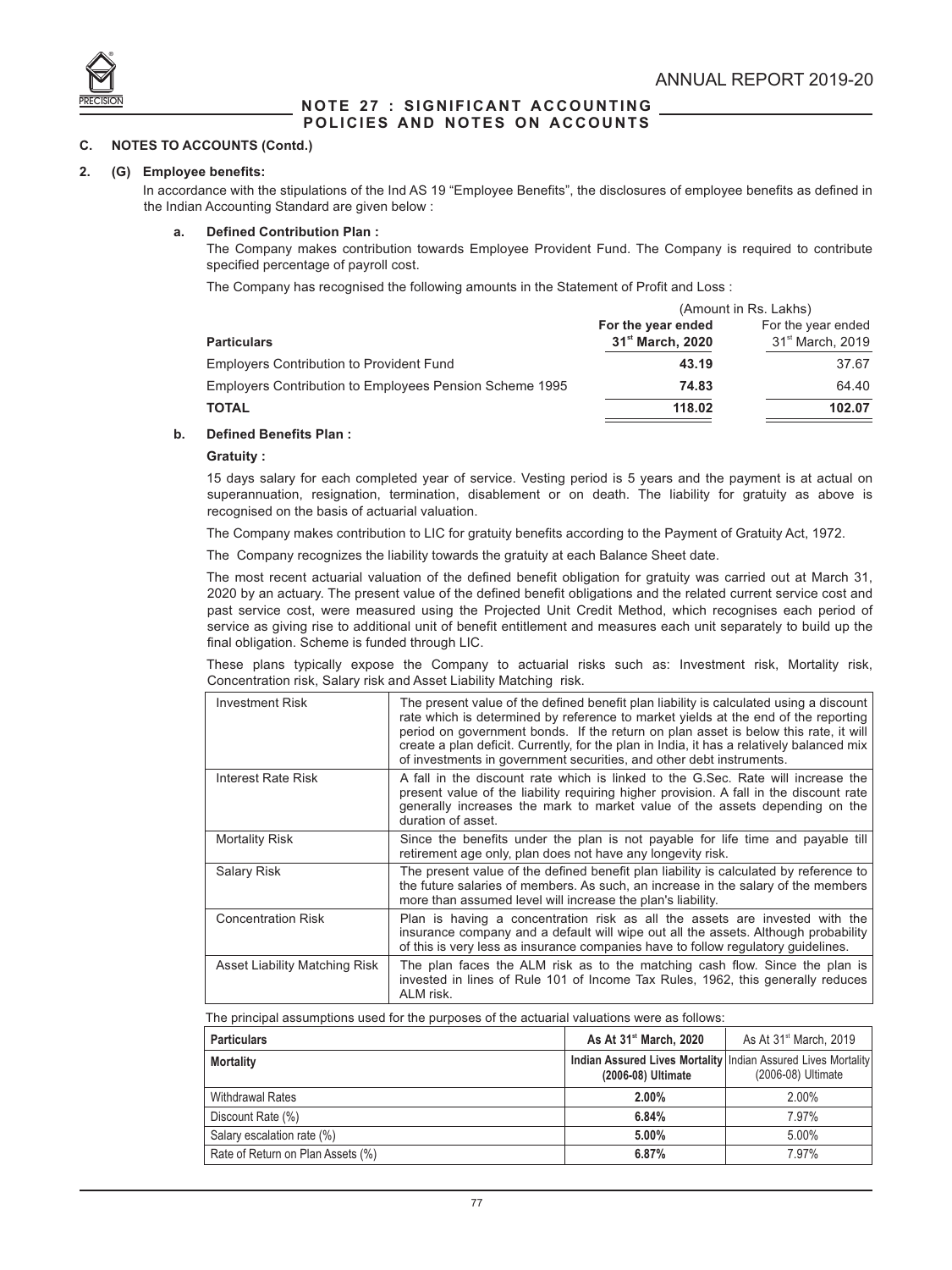

## **NOTE 27 : SIGNIFICANT ACCOUNTING** WINDING WIRES **POLICIES AND NOTES ON ACCOUNTS**

## **C. NOTES TO ACCOUNTS (Contd.)**

The following tables sets out the status of the gratuity plan and the amounts recognised in the Company's financial statements as at March 31. **c.**

|  |  | I. Reconciliation in present value of obligations (PVO) - Defined benefit obligation: |
|--|--|---------------------------------------------------------------------------------------|
|  |  |                                                                                       |

| $1$ to configuration in product value of opingularity $(1 + \sigma)$                                            |                  | (Rs. in Lakhs)   |
|-----------------------------------------------------------------------------------------------------------------|------------------|------------------|
| Particulars                                                                                                     | As At 31.03.2020 | As At 31.03.2019 |
| I. Defined Benefit obligation                                                                                   |                  |                  |
| <b>Current Service Cost</b>                                                                                     | 37.89            | 31.61            |
| <b>Interest Cost</b>                                                                                            | 57.12            | 46.73            |
| Actuarial (gain) / loss on obligations due to change in Financial Assumption                                    | 37.35            | 2.10             |
| Actuarial (gain) / loss on obligations due to change in Experience Assumption                                   | 0.50             | 57.59            |
| Benefits paid                                                                                                   | (44.30)          | (16.51)          |
| PVO at the beginning of the year                                                                                | 716.73           | 595.21           |
| PVO at the end of the year                                                                                      | 805.29           | 716.73           |
| II. Reconciliation of the fair value of Plan Assets                                                             |                  |                  |
| Expected return on Plan Assets                                                                                  | 34.94            | 31.95            |
| Actuarial (gain) / Joss on Plan Assets                                                                          |                  |                  |
| Contributions by employer                                                                                       | 14.64            | 56.88            |
| <b>Benefits Paid</b>                                                                                            | (44.30)          | (16.51)          |
| Adjustment to Opening Balance                                                                                   |                  |                  |
| Fair value of Plan Assets at the beginning of the year                                                          | 499.09           | 426.77           |
| Fair value of Plan Assets at the end of the year                                                                | 504.37           | 499.09           |
| III. Reconciliation of PVO and Fair value of Plan of Assets                                                     |                  |                  |
| PVO at the end of the year                                                                                      | 805.29           | 716.73           |
| Fair value of Planned Assets at the end of the year                                                             | 504.37           | 499.09           |
| Net (asset) / liability recognised in the Balance Sheet                                                         | 300.92           | 217.64           |
| IV. Service Cost                                                                                                |                  |                  |
| <b>Current Service Cost</b>                                                                                     | 37.89            | 31.61            |
| Interest Cost on benefit obligation                                                                             | 17.34            | 13.22            |
| Expected return on Plan Assets                                                                                  |                  |                  |
| Components of defined benefit costs                                                                             |                  |                  |
| recognised in Employee Benefit expenses                                                                         | 55.23            | 44.83            |
| Remeasurement on the net defined benefit liability:<br>Actuarial (gain) / loss on obligations recognised in OCI | 42.69            | 61.25            |
| Net Cost                                                                                                        | 97.92            | 106.08           |
|                                                                                                                 |                  |                  |
| Sensitivity analysis as for gratuity                                                                            |                  |                  |
| <b>Significant Actuarial Assumptions</b>                                                                        |                  |                  |
| <b>Discount Rate</b>                                                                                            |                  |                  |
| Up by 1%                                                                                                        | (39.71)          | (32.81)          |
| Down by 1%                                                                                                      | 45.85            | 37.96            |

| UP DY 170                | 199.II) | 102.01) |
|--------------------------|---------|---------|
| Down by 1%               | 45.85   | 37.96   |
| <b>Salary Escalation</b> |         |         |
| Up by 1%                 | 46.25   | 38.66   |
| Down by 1%               | (40.16) | (33.92) |
| <b>Withdrawal Rate</b>   |         |         |
| Up by 1%                 | 6.57    | 8.42    |
| Down by 1%               | (7.52)  | (9.56)  |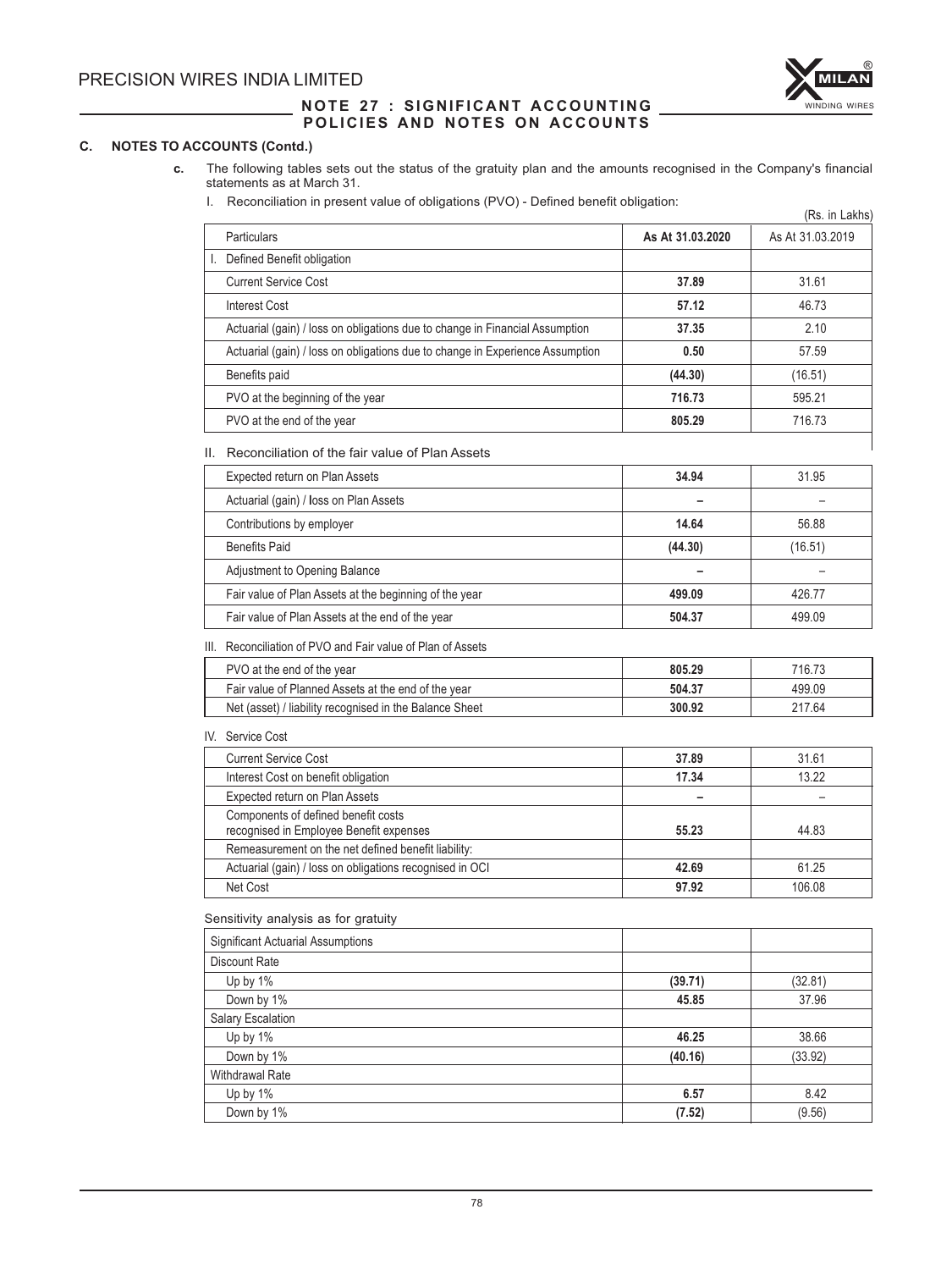

## **C. NOTES TO ACCOUNTS (Contd.)**

The sensitivity analysis have been determined based on reasonably possible changes of the respective assumptions occurring at the end of the reporting period, while holding all other assumptions constant.

The sensitivity analysis presented above may not be representative of the actual change in the projected benefit obligation as it is unlikely that the change in assumptions would occur in isolation of one another as some of the assumptions may be correlated.

Furthermore, in presenting the above sensitive analysis, the present value of projected benefit obligation has been calculated using the projected unit credit method at the end of the reporting period, which is the same method as applied in calculating the projected benefit obligation as recognised in the Balance Sheet.

There was no change in the methods and assumptions used in preparing the sensitivity analysis from prior years.

| Maturity Analysis of the Benefit Payments: From the Fund              |                     | (Rs. in Lakhs)      |
|-----------------------------------------------------------------------|---------------------|---------------------|
| Projected Benefits payable in Future Years from the Date of Reporting | As At<br>31.03.2020 | As At<br>31.03.2019 |
| Defined Benefit:                                                      |                     |                     |
| Gratuity:                                                             |                     |                     |
| 1 <sup>st</sup> Following year                                        | 391.55              | 225.88              |
| 2 <sup>nd</sup> Following year                                        | 24.21               | 176.94              |
| 3 <sup>rd</sup> Following year                                        | 23.95               | 23.14               |
| 4 <sup>th</sup> Following year                                        | 19.87               | 22.96               |
| 5 <sup>th</sup> Following year                                        | 26.09               | 18.65               |
| Sum of years 6 to 10                                                  | 212.36              | 162.26              |
| Sum of years 11 and above                                             | 670.28              | 652.92              |

**2019-20**

(Rs. in Lakhs)

**d.** No other post-retirement benefits are provided to these employees.

|     | <b>u.</b> The other post-retirement benefits are provided to these employees. | 2019-20<br>Rs. in Lakhs | 2018-19<br>Rs. in Lakhs |
|-----|-------------------------------------------------------------------------------|-------------------------|-------------------------|
| (H) | <b>Remuneration to Auditors (excluding GST):</b>                              |                         |                         |
|     | <b>Remuneration to Auditors</b>                                               |                         |                         |
|     | <b>Audit Fees</b><br>(a)                                                      | 10.00                   | 10.00                   |
|     | <b>Tax Audit Fees</b><br>(b)                                                  |                         | 1.00                    |
|     | <b>Certification Fees</b><br>(c)                                              | 4.69                    | 3.23                    |
|     | <b>TOTAL</b>                                                                  | 14.69                   | 14.23                   |
|     |                                                                               |                         |                         |

#### **2. (I) Expenses / Debits and (Income / Credits) pertaining to previous year(s):**

| <b>Particulars</b>                    | For the year ended<br>31.03.2020 | $1133.11$ Lanis<br>For the year ended<br>31.03.2019 |
|---------------------------------------|----------------------------------|-----------------------------------------------------|
| Nature of Prior Period errors         |                                  |                                                     |
| Corrective measures taken             | -                                |                                                     |
| Amount of correction at the beginning | -                                |                                                     |

### **3. Derivative Instruments and Unhedged Foreign Exposures:**

In respect of the import of raw materials and equipments, the Company used forward cover contracts to hedge its exposure to the movements in foreign currency exchange rates. Such forward covers are used to reduce the risk which may result from foreign currency rates fluctuations and is not used by the company for trading or speculation purposes. The Company's activities exposes it to various risk such as market risk, liquidity risk and credit risks. This section explains the risks which the Company is exposed to and how it manages the risks.

A. <u>Market Risk</u>

The Winding Wire business works on focusing on processing margins. The risk of variation in purchase price of the input copper and sales price of Finished Goods, which is linked to the same international pricing benchmarks, is managed by entering into back to back transactions for input copper purchase against sales order booked. The aforesaid method is generally adopted for all sales transaction other than sale to Dealer market which is less than 10% of the Company's sale in quantity as well as value terms.

B. Foreign Currency Risk

The Company may also have Foreign Currency Exchange Risk on procurement of Capital Equipment(s) for its Businesses. The Company manages this forex risk, using derivatives, wherever required, to mitigate or eliminate the risk. The Company may also have Foreign Currency Exchange Risk on Foreign Currency denominated Borrowings for its Businesses. The Company manages this forex risk, using derivatives, wherever required, to mitigate or eliminate the risk.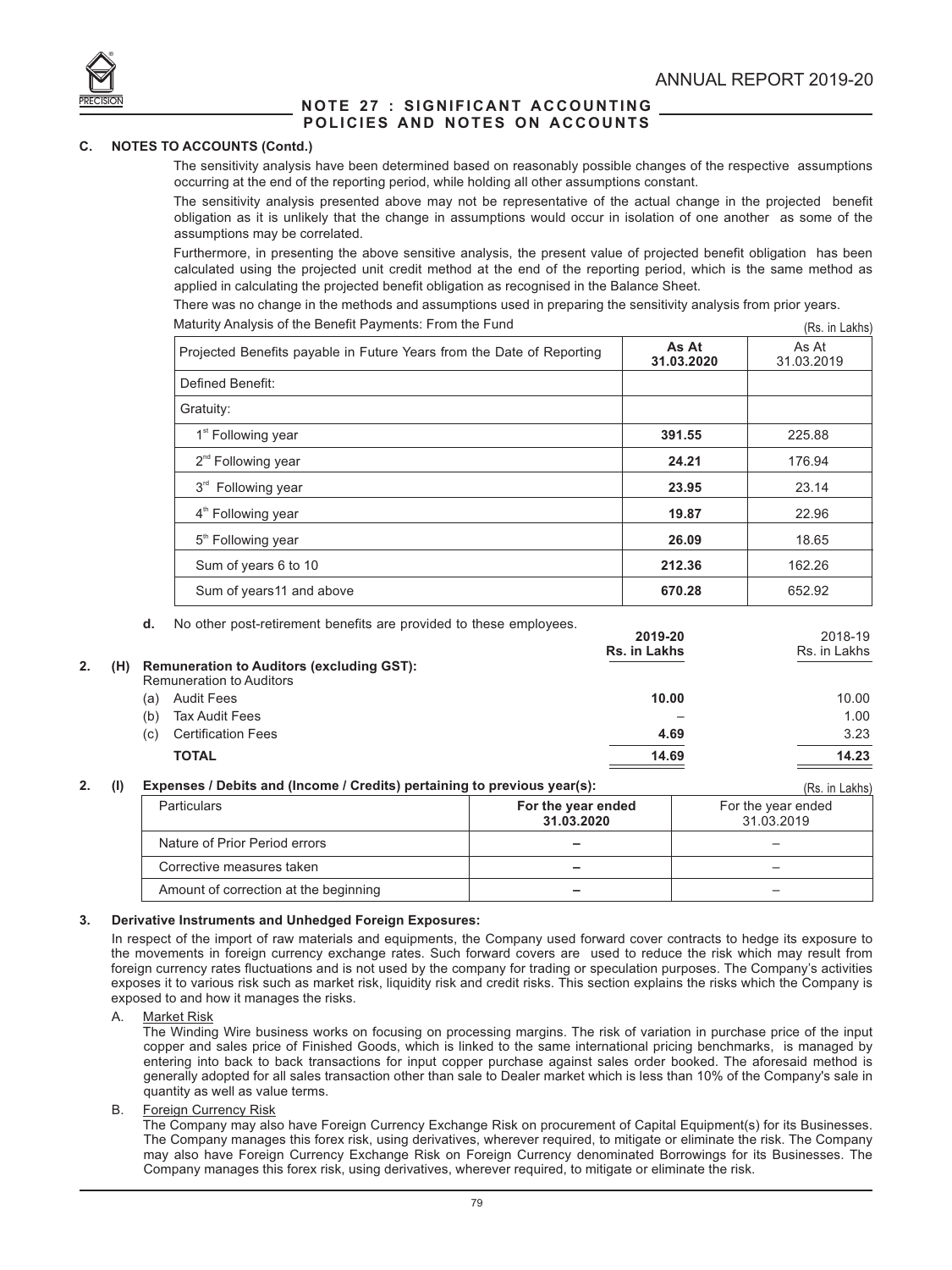

## **C. NOTES TO ACCOUNTS (Contd.)**

The Company's exposure to Foreign Currency Risk at the end of the reporting period expressed in 'Rs.' Given below

i) Details of Derivative Instruments (Forward Contracts) outstanding (for hedged transactions mentioned below) as on 31.03.2020.

|                                 | 2019-20           |          |                          |                   | 2018-19   |                          |
|---------------------------------|-------------------|----------|--------------------------|-------------------|-----------|--------------------------|
| <b>Particulars</b>              | Amount in Foreign |          | <b>Equivalent Amount</b> | Amount in Foreign |           | <b>Equivalent Amount</b> |
|                                 |                   | Currency | Rs. in Lakhs             |                   | Currency  | Rs. in Lakhs             |
| Payable                         |                   |          |                          |                   |           |                          |
| Creditors (Capital Goods)       | \$                |          |                          | \$                | 7,09,000  | 490.42                   |
|                                 | €                 | 18.754   | 15.18                    | €                 | 33.635    | 26.14                    |
| Creditors (Raw Material)        | \$                | 3,61,493 | 272.41                   | \$                | 45,97,396 | 3,180.08                 |
|                                 | €                 | 1,03,302 | 85.81                    | €                 | 85,552    | 66.48                    |
|                                 | <b>JPY</b>        |          |                          | JPY               | 18,10,000 | 11.37                    |
|                                 | <b>SEK</b>        |          |                          | <b>SEK</b>        | 1.55.431  | 11.58                    |
| Advance Received from Customers | \$                | 5,356    | 4.04                     | \$                | 80.931    | 55.98                    |
| <b>Receivable</b>               |                   |          |                          |                   |           |                          |
| Advances given against          | €                 |          |                          | €                 | 52.537    | 40.82                    |
| Advances given for Raw Material | €                 |          |                          | €                 | 15,992    | 12.43                    |
|                                 | \$                | 26,256   | 19.78                    | \$                | 28,600    | 19.78                    |
| <b>Debtors</b>                  | €                 |          |                          | €                 | 29,362    | 22.82                    |
|                                 | \$                | 1,75,126 | 131.97                   | \$                | 15,85,976 | 1.097.04                 |

ii) Details of foreign currency exposure that are not hedged by derivative instrument or otherwise as on 31.03.2020:

| <b>Particulars</b>                 |   | 2019-20   |                                     |                   | 2018-19  |                          |  |
|------------------------------------|---|-----------|-------------------------------------|-------------------|----------|--------------------------|--|
|                                    |   |           | Amount in Foreign Equivalent Amount | Amount in Foreign |          | <b>Equivalent Amount</b> |  |
|                                    |   | Currency  | Rs. in Lakhs                        | Currency          |          | Rs. in Lakhs             |  |
| Payable                            |   |           |                                     |                   |          |                          |  |
| <b>Creditors for Capital Goods</b> | € | -         |                                     |                   | -        |                          |  |
|                                    |   | -         |                                     |                   | 3,62,800 | 250.95                   |  |
| <b>Receivable</b>                  |   |           |                                     |                   |          |                          |  |
| <b>Debtors</b>                     | ጦ | 18.50.654 | 1.394.62                            |                   | 1.51.159 | 104.56                   |  |
| <b>Debtors</b>                     | € | 2,25,430  | 187.22                              |                   |          |                          |  |

iii) Impact of increase/decrease in the exchange rates on the Company's equity and statement of profit and statement for the period given below : (Rs. In Lakhs)

| Currency    | <b>Change</b> | Year end 31.03.2020                                                |                   | Year end 31.03.2019                       |                                      |
|-------------|---------------|--------------------------------------------------------------------|-------------------|-------------------------------------------|--------------------------------------|
| <b>Risk</b> | (%)           | in Price Change in statement Change in other<br>of profit and loss | components of OCI | Change in statement<br>of profit and loss | Change in other<br>components of OCI |
| US DOLLAR   | 3%            | 42.00                                                              |                   | 11.00                                     |                                      |
| <b>EURO</b> | 3%            | 6.00                                                               |                   |                                           |                                      |

## C. Liquidity Risk

The Company determines its liquidity requirements in the short, medium and long term. This is done by drawing up cash forecast for short and medium term requirements and strategic financing plans for long term needs.

The Company manages its liquidity risk in a manner so as to meet its normal financial obligations without any significant delay or stress. Such risk is managed through ensuring operational cash flow while at the same time maintaining adequate cash and cash equivalent position. The management has arranged for diversified funding sources and adopted a policy of managing assets with liquidity in mind and monitoring future cash flows and liquidity on a regular basis. Besides, it generally has certain undrawn credit facilities which can be accessed as and when required; such credit facilities are reviewed at regular intervals.

The Company had access to the following undrawn borrowing facilities at the end of the reporting period:

| The Company had access to the following undrawn borrowing facilities at the end of the reporting period. |                                          | (Rs. in Lakhs) |
|----------------------------------------------------------------------------------------------------------|------------------------------------------|----------------|
| Particular                                                                                               | <b>As at 31.03.2020</b> As at 31.03.2019 |                |
| Cash Credit facilities with Banks                                                                        | 4.045                                    | 2.998          |

Undrawn limit has been calculated based on the available drawing power and sanctioned amount at each reporting date.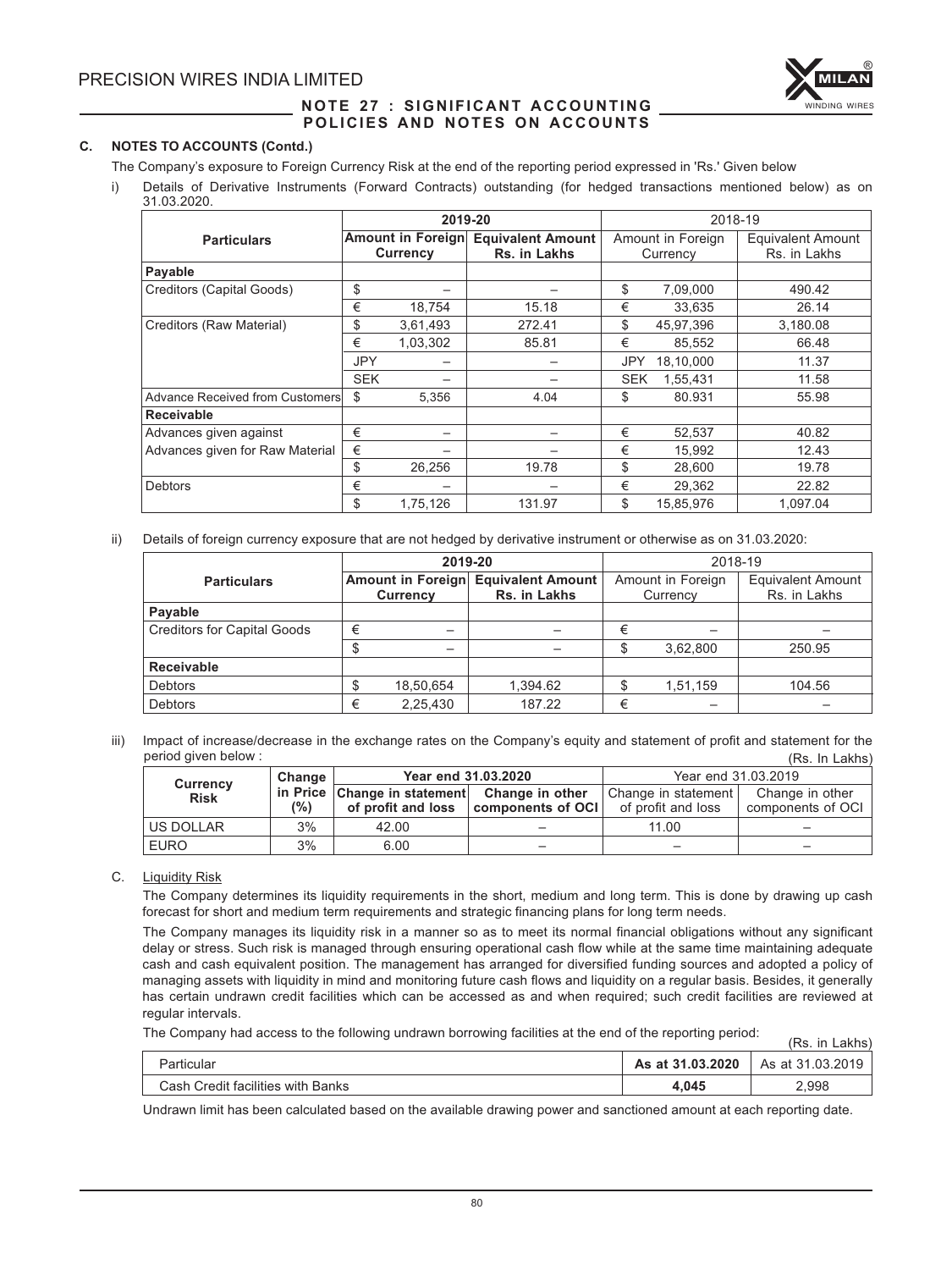

## **C. NOTES TO ACCOUNTS (Contd.)**

#### D. Credit Risk

Credit risks is the risk of financial loss to the Company if a customer or counterparty to a financial instrument fails to meet its contractual obligation, and arises principally from the Company's receivables from customers.

The Company has used a practical expedient by computing the expected credit loss allowance for trade receivables based on a provision matrix. The provision matrix takes into account historical credit loss experience and adjusted for forwardlooking information. The expected credit loss allowance is based on the ageing of the days the receivables are due and the rates as given in the provision matrix. The provision matrix at the end of the reporting period is as follows:

| <b>Particulars</b>                                                        | $0 - 3$<br>months | $3 - 6$<br>months | $6 - 9$<br>months | $9 - 12$<br>months | above<br>12 months | Total     |
|---------------------------------------------------------------------------|-------------------|-------------------|-------------------|--------------------|--------------------|-----------|
| Gross carrying amount of Debtors (Rs. in Lakhs)                           | 24.297.85         | 2.098.44          | 168.61            | 119.69             | 258.43             | 26.943.02 |
| Expected loss rate                                                        | -                 | 0.04%             | 0.27%             | 0.22%              | 30.12%             |           |
| Expected credit loss provision (Rs. in Lakhs)                             | -                 | 0.87              | 0.46              | 0.27               | 77.85              | 79.45     |
| Carrying amount of Trade Receivable<br>(net of impairment) (Rs. in Lakhs) | -                 | -                 | -                 | -                  |                    | 26.863.57 |

**4.** As the Company operates in the single business segment of Winding Wires made of Copper, there are no reportable segments of business as defined under Ind AS 108.

### **5. Disclosure of Transactions with related parties as required under Ind AS 24 on Related Party disclosures are given below:**

a) Key Management personnel and their relatives :

| Chairman & Managing Director   Managing Director |                            | Whole-Time Director                                   |
|--------------------------------------------------|----------------------------|-------------------------------------------------------|
| Shri Mahendra R. Mehta                           | Shri Milan M. Mehta        | Shri Deepak M. Mehta                                  |
|                                                  | Relatives                  | <b>Relatives</b>                                      |
|                                                  | Smt. G. M. Mehta, Wife     | Smt. S. D. Mehta - Wife                               |
|                                                  | Shri A. M. Mehta, Son      | Smt. A. N. Mehta, Daughter-in-law                     |
|                                                  | Miss M. M. Mehta, Daughter | Shri N. D. Mehta, Son (Vice President of the Company) |
|                                                  | Milan Mahendra Mehta (HUF) | Deepak Mahendra Mehta (HUF)                           |

Shri Milan M. Mehta and Shri Deepak M. Mehta are the Children of Shri Mahendra R. Mehta and Smt. S. M. Mehta Shri Milan M. Mehta and Shri Deepak M. Mehta are brothers.

### Other Key Managerial Personnel

| Sr. No. Name |                          | Designation                                            |
|--------------|--------------------------|--------------------------------------------------------|
|              | Shri Mohandas Pai        | CFO And GM                                             |
|              | Smt. Nishthi H. Dharmani | Company Secretary till 29 <sup>th</sup> February, 2020 |
|              | Smt. Deepika Pandev      | Company Secretary from 27 <sup>th</sup> February, 2020 |

### **Independent and Non-Executive Directors**

Shri Vijay Mohan Crishna Shri Ashwin Kumar Pannalal Kothari Shri Pradip Roy Smt. Swati Maheshwari

b) The following transactions were carried out with related parties in the ordinary course of business:

| <b>Particulars</b>                      | <b>Nature of Transaction</b>          | 2019-20<br>Rs. in Lakhs | 2018-19<br>Rs. in Lakhs |
|-----------------------------------------|---------------------------------------|-------------------------|-------------------------|
| Key Management Personnel and Relatives  | <b>Rent Paid</b>                      | 61.78                   | 62.05                   |
| Key Management Personnel and a Relative | Remuneration                          | 469.81                  | 557.98                  |
| Key Management Personnel (CMD)          | Unsecured Loan taken during the year  |                         | 1.000.00                |
| Key Management Personnel (CMD)          | Unsecured Loan Repaid during the year |                         | 1.000.00                |
| Key Management Personnel (CMD)          | Interest on Unsecured Loan            |                         | 14.02                   |
| Other Key Managerial Personnel          | Remuneration                          | 34.10                   | 26.12                   |
| Independent and Non-Executive Directors | <b>Directors Sitting Fees</b>         | 4.93                    | 6.77                    |

There are no outstanding amount (except gratuity which is payable at the time of retirement/end of tenure whichever is earlier) to be paid by the Company with respect to above mentioned related party transaction as at the reporting date.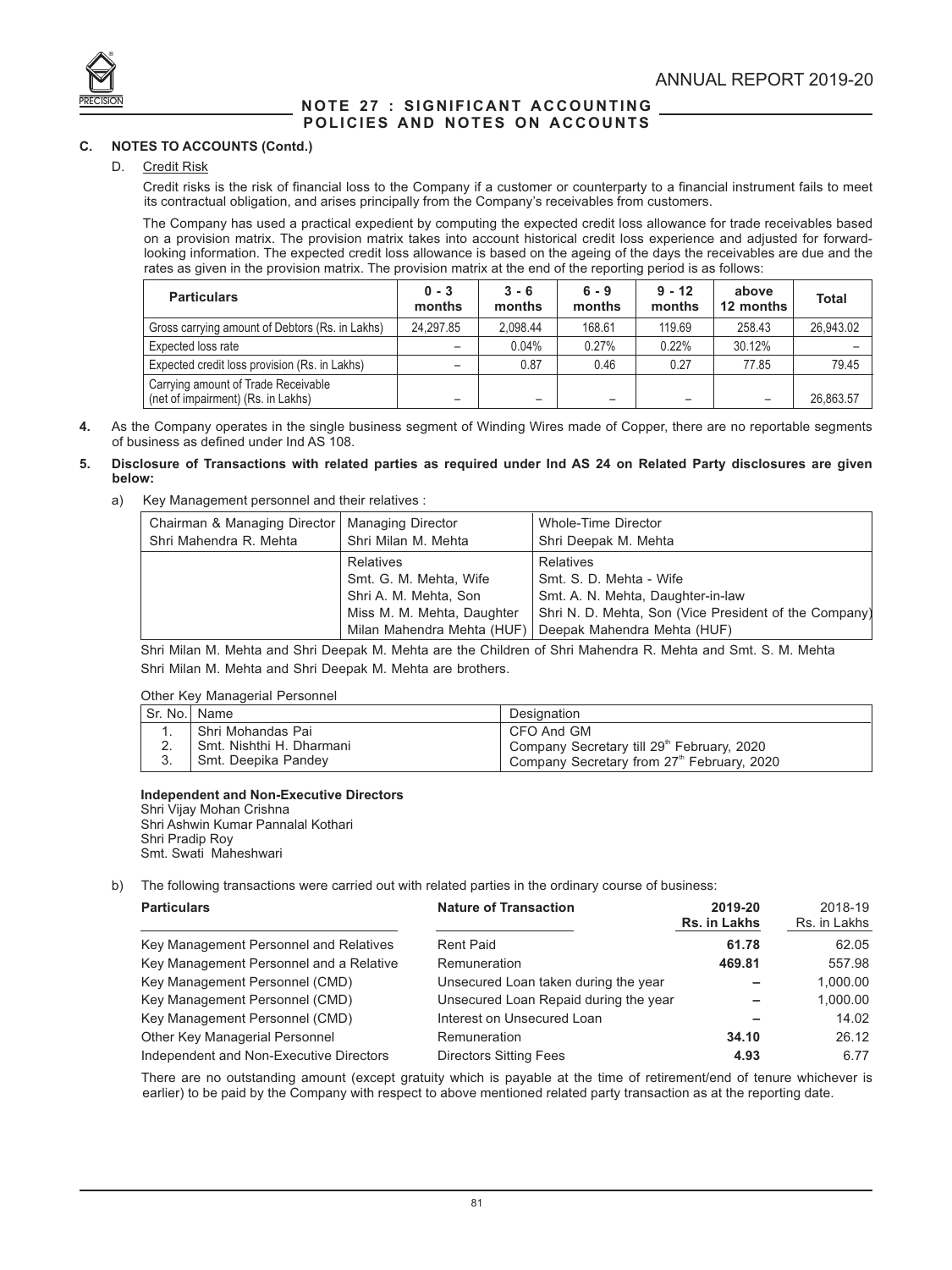## **PRECISION WIRES INDIA LIMITED**



### **NOTE 27 : SIGNIFICANT ACCOUNTING POLICIES AND NOTES ON ACCOUNTS**

## **C. NOTES TO ACCOUNTS (Contd.)**

**6.** a) The following being Inter Unit Transactions during the year have been excluded in the Statement of Profit & Loss.

| i) Sales / Purchase & Processing Income etc. | 2019-20<br><b>Rs. in Lakhs</b> | 2018-19<br>Rs. in Lakhs |
|----------------------------------------------|--------------------------------|-------------------------|
| - Enamels. Chemicals etc.                    | 2.532.25                       | 2.586.02                |
| - Stores, Spares & Packing Material          | 45.73                          | 48.04                   |

b) The profit arising on transfer of material by one Unit to another and in Stock as at 31<sup>\*</sup> March 2020 has been excluded from the valuation of relevant closing stock in the accounts of the Company.

### **7. Lease:**

(A) The Company has adopted Ind AS 116 effective 1<sup>st</sup> April, 2019, using the modified retrospective method. Accordingly, previous period information has not been restated.

This has resulted in recognising a right-of-use asset of Rs. 152.37 Lakhs and a corresponding lease liability of Rs. 152.37 Lakhs.

(B) The details of the contractual maturities of lease liabilities as at March 31, 2020 on an undiscounted basis are as follows: Future Obligations in case of Lease Agreements:

|                                                   | As on 31.03.2020    | As on 31.03.2019 |
|---------------------------------------------------|---------------------|------------------|
|                                                   | <b>Rs. in Lakhs</b> | Rs. in Lakhs     |
| Within one year                                   | 99.25               | 85.70            |
| Later than one year and not later than five years | 97.99               | 92.24            |
| Total                                             | 198.24              | 177.94           |
|                                                   |                     |                  |

(C) The details of the contractual maturities of lease liabilities as at March 31, 2020 on an undiscounted basis are as follows:

|                                                       | As on 31.03.2020<br><b>Rs. in Lakhs</b> |
|-------------------------------------------------------|-----------------------------------------|
| Interest on Lease Liabilities                         | 20.29                                   |
| Depreciation charged on right to use asset            | 88.94                                   |
| (D) Amounts Recognised in the statement of Cash flow: |                                         |

|                            | As on 31.03.2020    |
|----------------------------|---------------------|
|                            | <b>Rs. in Lakhs</b> |
| Total Cash Flow for leases | 102.47              |
|                            |                     |

### **8. Corporate Social Responsibility (CSR):**

a) CSR amount required to be spent as per Section 135 of the Companies Act, 2013 read with Schedule VII thereof by the Company during the year is Rs. 104.04 Lakhs (Previous Year Rs.78.73 Lakhs)

Details of Amount spent towards CSR given below :

| Particulars                                               | 2019-20<br>Rs. in Lakhs | 2018-19<br>Rs. in Lakhs |
|-----------------------------------------------------------|-------------------------|-------------------------|
| Amount required to be spent as per Section 135 of the Act | 104.04                  | 78.73                   |
| Amount spent out of Sr. No. (a) above                     | (15.94)                 |                         |
| Total                                                     | 88.10                   | 78.73                   |

## **9. Impact of COVID-19:**

In view of the outbreak of Coronavirus (COVID-19), the factories were shut down since 24<sup>th</sup> March, 2020, as per Government Order and were allowed by the government to re-open w.e.f. 20<sup>th</sup> April, 2020. Based on the immediate assessment of the impact of COVID-19 on the operations of the Company and ongoing discussions with customers, vendors and service providers, the Company is positive of serving customer orders and obtaining regular supply of raw materials and logistics services after resumption of the operations. The Company has considered the possible financial effects that may result from the pandemic relating to COVID-19 on the carrying amounts of property, plant and equipment, Investments, Inventories, receivables and other current assets including the Company's ability to service its debt and liability. In developing the assumptions relating to the possible future uncertainties in the global economic conditions because of this pandemic, the Company, as at the date of approval of these financial results has used internal and external sources on the expected future performance of the Company. The Company has performed sensitivity analysis on the assumptions used and based on current estimates expects the carrying amount of these assets will be recovered and the Company expects it to service its liability as and when it becomes due. The Profitability and Performance of F.Y. 2020-21 are likely to be adversely impacted compared to the previous year due to COVID-19. The impact of COVID-19 on the Company's financial results may differ from that estimated as at the date of approval of these financial results.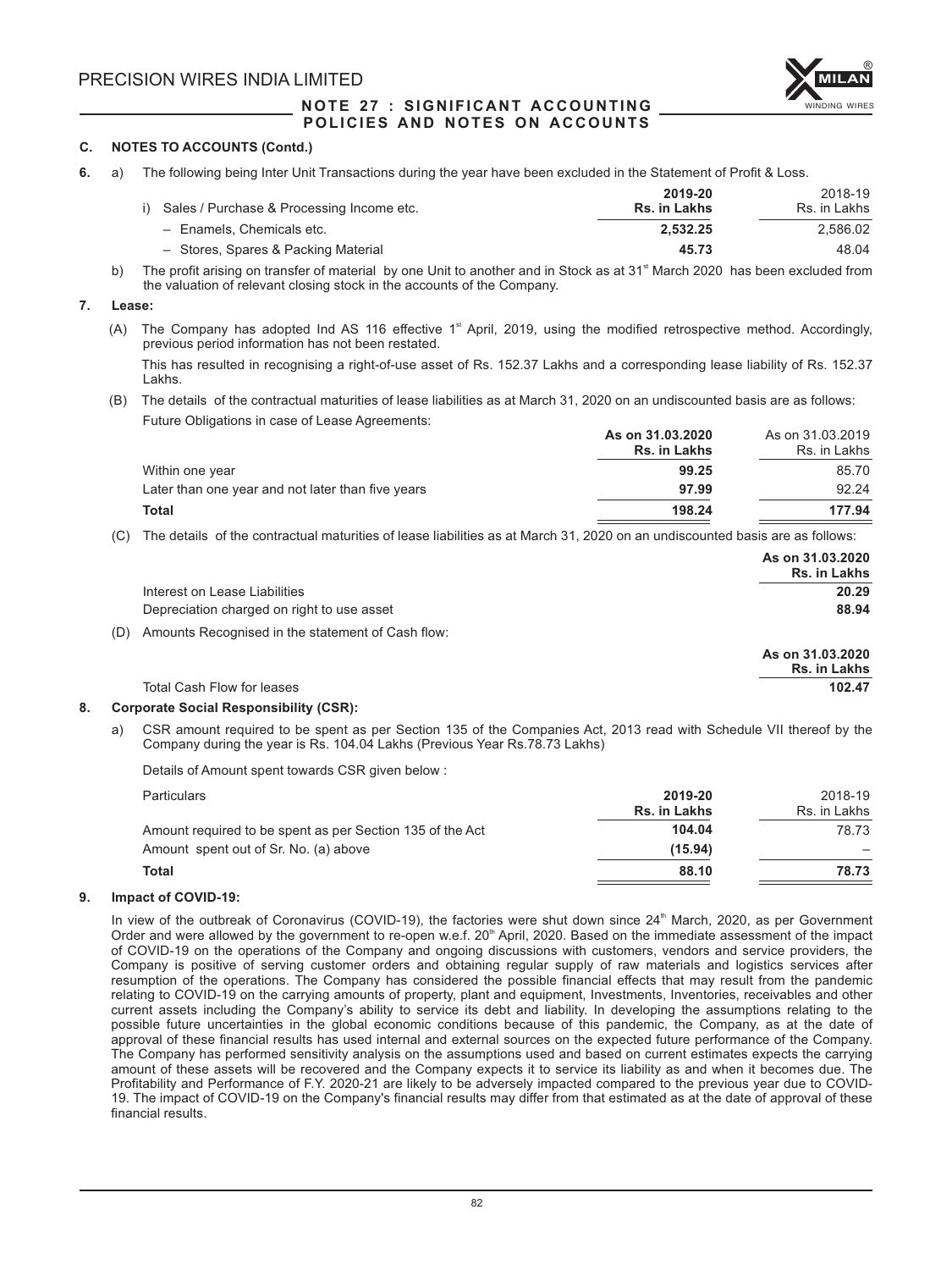

## **C. NOTES TO ACCOUNTS (Contd.)**

**10.** Earning Per Share (EPS) - EPS is calculated by dividing the profit attributable to the equity shareholders by the average number of equity shares outstanding during the year as stated below.

|              |                                                                                          | As on 31.03.2020 | As on 31.03.2019 |
|--------------|------------------------------------------------------------------------------------------|------------------|------------------|
| a            | Profit after tax (numerator used for calculation) (in Lakhs)                             | 3.182.44         | 4.182.72         |
| b            | Weighted Average Number of Shares<br>(Denominator for calculating Basic and Diluted EPS) | 2,31,27,246      | 2,31,27,246      |
| $\mathbf{C}$ | Basic & Diluted EPS before Extra Ordinary Items                                          | 13.76            | 18.09            |
| d            | Basic & Diluted EPS after Extra Ordinary Items                                           | 13.76            | 18.09            |
| e            | Face value per share                                                                     | 5.00             | 5.00             |

**11.** Figures in brackets pertain to the previous year.

**12.** Previous GAAP figures have been reclassified / regrouped to conform to the presentation requirements under Ind AS and the requirements laid down in Division-II to the Schedule-III of the Companies Act 2013.

As per our report of even date. For and on behalf of the Board

Membership No. 132282

**Parvathy Ganesh Mahendra R. Mehta Milan M. Mehta**

Chief Financial Officer Company Secretary **Mohandas Pai New York Chander Changes Ave Ave Deepika Pandey** 

Chartered Accountant Chairman, Managing Director & CEO Vice Chairman & Managing Director<br>
Membership No. 132282 (DIN : 00003558) (DIN : 00003558) (DIN : 00003624)

Dated : 27<sup>th</sup> June, 2020

Mumbai, Mumbai, Dated:  $27<sup>th</sup>$  June, 2020